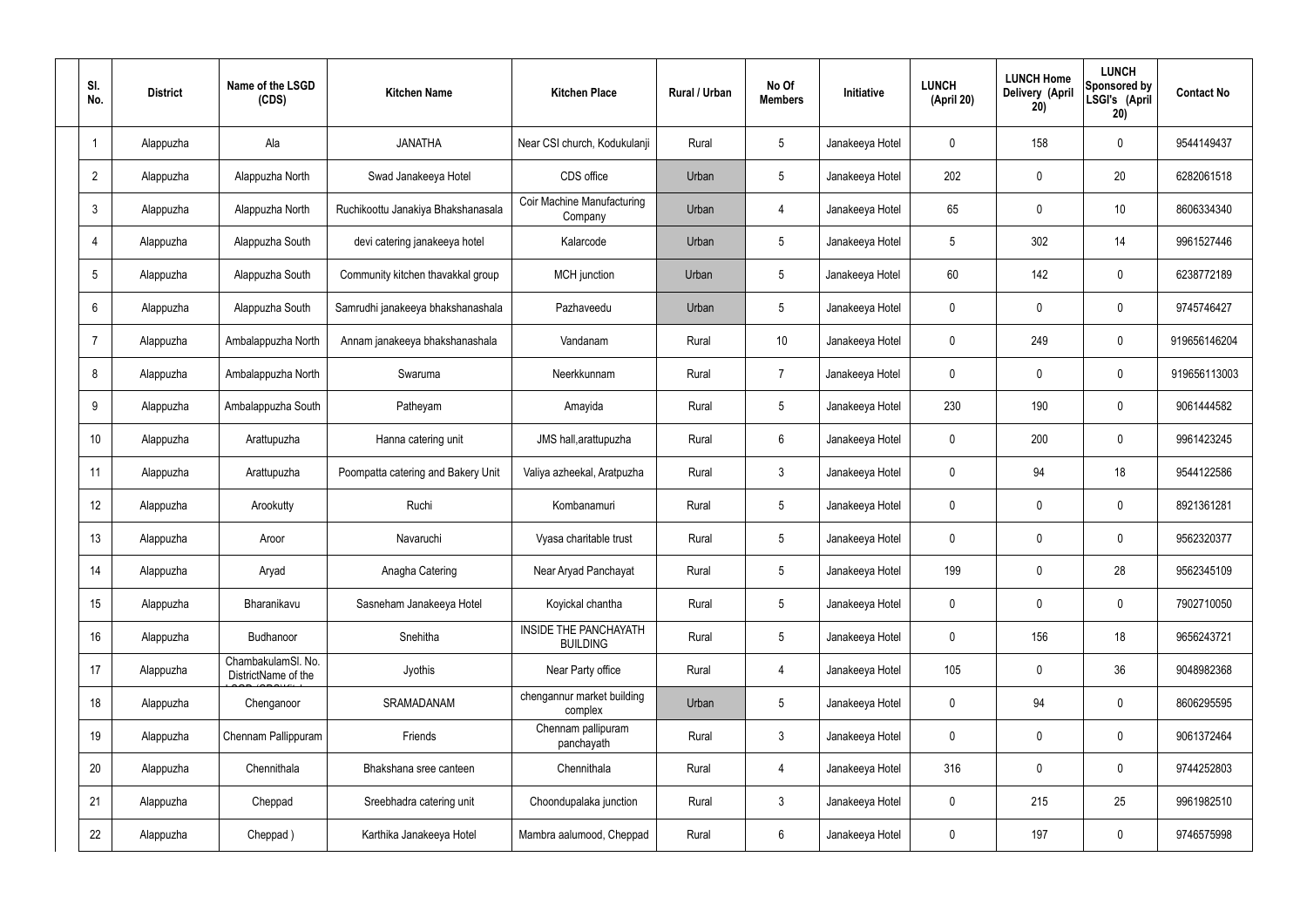|    | SI.<br>No. | <b>District</b> | Name of the LSGD<br>(CDS) | <b>Kitchen Name</b>           | <b>Kitchen Place</b>                    | <b>Rural / Urban</b> | No Of<br><b>Members</b> | Initiative      | <b>LUNCH</b><br>(April 20) | <b>LUNCH Home</b><br><b>Delivery (April</b><br>20) | <b>LUNCH</b><br>Sponsored by<br>LSGI's (April<br>20) | <b>Contact No</b> |
|----|------------|-----------------|---------------------------|-------------------------------|-----------------------------------------|----------------------|-------------------------|-----------------|----------------------------|----------------------------------------------------|------------------------------------------------------|-------------------|
|    | 23         | Alappuzha       | Cheriyanad                | <b>DARSANA</b>                | Near GOLDEN PALACE<br><b>AUDITORIUM</b> | Rural                | 5                       | Janakeeya Hotel | 0                          | 156                                                | $\mathbf 0$                                          | 9747958424        |
|    | 24         | Alappuzha       | Cherthala Municipality    | Santwanam                     | Ward 10                                 | Urban                | 5                       | Janakeeya Hotel | 0                          | 0                                                  | $\mathbf 0$                                          | 8848178001        |
|    | 25         | Alappuzha       | Cherthala Municipality    | NULM canteen                  | Cherthala Municipality                  | Urban                | 5                       | Janakeeya Hotel | 0                          | 0                                                  | $\mathbf 0$                                          | 6282870356        |
|    | 26         | Alappuzha       | Cherthala South           | Kashinandana                  | Cherthala S                             | Rural                | 10                      | Janakeeya Hotel | 0                          | $\mathbf 0$                                        | 25                                                   | 9745940057        |
|    | 27         | Alappuzha       | Cheruthana                | Sreedurga janakeeya hotel     | Near govt HSS aayaparambu               | Rural                | 4                       | Janakeeya Hotel | 207                        | 0                                                  | $\mathbf 0$                                          | 9961178936        |
|    | 28         | Alappuzha       | Chettikulangara           | SREE VINAYAKA JANAKEEYA HOTEL | <b>KARIPUZHA</b>                        | Rural                | $\mathbf{3}$            | Janakeeya Hotel | 125                        | $\mathbf 0$                                        | $\mathbf 0$                                          | 9656810109        |
|    | 29         | Alappuzha       | Chingoli                  | souhridam unit                | karthikappally I p school               | Rural-:-             | $\mathbf{3}$            | Janakeeya Hotel | 0                          | 185                                                | $\mathbf 0$                                          | 7559808470        |
|    | 30         | Alappuzha       | Chunakkara                | Vanitha Canteen               | Chunakkara                              | Rural                | $\mathfrak{Z}$          | Janakeeya Hotel | 0                          | $\mathbf 0$                                        | $\mathbf 0$                                          | 9400509985        |
|    | 31         | Alappuzha       | Devikulangara             | $Thripthi--++$                | Buds school, devikulangara              | Rural                | $\overline{4}$          | Janakeeya Hotel | 0                          | 111                                                | $\mathbf 0$                                          | 9746712528        |
|    | 32         | Alappuzha       | Edathua                   | Theertham-                    | Edathua market                          | Rural                | 3                       | Janakeeya Hotel | 111                        | $\mathbf 0$                                        | $\mathbf 0$                                          | 9544351169        |
|    | 33         | Alappuzha       | Ezhupunna                 | Neethipeedam                  | Eramalloor                              | Rural                | 8                       | Janakeeya Hotel | 0                          | 0                                                  | $\mathbf 0$                                          | 9946790986        |
|    | 34         | Alappuzha       | Harippad                  | Swad------:--:                | A private Hotel's Kitchen               | Urban                | $\overline{4}$          | Janakeeya Hotel | 0                          | $\mathbf 0$                                        | $\mathbf 0$                                          | 9562373933        |
|    | 35         | Alappuzha       | Kadakkarappally           | Soorya                        | Kandamangalam temple<br>auditorium      | Rural                | 5                       | Janakeeya Hotel | 0                          | $\mathbf 0$                                        | $\mathbf 0$                                          | 9895266763        |
|    | 36         | Alappuzha       | Kainakary                 | Sivakashi                     | Near Panchayath                         | Rural                | 5                       | Janakeeya Hotel | 116                        | $\mathbf 0$                                        | $\mathbf 0$                                          | 8111821552        |
|    | 37         | Alappuzha       | Kandalloor                | Annapoorna Hotel              | Near Velanchira junction                | Rural                | $\overline{4}$          | Janakeeya Hotel | 0                          | $\pmb{0}$                                          | $\pmb{0}$                                            | -9747600181       |
|    | 38         | Alappuzha       | Kanjikuzhy                | Santhwanam                    | Opposite NSS college                    | Rural                | 5                       | Janakeeya Hotel | 0                          | $\pmb{0}$                                          | $\pmb{0}$                                            | 9605307328        |
|    | 39         | Alappuzha       | Karthikappally            | Ruchi                         | Community hall                          | Rural                | $6\overline{6}$         | Janakeeya Hotel | 286                        | $\mathbf 0$                                        | $\mathbf 0$                                          | 9747607478        |
|    | 40         | Alappuzha       | Karuvatta                 | Karunya janakeeya hotel       | Near Aashramam junction                 | Rural                | $6\overline{6}$         | Janakeeya Hotel | 652                        | $\pmb{0}$                                          | $\pmb{0}$                                            | 916282508791      |
|    | 41         | Alappuzha       | Kavalam                   | Koottukari Janakeeya Hotel    | <b>Near Permanent Outlet</b>            | Rural                | 5                       | Janakeeya Hotel | 0                          | $\pmb{0}$                                          | $\pmb{0}$                                            | 9744173219        |
|    | 42         | Alappuzha       | Kayamkulam West           | palazhy catering unit         | Kallummood junction                     | Urban                | $5\phantom{.0}$         | Janakeeya Hotel | 0                          | 228                                                | $\pmb{0}$                                            | 9388819110        |
|    | 43         | Alappuzha       | Kodamthurath              | <b>MATRUSAKTHI</b>            | <b>KUTHIYATHODE</b>                     | Rural                | 5                       | Janakeeya Hotel | 0                          | $\overline{0}$                                     | $\pmb{0}$                                            | 8281687439        |
| ՋQ | 44         | Alappuzha       | Krishnapuram              | Kanivu catering unit          | Near SCB, kappil                        | Rural                | $\overline{4}$          | Janakeeya Hotel | 0                          | $\overline{0}$                                     | $\pmb{0}$                                            | 9544047480        |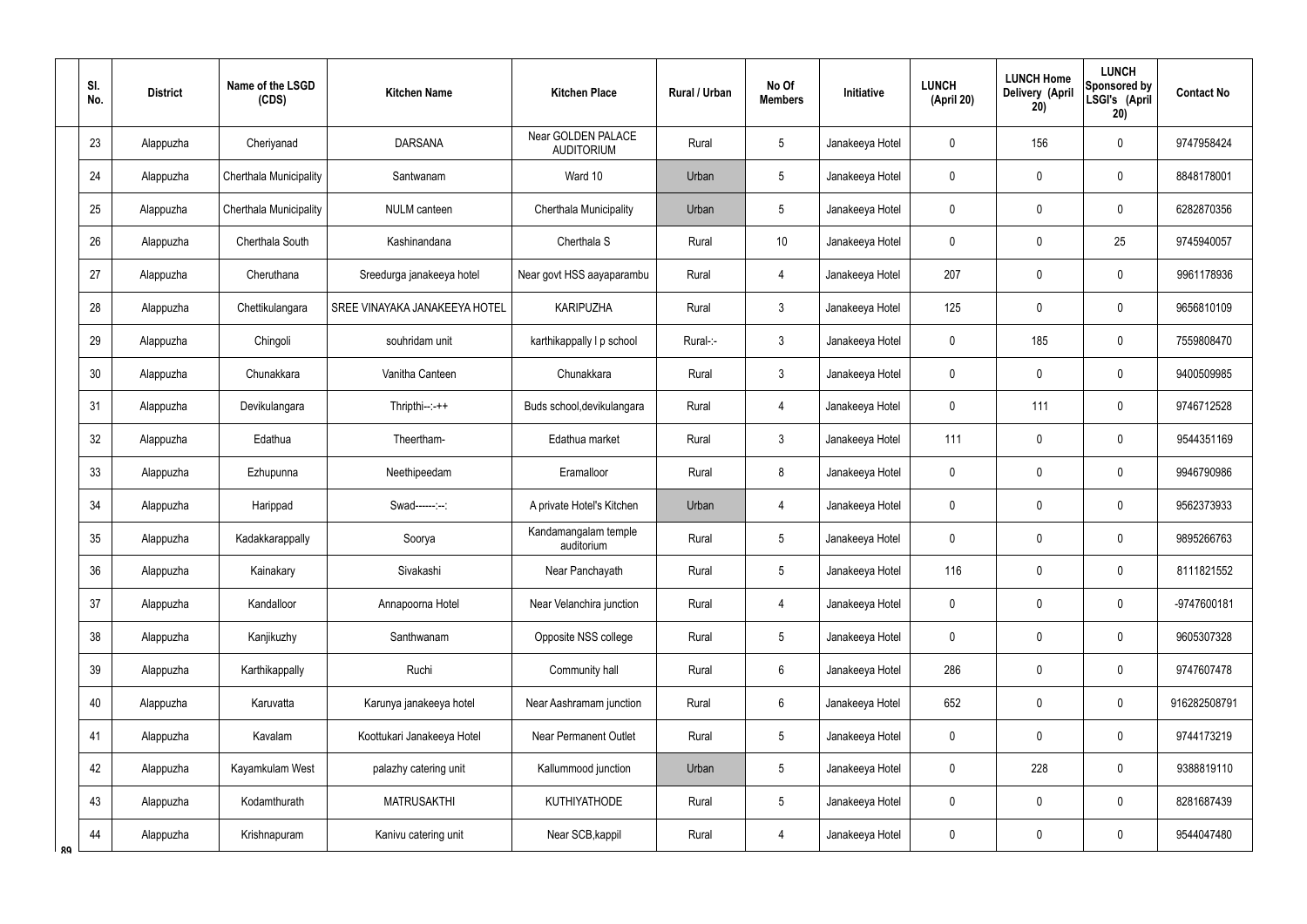|   | SI.<br>No. | <b>District</b> | Name of the LSGD<br>(CDS)   | <b>Kitchen Name</b>             | <b>Kitchen Place</b>                        | Rural / Urban | No Of<br><b>Members</b> | Initiative      | <b>LUNCH</b><br>(April 20) | <b>LUNCH Home</b><br><b>Delivery (April</b><br>20) | <b>LUNCH</b><br>Sponsored by<br>LSGI's (April<br>20) | <b>Contact No</b> |
|---|------------|-----------------|-----------------------------|---------------------------------|---------------------------------------------|---------------|-------------------------|-----------------|----------------------------|----------------------------------------------------|------------------------------------------------------|-------------------|
| ಾ | 45         | Alappuzha       | Kumarapuram                 | Mahadeva jankeeya hotel         | Near kavarattu temple                       | Rural         | $\mathfrak{Z}$          | Janakeeya Hotel | 757                        | $\mathbf 0$                                        | $\mathbf 0$                                          | 918606736168      |
|   | 46         | Alappuzha       | Kumarapuram                 | Navodhaya janakeeya hotel       | Kumarapuram                                 | Rural         | $\mathbf{3}$            | Janakeeya Hotel | 344                        | $\mathbf 0$                                        | $\mathbf 0$                                          | 9037499871        |
|   | 47         | Alappuzha       | Kuthiyathode                | Ruchi Janakeeya Hotel           | Near kuthiyathode panchayath<br>office      | Rural         | $5\phantom{.0}$         | Janakeeya Hotel | $\mathbf 0$                | 0                                                  | $\mathbf 0$                                          | 9249269374        |
|   | 48         | Alappuzha       | Mannanchery                 | Snehitha                        | Panchayat building                          | Rural         | 4                       | Janakeeya Hotel | 56                         | 30                                                 | $\mathbf 0$                                          | 9544461740        |
|   | 49         | Alappuzha       | Mannar                      | Snehadhara                      | Kunnathur devasom                           | Rural         | $5\phantom{.0}$         | Janakeeya Hotel | 347                        | $\mathbf 0$                                        | $\mathbf 0$                                          | 9567853570        |
|   | 50         | Alappuzha       | Mararikulam North           | Ruchisree                       | Kanichukulangara                            | Rural         | $5\phantom{.0}$         | Janakeeya Hotel | $\mathbf 0$                | $\mathbf 0$                                        | $\mathbf 0$                                          |                   |
|   | 51         | Alappuzha       | Mararikulam South           | Snehasparsham                   | Kattoor                                     | Rural         | 4                       | Janakeeya Hotel | $\mathbf 0$                | 86                                                 | $\mathbf 0$                                          | 9747881642        |
|   | 52         | Alappuzha       | Mavelikkara<br>Thamarakulam | Thripthi Catering               | Thamarakulam                                | Rural         | $5\overline{)}$         | Janakeeya Hotel | $\mathbf 0$                | $\mathbf 0$                                        | $\mathbf 0$                                          | 8281558036        |
|   | 53         | Alappuzha       | Mavelikkara<br>Thekkekara   | Bhai catering                   | Pallarimangalam                             | Rural         | $5\phantom{.0}$         | Janakeeya Hotel | 314                        | $\mathbf 0$                                        | $\mathbf 0$                                          | 9539851155        |
|   | 54         | Alappuzha       | Mavelikkara<br>Thekkekara   | Snehatheeram                    | Kurathikkadu                                | Rural         | $5\overline{)}$         | Janakeeya Hotel | 136                        | $\mathbf 0$                                        | $\mathbf 0$                                          | 9656960190        |
|   | 55         | Alappuzha       | Muhamma                     | <b>SNV Catering</b>             | Near Community Health<br>Centre             | Rural         | $5\phantom{.0}$         | Janakeeya Hotel | 180                        | $\mathbf 0$                                        | $\mathbf 0$                                          | 9605388763        |
|   | 56         | Alappuzha       | Mulakkuzha                  | Snehathanal                     | Mulakkuzha                                  | Rural         | $5\phantom{.0}$         | Janakeeya Hotel | $\mathbf 0$                | 170                                                | $\mathbf 0$                                          | 9037085079        |
|   | 57         | Alappuzha       | Muttar                      | Ruchi Catering Unit             | Panchayat Building                          | Rural         |                         | Janakeeya Hotel | $\pmb{0}$                  | 0                                                  | $\mathbf 0$                                          | 9072276826        |
|   | 58         | Alappuzha       | Nedumudy                    | Oruma                           | Champakulam                                 | Rural         | $5\phantom{.0}$         | Janakeeya Hotel | 150                        | $\pmb{0}$                                          | $\mathbf 0$                                          | 9188536147        |
|   | 59         | Alappuzha       | Neelamperoor                | Amrutha Janakeeya Bhakshanasala | Panchayat Building                          | Rural         | $\mathbf{3}$            | Janakeeya Hotel | $\mathbf 0$                | $\pmb{0}$                                          | $\mathbf 0$                                          | 9656167060        |
|   | 60         | Alappuzha       | Nooranad                    | Amma Canteen                    | Inside market place, Noornad                | Rural         | $5\phantom{.0}$         | Janakeeya Hotel | $\pmb{0}$                  | $\mathbf 0$                                        | $\mathbf 0$                                          | 7034377340        |
|   | 61         | Alappuzha       | Palamel                     | Arogya Canteen                  | Panchayat office compound                   | Rural         | $\overline{4}$          | Janakeeya Hotel | $\mathbf 0$                | $\mathbf 0$                                        | $\mathbf 0$                                          | 9497107651        |
|   | 62         | Alappuzha       | Pallippad                   | Annapoorneswari catering unit   | Irattakulangara junction                    | Rural         | $5\phantom{.0}$         | Janakeeya Hotel | 165                        | $\mathbf 0$                                        | $\mathbf 0$                                          | 9562318624        |
|   | 63         | Alappuzha       | Panavally                   | Harikrishnan                    | near nalpatheneswaram<br>temple             | Rural         | $\mathbf{1}$            | Janakeeya Hotel | $\mathbf 0$                | $\pmb{0}$                                          | $\mathbf 0$                                          | 9961774363        |
|   | 64         | Alappuzha       | Pandanad                    | Sreebhadra                      | Muthavazhi                                  | Rural         | $5\phantom{.0}$         | Janakeeya Hotel | $\pmb{0}$                  | 95                                                 | $\mathbf 0$                                          | 9947120239        |
|   | 65         | Alappuzha       | Pathiyoor                   | Dakshina catering unit          | Mahalekshmi auditorium,<br>kareelakulangara | Rural         | $5\phantom{.0}$         | Janakeeya Hotel | $\mathbf 0$                | 144                                                | $\mathbf 0$                                          | 9048200655        |
|   | 66         | Alappuzha       | Pattanakkad                 | Aparna                          | Opposite of pattanakkad<br>gramapanchayath  | Rural         | $5\phantom{.0}$         | Janakeeya Hotel | 0                          | $\pmb{0}$                                          | $\mathbf 0$                                          | 9037450634        |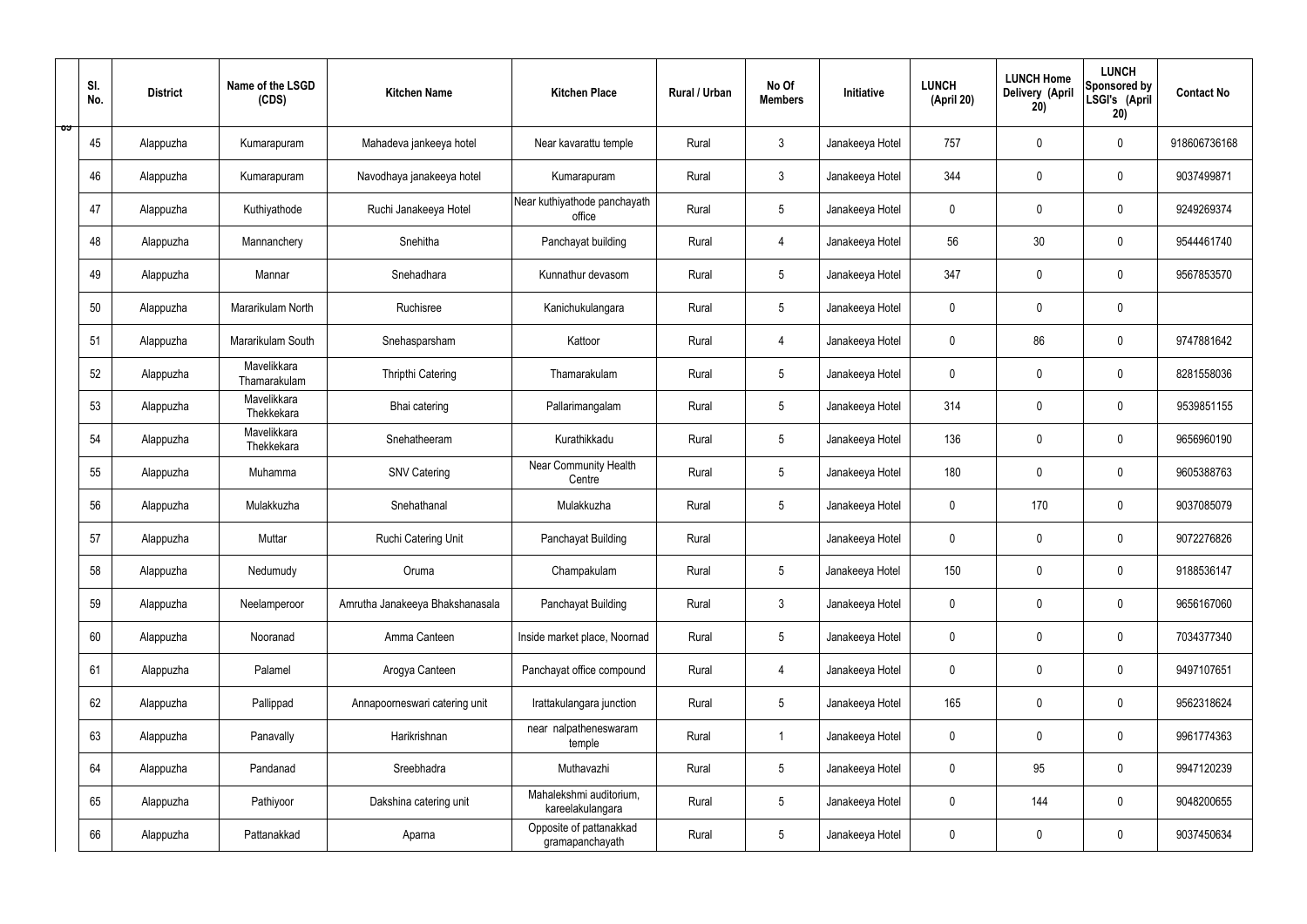| SI.<br>No. | <b>District</b> | Name of the LSGD<br>(CDS) | <b>Kitchen Name</b>         | <b>Kitchen Place</b>                                        | Rural / Urban | No Of<br><b>Members</b> | Initiative      | <b>LUNCH</b><br>(April 20) | <b>LUNCH Home</b><br>Delivery (April<br>20) | <b>LUNCH</b><br>Sponsored by<br>LSGI's (April<br>20) | <b>Contact No</b> |
|------------|-----------------|---------------------------|-----------------------------|-------------------------------------------------------------|---------------|-------------------------|-----------------|----------------------------|---------------------------------------------|------------------------------------------------------|-------------------|
| 67         | Alappuzha       | Perumbalam                | Amritham                    | Near by govt hospital                                       | Rural         | 4                       | Janakeeya Hotel | $\mathbf 0$                | $\mathbf 0$                                 | $\pmb{0}$                                            | 8592809257        |
| 68         | Alappuzha       | Pulincunnu                | Nanma Janakeeya Hotel       | Near Krishi Bhavan                                          | Rural         | $5\phantom{.0}$         | Janakeeya Hotel | $\mathbf 0$                | $\mathbf 0$                                 | $\pmb{0}$                                            | 9544752465        |
| 69         | Alappuzha       | Puliyoor                  | <b>UPPUM MULAKUM</b>        | <b>INSIDE PANCHAYATH</b><br>COMPOUND                        | Rural         | $5\phantom{.0}$         | Janakeeya Hotel | $\mathbf 0$                | 224                                         | $\pmb{0}$                                            | 6238836314        |
| 70         | Alappuzha       | Punnapra North            | Annapoorneshwary            | Janajagrithi                                                | Rural         | $\overline{4}$          | Janakeeya Hotel | 63                         | 98                                          | $\pmb{0}$                                            | 8129450136        |
| 71         | Alappuzha       | Punnapra South            | Thripthy janakeeya hotel    | Punnapra south                                              | Rural         | 9                       | Janakeeya Hotel | $\mathbf 0$                | $\mathbf 0$                                 | $\pmb{0}$                                            | 9846179646        |
| 72         | Alappuzha       | Purakad                   | Pulari                      | Purakkad gp                                                 | Rural         | $5\phantom{.0}$         | Janakeeya Hotel | 42                         | 113                                         | $\pmb{0}$                                            | 7034494313        |
| 73         | Alappuzha       | Purakad                   | Thiruvonam catering service | Thottappally                                                | Rural         | $\overline{4}$          | Janakeeya Hotel | $\mathbf 0$                | $\mathbf 0$                                 | $\pmb{0}$                                            |                   |
| 74         | Alappuzha       | Ramankary                 | Kudumbashree Vanitha Hotel  | Ramankary Town, Opposite<br>Judicial First Class Magistrate | Rural         | 4                       | Janakeeya Hotel | $\mathbf 0$                | $\mathbf 0$                                 | $\pmb{0}$                                            | 8281314746        |
| 75         | Alappuzha       | Thaicattussery            | Unarv                       | Thyakattusheri junction                                     | Rural         | 4                       | Janakeeya Hotel | $\mathbf 0$                | $\mathbf 0$                                 | $\pmb{0}$                                            | 9605897567        |
| 76         | Alappuzha       | Thakazhy                  | Thripthi Thakazhy           | <b>GBHSS Thakazhy</b>                                       | Rural         | $6\phantom{.}6$         | Janakeeya Hotel | 133                        | $\mathbf 0$                                 | $\pmb{0}$                                            | 9747405368        |
| 77         | Alappuzha       | Thalavady                 | Snehitha                    | Vellakinar                                                  | Rural         | $5\phantom{.0}$         | Janakeeya Hotel | 80                         | $\pmb{0}$                                   | $\pmb{0}$                                            |                   |
| 78         | Alappuzha       | Thannermukkom             | Patheyam                    | Panchayath office                                           | Rural         | 4                       | Janakeeya Hotel | $\mathbf 0$                | $\mathbf 0$                                 | $\pmb{0}$                                            | 9633933288        |
| 79         | Alappuzha       | Thazhakkara               | Akshaya catering            | Building at glassfactory<br>junction                        | Rural         | 5                       | Janakeeya Hotel | 243                        | $\mathbf 0$                                 | $\mathbf 0$                                          | 9847177930        |
| 80         | Alappuzha       | Thiruvanvandoor           | <b>SREE KRISHNA</b>         | Near pravinkoodu junction,                                  | Rural         | 5 <sub>5</sub>          | Janakeeya Hotel | $\pmb{0}$                  | 140                                         | $\pmb{0}$                                            | 9446627175        |
| 81         | Alappuzha       | Thrikkunnappuzha          | Akshara janakeeya hotel     | KV jetty road                                               | Rural         | 5 <sup>5</sup>          | Janakeeya Hotel | 250                        | $\pmb{0}$                                   | $\mathbf 0$                                          | 918891921223      |
| 82         | Alappuzha       | Thuravoor                 | RUCHI JANAKEEYA HOTEL       | Near alakkaparambu                                          | Rural         | 5 <sup>5</sup>          | Janakeeya Hotel | $\pmb{0}$                  | $\pmb{0}$                                   | $\mathbf 0$                                          | 8157934346        |
| 83         | Alappuzha       | Vallikunnam               | Samthripthi                 | Padayanivattom temple<br>Auditorium                         | Rural         | $\overline{4}$          | Janakeeya Hotel | $\mathbf 0$                | $\pmb{0}$                                   | $\mathbf 0$                                          | 8078962129        |
| 84         | Alappuzha       | Vayalar                   | Five star                   | Near Nagamkulangara Market                                  | Rural         | 5 <sup>5</sup>          | Janakeeya Hotel | $\pmb{0}$                  | $\pmb{0}$                                   | $\mathbf 0$                                          | 8606081847        |
| 85         | Alappuzha       | Veeyapuram                | Swad 2                      | Veeyapuram jn                                               | Rural         | 5 <sup>5</sup>          | Janakeeya Hotel | 552                        | $\pmb{0}$                                   | $\mathbf 0$                                          |                   |
| 86         | Alappuzha       | Veeyapuram                | Karuthal                    | Payippad LPS                                                | Rural         | 5 <sub>5</sub>          | Janakeeya Hotel | 315                        | $\pmb{0}$                                   | $\mathbf 0$                                          | 8606846513        |
| 87         | Alappuzha       | Veliyanad                 | Manus Janakeeya Hotel       | Kurishmoodu, Near Veliyanadu<br>Grama Panchayat             | Rural         | $3\phantom{a}$          | Janakeeya Hotel | $\mathbf 0$                | $\pmb{0}$                                   | $\mathbf 0$                                          | 8086782924        |
| 88         | Alappuzha       | Venmoney                  | Annapoorna                  | Poyka                                                       | Rural         | 5 <sub>5</sub>          | Janakeeya Hotel | 0                          | 185                                         | $\pmb{0}$                                            |                   |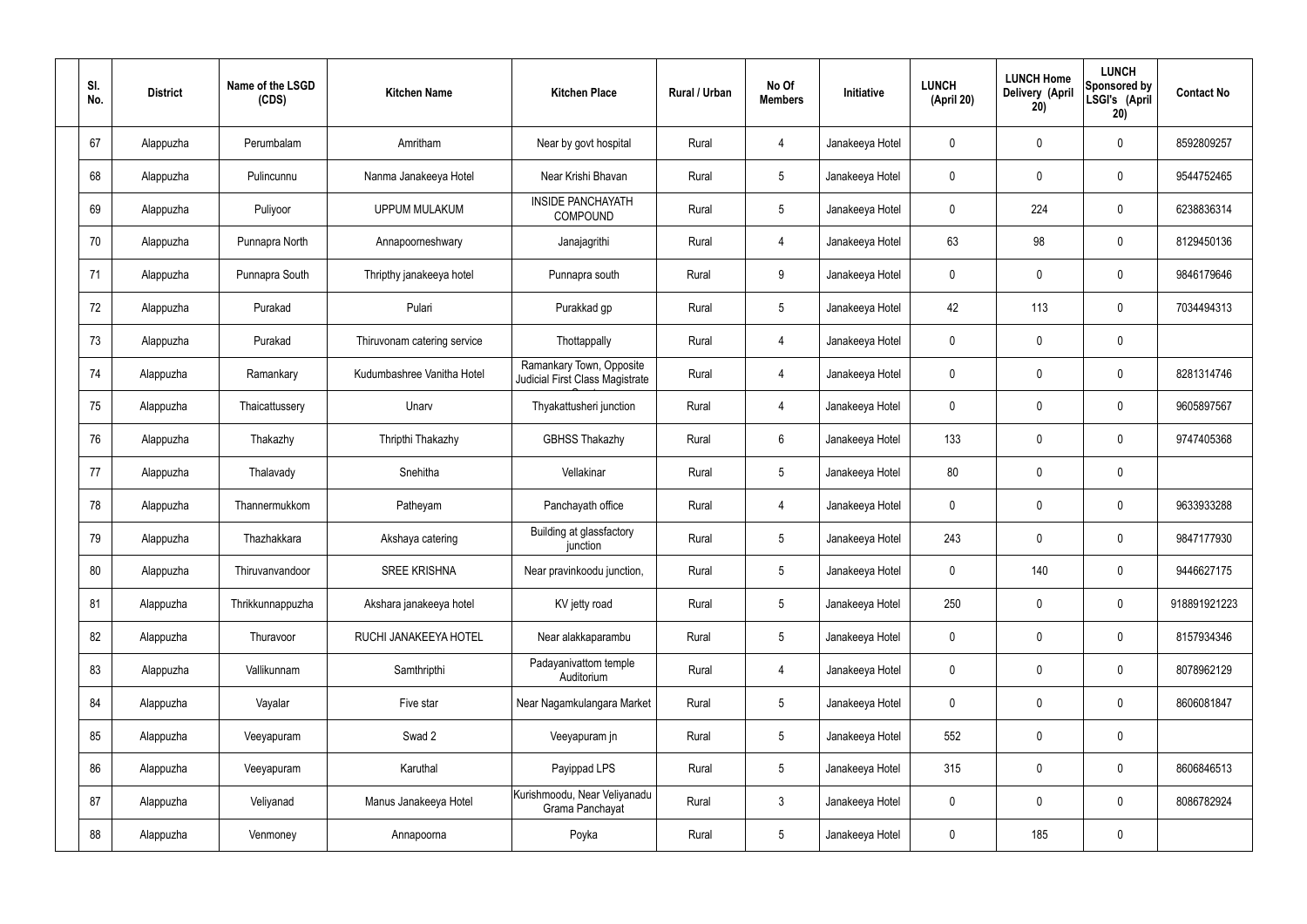|    | SI.<br>No.     | <b>District</b> | Name of the LSGD<br>(CDS) | <b>Kitchen Name</b>              | <b>Kitchen Place</b>         | Rural / Urban | No Of<br><b>Members</b> | Initiative      | <b>LUNCH</b><br>(April 20) | <b>LUNCH Home</b><br>Delivery (April<br>20) | <b>LUNCH</b><br>Sponsored by<br>LSGI's (April<br>20) | <b>Contact No</b> |
|----|----------------|-----------------|---------------------------|----------------------------------|------------------------------|---------------|-------------------------|-----------------|----------------------------|---------------------------------------------|------------------------------------------------------|-------------------|
| 89 |                |                 |                           |                                  |                              |               | 415                     |                 | 6806                       | 3962                                        | 194                                                  |                   |
|    | $\overline{1}$ | Ernakulam       | Aikkaranad                | Subiksha Janakeeya Hotel         | Kolancherry                  | Rural         | 4                       | Janakeeya Hotel | 527                        | 0                                           | $\mathbf 0$                                          | 9074033529        |
|    | $\overline{2}$ | Ernakulam       | Alengade                  | Kasthurba kitchen                | Neerikkode                   | Rural         | $\mathbf{3}$            | Janakeeya Hotel | 91                         | 0                                           | $\mathbf 0$                                          | 9388462558        |
|    | $\mathfrak{Z}$ | Ernakulam       | Alengade                  | Thanima foods                    | Koduvazhanga                 | Rural         | $\mathfrak{Z}$          | Janakeeya Hotel | 73                         | 0                                           | $\mathbf 0$                                          | 9349013322        |
|    | $\overline{4}$ | Ernakulam       | Alengade                  | Mr.Bakers                        | Malikam peedika              | Rural         | $\mathbf{3}$            | Janakeeya Hotel | 10 <sup>°</sup>            | 0                                           | $\mathbf 0$                                          | 9633887779        |
|    | 5              | Ernakulam       | Aluva                     | Ruchi janakeeya hotel            | Aluva                        | Urban         | 4                       | Janakeeya Hotel | 89                         | 0                                           | $\mathbf 0$                                          | 9947236080        |
|    | 6              | Ernakulam       | Amballoor                 | Dhanshree catering               | St.ignatius schools Amballur | Rural         | $5\phantom{.0}$         | Janakeeya Hotel | 115                        | 0                                           | $\mathbf 0$                                          | 8330081552        |
|    | $\overline{7}$ | Ernakulam       | Angamaly                  | Cafe Shree Canteen               | <b>Municipality Canteen</b>  | Urban         | $5\phantom{.0}$         | Janakeeya Hotel | 418                        | 0                                           | $\mathbf 0$                                          | 9656619614        |
|    | 8              | Ernakulam       | Angamaly                  | Cafe Kudumbashree                | T B Junction                 | Urban         | $\mathfrak{Z}$          | Janakeeya Hotel | 84                         | 0                                           | $\mathbf 0$                                          | 9447924974        |
|    | 9              | Ernakulam       | Arakuzha                  | Ruchi Janakeeya hotel, Arakkuzha | Pandappilly                  | Rural         | $5\phantom{.0}$         | Janakeeya Hotel | 120                        | 0                                           | $\mathbf 0$                                          | 9744864225        |
|    | 10             | Ernakulam       | Assamannoor               | New Life kudumbasree Hotel       | Cherukunnam                  | Rural         | $\mathfrak{Z}$          | Janakeeya Hotel | 0                          | 0                                           | $\boldsymbol{0}$                                     | 9656729450        |
|    | 11             | Ernakulam       | Avoly                     | Janakeeya Hotel, Avoli           | Hostel Junction, Avoli       | Rural         | $\mathbf{3}$            | Janakeeya Hotel | 0                          | 0                                           | $\boldsymbol{0}$                                     | 9847983621        |
|    | 12             | Ernakulam       | Ayavana                   | Keralashree Janakeeya hotel      | Ayavana                      | Rural         | $5\phantom{.0}$         | Janakeeya Hotel | 24                         | 0                                           | $\boldsymbol{0}$                                     | 9744864210        |
|    | 13             | Ernakulam       | Ayyampuzha                | Sneha Janakeeya Hotel            | Ayyamppuzha                  | Rural         | 4                       | Janakeeya Hotel | 0                          | 0                                           | $\mathbf 0$                                          | 8590753551        |
|    | 14             | Ernakulam       | Ayyampuzha                | Five Star Hotel and Catering     | Panchayat Junction           | Rural         | $\overline{4}$          | Janakeeya Hotel | 140                        | 0                                           | $\mathbf 0$                                          | 9744836324        |
|    | 15             | Ernakulam       | Chendamangalam            | Anugraha Kudumbashree hotel      | Vadakkumpuram                | Rural         | $5\phantom{.0}$         | Janakeeya Hotel | 0                          | 0                                           | $\mathbf 0$                                          | 9061419729        |
|    | 16             | Ernakulam       | Chengamanade              | Mythri janakeeya hotel           | Purayar                      | Rural         | $5\phantom{.0}$         | Janakeeya Hotel | 150                        | 0                                           | $\mathbf 0$                                          | 9496818865        |
|    | 17             | Ernakulam       | Cheranalloor              | Chaithanya Janakeeya hotel       | Vishnupuram                  | Rural         | $5\phantom{.0}$         | Janakeeya Hotel | 0                          | 0                                           | $\mathbf 0$                                          | 9747411465        |
|    | 18             | Ernakulam       | Cheranalloor              | Adukkala                         | Chittoor                     | Rural         | $5\phantom{.0}$         | Janakeeya Hotel | 0                          | 0                                           | $\mathbf 0$                                          | 9846423001        |
|    | 19             | Ernakulam       | Chittattukara             | Swadh Janakeeya Hotel            | Neendoor                     | Rural         | $5\phantom{.0}$         | Janakeeya Hotel | 0                          | 0                                           | $\mathbf 0$                                          | 9447812788        |
|    | 20             | Ernakulam       | Choornikkara              | Metro hotel                      | Ambattukavu                  | Rural         | $\mathfrak{Z}$          | Janakeeya Hotel | 303                        | 0                                           | $\mathbf 0$                                          | 9605319455        |
|    | 21             | Ernakulam       | Chottanikkara             | Ahalya Cafe                      | Kottayatthupara              | Rural         | $6\,$                   | Janakeeya Hotel | 70                         | 0                                           | $\boldsymbol{0}$                                     | 9567512337        |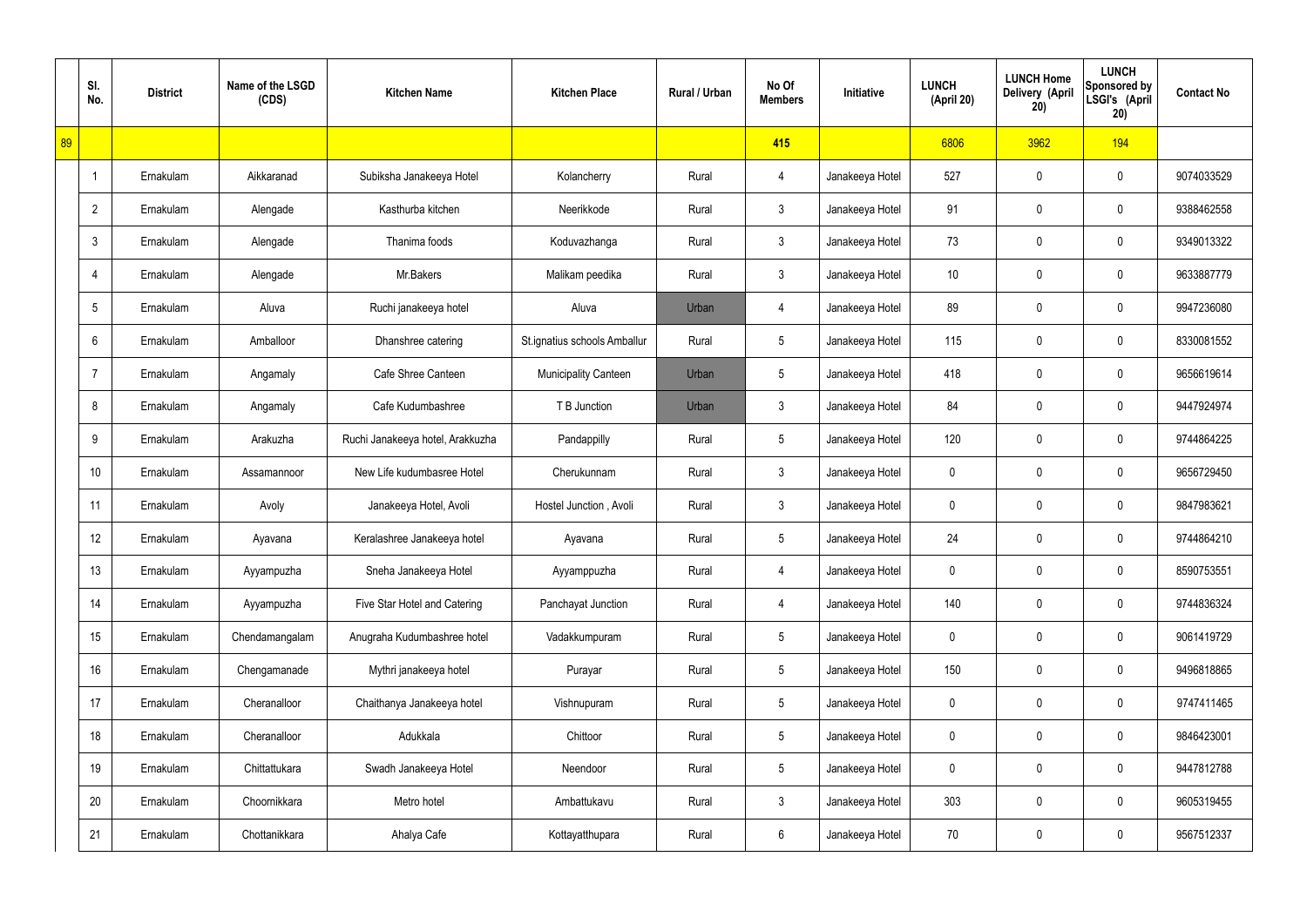| SI.<br>No. | <b>District</b> | Name of the LSGD<br>(CDS) | <b>Kitchen Name</b>                | <b>Kitchen Place</b>                 | Rural / Urban | No Of<br><b>Members</b> | Initiative      | <b>LUNCH</b><br>(April 20) | <b>LUNCH Home</b><br>Delivery (April<br>20) | <b>LUNCH</b><br>Sponsored by<br>LSGI's (April<br>20) | <b>Contact No</b> |
|------------|-----------------|---------------------------|------------------------------------|--------------------------------------|---------------|-------------------------|-----------------|----------------------------|---------------------------------------------|------------------------------------------------------|-------------------|
| 22         | Ernakulam       | Edakkattuvayal            | SANDHVANAM JANAKEEYA HOTEL         | <b>PEPPATHI</b>                      | Rural         | $\mathbf{3}$            | Janakeeya Hotel | 0                          | 0                                           | 0                                                    | 9447047980        |
| 23         | Ernakulam       | Edathala                  | Veetiloru oonne                    | Manalimukke                          | Rural         | $\mathbf{3}$            | Janakeeya Hotel | 192                        | 0                                           | $\mathbf 0$                                          |                   |
| 24         | Ernakulam       | Edathala                  | Souhridam Kudumbashree canteen     | Edathala                             | Rural         | $\mathbf{3}$            | Janakeeya Hotel | 260                        | 0                                           | $\mathbf 0$                                          | 7593057378        |
| 25         | Ernakulam       | Edavanakkad               | Royal Hotel                        | Edavanakad                           | Rural         | $\mathbf{3}$            | Janakeeya Hotel | $\mathbf 0$                | 0                                           | $\boldsymbol{0}$                                     | 9446742863        |
| 26         | Ernakulam       | Elanji                    | janakiya hotel elanji              | elanji punjayathu junction           | Rural         | $5\phantom{.0}$         | Janakeeya Hotel | 20                         | 0                                           | $\mathbf 0$                                          | 8921266850        |
| 27         | Ernakulam       | Eloor                     | Nalanandhana janakeeya hotel       | Eloor                                | Urban         | $\mathbf{3}$            | Janakeeya Hotel | 260                        | 0                                           | $\mathbf 0$                                          | 8848524108        |
| 28         | Ernakulam       | Ezhikkara                 | Sree Rajarajeswari Janakeeya Hotel | Ezhikkara                            | Rural         | $5\phantom{.0}$         | Janakeeya Hotel | 145                        | 0                                           | $\mathbf 0$                                          | 7558020438        |
| 29         | Ernakulam       | Kadungalloor              | Snehitha janakeeya hotel           | Kadungalloor                         | Rural         | $\mathbf{3}$            | Janakeeya Hotel | 188                        | 0                                           | $\boldsymbol{0}$                                     | $9.20E+11$        |
| 30         | Ernakulam       | Kalady                    | Jyothi Vanitha Canteen             | Kalady                               | Rural         | $5\phantom{.0}$         | Janakeeya Hotel | 250                        | 0                                           | $\mathbf 0$                                          | 9544624439        |
| 31         | Ernakulam       | <b>Kalamassery East</b>   | Thanima Janakeeya Hotel            | Kangarappady Medical college<br>Road | Urban         | $\mathbf{3}$            | Janakeeya Hotel | 338                        | 0                                           | $\mathbf 0$                                          | 9745481742        |
| 32         | Ernakulam       | <b>Kalamassery East</b>   | Nanma janakeeya hotel              | HMT, kalammassery                    | Urban         | $\mathbf{3}$            | Janakeeya Hotel | 368                        | $\boldsymbol{0}$                            | $\mathbf 0$                                          | 9061986861        |
| 33         | Ernakulam       | Kalamassery West          | Pulari janakeeya hotel             | Kunamthai                            | Urban         | $\mathbf{3}$            | Janakeeya Hotel | 437                        | 0                                           | $\mathbf 0$                                          | 7736594305        |
| 34         | Ernakulam       | Kalamassery West          | Kismath janakeeya hotel            | Vattekkunnam                         | Urban         | $\mathbf{3}$            | Janakeeya Hotel | 290                        | $\boldsymbol{0}$                            | 0                                                    | 9895049873        |
| 35         | Ernakulam       | Kalloorkkad               | Puthuma Janakeeya Hotel            | Kallorkkad                           | Rural         | $\mathbf{3}$            | Janakeeya Hotel | 247                        | $\mathsf{0}$                                | $\pmb{0}$                                            | 7558091353        |
| 36         | Ernakulam       | Kanjoor                   | Ammachiyude Adukkala               | Parappuram                           | Rural         | 3 <sup>1</sup>          | Janakeeya Hotel | 123                        | 0                                           | $\mathbf 0$                                          | 8547064578        |
| 37         | Ernakulam       | Karukutty                 | Anugraha Janakeeya Hotel           | Pallissery                           | Rural         | $5\phantom{.0}$         | Janakeeya Hotel | 70                         | 0                                           | $\mathbf 0$                                          | 8943838295        |
| 38         | Ernakulam       | Karumalloor               | Koottayma janakeeya hotel          | Kariyachira                          | Rural         | $\overline{4}$          | Janakeeya Hotel | 101                        | 0                                           | $\mathbf 0$                                          | 8281548828        |
| 39         | Ernakulam       | Kavalangad                | Five star Janakeeya Hotel          | Nellimattom                          | Rural         | $5\phantom{.0}$         | Janakeeya Hotel | 220                        | 0                                           | $\mathbf 0$                                          | 9744705648        |
| 40         | Ernakulam       | Keerampara                | Abhaya Janakeeya Hotel             | Punnekkad                            | Rural         | $\overline{4}$          | Janakeeya Hotel | 75                         | 0                                           | $\mathbf 0$                                          | 9074528135        |
| 41         | Ernakulam       | Keezhmad                  | Sadyalayam janakeeya hotel         | Keezhmad                             | Rural         | $5\phantom{.0}$         | Janakeeya Hotel | 0                          | 0                                           | $\mathbf 0$                                          | 7012778281        |
| 42         | Ernakulam       | Kochi East                | ANNAPOORNA JANAKEEYA HOTEL         | ALINCHUVADU                          | Urban         | $5\phantom{.0}$         | Janakeeya Hotel | 240                        | 0                                           | $\mathbf 0$                                          | 9567529849        |
| 43         | Ernakulam       | Kochi East                | YUMMEES KITCHEN                    | VADUTHALA                            | Urban         | $5\phantom{.0}$         | Janakeeya Hotel | 0                          | 0                                           | $\boldsymbol{0}$                                     | 9497680558        |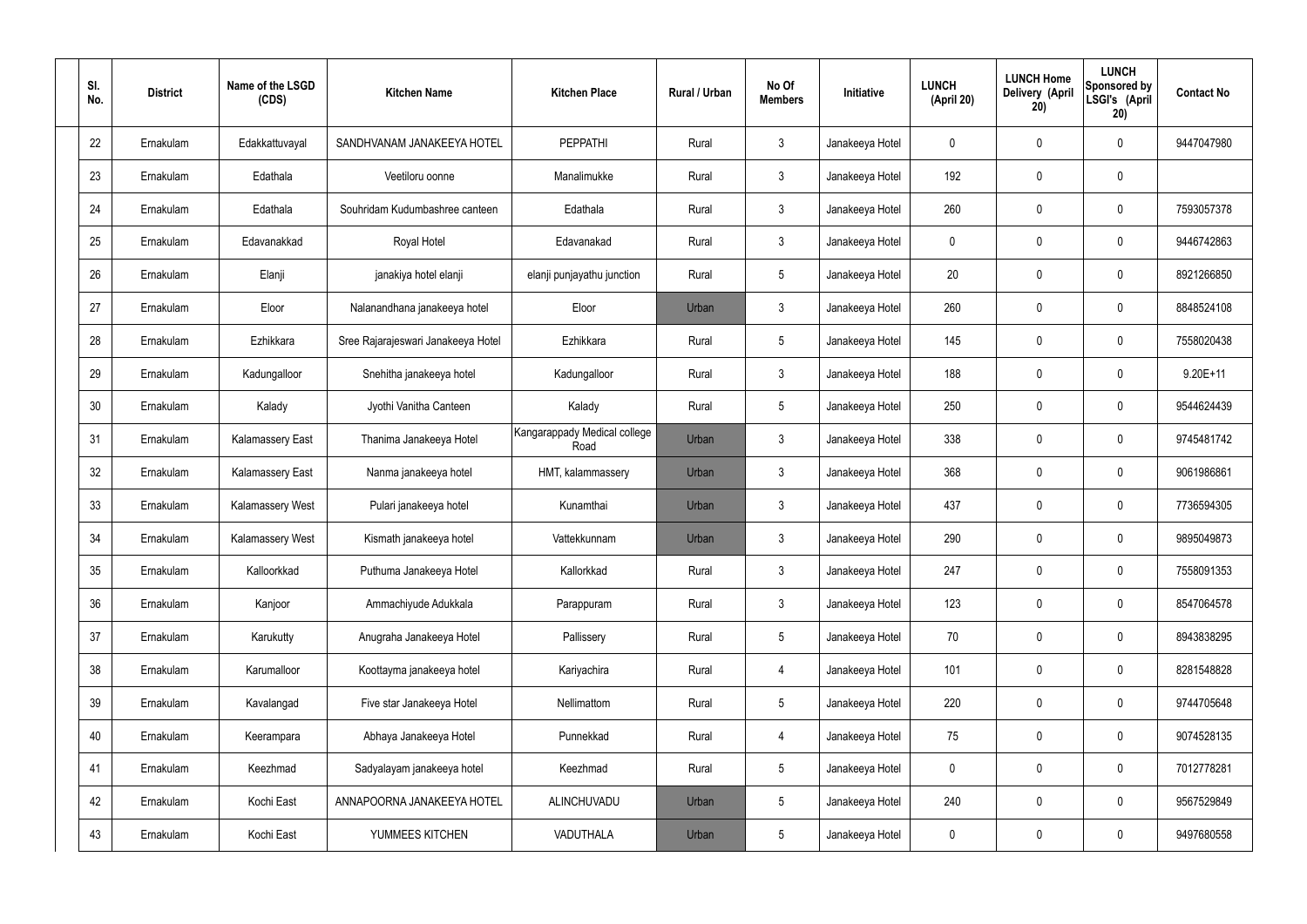|     | SI.<br>No. | <b>District</b> | Name of the LSGD<br>(CDS) | <b>Kitchen Name</b>              | <b>Kitchen Place</b>                      | <b>Rural / Urban</b> | No Of<br><b>Members</b> | <b>Initiative</b> | <b>LUNCH</b><br>(April 20) | <b>LUNCH Home</b><br>Delivery (April<br>20) | <b>LUNCH</b><br><b>Sponsored by</b><br>LSGI's (April<br>20) | <b>Contact No</b> |
|-----|------------|-----------------|---------------------------|----------------------------------|-------------------------------------------|----------------------|-------------------------|-------------------|----------------------------|---------------------------------------------|-------------------------------------------------------------|-------------------|
|     | 44         | Ernakulam       | Kochi East                | ORUMA KITCHEN                    | <b>PACHALAM</b>                           | Urban                | $\mathbf{3}$            | Janakeeya Hotel   | 195                        | 0                                           | $\mathbf 0$                                                 | 9497680558        |
|     | 45         | Ernakulam       | Kochi East                | <b>PONPULARI</b>                 | <b>KEERHI NAGAR,</b><br><b>ELAMAKKARA</b> | Urban                | $\mathfrak{Z}$          | Janakeeya Hotel   | 346                        | 0                                           | $\boldsymbol{0}$                                            | 9446607548        |
|     | 46         | Ernakulam       | Kochi East                | <b>RUCHI CATERING</b>            | PUNNACKAL                                 | Urban                | 5                       | Janakeeya Hotel   | 318                        | 0                                           | $\mathbf 0$                                                 | 9947080022        |
|     | 47         | Ernakulam       | Kochi East                | Samrudhi @ Kochi                 | Ernakulam North                           | Urban                | 14                      | Janakeeya Hotel   | 2104                       | 846                                         | $\pmb{0}$                                                   | 9048609615        |
|     | 48         | Ernakulam       | Kochi South               | NEW AKSHAYA HOTEL                | <b>PONNURUNNI</b>                         | Urban                | 5                       | Janakeeya Hotel   | 317                        | 0                                           | $\mathbf 0$                                                 | 8547855284        |
|     | 49         | Ernakulam       | Kochi South               | <b>AMMAS KITCHEN</b>             | <b>THEVARA</b>                            | Urban                | $\overline{4}$          | Janakeeya Hotel   | 0                          | 0                                           | $\mathbf 0$                                                 | 8547855284        |
|     | 50         | Ernakulam       | Kochi South               | <b>FRIENDS</b>                   | <b>MINI PARK</b>                          | Urban                | 5                       | Janakeeya Hotel   | 130                        | 0                                           | $\mathbf 0$                                                 | 9567127064        |
|     | 51         | Ernakulam       | Kochi West                | NAMMUDE ADUKKALA                 | <b>ERAVELI COLONY</b>                     | Urban                | 5                       | Janakeeya Hotel   | 321                        | 0                                           | $\mathbf 0$                                                 | 9496025576        |
|     | 52         | Ernakulam       | Kochi West                | PUTHUMA KUDUMBASHREE HOTEL       | PALLURUTHY NADA                           | Urban                | 5                       | Janakeeya Hotel   | 200                        | 0                                           | $\mathbf 0$                                                 | 9496025576        |
|     | 53         | Ernakulam       | Kochi West                | USHUS KUDUMBASHREE HOTEL         | <b>FORT KOCHI</b>                         | Urban                | $\overline{4}$          | Janakeeya Hotel   | 234                        | 0                                           | $\pmb{0}$                                                   | 9847866090        |
|     | 54         | Ernakulam       | Koothattukulam            | Niravu janakeeya hotel           | Near ksrtc bus stand<br>koothattukulam    | Urban                | $\mathfrak{Z}$          | Janakeeya Hotel   | 169                        | 0                                           | $\pmb{0}$                                                   | 9656619614        |
|     | 55         | Ernakulam       | Koovappady                | Kaipunyam Janakeeya hotel        | Koovappady                                | Rural                | 5                       | Janakeeya Hotel   | 98                         | 0                                           | $\boldsymbol{0}$                                            | 9526628158        |
|     | 56         | Ernakulam       | Kothamangalam             | P.K Janakeeya hotel              | Kothamangalam                             | Urban                | $\mathbf{3}$            | Janakeeya Hotel   | 0                          | 0                                           | $\mathbf 0$                                                 | 8156869114        |
|     | 57         | Ernakulam       | Kothamangalam             | Thanima catering unit            | Kothamangalam                             | Urban                | $\mathbf{3}$            | Janakeeya Hotel   | 0                          | 0                                           | $\mathbf 0$                                                 | 9846664377        |
| 114 | 58         | Ernakulam       | Kottapady                 | Janakeeya Hotel                  | Kottappady junction                       | Rural                | $\mathbf{3}$            | Janakeeya Hotel   | 166                        | 0                                           | $\mathbf 0$                                                 | 9497406993        |
|     | 59         | Ernakulam       | Kottuvally                | Amritha Janakeeya Hotel          | kottuvally                                | Rural                | 5                       | Janakeeya Hotel   | 70                         | 0                                           | $\mathbf 0$                                                 | 8590034196        |
|     | 60         | Ernakulam       | Kumbalam                  | JANAKEEYA HOTEL KUMBALAM         | <b>MADAVANA</b>                           | Rural                | 5                       | Janakeeya Hotel   | 340                        | 0                                           | $\pmb{0}$                                                   | 9746652717        |
|     | 61         | Ernakulam       | Kumbalangy                | St Antoneys kudumbashree         | OLD POST OFFICE                           | Rural                | $\mathbf{3}$            | Janakeeya Hotel   | 140                        | 0                                           | $\pmb{0}$                                                   | 8138860764        |
|     | 62         | Ernakulam       | Kunnathunad               | Thripthi Janakeeya Hotel         | Pallikkara                                | Rural                | 6                       | Janakeeya Hotel   | 110                        | 0                                           | $\pmb{0}$                                                   | 9744561425        |
|     | 63         | Ernakulam       | Kunnukara                 | Greenchilly cafe                 | Kunnukara                                 | Rural                | $\mathfrak{Z}$          | Janakeeya Hotel   | 35 <sub>5</sub>            | 0                                           | $\pmb{0}$                                                   | 9496852989        |
|     | 64         | Ernakulam       | Kunnukara                 | Thanima canteen                  | North aduvassery                          | Rural                | $5\phantom{.0}$         | Janakeeya Hotel   | 104                        | 0                                           | $\pmb{0}$                                                   | 9744200583        |
|     | 65         | Ernakulam       | Kuttampuzha               | Nila kudumbashree janakiya hotel | Mini stadium, vadattupara                 | Rural                | $6\phantom{.}$          | Janakeeya Hotel   | 79                         | 0                                           | $\pmb{0}$                                                   | 9496754018        |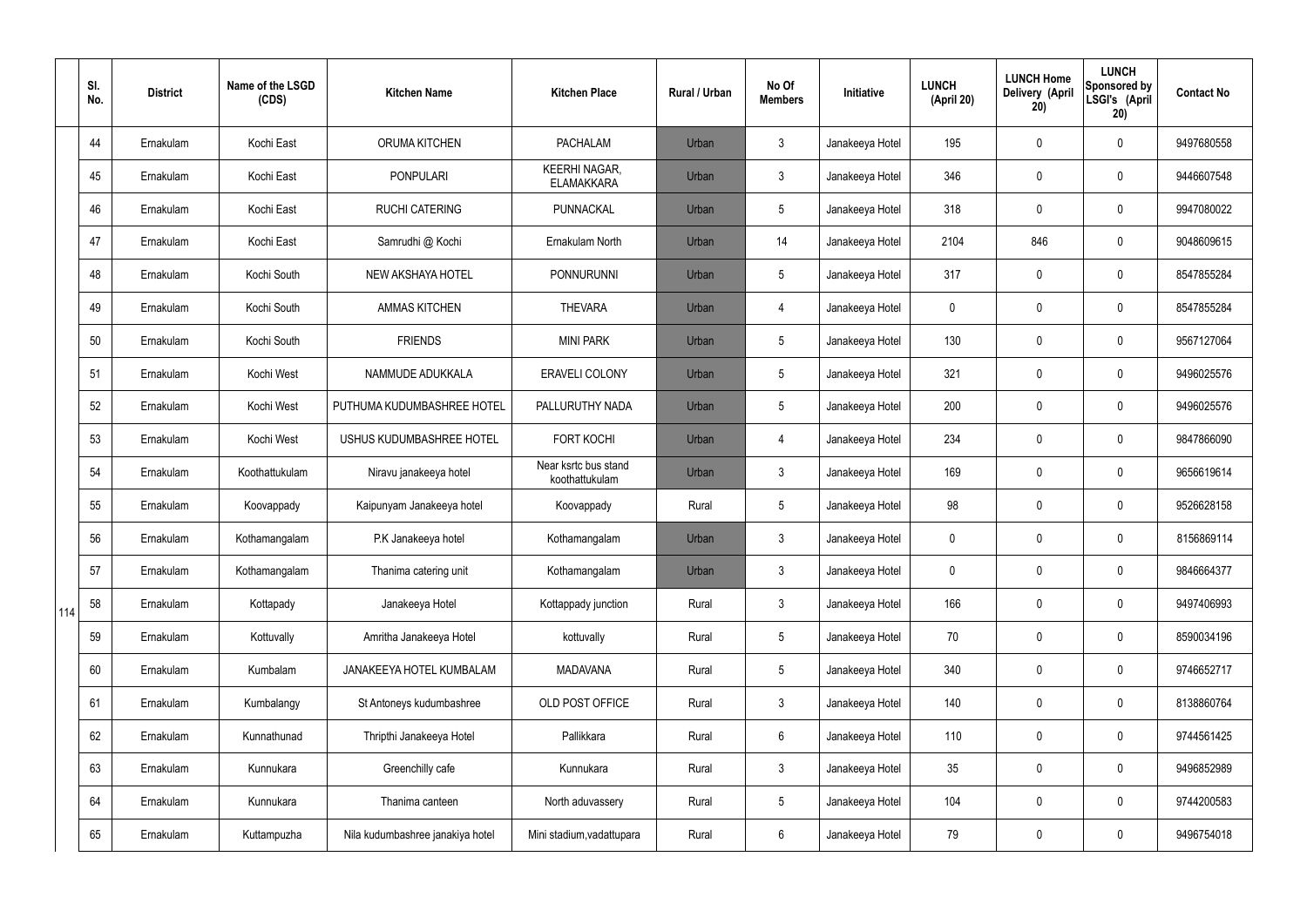| SI.<br>No. | <b>District</b> | Name of the LSGD<br>(CDS) | <b>Kitchen Name</b>            | <b>Kitchen Place</b>        | Rural / Urban | No Of<br><b>Members</b> | Initiative      | <b>LUNCH</b><br>(April 20) | <b>LUNCH Home</b><br>Delivery (April<br>20) | <b>LUNCH</b><br>Sponsored by<br>LSGI's (April<br>20) | <b>Contact No</b> |
|------------|-----------------|---------------------------|--------------------------------|-----------------------------|---------------|-------------------------|-----------------|----------------------------|---------------------------------------------|------------------------------------------------------|-------------------|
| 66         | Ernakulam       | Kuzhippilly               | Janakeeya hotel                | Kuzhupilli                  | Rural         | $\mathbf 0$             | Janakeeya Hotel | 0                          | 0                                           | $\mathbf 0$                                          | 9744631998        |
| 67         | Ernakulam       | Malayattoor               | Whats app Janakeeya Hotel      | Thottuva                    | Rural         | $\mathbf{3}$            | Janakeeya Hotel | 256                        | 0                                           | $\mathbf 0$                                          | 9.19E+11          |
| 68         | Ernakulam       | Malayattoor               | Natturuchi Janakeeya Hotel     | Ettakkadavu                 | Rural         | $\mathbf{3}$            | Janakeeya Hotel | 236                        | 0                                           | $\mathbf 0$                                          | 9745470234        |
| 69         | Ernakulam       | Maneed                    | Coral Island                   | Maneed                      | Rural         | $\overline{4}$          | Janakeeya Hotel | 108                        | 0                                           | $\mathbf 0$                                          | 7012652495        |
| 70         | Ernakulam       | Manjalloor                | Thanima Kudumbashree hotel     | Vazhakkulam                 | Rural         | $5\phantom{.0}$         | Janakeeya Hotel | 302                        | $\boldsymbol{0}$                            | $\mathbf 0$                                          | 7306907918        |
| 71         | Ernakulam       | Manjapra                  | Sara's Kitchen                 | Puthenpalli                 | Rural         | $\mathbf{3}$            | Janakeeya Hotel | $\mathbf 0$                | 0                                           | $\mathbf 0$                                          | 8547392730        |
| 72         | Ernakulam       | Maradu                    | <b>VANITHA HOTEL</b>           | <b>KUNDANNOR JN</b>         | Urban         | $\overline{4}$          | Janakeeya Hotel | $\mathbf 0$                | 0                                           | $\mathbf 0$                                          | 9349505008        |
| 73         | Ernakulam       | Marady                    | Janakeeya hotel, Marady        | Unnakkuppa                  | Rural         | $\overline{4}$          | Janakeeya Hotel | 100                        | 0                                           | $\mathbf 0$                                          | 9947943177        |
| 74         | Ernakulam       | Mazhuvannoor              | Sruthi Janakeeya Hotel         | Valayanchirangara           | Rural         | $\mathbf{3}$            | Janakeeya Hotel | 201                        | $\boldsymbol{0}$                            | $\mathbf 0$                                          | 9747924485        |
| 75         | Ernakulam       | Mookkannoor               | Mammaks Kitchen                | Mookkannoor                 | Rural         | $\mathfrak{Z}$          | Janakeeya Hotel | 198                        | 0                                           | $\mathbf 0$                                          | $9.19E + 11$      |
| 76         | Ernakulam       | Mudakkuzha                | Janakeeya Hotel                | Mudakkuzha                  | Rural         | $\mathbf{3}$            | Janakeeya Hotel | $\mathbf 0$                | 0                                           | $\boldsymbol{0}$                                     | $9.19E + 11$      |
| 77         | Ernakulam       | Mulanthuruthy             | Sulabha                        | karikode, mulanthuruthy     | Rural         | $\mathbf 0$             | Janakeeya Hotel | 217                        | 0                                           | $\boldsymbol{0}$                                     | 9633427553        |
| 78         | Ernakulam       | Mulavukad                 | Kudumbashree Veetile bakshanam | Mulavukad                   | Rural         | $5\phantom{.0}$         | Janakeeya Hotel | 0                          | 68                                          | $\boldsymbol{0}$                                     | 9061339557        |
| 79         | Ernakulam       | Muvattupuzha              | Oottupura                      | Muvattupuzha                | Urban         | 3                       | Janakeeya Hotel | 259                        | $\mathsf{0}$                                | $\pmb{0}$                                            |                   |
| 80         | Ernakulam       | Nayarambalam              | Four star cafe                 | Nayarambalam                | Rural         | $3\phantom{a}$          | Janakeeya Hotel | $\mathbf 0$                | $\mathsf{0}$                                | $\mathbf 0$                                          | 8891755948        |
| 81         | Ernakulam       | Nedumbassery              | Thani Nadan                    | Athani                      | Rural         | $5\phantom{.0}$         | Janakeeya Hotel | 171                        | $\mathbf 0$                                 | $\mathbf 0$                                          | 8138917514        |
| 82         | Ernakulam       | Nellikuzhy                | Janakeeya Hotel                | Nellikkuzhi                 | Rural         | $\mathbf{3}$            | Janakeeya Hotel | $\mathbf 0$                | $\mathsf{0}$                                | $\mathbf 0$                                          | 9562713076        |
| 83         | Ernakulam       | Njarakkal                 | Kripa Catering Unit            | Njarakkal                   | Rural         | $\mathbf{3}$            | Janakeeya Hotel | 97                         | $\mathbf 0$                                 | $\mathbf 0$                                          | 9567534006        |
| 84         | Ernakulam       | Okkal                     | Manna Janakeeya Hotel          | Edavoor                     | Rural         | $\overline{4}$          | Janakeeya Hotel | $\mathbf 0$                | $\mathsf{0}$                                | $\mathbf 0$                                          | 9539507674        |
| 85         | Ernakulam       | Paingottoor               | Janakeeya hotel                | Paingottoor                 | Rural         | $\overline{7}$          | Janakeeya Hotel | $\mathbf 0$                | $\mathbf 0$                                 | $\mathbf 0$                                          | 9656855730        |
| 86         | Ernakulam       | Paipra                    | Nanma Janakeeya Hotel          | Pezhakkappilly              | Rural         | $\mathfrak{Z}$          | Janakeeya Hotel | 176                        | 0                                           | $\mathbf 0$                                          | 9567747725        |
| 87         | Ernakulam       | Pallarimangalam           | Janakeeya Hotel                | Janakeeya Hotel, Koovalloor | Rural         | 4                       | Janakeeya Hotel | 126                        | $\pmb{0}$                                   | $\boldsymbol{0}$                                     | 7025992310        |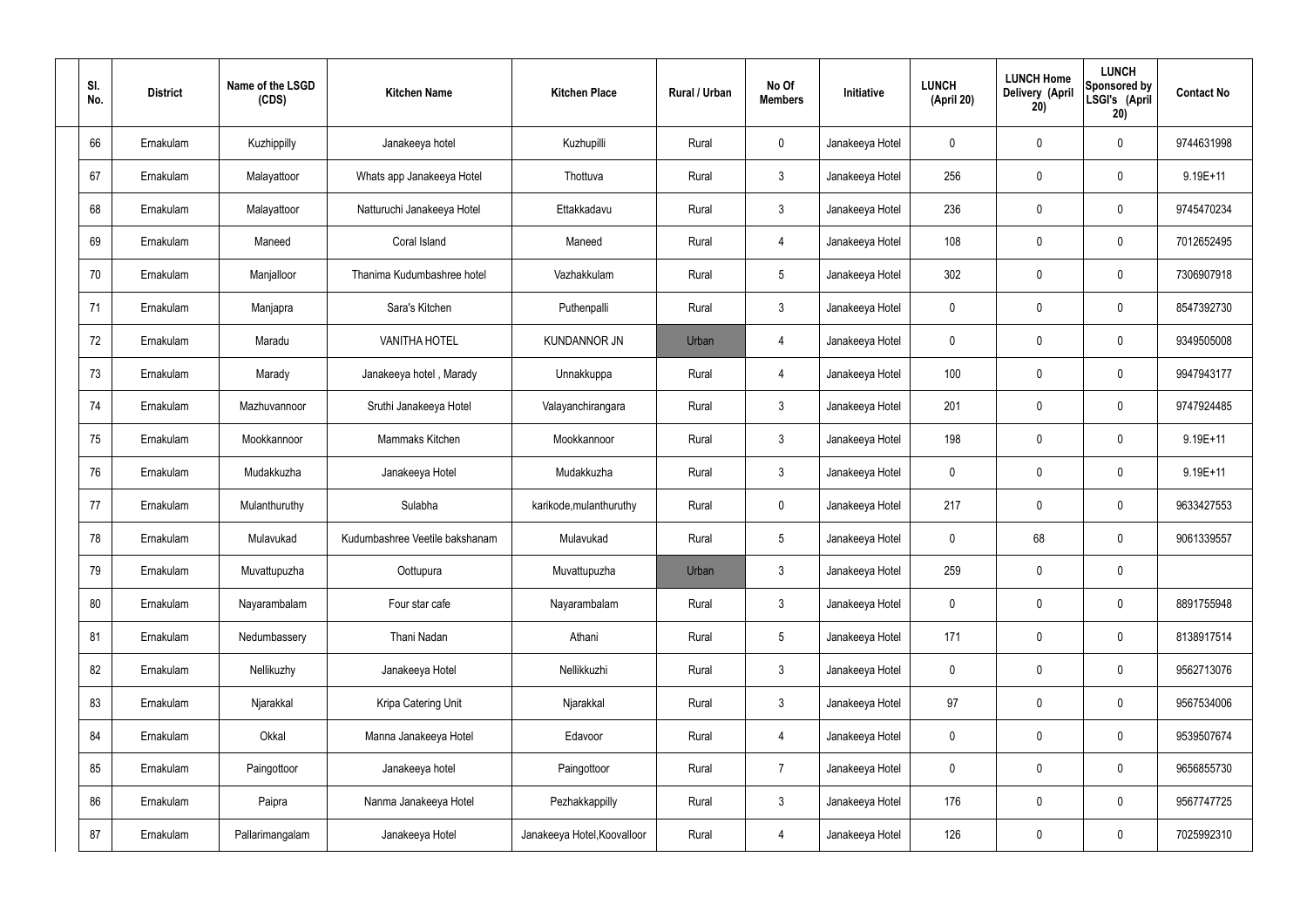| SI.<br>No. | <b>District</b> | Name of the LSGD<br>(CDS) | <b>Kitchen Name</b>                                             | <b>Kitchen Place</b>                        | Rural / Urban | No Of<br><b>Members</b> | Initiative      | <b>LUNCH</b><br>(April 20) | <b>LUNCH Home</b><br>Delivery (April<br>20) | <b>LUNCH</b><br>Sponsored by<br>LSGI's (April<br>20) | <b>Contact No</b> |
|------------|-----------------|---------------------------|-----------------------------------------------------------------|---------------------------------------------|---------------|-------------------------|-----------------|----------------------------|---------------------------------------------|------------------------------------------------------|-------------------|
| 88         | Ernakulam       | Pallipuram                | SANTHWANAM Janakeeyahotel                                       | Pothen valav                                | Rural         | $5\phantom{.0}$         | Janakeeya Hotel | 228                        | $\mathbf 0$                                 | $\mathbf 0$                                          | 9747525176        |
| 89         | Ernakulam       | Pambakkuda                | viswastha catering unit                                         | pambakkuda block punjayathu<br>building     | Rural         | 4                       | Janakeeya Hotel | 360                        | 0                                           | $\mathbf 0$                                          | 9946404045        |
| 90         | Ernakulam       | Parakkadave               | Thejus catering unit                                            | Moozhikkulam                                | Rural         | 10 <sup>°</sup>         | Janakeeya Hotel | 94                         | 0                                           | $\mathbf 0$                                          | 9847936303        |
| 91         | Ernakulam       | Paravoor                  | sree vigneswara sc cafe                                         | Govt.boys' HSS, N.Paravur                   | Urban         | 4                       | Janakeeya Hotel | 95                         | 0                                           | $\mathbf 0$                                          |                   |
| 92         | Ernakulam       | Perumbavoor               | <b>JANAKEEYA HOTEL MINI CIVIL</b><br><b>STATION PERUMBAVOOR</b> | <b>CIVIL STATION</b>                        | Urban         | $\mathbf{3}$            | Janakeeya Hotel | 398                        | $\mathbf 0$                                 | $\mathbf 0$                                          | 9847008734        |
| 93         | Ernakulam       | Perumbavoor               | Swath kudumbashree canteen                                      | Perumbavoor                                 | Urban         | $\mathbf{3}$            | Janakeeya Hotel | 304                        | 0                                           | $\mathbf 0$                                          | 9847015470        |
| 94         | Ernakulam       | Perumbayoor               | Janakeeya Hotel                                                 | Kanjirakkad pallippady                      | Urban         | $\mathbf{3}$            | Janakeeya Hotel | 398                        | $\mathbf 0$                                 | $\mathbf 0$                                          | 9847015470        |
| 95         | Ernakulam       | Pindimana                 | Janakeeya hotel                                                 | Muthamkuzhi                                 | Rural         | 4                       | Janakeeya Hotel | 160                        | 0                                           | $\mathbf 0$                                          | 9656297799        |
| 96         | Ernakulam       | Piravam                   | sneha canteen                                                   | municipality building base floor<br>piravom | Urban         | 4                       | Janakeeya Hotel | 200                        | 0                                           | $\mathbf 0$                                          | 8075376906        |
| 97         | Ernakulam       | Pootrikka                 | <b>GRANDMA JANAKEEYA HOTEL</b>                                  | <b>CHOONDI</b>                              | Rural         | $\mathbf{3}$            | Janakeeya Hotel | $\mathbf 0$                | 0                                           | $\mathbf 0$                                          | 9400550287        |
| 98         | Ernakulam       | Pothanikkad               | Taj hotel                                                       | Pothanikkad                                 | Rural         | $\mathbf{3}$            | Janakeeya Hotel | 65                         | $\mathbf 0$                                 | $\mathbf 0$                                          | 9645079573        |
| 99         | Ernakulam       | Puthanvelikkara           | Panjami cafe kudumbashree                                       | Near panjayath office                       | Rural         | $5\phantom{.0}$         | Janakeeya Hotel | 118                        | $\mathbf 0$                                 | $\mathbf 0$                                          | 9645530669        |
| 100        | Ernakulam       | Ramamangalam              | Kalavara janakeeya hotel                                        | ramamngalam                                 | Rural         | 4                       | Janakeeya Hotel | 217                        | $\mathbf 0$                                 | $\mathbf 0$                                          | 9961344346        |
| 101        | Ernakulam       | Rayamangalam              | Arya canteen                                                    | Kuruppampady                                | Rural         | $\mathbf{3}$            | Janakeeya Hotel | 93                         | 0                                           | $\pmb{0}$                                            | 8281825730        |
| 102        | Ernakulam       | Thirumarady               | janakiya hotel thirumarady                                      | edappara jn.                                | Rural         | $\mathbf{3}$            | Janakeeya Hotel | 60                         | $\boldsymbol{0}$                            | $\mathbf 0$                                          | 7594811868        |
| 103        | Ernakulam       | Thiruvaniyoor             | Thanima                                                         | Thiruvaniyoor                               | Rural         | $\mathbf 0$             | Janakeeya Hotel | 105                        | 0                                           | $\mathbf 0$                                          | 9061239698        |
| 104        | Ernakulam       | Thrikkakkara East         | Thanima Janakeeya Hotel                                         | Kakkanad                                    | Urban         | 8                       | Janakeeya Hotel | 0                          | $\boldsymbol{0}$                            | $\mathbf 0$                                          | 9207134763        |
| 105        | Ernakulam       | Thrikkakkara west         | Janakeeya hotel                                                 | Chembumukku                                 | Urban         | $5\,$                   | Janakeeya Hotel | 79                         | 0                                           | $\mathbf 0$                                          | 9496530576        |
| 106        | Ernakulam       | Thrikkakara East          | Kalavara janakeeya hotel                                        | Kusumagiri kakkanadu                        | Urban         | $5\phantom{.0}$         | Janakeeya Hotel | 52                         | 0                                           | $\mathbf 0$                                          | 8921205134        |
| 107        | Ernakulam       | Thuravoor                 | e-grill Janakeeya Hotel                                         | Yudapuram                                   | Rural         | $\overline{4}$          | Janakeeya Hotel | 430                        | $\pmb{0}$                                   | $\mathbf 0$                                          | 9526845935        |
| 108        | Ernakulam       | Tripunithura              | Janakeeya Hotel Tripunithura                                    | Eroor                                       | Urban         | $\mathbf{3}$            | Janakeeya Hotel | 119                        | 0                                           | $\mathbf 0$                                          | 8137977644        |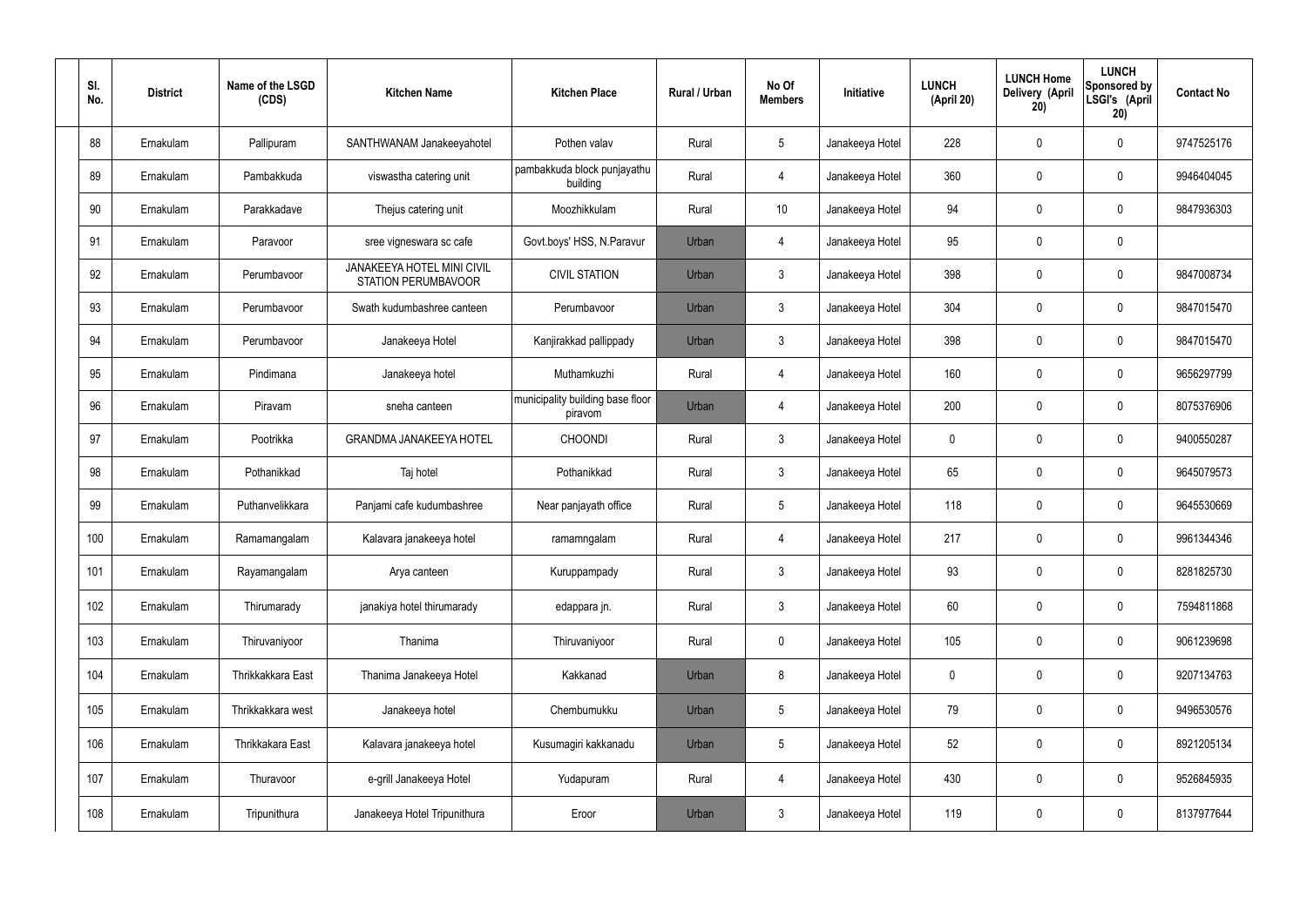|     | SI.<br>No.      | <b>District</b> | Name of the LSGD<br>(CDS) | <b>Kitchen Name</b>                         | <b>Kitchen Place</b>                              | Rural / Urban | No Of<br><b>Members</b> | Initiative      | <b>LUNCH</b><br>(April 20) | <b>LUNCH Home</b><br>Delivery (April<br>20) | <b>LUNCH</b><br><b>Sponsored by</b><br>LSGI's (April<br>20) | <b>Contact No</b> |
|-----|-----------------|-----------------|---------------------------|---------------------------------------------|---------------------------------------------------|---------------|-------------------------|-----------------|----------------------------|---------------------------------------------|-------------------------------------------------------------|-------------------|
|     | 109             | Ernakulam       | Vadakkekkara              | vadakkekkara kudumbasree janakeeya<br>hotel | Madaplathuruth                                    | Rural         | 4                       | Janakeeya Hotel | 0                          | 0                                           | $\pmb{0}$                                                   | 8301806778        |
|     | 110             | Ernakulam       | Vadavukode<br>Puthancruz  | <b>JANAKEEYA HOTEL</b>                      | Puthencruz                                        | Rural         | $\mathfrak{Z}$          | Janakeeya Hotel | 160                        | $\mathbf 0$                                 | $\pmb{0}$                                                   | $9.19E + 11$      |
|     | 111             | Ernakulam       | Valakom                   | Ruchi                                       | Valakom                                           | Rural         | $5\phantom{.0}$         | Janakeeya Hotel | 85                         | 0                                           | $\pmb{0}$                                                   | 9074232700        |
|     | 112             | Ernakulam       | Varapuzha                 | <b>DURGA ACTIVITY</b>                       | <b>CHETTIBHAGAM</b>                               | Rural         | 8                       | Janakeeya Hotel | 136                        | 0                                           | $\mathbf 0$                                                 | 9496160074        |
|     | 113             | Ernakulam       | Vazhakulam                | Three Star Hotel                            | Marampally                                        | Rural         | $\mathfrak{Z}$          | Janakeeya Hotel | 303                        | $\mathbf 0$                                 | $\pmb{0}$                                                   | 6282644893        |
|     | 114             | Ernakulam       | Vengola                   | Janakeeya Hotel                             | Pathipalam                                        | Rural         | $5\phantom{.0}$         | Janakeeya Hotel | 51                         | 0                                           | $\pmb{0}$                                                   | 8137887455        |
|     | 115             | Ernakulam       | Vengoor                   | <b>JANAKEEYA HOTEL</b>                      | Choorathod                                        | Rural         | 4                       | Janakeeya Hotel | $\mathbf 0$                | 0                                           | $\pmb{0}$                                                   | 9656904682        |
| 114 |                 |                 |                           |                                             |                                                   |               | 449                     |                 | 18271                      | 914                                         | $\overline{0}$                                              |                   |
|     | $\mathbf 1$     | Idukki          | Adimaly                   | Friends Janakeeya Hotel                     | Adimaly                                           | Rural         | $\overline{4}$          | Janakeeya Hotel | 147                        | $\mathbf 0$                                 | $\pmb{0}$                                                   | 9961635779        |
|     | $\overline{2}$  | Idukki          | Alackode                  | Five Star Canteen                           | Elamdesham Block<br>Panchayath Building, Alakode  | Rural         | $5\phantom{.0}$         | Janakeeya Hotel | 38                         | 0                                           | $\pmb{0}$                                                   | 9961482164        |
|     | $\mathbf{3}$    | Idukki          | Arakkulam                 | Sabhalyam                                   | Moolamattom                                       | Rural         | 4                       | Janakeeya Hotel | 213                        | 0                                           | $\pmb{0}$                                                   | 8848124921        |
|     | 4               | Idukki          | Ayyappancovil             | Maria Janakeeya Hotel                       | Parappu                                           | Rural         | $\mathfrak{Z}$          | Janakeeya Hotel | 78                         | 0                                           | $\pmb{0}$                                                   | 9544622096        |
|     | 5               | Idukki          | Bysonvalley               | Famous Janakiya Hotel                       | Pottankad                                         | Rural         | 4                       | Janakeeya Hotel | 82                         | 0                                           | $\mathbf 0$                                                 | 9744566398        |
|     | $6\phantom{.}6$ | Idukki          | Chakkupallam              | Vanithasree Janakeeya Hotel                 | Anakkara                                          | Rural         | $\mathbf{3}$            | Janakeeya Hotel | 245                        | 0                                           | $\mathbf 0$                                                 | 8075143547        |
|     | $\overline{7}$  | Idukki          | Devikulam                 | Kudumbashree Janakeeya Hotel                | Echo point                                        | Rural         | $\mathbf{3}$            | Janakeeya Hotel | 61                         | $\mathbf 0$                                 | $\mathbf 0$                                                 | 8281640208        |
|     | 8               | Idukki          | Edavetty                  | Kudumbashree Janakeeya Hotel                | Edavetty                                          | Rural         | $\mathbf{3}$            | Janakeeya Hotel | $\mathbf 0$                | $\pmb{0}$                                   | $\pmb{0}$                                                   | 6238694173        |
|     | $9\,$           | Idukki          | Erattayar                 | Vanitha Janakeeya Hotel                     | Erattayar                                         | Rural         | 4                       | Janakeeya Hotel | 125                        | $\pmb{0}$                                   | $\mathbf 0$                                                 | 9188166929        |
|     | 10              | Idukki          | Kamakshi                  | Kripa Catering                              | Thankamani                                        | Rural         | $5\phantom{.0}$         | Janakeeya Hotel | 205                        | $\pmb{0}$                                   | $\pmb{0}$                                                   | 9544021398        |
|     | 11              | Idukki          | Kanchiyar                 | Swadh Janakeeya Hotel                       | Kanchiyar                                         | Rural         | $5\phantom{.0}$         | Janakeeya Hotel | 168                        | $\pmb{0}$                                   | $\mathbf 0$                                                 | 8606856496        |
|     | 12              | Idukki          | Kanjikkuzhi               | Samarppanam                                 | Kanjikkuzhi                                       | Rural         | 4                       | Janakeeya Hotel | 159                        | $\pmb{0}$                                   | $\overline{2}$                                              | 9447169262        |
|     | 13              | Idukki          | Kanthaloor                | Morningstar Janakeeya Hotel                 | Sahayagiri complex, near<br>Kanthalloor Bus stand | Rural         | 4                       | Janakeeya Hotel | 108                        | $\pmb{0}$                                   | $\mathbf 0$                                                 | 9447941632        |
|     | 14              | Idukki          | Karimannoor               | Rujiya Catering Unit                        | Karimannoor                                       | Rural         | $\overline{5}$          | Janakeeya Hotel | 98                         | 0                                           | $\pmb{0}$                                                   | 9497454952        |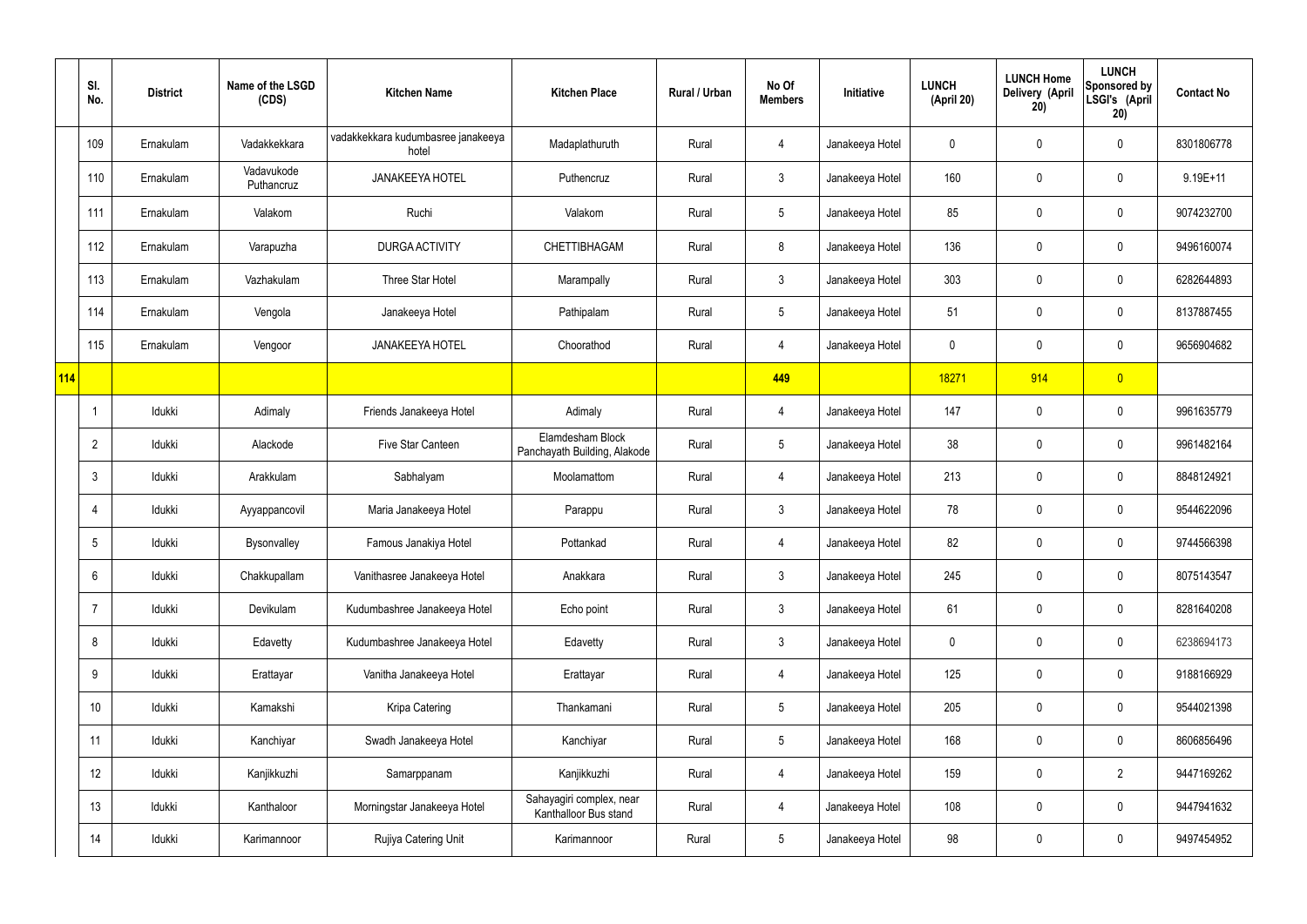|    | SI.<br>No. | <b>District</b> | Name of the LSGD<br>(CDS) | <b>Kitchen Name</b>                | <b>Kitchen Place</b>          | <b>Rural / Urban</b> | No Of<br><b>Members</b> | Initiative      | <b>LUNCH</b><br>(April 20) | <b>LUNCH Home</b><br>Delivery (April<br>20) | <b>LUNCH</b><br>Sponsored by<br>LSGI's (April<br>20) | <b>Contact No</b> |
|----|------------|-----------------|---------------------------|------------------------------------|-------------------------------|----------------------|-------------------------|-----------------|----------------------------|---------------------------------------------|------------------------------------------------------|-------------------|
|    | 15         | Idukki          | Karunapuram               | Karuna Hotel                       | Panchayathu complex           | Rural                | 4                       | Janakeeya Hotel | 236                        | $\mathbf 0$                                 | $\mathbf 0$                                          | 9961152820        |
|    | 16         | Idukki          | Kattappana                | Karunya Janakeeya Hotel            | Kattappana                    | Urban                | 5                       | Janakeeya Hotel | 310                        | $\pmb{0}$                                   | $\pmb{0}$                                            | 9497684477        |
|    | 17         | Idukki          | Kodikkulam                | Kulirma Janakiya Hotel             | Kodikkulam                    | Rural                | $6\phantom{.}$          | Janakeeya Hotel | 41                         | 0                                           | $\pmb{0}$                                            | 9605111852        |
|    | 18         | Idukki          | Kokkayar                  | Sevana Janakeeya hotel             | 35th Mile                     | Rural                | $\mathfrak{Z}$          | Janakeeya Hotel | 19                         | $\pmb{0}$                                   | $\pmb{0}$                                            | 9562067674        |
|    | 19         | Idukki          | Konnathadi                | Friends Janakeeya Hotel            | Panickankudi                  | Rural                | $6\overline{6}$         | Janakeeya Hotel | 0                          | 0                                           | $\pmb{0}$                                            | 9544048878        |
|    | 20         | Idukki          | Konnathadi                | Janapriya Janakeeya Hotel          | Konnathadi                    | Rural                | 3                       | Janakeeya Hotel | 190                        | $\mathbf 0$                                 | $\pmb{0}$                                            | 9895147074        |
|    | 21         | Idukki          | Kudayathoor               | Kudumbashree Janakeeya Hotel       | Kanjar                        | Rural                | $\mathbf{3}$            | Janakeeya Hotel | 120                        | $\mathbf 0$                                 | $\pmb{0}$                                            | 9526762560        |
|    | 22         | Idukki          | Kumaramangalam            | Kumaramangalam Janakeeya Hotel     | Kumaramangalam                | Rural                | 4                       | Janakeeya Hotel | 165                        | $\mathbf 0$                                 | $\pmb{0}$                                            | 9745633509        |
|    | 23         | Idukki          | Kumili                    | Ruchi Hotel                        | Kumili                        | Rural                | 4                       | Janakeeya Hotel | 135                        | $\mathbf 0$                                 | $\mathbf 0$                                          | 9447980637        |
|    | 24         | Idukki          | Manakkadu                 | Vanitha Hotel                      | Chittoor                      | Rural                | $\mathbf{3}$            | Janakeeya Hotel | 100                        | $\mathbf 0$                                 | $\pmb{0}$                                            | 8330097933        |
| 50 | 25         | Idukki          | Mankulam                  | Jeevanam Catering Janakeeya Hotel  | Panchayathu Building          | Rural                | 4                       | Janakeeya Hotel | 79                         | 0                                           | $\pmb{0}$                                            | 9495060505        |
|    | 26         | Idukki          | Mankulam                  | Happy Janakéeya Hotel              | Aanakkulam                    | Rural                | 3                       | Janakeeya Hotel | 0                          | 0                                           | $\pmb{0}$                                            | 9496251027        |
|    | 27         | Idukki          | Marayoor                  | Malabar food court Janakeeya Hotel | Marayoor Near IDCB bank       | Rural                | 4                       | Janakeeya Hotel | 118                        | $\mathbf 0$                                 | $\mathbf 0$                                          | 9446925610        |
|    | 28         | Idukki          | Mariyapuram               | Anaswara Hotel & Catering          | Idukki                        | Rural                | 4                       | Janakeeya Hotel | 150                        | $\mathbf 0$                                 | $\mathbf 0$                                          | 9526329438        |
|    | 29         | Idukki          | Munnar                    | Annapoorna catering                | Lorry stand, old munnar       | Rural                | 5 <sub>5</sub>          | Janakeeya Hotel | 219                        | $\mathbf 0$                                 | $\pmb{0}$                                            | 8281009478        |
|    | 30         | Idukki          | Muttom                    | Nila Janakeeya Hotel               | Muttom                        | Rural                | $\mathbf{3}$            | Janakeeya hotel | 270                        | $\mathbf 0$                                 | $\mathbf 0$                                          | 9961104818        |
|    | 31         | Idukki          | Nedumkandam               | Annus catering                     | Nedumkandam<br>Kizhakkekavala | Rural                | 4                       | Janakeeya Hotel | 252                        | $\mathbf 0$                                 | $\mathbf 0$                                          | 9747458576        |
|    | 32         | Idukki          | Pallivasal                | <b>Blessing Janakeeya Hotel</b>    | Pallivasal                    | Rural                | 4                       | Janakeeya Hotel | 87                         | $\mathbf 0$                                 | $\mathbf 0$                                          | 9947981574        |
|    | 33         | Idukki          | Pampadumpara              | Thripthy Janakeeya Hotel           | Pampadumpara                  | Rural                | $\mathbf{3}$            | Janakeeya Hotel | 196                        | $\mathbf 0$                                 | $\mathbf 0$                                          | 9207150558        |
|    | 34         | Idukki          | Peermedu                  | Thripthy Janakeeya Hotel           | Peermedu                      | Rural                | 3 <sup>1</sup>          | Janakeeya Hotel | 95                         | $\mathbf 0$                                 | $\mathbf 0$                                          | 9633311267        |
|    | 35         | Idukki          | Peruvanthanam             | Janakeeya Hotel                    | Peruvanthanam                 | Rural                | $5\phantom{.0}$         | Janakeeya Hotel | 43                         | $\mathbf 0$                                 | $\pmb{0}$                                            | 9562274720        |
|    | 36         | Idukki          | Purappuzha                | Ammas Janakeeya Hotel              | Purappuzha                    | Rural                | $\mathfrak{Z}$          | Janakeeya Hotel | 70                         | 0                                           | $\pmb{0}$                                            | 9744954032        |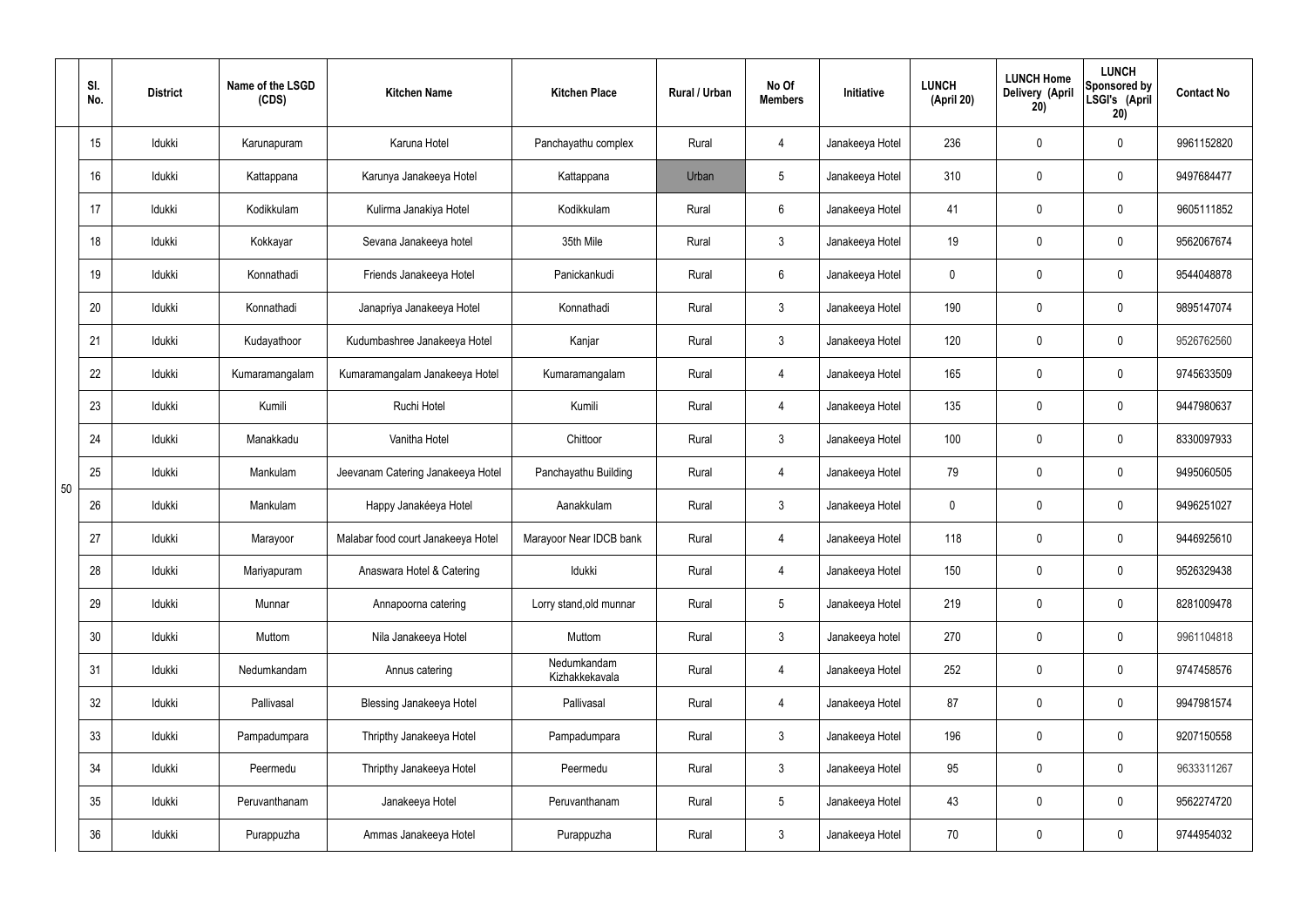|    | SI.<br>No.      | <b>District</b> | Name of the LSGD<br>(CDS) | <b>Kitchen Name</b>                       | <b>Kitchen Place</b>                      | Rural / Urban | No Of<br><b>Members</b> | Initiative      | <b>LUNCH</b><br>(April 20) | <b>LUNCH Home</b><br>Delivery (April<br>20) | <b>LUNCH</b><br>Sponsored by<br>LSGI's (April<br>20) | <b>Contact No</b> |
|----|-----------------|-----------------|---------------------------|-------------------------------------------|-------------------------------------------|---------------|-------------------------|-----------------|----------------------------|---------------------------------------------|------------------------------------------------------|-------------------|
|    | 37              | Idukki          | Rajakkadu                 | Janakeeya Hotel                           | Rajakkadu Town                            | Rural         | $\mathbf{3}$            | Janakeeya Hotel | 449                        | $\mathbf 0$                                 | $\mathbf 0$                                          | 9446766999        |
|    | 38              | Idukki          | Rajakumari                | Aiswarya Vanitha Restaurent               | Rajakumari South                          | Rural         | 4                       | Janakeeya Hotel | 385                        | $\mathbf 0$                                 | $\mathbf 0$                                          | 9526570410        |
|    | 39              | Idukki          | Santhanpara               | Janakeeya Hotel                           | Santhanpara                               | Rural         | $\overline{4}$          | Janakeeya Hotel | 185                        | $\mathbf 0$                                 | $\mathbf 0$                                          | 9526174553        |
|    | 40              | Idukki          | Senapathy                 | Ammoose Hotel                             | Mangathotty                               | Rural         | $\mathbf{3}$            | Janakeeya Hotel | $\mathbf 0$                | $\mathbf 0$                                 | $\mathbf 0$                                          | 9539396626        |
|    | 41              | Idukki          | Udumbannoor               | Kudumbashree Janakeeya Hotel              | Udumbannor                                | Rural         | $\mathbf{3}$            | Janakeeya Hotel | 278                        | $\mathbf 0$                                 | $\mathbf 0$                                          | 9633678438        |
|    | 42              | Idukki          | Upputhara                 | Samarppitha Janakeeya hotel               | Upputhara                                 | Rural         | $5\phantom{.0}$         | Janakeeya Hotel | 99                         | $\mathbf 0$                                 | $\mathbf 0$                                          | 9526590710        |
|    | 43              | Idukki          | Vandanmedu                | Dharshana Janakeeya Hotel                 | Vandanmedu                                | Rural         | $\overline{4}$          | Janakeeya Hotel | 137                        | $\mathbf 0$                                 | $\mathbf 0$                                          | 9744038737        |
|    | 44              | Idukki          | Vandiperiyar              | Vandiperiyar Janakeeya Hotel              | Vandiperiyar                              | Rural         | $5\overline{)}$         | Janakeeya Hotel | 257                        | $\mathbf 0$                                 | $\mathbf 0$                                          | 8086863254        |
|    | 45              | Idukki          | Vannappuram               | Souhrudham Janakeeya Hotel                | Vannappuram                               | Rural         | $5\phantom{.0}$         | Janakeeya Hotel | $\mathbf 0$                | $\mathbf 0$                                 | $\mathbf 0$                                          | 8113054492        |
|    | 46              | Idukki          | Vathikudy                 | Mahima                                    | Murickassery                              | Rural         | $\mathbf{3}$            | Janakeeya Hotel | 155                        | $\mathbf 0$                                 | $\mathbf 0$                                          | 8289945652        |
|    | 47              | Idukki          | Vattavada                 | Vattavada Kudumbashree Janakeeya<br>Hotel | Keekkara, Kovilur                         | Rural         | $\overline{4}$          | Janakeeya Hotel | 180                        | $\pmb{0}$                                   | $\mathbf 0$                                          | 9497790469        |
|    | 48              | Idukki          | Vazhathoppu               | Grahalakshmi Hotel & Catering             | Cheruthoni                                | Rural         | $\overline{4}$          | Janakeeya Hotel | 162                        | $\mathbf 0$                                 | $\mathbf{3}$                                         | 9496178884        |
|    | 49              | Idukki          | Vellathooval              | Flowers Janakeeya Hotel                   | Vellathooval                              | Rural         | $\overline{4}$          | Janakeeya Hotel | 57                         | $\mathbf 0$                                 | $\mathbf 0$                                          | 9961419892        |
|    | 50              | Idukki          | Velliyamattam             | Padhayam Kudumbashree Janakeeya<br>Hotel  | Velliyamattam                             | Rural         | $\overline{4}$          | Janakeeya Hotel | 75                         | $\mathbf 0$                                 | $\mathbf 0$                                          | 7902854627        |
| 50 |                 |                 |                           |                                           |                                           |               | 197                     |                 | 7041                       | $\pmb{0}$                                   | $5\phantom{.0}$                                      |                   |
|    |                 | Kannur          | Maloor                    | Maloor Janakeeya Hotel                    | Thrikandaripoyil, PO-<br>Thrikandaripoyil | Rural         | $\mathbf{3}$            | Janakeeya Hotel | 170                        | $\pmb{0}$                                   | $\mathbf 0$                                          | 9656132294        |
|    | $\overline{2}$  | Kannur          | Kolachery                 | Janakeeya Hotel                           | Kolachery Paramba, PO-<br>Kolacheri       | Rural         | $5\overline{)}$         | Janakeeya Hotel | 302                        | $\pmb{0}$                                   | $\overline{4}$                                       | 9895324699        |
|    | $\mathfrak{Z}$  | Kannur          | Pinarayi                  | Janakeeya hotel, Pinarayi                 | Pinarayi                                  | Rural         | $6\overline{6}$         | Janakeeya Hotel | 198                        | $\pmb{0}$                                   | $\mathbf 0$                                          | 9447215211        |
|    | 4               | Kannur          | Muzhakunnu                | Thripthy Janakeeya Hotel                  | Kakkayangad, Muzhakkunnu                  | Rural         | $5\phantom{.0}$         | Janakeeya Hotel | 286                        | $\pmb{0}$                                   | $\overline{2}$                                       | 9526047538        |
|    | $5\phantom{.0}$ | Kannur          | Chapparappadavu           | Kudumbasree janakeeya hotel               | Near village office,<br>Chapparappadav    | Rural         | $\mathbf{3}$            | Janakeeya Hotel | 147                        | $\pmb{0}$                                   | $\mathbf 0$                                          | 9605413324        |
|    | $6\phantom{.}$  | Kannur          | Iritty                    | Roopasree Kudumbashree hotel              | Koolichembra                              | Urban         | 8                       | Janakeeya Hotel | $\mathbf 0$                | $\pmb{0}$                                   | $\mathbf 0$                                          | 8589921533        |
|    | $\overline{7}$  | Kannur          | Dharmadam                 | Dharmadam Janakeeya hotel                 | Near Andalloor kav,<br>Dharmadam          | Rural         | $3\overline{3}$         | Janakeeya Hotel | 105                        | $\pmb{0}$                                   | $\boldsymbol{0}$                                     | 9526975778        |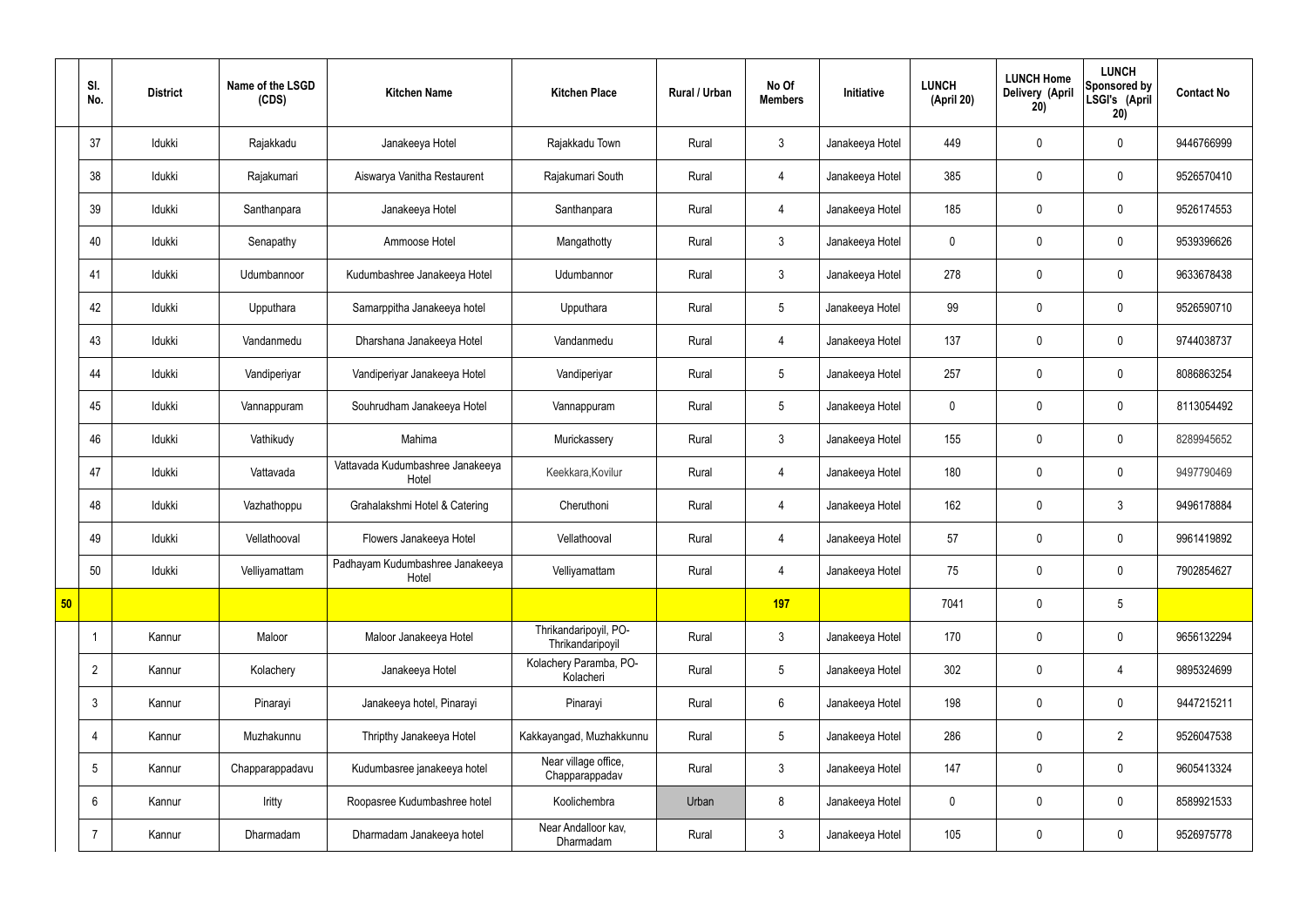| SI.<br>No. | <b>District</b> | Name of the LSGD<br>(CDS)   | <b>Kitchen Name</b>                                | <b>Kitchen Place</b>                           | Rural / Urban | No Of<br><b>Members</b> | Initiative      | <b>LUNCH</b><br>(April 20) | <b>LUNCH Home</b><br>Delivery (April<br>20) | <b>LUNCH</b><br>Sponsored by<br>LSGI's (April<br>20) | <b>Contact No</b> |
|------------|-----------------|-----------------------------|----------------------------------------------------|------------------------------------------------|---------------|-------------------------|-----------------|----------------------------|---------------------------------------------|------------------------------------------------------|-------------------|
| 8          | Kannur          | Peralassery                 | Janakeeya Hotel                                    | Peralassery Town, PO -<br>Mundallur            | Rural         | 9                       | Janakeeya Hotel | 446                        | 0                                           | $\mathbf 0$                                          | 70256213909       |
| 9          | Kannur          | Kadannappalli<br>Panappuzha | Kudumbasree janakeeya hotel                        | Chanthappura                                   | Rural         | $\overline{4}$          | Janakeeya Hotel | 121                        | 0                                           | $\mathbf 0$                                          | 9961089935        |
| 10         | Kannur          | Anthur                      | Janakeeya hotel                                    | <b>Dharmasala</b>                              | Urban         | $5\phantom{.0}$         | Janakeeya Hotel | 259                        | 0                                           | $\mathbf 0$                                          | 9544138650        |
| 11         | Kannur          | Cheruthazham                | Janakeeya Hotel (Thripthi<br>Kudumbashree Canteen) | Pilathara                                      | Rural         | $\mathbf{3}$            | Janakeeya Hotel | 182                        | 0                                           | $\mathbf 0$                                          | 9947540361        |
| 12         | Kannur          | Peravoor                    | Kudumbashree Janakeeya Hotel                       | Peravoor Bus stand, Peravoor<br>P <sub>O</sub> | Rural         | $\mathbf{3}$            | Janakeeya Hotel | 212                        | 0                                           | $\mathbf 0$                                          | 9947567857        |
| 13         | Kannur          | Kalliassery                 | Janakeeya Hotel                                    | Irinav Road, Payyattam, PO-<br>Irinav          | Rural         | $\overline{4}$          | Janakeeya Hotel | 251                        | 0                                           | $\mathbf 0$                                          | 8848330570        |
| 14         | Kannur          | Panniyannur                 | Janakeeya Hotel                                    | Panoor Block office compound                   | Rural         | $6\phantom{.}6$         | Janakeeya Hotel | 297                        | 0                                           | $\mathbf 0$                                          | 9447449875        |
| 15         | Kannur          | Kannapuram                  | Janakeeya Hotel                                    | Chynaclay road, Kannapuram                     | Rural         | $5\phantom{.0}$         | Janakeeya Hotel | 155                        | 0                                           | $\overline{2}$                                       | 8089127045        |
| 16         | Kannur          | Sreekandapuram              | Janakeeya Hotel                                    | Sreekandapuram, near bus<br>stand              | Urban         | $5\phantom{.0}$         | Janakeeya Hotel | 279                        | 0                                           | $\mathbf 0$                                          | 7591948757        |
| 17         | Kannur          | Thalasseri                  | Janakeeya Hotel                                    | New bus stand, Thalasseri                      | Urban         | $6\phantom{.}6$         | Janakeeya Hotel | 493                        | 0                                           | $\mathbf 0$                                          | 9446263864        |
| 18         | Kannur          | Chokli                      | Janakeeya Hotel                                    | Olavilam, Chokli                               | Rural         | $5\phantom{.0}$         | Janakeeya Hotel | 105                        | 0                                           | $\mathbf 0$                                          | 9846892821        |
| 19         | Kannur          | Udayagiri                   | Janakeeya Hotel                                    | Karthikapuram                                  | Rural         | $\overline{4}$          | Janakeeya Hotel | 279                        | 0                                           | $\mathbf 0$                                          | 9562375342        |
| 20         | Kannur          | Karivellur Peralam          | Janakeeya Hotel                                    | Panchayah building,<br>Onakkunnu               | Rural         | 4                       | Janakeeya Hotel | 205                        | 0                                           | 0                                                    | 7025519714        |
| 21         | Kannur          | Muzhappilangad              | Janakeeya Hotel                                    | Near FCI godown,<br>Muzhappilangad             | Rural         | $5\phantom{.0}$         | Janakeeya Hotel | 178                        | $\mathbf 0$                                 | $\mathbf 0$                                          | 7306005267        |
| 22         | Kannur          | Narath                      | Janakeeya Hotel                                    | Janakeeya Hotel, Kambil,<br>Narath             | Rural         | $\overline{7}$          | Janakeeya Hotel | 156                        | $\mathsf{0}$                                | $\overline{2}$                                       | 9747441162        |
| 23         | Kannur          | Payyannur                   | Janakeeya Hotel                                    | Municipality compoud,<br>Payyannur             | Urban         | $\mathbf{3}$            | Janakeeya Hotel | 300                        | $\mathbf 0$                                 | $\mathbf 0$                                          | 9526620805        |
| 24         | Kannur          | Kangol Alappadamba          | Janakeeya Hotel                                    | Mathil, Near Kangol<br>Alappadamba Panchayath  | Rural         | $\overline{4}$          | Janakeeya Hotel | 90                         | 0                                           | $\mathbf 0$                                          | 9495296142        |
| 25         | Kannur          | Naduvil                     | Janakeeya Hotel                                    | Panchayath compound,<br>Naduvil town           | Rural         | $\overline{4}$          | Janakeeya Hotel | 180                        | 0                                           | $\mathbf 0$                                          | 7902902490        |
| 26         | Kannur          | Koothuparamba               | Janakeeya Hotel                                    | Manghad Vayal, Near HSS<br>Koothuparamba, PO-  | Urban         | 8                       | Janakeeya Hotel | 344                        | 0                                           | $\mathbf 0$                                          | 9645608253        |
| 27         | Kannur          | Kuttiatoor                  | Janakeeya Hotel                                    | Near Panchayath office,<br>Chattukappara       | Rural         | $5\phantom{.0}$         | Janakeeya Hotel | 72                         | 0                                           | $\mathbf 0$                                          | 9544644195        |
| 28         | Kannur          | Kathirur                    | Janakeeya Hotel                                    | Panchayath office building,<br>Kathirur        | Rural         | $5\phantom{.0}$         | Janakeeya Hotel | 225                        | $\mathsf{0}$                                | $\mathbf 1$                                          | 8129404833        |
| 29         | Kannur          | Panoor                      | Janakeeya Hotel                                    | Elangode, Panoor                               | Urban         | $5\phantom{.0}$         | Janakeeya Hotel | 154                        | 0                                           | $\mathbf 0$                                          | 9605852157        |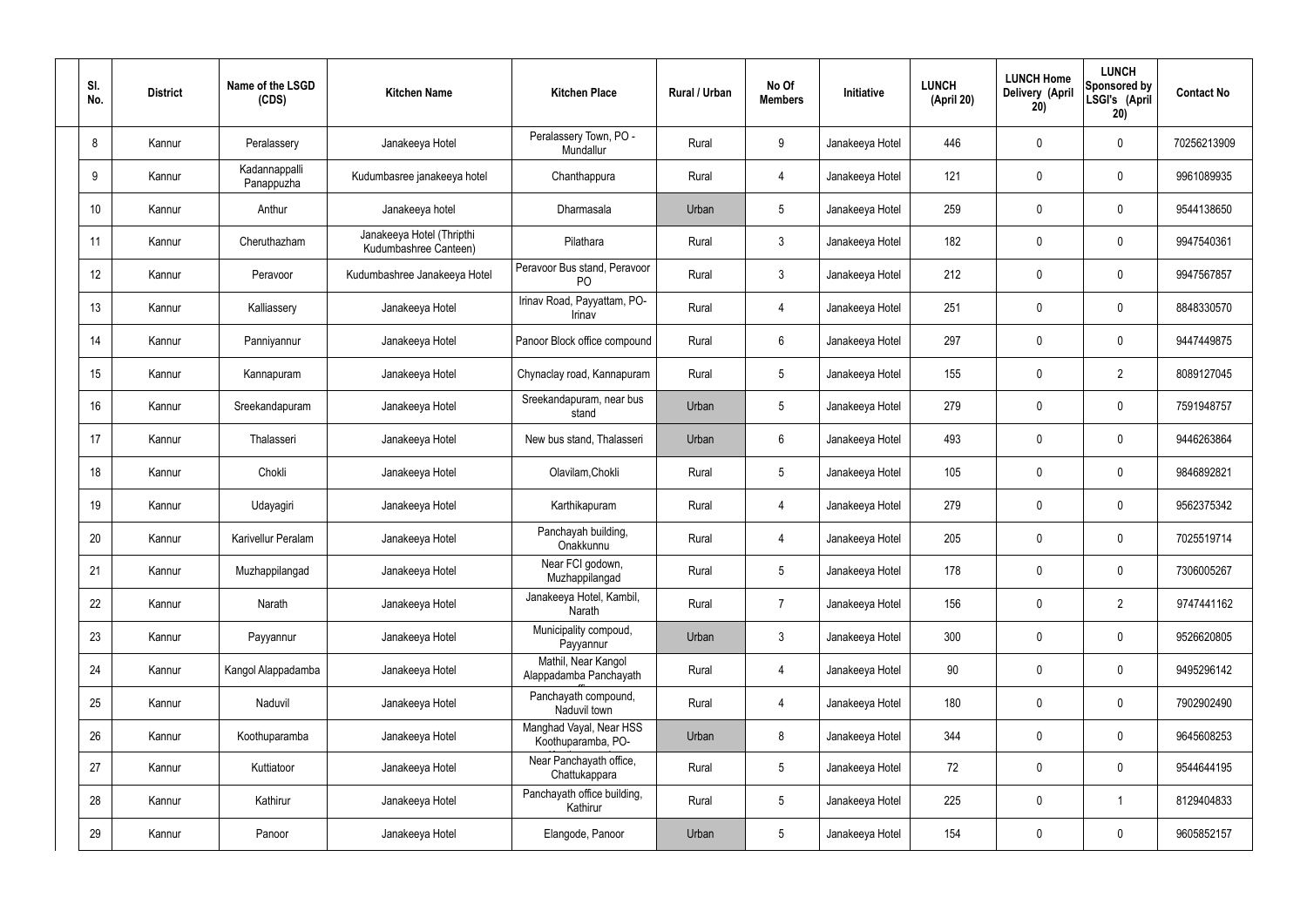|    | SI.<br>No. | <b>District</b> | Name of the LSGD<br>(CDS) | <b>Kitchen Name</b> | <b>Kitchen Place</b>                                           | Rural / Urban | No Of<br><b>Members</b> | Initiative      | <b>LUNCH</b><br>(April 20) | <b>LUNCH Home</b><br>Delivery (April<br>20) | <b>LUNCH</b><br>Sponsored by<br>LSGI's (April<br>20) | <b>Contact No</b> |
|----|------------|-----------------|---------------------------|---------------------|----------------------------------------------------------------|---------------|-------------------------|-----------------|----------------------------|---------------------------------------------|------------------------------------------------------|-------------------|
|    | 30         | Kannur          | Chirakkal                 | Janakeeya Hotel     | Chirakkal weavers,<br>Puthiyatheru                             | Rural         | $5\phantom{.0}$         | Janakeeya Hotel | 294                        | 0                                           | $\mathbf 0$                                          | 9895854873        |
|    | 31         | Kannur          | Eranjoli                  | Janakeeya Hotel     | Near Thalassery RTO office,<br>Chungam                         | Rural         | $5\phantom{.0}$         | Janakeeya Hotel | 237                        | $\mathbf 0$                                 | $\overline{0}$                                       | 9656368808        |
|    | 32         | Kannur          | Payam                     | Janakeeya Hotel     | Near Panchayath office,<br>Madathil                            | Rural         | 4                       | Janakeeya Hotel | 192                        | $\mathbf 0$                                 | $\mathbf 0$                                          | 9496554678        |
|    | 33         | Kannur          | Eramam Kuttoor            | Janakeeya Hotel     | Mathamangalam, Near CDS<br>office                              | Rural         | $\overline{4}$          | Janakeeya Hotel | 130                        | $\mathbf 0$                                 | $\overline{0}$                                       | 9562473576        |
|    | 34         | Kannur          | Ramanthally               | Janakeeya hotel     | Ramanthally                                                    | Rural         | 4                       | Janakeeya Hotel | 227                        | $\mathbf 0$                                 | $\mathbf 0$                                          | 9496705429        |
|    | 35         | Kannur          | Thripangottur             | Janakeeya Hotel     | Kallikkandy, Thripangottur                                     | Rural         | $\mathbf{3}$            | Janakeeya Hotel | $\mathbf 0$                | $\mathbf 0$                                 | $\overline{0}$                                       | 9495191659        |
|    | 36         | Kannur          | Madayi                    | Janakeeya Hotel     | Eripuram, Near Vrindhavan<br>Residency, PO Pazhayangadi        | Rural         | $\mathbf{3}$            | Janakeeya Hotel | 133                        | $\pmb{0}$                                   |                                                      | 7561006271        |
|    | 37         | Kannur          | Kelakam                   | Janakeeya Hotel     | Kelakam PO                                                     | Rural         | $\mathbf{3}$            | Janakeeya Hotel | 128                        | 0                                           | $\mathbf 0$                                          | 8113866296        |
|    | 38         | Kannur          | Kurumathoor               | Janakeeya Hotel     | Near GVHSS, Kurumathoor                                        | Rural         | $\mathbf{3}$            | Janakeeya Hotel | 111                        | $\mathbf 0$                                 | $\mathbf 0$                                          | 9633816470        |
|    | 39         | Kannur          | Peringome Vayakkara       | Janakeeya Hotel     | Peringome, Near Police station                                 | Rural         | $5\overline{)}$         | Janakeeya Hotel | 130                        | 0                                           | $\mathbf 0$                                          | 9961413726        |
|    | 40         | Kannur          | Munderi                   | Janakeeya Hotel     | Kanjirode Karakkadu, Munderi                                   | Rural         | 4                       | Janakeeya Hotel | 308                        | 0                                           | $\mathbf 0$                                          | 8547609196        |
|    | 41         | Kannur          | Anjarakandy               | Janakeeya Hotel     | Panayatham Paramba,<br>Anjarankandy                            | Rural         | $\overline{4}$          | Janakeeya Hotel | 163                        | 0                                           | $\overline{0}$                                       | 9496900755        |
| 91 | 42         | Kannur          | Ayyankkunnu               | Janakeeya Hotel     | Ayyankunnu Panchayth<br>Anghadikkadavu                         | Rural         | 4                       | Janakeeya Hotel | 192                        | 0                                           | 0                                                    | 9946734976        |
|    | 43         | Kannur          | Padiyoor                  | Janakeeya Hotel     | Padiyoor PO                                                    | Rural         | $\overline{4}$          | Janakeeya Hotel | 65                         | 0                                           | $\mathbf 0$                                          | 9539028498        |
|    | 44         | Kannur          | Ezhome                    | Janakeeya Hotel     | Pazhayangadi bus stand,<br>Ezhom                               | Rural         | $5\phantom{.0}$         | Janakeeya Hotel | 276                        | 0                                           | $\mathbf 0$                                          | 8086910862        |
|    | 45         | Kannur          | Koodali                   | Janakeeya Hotel     | Near Koodali Panchayath<br>Office, Kololam, PO -<br>Edavannoor | Rural         | $\overline{4}$          | Janakeeya Hotel | 151                        | $\pmb{0}$                                   | $\mathbf 0$                                          | 9526524230        |
|    | 46         | Kannur          | Pappinisseri              | Janakeeya Hotel     | Near EMS Smaraka Govt.<br>Higher secondary school,             | Rural         | 4                       | Janakeeya Hotel | 182                        | $\pmb{0}$                                   | $\mathbf 0$                                          | 9605727307        |
|    | 47         | Kannur          | Mattannur                 | Janakeeya Hotel     | Near Municipality office,<br>Mattannur                         | Urban         | $5\phantom{.0}$         | Janakeeya Hotel | 204                        | 0                                           | $\mathbf 0$                                          | 7510706897        |
|    | 48         | Kannur          | Chenghalayi               | Janakeeya Hotel     | Valakai, Chenghalayi                                           | Rural         | $\mathbf{3}$            | Janakeeya Hotel | 125                        | $\pmb{0}$                                   | $\mathbf 0$                                          | 8547696233        |
|    | 49         | Kannur          | Pattiam                   | Janakeeya Hotel     | Cheruvancheri PO,<br>Cheruvancheri                             | Rural         | $\overline{4}$          | Janakeeya Hotel | 206                        | 0                                           | $\mathbf 0$                                          | 7025025275        |
|    | 50         | Kannur          | Thaliparamba              | Janakeeya Hotel     | Municipality compoud,<br>Thaliparamba                          | Urban         | 4                       | Janakeeya Hotel | 165                        | 0                                           | $\boldsymbol{0}$                                     | 8547849019        |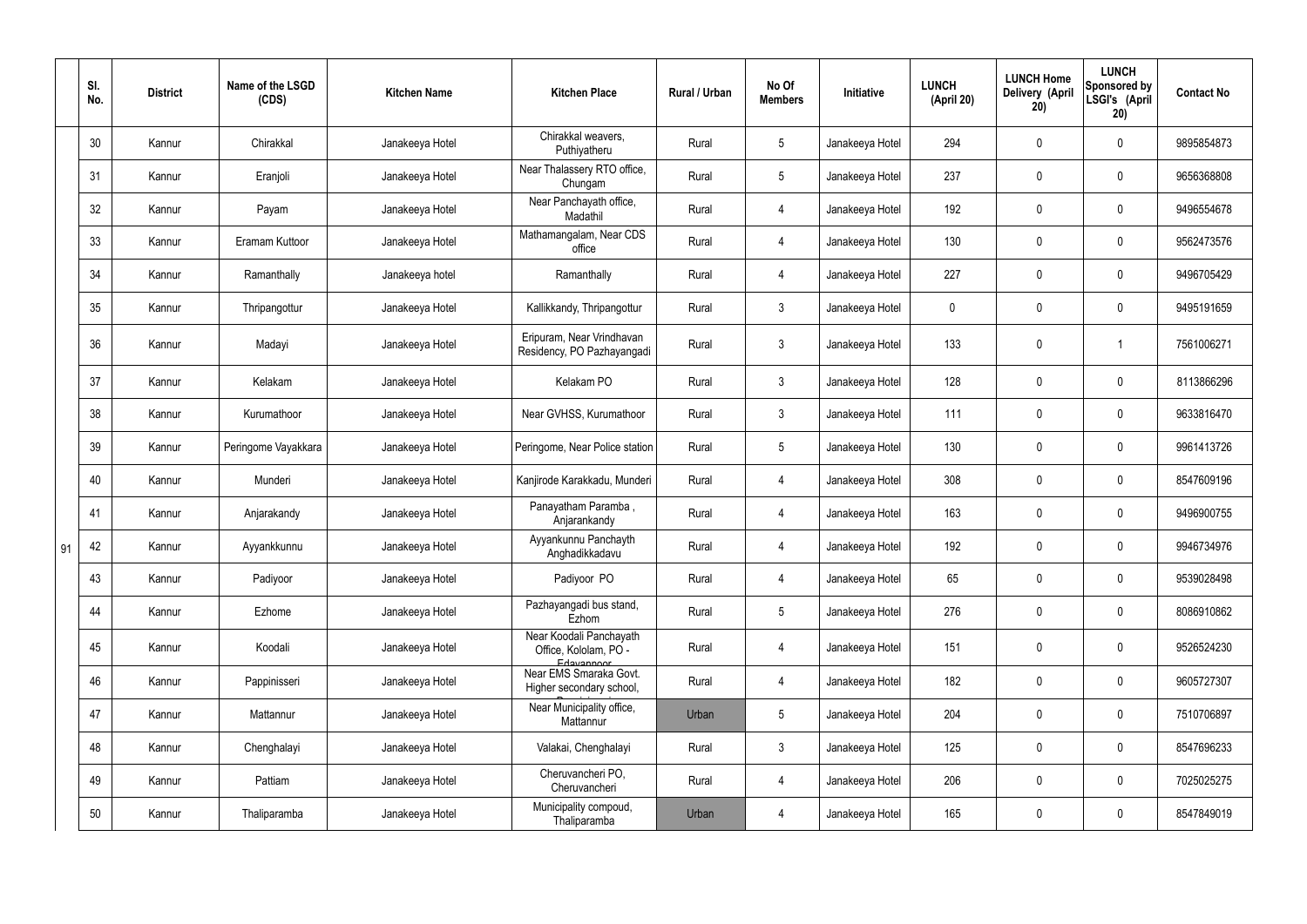| SI.<br>No. | <b>District</b> | Name of the LSGD<br>(CDS) | <b>Kitchen Name</b>                          | <b>Kitchen Place</b>                                    | Rural / Urban | No Of<br><b>Members</b> | Initiative      | <b>LUNCH</b><br>(April 20) | <b>LUNCH Home</b><br><b>Delivery (April</b><br>20) | <b>LUNCH</b><br>Sponsored by<br>LSGI's (April<br>20) | <b>Contact No</b> |
|------------|-----------------|---------------------------|----------------------------------------------|---------------------------------------------------------|---------------|-------------------------|-----------------|----------------------------|----------------------------------------------------|------------------------------------------------------|-------------------|
| 51         | Kannur          | Payyavoor                 | Janakeeya Hotel                              | Payyavoor - PO, Payyavoor                               | Rural         | $5\overline{)}$         | Janakeeya Hotel | 370                        | 0                                                  | $\mathbf 0$                                          | 9495311608        |
| 52         | Kannur          | Kottiyoor                 | Janakeeya Hotel                              | Neendunokki, Kottiyoor - PO                             | Rural         | $5\phantom{.0}$         | Janakeeya Hotel | 108                        | 0                                                  | $\mathbf 0$                                          | 6282565854        |
| 53         | Kannur          | Kunnothparamba            | Janakeeya Hotel                              | Kunnothparamba PO,<br>Kunnothparamba                    | Rural         | $\mathbf{3}$            | Janakeeya Hotel | 293                        | 0                                                  | $\mathbf 0$                                          | 8156840487        |
| 54         | Kannur          | Pariyaram                 | Janakeeya Hotel                              | Near Panchayath Office,<br>Chithappile poyil, Pariyaram | Rural         | 4                       | Janakeeya Hotel | 125                        | 0                                                  | $\mathbf 0$                                          | 9744385083        |
| 55         | Kannur          | Kunjimangalam             | Janakeeya Hotel                              | Old Post office building,<br>Andamkovil, Kunjimangalam  | Rural         | 4                       | Janakeeya Hotel | 172                        | $\mathbf 0$                                        | $\mathbf 0$                                          | 9526981326        |
| 56         | Kannur          | Thillenkeri               | Janakeeya Hotel                              | Thekkam poyil, Near Uliyil<br>Town                      | Rural         | $\mathbf{3}$            | Janakeeya Hotel | 254                        | 0                                                  | $\mathbf 0$                                          | 9745059451        |
| 57         | Kannur          | Chittariparamba           | Janakeeya Hotel                              | Poovathinkeezhil, PO-<br>Chittariparamba                | Rural         | $6\overline{6}$         | Janakeeya Hotel | 160                        | 0                                                  | $\mathbf 0$                                          | 8943506825        |
| 58         | Kannur          | Mayyil                    | Janakeeya Hotel                              | Near Mayyil Panchayath office,<br>Mayyil                | Rural         | $\overline{4}$          | Janakeeya Hotel | 139                        | 0                                                  | $\mathbf 0$                                          | 9526072638        |
| 59         | Kannur          | Cherukunnu                | Janakeeya Hotel                              | Pallichal, PO - Cherukunnu,<br>Pin -670301              | Rural         | 4                       | Janakeeya Hotel | 150                        | 0                                                  | $\mathbf 0$                                          | 8547361298        |
| 60         | Kannur          | Aaralam                   | Janakeeya Hotel                              | Athikkal, PO - Keezhpally                               | Rural         | $5\overline{)}$         | Janakeeya Hotel | 315                        | 0                                                  | $\mathbf 0$                                          | 9961285762        |
| 61         | Kannur          | Alakkode                  | Janakeeya Hotel                              | Therthally, Therthally PO,<br>Alakkode                  | Rural         | $5\overline{)}$         | Janakeeya Hotel | 204                        | 0                                                  | $\mathbf 0$                                          | 8547045070        |
| 62         | Kannur          | Malappattam               | Janakeeya Hotel                              | Near Malappattam<br>panchayath, Malappattam             | Rural         | $\mathbf{3}$            | Janakeeya Hotel | 166                        | 0                                                  | $\overline{0}$                                       | 9400571842        |
| 63         | Kannur          | Kanichar                  | Janakeeya Hotel                              | Kanichar PO, Kanichar                                   | Rural         | 3                       | Janakeeya Hotel | 190                        | 0                                                  | 0                                                    | 9526167667        |
| 64         | Kannur          | Mokeri                    | Kudumbashree Janakeeya Hotel,<br>Mokeri      | Vallangad, Mokeri                                       | Rural         | $5\phantom{.0}$         | Janakeeya Hotel | 230                        | 0                                                  | $\mathbf 0$                                          | 9947037223        |
| 65         | Kannur          | Anjarakandy 2             | Kudumbashree Janakeeya Hotel,<br>Anjarakandy | Kavinmoola, Anjarakandy                                 | Rural         | 5 <sub>5</sub>          | Janakeeya Hotel | 131                        | 0                                                  | $\mathbf 0$                                          | 9446657510        |
| 66         | Kannur          | Newmahi                   | Kudumbashree Janakeeya Hotel                 | Newmahi bridge, Newmahi                                 | Rural         | $\mathbf{3}$            | Janakeeya Hotel | 210\$                      | 0\$                                                | 0\$                                                  | 9946056862        |
| 67         | Kannur          | Keezhallur                | Janakeeya Hotel                              | Kummanam, Elambara                                      | Rural         | $\mathbf{3}$            | Janakeeya Hotel | 208                        | 0                                                  | $\mathbf 0$                                          | 9947648580        |
| 68         | Kannur          | Chembilode                | Janakeeya hotel                              | Chakkarakal bus stand,<br>mowanchery                    | Rural         | $5\phantom{.0}$         | Janakeeya Hotel | 527                        | 0                                                  | $\mathbf 0$                                          | 9847951631        |
| 69         | Kannur          | vengad                    | Janakeeya hotel                              | mambaram                                                | Rural         | $6\overline{6}$         | Janakeeya Hotel | 181                        | 0                                                  | $\mathbf 0$                                          | 7902970902        |
| 70         | Kannur          | Azhikode                  | Janakeeya hotel                              | vankulathvayayal                                        | Rural         | 4                       | Janakeeya Hotel | 136                        | 0                                                  | $\mathbf 0$                                          | 9895910633        |
| 71         | Kannur          | Kolayad                   | Janakeeya hotel                              | kolayad                                                 | rural         | $\mathbf{3}$            | janakeeya hotel | 140                        | 0                                                  | $\boldsymbol{0}$                                     | 8592065431        |
| 72         | Kannur          | valapattanam              | janakeeya hotel                              | mill road, valapattanam                                 | rural         | $\mathbf{3}$            | janakeeya hotel | $\pmb{0}$                  | 0                                                  | $\boldsymbol{0}$                                     | 9061345312        |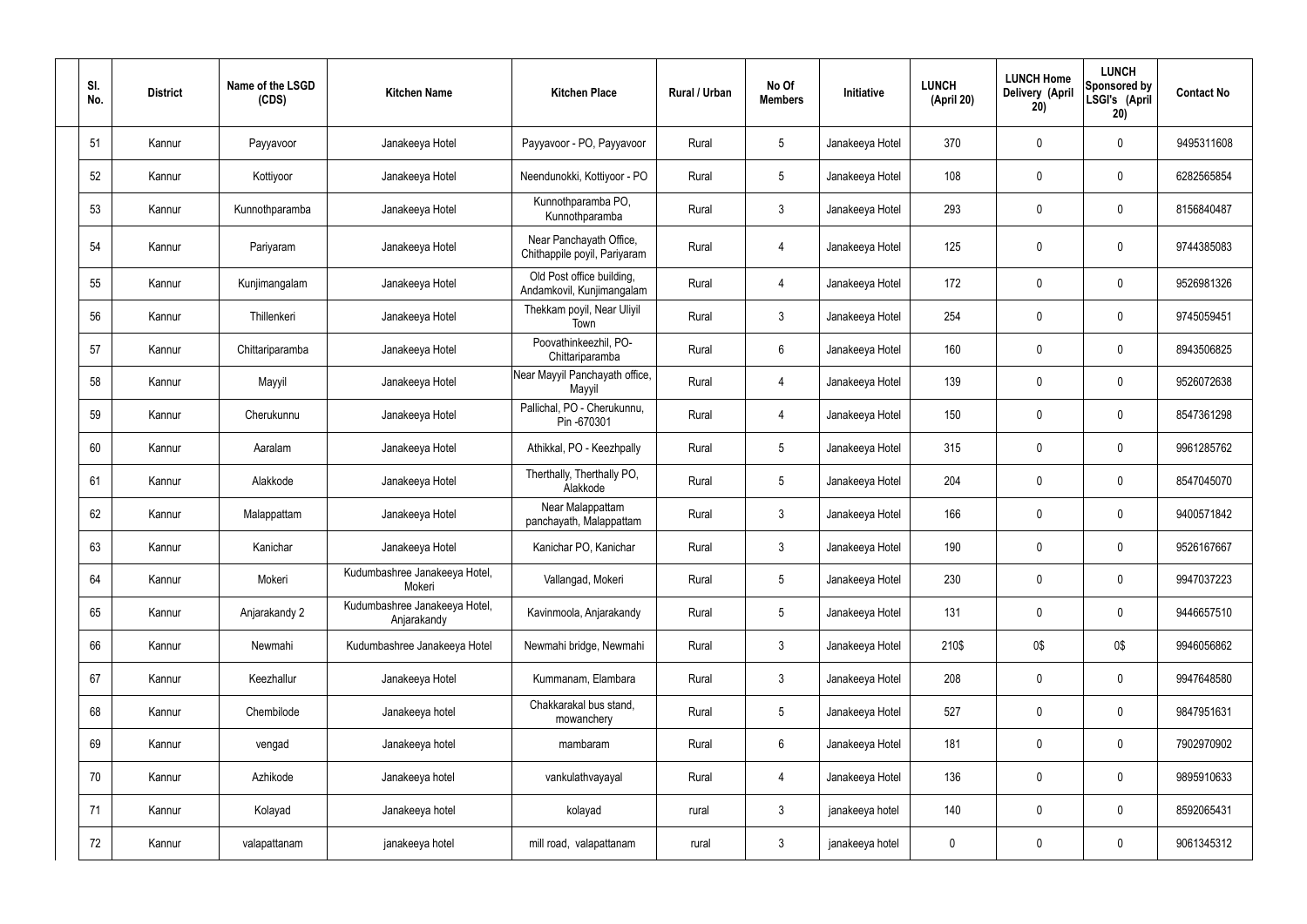|    | SI.<br>No.     | <b>District</b> | Name of the LSGD<br>(CDS) | <b>Kitchen Name</b>        | <b>Kitchen Place</b>                                        | <b>Rural / Urban</b> | No Of<br><b>Members</b> | Initiative      | <b>LUNCH</b><br>(April 20) | <b>LUNCH Home</b><br>Delivery (April<br>20) | <b>LUNCH</b><br>Sponsored by<br>LSGI's (April<br>20) | <b>Contact No</b> |
|----|----------------|-----------------|---------------------------|----------------------------|-------------------------------------------------------------|----------------------|-------------------------|-----------------|----------------------------|---------------------------------------------|------------------------------------------------------|-------------------|
|    | 73             | Kannur          | Anthur 2                  | annapoorna janakeeya hotel | paliyath valapp, po morazha                                 | urban                | 3                       | janakeeya hotel | 135                        | $\mathbf 0$                                 | $\mathbf 0$                                          | 9526183004        |
|    | 74             | Kannur          | payyannur 2               | janakeeya hotel            | kaniyeri, po vellur                                         | urban                | $\mathbf{3}$            | janakeeya hotel | 47                         | $\mathbf 0$                                 | $\mathbf 0$                                          | 8301817232        |
|    | 75             | Kannur          | cherupuzha                | janakeeya hotel            | near panjayath office,<br>cherupuzha, 670511                | rural                | 4                       | janakeeya hotel | 341                        | $\mathbf 0$                                 | $\mathbf 0$                                          | 8547114024        |
|    | 76             | Kannur          | Eruvessy                  | Janakeeya hotel            | Panchayath office road,<br>Chemberi                         | Rural                | 4                       | Janakeeya hotel | 263                        | $\mathbf 0$                                 | $\mathbf 0$                                          | 9544893463        |
|    | 77             | Kannur          | Pattuvam                  | Janakeeya Hotel            | Near Pattuvam panchayath<br>office, Pattuvam                | Rural                | 5                       | Janakeeya hotel | 189                        | $\mathbf 0$                                 | $\mathbf 0$                                          | 9539731430        |
|    | 78             | Kannur          | Mangattidom               | Janakeeya Hotel            | Kaitheri idam, Nirmalagiri PO,<br>Mangattidom               | Rural                | $\overline{7}$          | Janakeeya hotel | 165                        | $\mathbf 0$                                 | $\mathbf 0$                                          | 9207253934        |
|    | 79             | Kannur          | Panoor                    | Janakeeya Hotel            | Thundayi peedika, Pukkom,<br>Panoor PO                      | Urban                | 5                       | Janakeeya hotel | 197                        | $\mathbf 0$                                 | $\mathbf 0$                                          | 9605852157        |
|    | 80             | Kannur          | Kottayam                  | Janakeeya hotel            | Kottayam malabar, Kottayam<br>panchayath building, Kottayam | Rural                | 5                       | Janakeeya hotel | 173                        | $\mathbf 0$                                 | $\mathbf 0$                                          | 9656672187        |
|    | 81             | Kannur          | Ulikkal                   | Janakeeya hotel            | Vattiyam thodu (po) Mattara,<br>Ulikkal, 670705             | Rural                | 5                       | Janakeeya hotel | 87                         | $\mathbf 0$                                 | $\mathbf 0$                                          | 8086777517        |
|    | 82             | Kannur          | Kadambur                  | Janakeeya hotel            | Kadachira, Kadambur                                         | Rural                | 5                       | Janakeeya hotel | 139                        | $\mathbf 0$                                 | $\mathbf 0$                                          | 9847178332        |
|    | 83             | Kannur          | Irikkoor                  | Janakeeya hotel            | Peruvalathuparambu, PO -<br>Irikkoor                        | Rural                | $\overline{4}$          | Janakeeya hotel | 80                         | $\mathbf 0$                                 | $\mathbf 0$                                          | 9746864255        |
|    | 84             | Kannur          | Mattool                   | Janakeeya hotel            | Mattool central, Mattool                                    | Rural                | 5                       | Janakeeya hotel | $\boldsymbol{0}$           | $\mathbf 0$                                 | $\mathbf 0$                                          | 9895321842        |
|    | 85             | Kannur          | Thalasseri -2             | Janakeeya hotel            | Thalayi harbour, Thalasseri                                 | Urban                | 5                       | Janakeeya hotel | 190                        | $\mathbf 0$                                 | $\mathbf 0$                                          | 9605745402        |
|    | 86             | Kannur          | Kannur                    | Janakeeya hotel            | Pallipoyil division, Kannur<br>corporation                  | Urban                | $\mathfrak{Z}$          | Janakeeya hotel | 126                        | $\pmb{0}$                                   | $\mathbf 0$                                          | 9745243643        |
|    | 87             | Kannur          | Ulikkal                   | Janakeeya hotel            | Manikkadavu PO,<br>Manikkadadavu - 670705                   | Rural                | 5                       | Janakeeya hotel | 201                        | $\pmb{0}$                                   | $\mathbf 0$                                          | 8547972988        |
|    | 88             | Kannur          | payam                     | Janakeeya hotel            | vallithod, Kiliyanthara po<br>670706                        | Rural                | 5                       | Janakeeya Hotel | 192                        | $\pmb{0}$                                   | $\mathbf 0$                                          | 8848760234        |
|    | 89             | Kannur          | Naduvil                   | Janakeeya Hotel            | karuvanchal                                                 | Rural                | $6\overline{6}$         | janakeeya hotel | 206                        | $\pmb{0}$                                   | $\mathbf 0$                                          | 9495191934        |
|    | 90             | Kannur          | Mattanur-2                | Janakeeya Hotel            | Uruvachal                                                   | Urban                |                         | Janakeeya Hotel | 226                        | $\pmb{0}$                                   | $\mathbf 0$                                          | 9400477400        |
|    | 91             | Kannur          | Peringome -2              | Janakeeya Hotel            | Padiyottuchal                                               | Rural                | $5\overline{)}$         | Janakeeya Hotel | 47                         | $\pmb{0}$                                   | $\mathbf 0$                                          |                   |
| 91 |                |                 |                           |                            |                                                             |                      | 396                     |                 | 17176                      | $\pmb{0}$                                   | 12                                                   |                   |
|    |                | kasaragod       | kayyur cheemeni           | janakeeya hotel cheemeni   | cheemeni                                                    | Rural                | 4                       | janakeeya hotel | 150                        |                                             |                                                      |                   |
|    | $\overline{2}$ | Kasaragod       | Pilicode                  | Janakeeya Hotel, Pilicode  | Kalikkadavu                                                 | Rural                | 4                       | Janakeeya Hotel | 140                        | $\pmb{0}$                                   | $\mathbf 0$                                          | 9944087661        |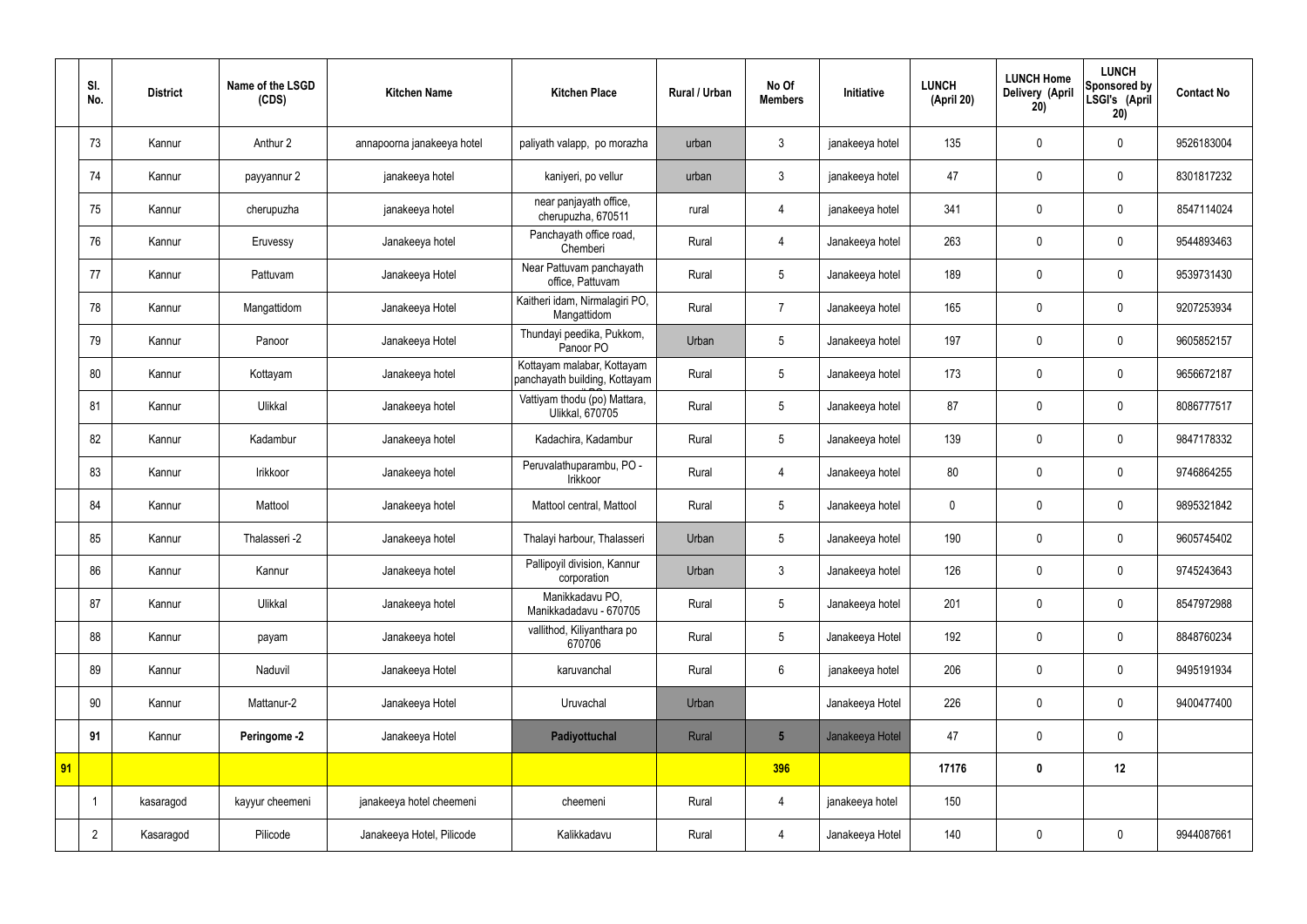| SI.<br>No.      | <b>District</b> | Name of the LSGD<br>(CDS) | <b>Kitchen Name</b>             | <b>Kitchen Place</b>  | <b>Rural / Urban</b> | No Of<br><b>Members</b> | Initiative      | <b>LUNCH</b><br>(April 20) | <b>LUNCH Home</b><br>Delivery (April<br>20) | <b>LUNCH</b><br>Sponsored by<br>LSGI's (April<br>20) | <b>Contact No</b> |
|-----------------|-----------------|---------------------------|---------------------------------|-----------------------|----------------------|-------------------------|-----------------|----------------------------|---------------------------------------------|------------------------------------------------------|-------------------|
| $\mathbf{3}$    | Kasaragod       | Kodom belur               | janakeeya hotel kalichanadukkam | Kalichanadukkam       | Rural                | $\overline{4}$          | Janakeeya Hotel | 116                        | $\mathbf 0$                                 | $\mathbf 0$                                          | 9562820280        |
| $\overline{4}$  | Kasaragod       | Chemnad                   | Oruma janakeeya hotel           | Koliyadkam            | Rural                | 5                       | Janakeeya Hotel | 250                        | $\mathbf 0$                                 | $\mathbf 0$                                          | 9567660603        |
| $5\phantom{.0}$ | Kasaragod       | Trikarpur                 | Janakeeya Hotel                 | Trikaripur            | Rural                | $5\phantom{.0}$         | Janakeeya Hotel | 280                        | $\mathbf 0$                                 | $\mathbf 0$                                          | 8086392698        |
| 6               | Kasaragod       | Panathady                 | janakeeya hotel panthoor        | Panathoor             | Rural                | $\overline{4}$          | Janakeeya Hotel | 102                        | $\mathbf 0$                                 | $\mathbf 0$                                          | 8943109804        |
| 7               | Kasaragod       | West eleri                | Thripthi Janakeeya hotel        | Bheemanadi            | Rural                | $\overline{4}$          | Janakeeya Hotel | 268                        | $\mathbf 0$                                 | $\mathbf 0$                                          | 9497847040        |
| 8               | Kasaragod       | Madikai                   | Salkara Janakeeya hotel         | Madikai               | Rural                | $\mathbf{3}$            | Janakeeya Hotel | 107                        | $\pmb{0}$                                   | $\mathbf 0$                                          | 8281850733        |
| 9               | Kasaragod       | Valiyaparamba             | Janakeeya hotel                 | Valiyaparamba         | Rural                | $\mathbf{3}$            | Janakeeya Hotel | 50                         | $\mathbf 0$                                 | $\mathbf 0$                                          | 9745962447        |
| 10              | Kasaragod       | Ajanur                    | Janakeeya hotel                 | Vellikkoth            | Rural                | $\mathbf{3}$            | Janakeeya Hotel | 391                        | $\mathbf 0$                                 | $\mathbf 0$                                          | 7558068272        |
| 11              | Kasaragod       | Badiadka                  | Janakeeya hotel                 | Badiadka              | Rural                | $\overline{4}$          | Janakeeya Hotel | $\mathbf 0$                | $\mathbf 0$                                 | $\mathbf 0$                                          | 9539359291        |
| 12              | Kasaragod       | Kuttikkol                 | Janakeeya hotel                 | Kuttikkol             | Rural                | $\overline{4}$          | Janakeeya Hotel | 100                        | $\mathbf 0$                                 | $\mathbf 0$                                          | 8547062480        |
| 13              | Kasaragod       | Delampadi                 | Janakeeya hotel                 | Delampadi             | Rural                | $\overline{4}$          | Janakeeya hotel | 82                         | $\pmb{0}$                                   | $\mathbf 0$                                          | 9496702505        |
| 14              | Kasaragod       | Meenja                    | Janakeeya hotel                 | Miyapadav             | Rural                | 4                       | Janakeeya Hotel | 52                         | $\mathbf 0$                                 | $\mathbf 0$                                          | 9497161960        |
| 15              | Kasaragod       | Puthige                   | Janakeeya hotel                 | Puthige               | Rural                | 3 <sup>1</sup>          | Janakeeya hotel | 0                          | $\mathbf 0$                                 | $\mathbf 0$                                          | 8592071686        |
| 16              | Kasaragod       | Bedaduka                  | Janakeeya hotel                 | Kundamkuzhi           | Rural                | $\mathbf{3}$            | Janakeeya hotel | 130                        | $\pmb{0}$                                   | $\mathbf 0$                                          | 8281092860        |
| 17              | Kasaragod       | muliyar                   | Janakeeya Hotel                 | Bovikanam             | Rural                | 9                       | Janakeeya Hotel | 168                        | $\pmb{0}$                                   | $\mathbf 0$                                          | 7034632654        |
| 18              | Kasaragod       | Pallikara                 | Janakeeya Hotel                 | Pallikara             | Rural                | $\overline{4}$          | Janakeeya Hotel | 290                        | $\pmb{0}$                                   | $\mathbf 0$                                          | 7034016505        |
| 19              | Kasaragod       | Kinanoor karinthalam      | Janakeeya Hotel                 | Parappa               | Rural                | $5\phantom{.0}$         | Janakeeya hotel | 195                        | $\pmb{0}$                                   | $\mathbf 0$                                          | 9526063885        |
| 20              | Kasaragod       | Nileswaram                | Janakeeya Hotel                 | Nileswaram market     | Urban                | 5                       | Janakeeya hotel | 280                        | $\pmb{0}$                                   | $\mathbf 0$                                          | 6235177323        |
| 21              | Kasaragod       | Kanhangad 1               | Janakeeya hotel                 | Kanhangad town        | Urban                | 5                       | Janakeeya hotel | \$563                      | $\pmb{0}$                                   | $\mathbf 0$                                          | 8111858204        |
| 22              | Kasaragod       | Kanhangad 1               | Janakeeya hotel                 | Nr.Mini civil station | Urban                | $\mathbf{3}$            | Janakeeya hotel | 198                        | 125                                         | $\mathbf 0$                                          | 9495561250        |
| 23              | Kasaragod       | Paivalige                 | Janakeeya hotel                 | Paivalige             | Rural                | $\overline{4}$          | Janakeeya hotel | 50                         | $\pmb{0}$                                   | $\mathbf 0$                                          | 7356491447        |
| 24              | Kasaragod       | Manjeswaram               | Janakeeya Hotel                 | Manjeswaram           | Rural                | 4                       | Janakeeya Hotel | 82                         | $\pmb{0}$                                   | $\mathbf 0$                                          | 9562867549        |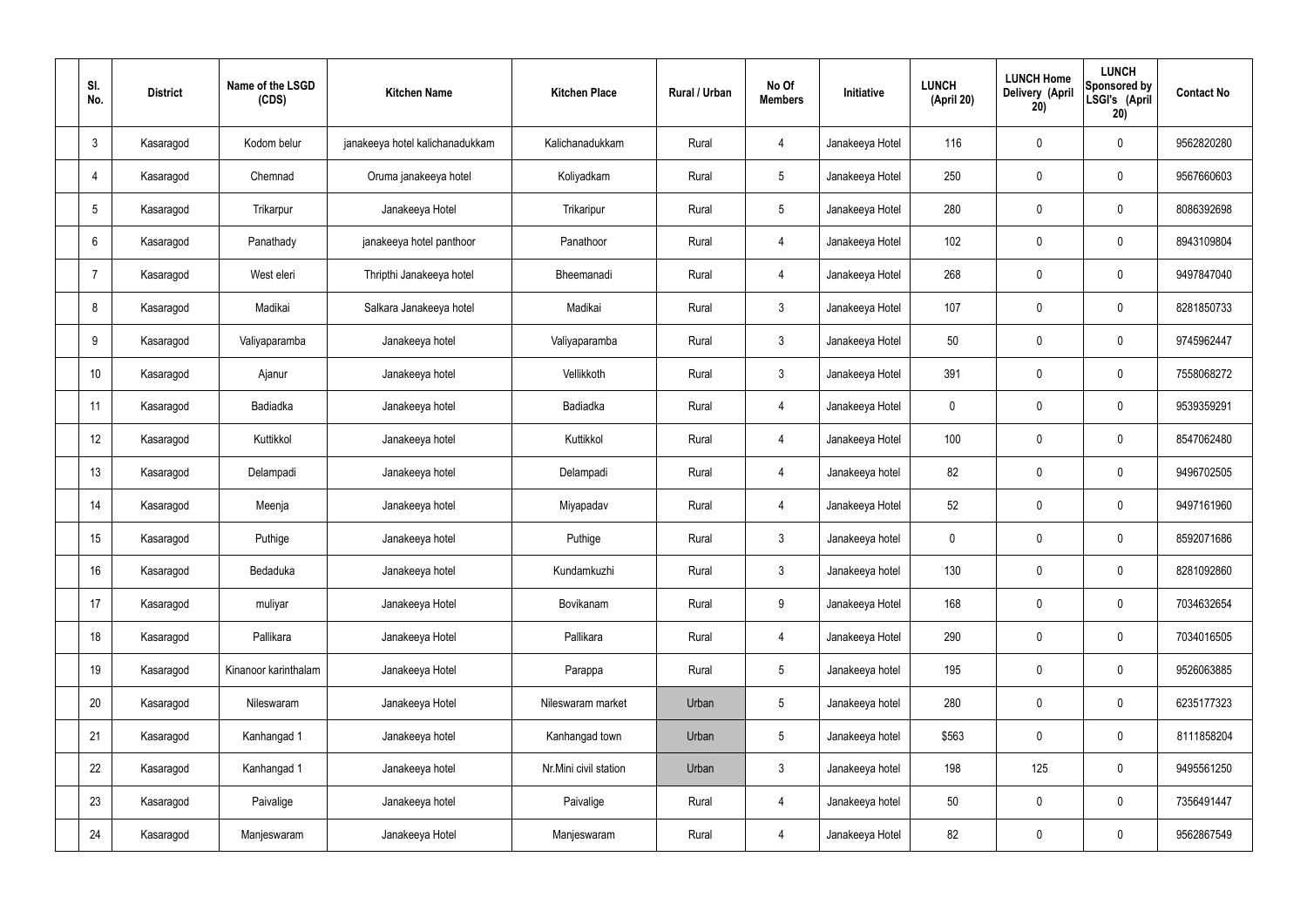|    | SI.<br>No. | <b>District</b> | Name of the LSGD<br>(CDS) | <b>Kitchen Name</b>     | <b>Kitchen Place</b> | <b>Rural / Urban</b> | No Of<br><b>Members</b> | Initiative      | <b>LUNCH</b><br>(April 20) | <b>LUNCH Home</b><br>Delivery (April<br>20) | <b>LUNCH</b><br>Sponsored by<br>LSGI's (April<br>20) | <b>Contact No</b> |
|----|------------|-----------------|---------------------------|-------------------------|----------------------|----------------------|-------------------------|-----------------|----------------------------|---------------------------------------------|------------------------------------------------------|-------------------|
|    | 25         | Kasaragod       | Kanhangad 2               | Janakeeya Hotel         | Kottrachal           | Urban                | $\mathbf{3}$            | Janakeeya Hotel | 113                        | $\pmb{0}$                                   | $\mathbf 0$                                          | 7025961094        |
|    | 26         | Kasaragod       | Cheruvathur               | Janakeeya hotel         | Kavumchira           | Rural                | 5                       | Janakeeya Hotel | 210                        | $\pmb{0}$                                   | $\pmb{0}$                                            | 9562358039        |
|    | 27         | Kasaragod       | Padne                     | Janakeeya Hotel         | Nadakkavu            | Rural                | $\mathfrak{Z}$          | Janakeeya Hotel | 215                        | $\pmb{0}$                                   | $\mathbf 0$                                          | 9744087661        |
|    | 28         | Kasaragod       | Kasaragod                 | Janakeeya Hotel         | Kasaragod            | Urban                | 4                       | Janakeeya Hotel | 150                        | $\pmb{0}$                                   | $\pmb{0}$                                            | 9633400269        |
|    | 29         | Kasarkode       | Pallikkara                | Janakeeya Hotel         | Perladukkam          | Rural                | $\overline{4}$          | Janakeeya Hotel | 212                        | $\pmb{0}$                                   | $\mathbf 0$                                          | 9544582935        |
|    | 30         | Kasargode       | Kumbala                   | Janakeeya Hotel         | Kumbala              | Rural                | $\mathbf{3}$            | Janakeeya Hotel | 41                         | $\mathbf 0$                                 | $\pmb{0}$                                            | 7012142329        |
|    | 31         | Kasargode       | Karadka                   | Janakeeya Hotel         | Mulleria             | Rural                | $\overline{7}$          | Janakeeya Hotel | 160                        | $\pmb{0}$                                   | $\mathbf 0$                                          | 8281395910        |
|    | 32         | Kasaragode      | Vorkady                   | Janakeeya Hotel         | Vorkady              | Rural                | $\mathbf{3}$            | Janakeeya Hotel | $\mathbf 0$                | $\mathbf 0$                                 | $\pmb{0}$                                            | 8547223339        |
|    | 33         | Kasaragode      | Balal                     | Janakeeya hotel         | Balal                | Rural                | $\mathfrak{Z}$          | Janakeeya hotel | 90                         | $\pmb{0}$                                   | $\mathbf 0$                                          | 7510839676        |
|    | 34         | Kasaragod       | Nileswaram                | mahima janakeeya hotel  | kanichira            | urban                | 4                       | janakeeya hotel | 141                        | $\mathbf 0$                                 | $\mathbf 0$                                          | 8590121681        |
|    | 35         | Kasaragode      | Kallar                    | janakeeya hotel         | kallar               | rural                | $\overline{4}$          | janakeeya hotel | 154                        | $\pmb{0}$                                   | $\mathbf 0$                                          | 9562820280        |
|    | 36         | Kasaragode      | Mangalpady                | janakeeya hotel         | mangalpady           | rural                | $\overline{4}$          | janakeeya hotel | $\mathbf 0$                | $\pmb{0}$                                   | $\pmb{0}$                                            | 9633488309        |
|    | 37         | kasaragod       | Uduma                     | granma janakeeya hotel  | palakkunnu           | Rural                | 4                       | janakeeya hotel | 0                          | $\mathbf 0$                                 | $\mathbf 0$                                          | 8129957159        |
|    | 38         | Kasaragod       | pullur periya             | Salkara Janakeeya hotel | periya               | Rural                | 5                       | janakeeya hotel | 280                        | $\pmb{0}$                                   | $\pmb{0}$                                            | 8547309266        |
|    | 39         | kasaragod       | kumbadaje                 | janakeeya hotel         | kumbadaje            | Rural                | $\mathbf{3}$            | janakeeya hotel | 36                         | $\pmb{0}$                                   | $\pmb{0}$                                            | 8593848698        |
|    | 40         | Kasaragod       | Chengala                  | Janakeeya Hotel         | Cherkkala            | Rural                | $\mathbf{3}$            | Janakeeya Hotel | 97                         | $\mathbf 0$                                 | $\pmb{0}$                                            |                   |
|    | 41         | kasaragod       | East eleri                | janakeeya hotel         | east eleri           | Rural                | $\mathbf{3}$            | janakeeya hotel | 155                        | $\pmb{0}$                                   | $\pmb{0}$                                            |                   |
|    | 42         | kasaragod       | karadka                   | janakeeya hotel         | karmam thody         | Rural                | $10$                    | janakeeya hotel | 80                         | $\overline{0}$                              | $\pmb{0}$                                            |                   |
|    | 43         | kasargod        | madhur                    | janakeeya hotel         | madhur               | Rural                |                         | janakeeya hotel | 162                        |                                             |                                                      |                   |
|    | 44         | kasargod        | Cheruvathur               | janakeeya hotel         | cheruvathur          | Rural                |                         | janakeeya hotel | 262                        |                                             |                                                      |                   |
| 43 |            |                 |                           |                         |                      |                      | 175                     |                 | 6602                       | $\pmb{0}$                                   | $\mathbf 0$                                          |                   |
|    |            | Kollam          | Chathannur                | Memsahib                | Sheemaaty junction   | Rural                | $5\phantom{.0}$         | Janakeeya Hotel | 179                        | $\pmb{0}$                                   | $\pmb{0}$                                            | 9446246685        |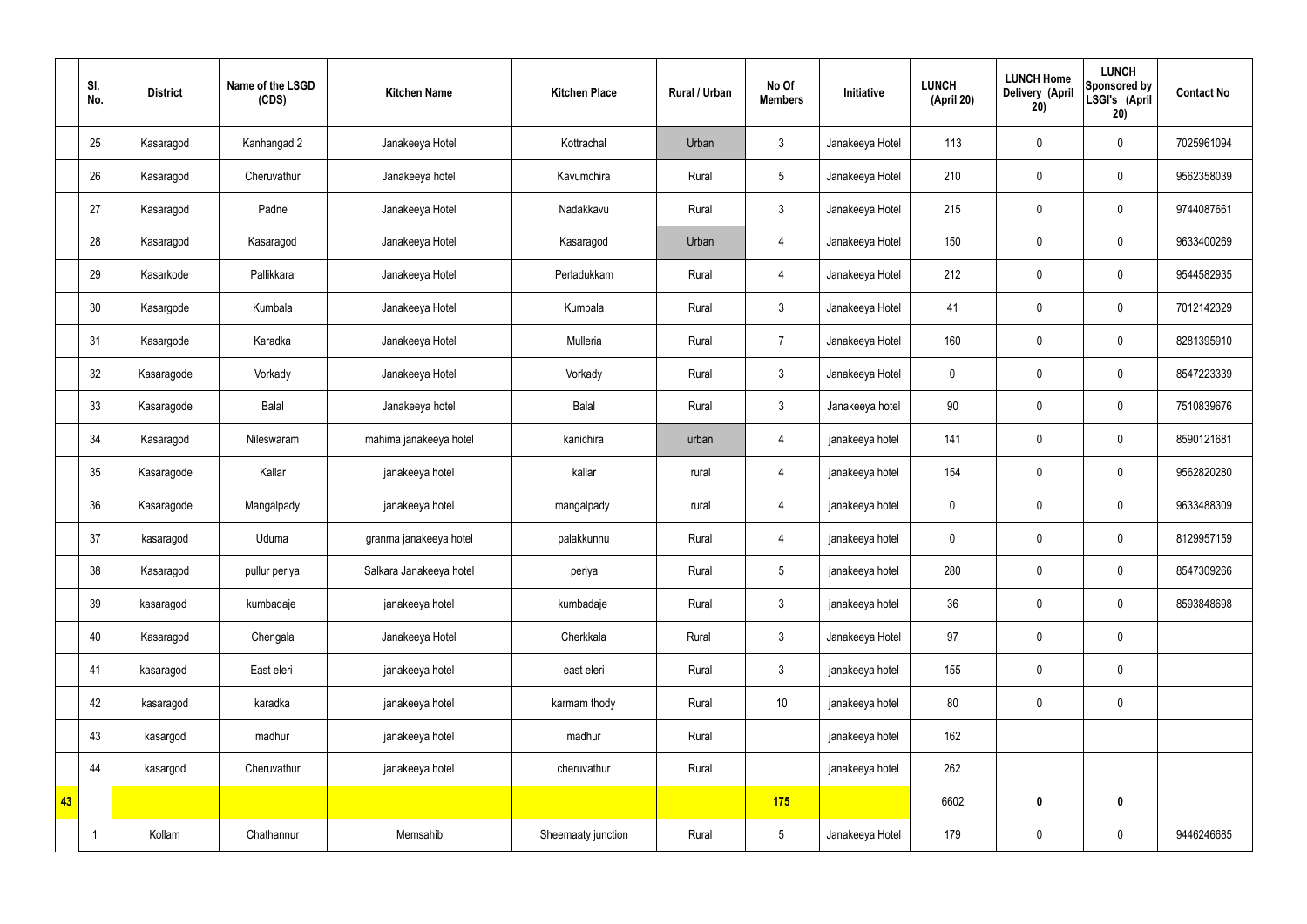| SI.<br>No.      |    | <b>District</b> | Name of the LSGD<br>(CDS) | <b>Kitchen Name</b>              | <b>Kitchen Place</b>                 | Rural / Urban | No Of<br><b>Members</b> | Initiative      | <b>LUNCH</b><br>(April 20) | <b>LUNCH Home</b><br>Delivery (April<br>20) | <b>LUNCH</b><br>Sponsored by<br>LSGI's (April<br>20) | <b>Contact No</b> |
|-----------------|----|-----------------|---------------------------|----------------------------------|--------------------------------------|---------------|-------------------------|-----------------|----------------------------|---------------------------------------------|------------------------------------------------------|-------------------|
| $\overline{2}$  |    | Kollam          | Melila                    | <b>Atham Unit</b>                | Melila                               | Rural         | $\overline{7}$          | Janakeeya Hotel | 262                        | $\mathbf 0$                                 | $\mathbf 0$                                          | 9961178040        |
| $\mathbf{3}$    |    | Kollam          | Kulakkada                 | Ruchi Snacks & Catering Unit     | Poovattoor                           | Rural         | $\overline{4}$          | Janakeeya Hotel | 195                        | $\mathbf 0$                                 | $\mathbf 0$                                          | 7907941183        |
| $\overline{4}$  |    | Kollam          | Ittiva                    | Nanma Janakeeya hotel            | Kattampally                          | Rural         | $5\phantom{.0}$         | Janakeeya Hotel | $\mathbf 0$                | $\mathbf 0$                                 | $\mathbf 0$                                          | 9809171887        |
| $5\phantom{.0}$ |    | Kollam          | Sooranad North            | Nanma catering unit              | Sooranadu higher secondary<br>school | Rural         | $5\phantom{.0}$         | Janakeeya Hotel | 220                        | $\mathbf 0$                                 | $\mathbf 0$                                          | 9846082469        |
| 6               |    | Kollam          | Clappana                  | Bismi catering                   | Palakulangara                        | Rural         | $5\phantom{.0}$         | Janakeeya Hotel | $\mathbf 0$                | $\mathbf 0$                                 | $\mathbf 0$                                          | 9847901413        |
| $\overline{7}$  |    | Kollam          | Mayyanad                  | Krishnas Janakeeya hotel         | Eravipuram                           | Rural         | $\mathbf{3}$            | Janakeeya Hotel | 163                        | $\mathbf 0$                                 | $\mathbf 0$                                          | 9656477455        |
| 8               |    | Kollam          | Mayyanad                  | Souhridha Janakeeya hotel        | Pattarumukku,                        | Rural         | 9                       | Janakeeya Hotel | 228                        | $\mathbf 0$                                 | $\mathbf 0$                                          | 7902645448        |
| 9               |    | Kollam          | Kulasekharapuram          | adi sakthi                       | Puthentheruvu.                       | Rural         | $5\phantom{.0}$         | Janakeeya Hotel | 420                        | 0                                           | $\mathbf 0$                                          | 9656890790        |
| 10              |    | Kollam          | Thekkumbhagam             | Krishna hotel                    | Nadakavu junction                    | Rural         | $\overline{4}$          | Janakeeya Hotel | 48                         | $\mathbf 0$                                 | $\mathbf 0$                                          | 9961070031        |
| 11              |    | Kollam          | Oachira                   | Parabhramam catering             | near oachira , ITI canteen,          | Rural         | 4                       | Janakeeya Hotel | $\mathbf 0$                | 0                                           | $\mathbf 0$                                          | 9562283927        |
| 12              |    | Kollam          | Thodiyoor                 | Samridhi activity group          | Lpschool thodiyoor                   | Rural         | $5\phantom{.0}$         | Janakeeya Hotel | 34                         | 0                                           | $\mathbf 0$                                          | 9895703572        |
| 13              |    | Kollam          | Thrikkovilvattom          | Murari catering, janakeeya hotel | Mukhathala                           | Rural         | 4                       | Janakeeya Hotel | 98                         | 0                                           | $\mathbf 0$                                          | 9847072544        |
| 14              |    | Kollam          | Sasthamcotta              | Sreedurgha catering              | Jemini hotel sasthamcotta            | Rural         | $\overline{7}$          | Janakeeya Hotel | 158                        | 0                                           | $\mathbf 0$                                          | 9744368496        |
|                 | 15 | Kollam          | Kollam                    | Athulya catering                 | Thirumullavaram                      | Urban         | $\overline{4}$          | Janakeeya Hotel | 205                        | $\mathbf 0$                                 | $\mathbf 0$                                          | 9048646080        |
| 16              |    | Kollam          | West Kallada              | Keerthi catering                 | Karalimukku                          | Rural         | $5\overline{)}$         | Janakeeya Hotel | $\mathbf 0$                | $\mathbf 0$                                 | $\mathbf 0$                                          | 9605206907        |
| 17              |    | Kollam          | Thazhava                  | Pavizham                         | Karutheri junction                   | Rural         | $5\overline{)}$         | Janakeeya Hotel | 245                        | 0                                           | $\mathbf 0$                                          | 8086704216        |
| 18              |    | Kollam          | Kollam                    | Niravu catering                  | Chinnakkada                          | Urban         | $5\phantom{.0}$         | Janakeeya Hotel | 302                        | 0                                           | $\mathbf 0$                                          | 9633073613        |
|                 | 19 | Kollam          | Perinad                   | janakeeya Bhakshanashala         | Panchayat canteen                    | Rural         | $5\overline{)}$         | Janakeeya Hotel | 134                        | 0                                           | $\mathbf 0$                                          | 9526402667        |
| 20              |    | Kollam          | Kundara                   | Ammu Catering unit               | Mulavana LP school                   | Rural         | $\overline{4}$          | Janakeeya Hotel | 158                        | 0                                           | $\mathbf 0$                                          | 9633518572        |
| 21              |    | Kollam          | Neduvathur                | Pooja hotel                      | Thevalappuram                        | Rural         | $\mathbf{3}$            | Janakeeya Hotel | $\pmb{0}$                  | 0                                           | $\mathbf 0$                                          | 9745376675        |
| 22              |    | Kollam          | Punalur                   | Jyothi Catering                  | Punalur                              | Urban         | $\overline{4}$          | Janakeeya Hotel | 195                        | 0                                           | $\mathbf 0$                                          | 9961249345        |
| 23              |    | Kollam          | Punalur                   | Mahima Catering                  | Punalur                              | Urban         | $5\,$                   | Janakeeya Hotel | 270                        | 0                                           | $\mathbf 0$                                          | 9496112957        |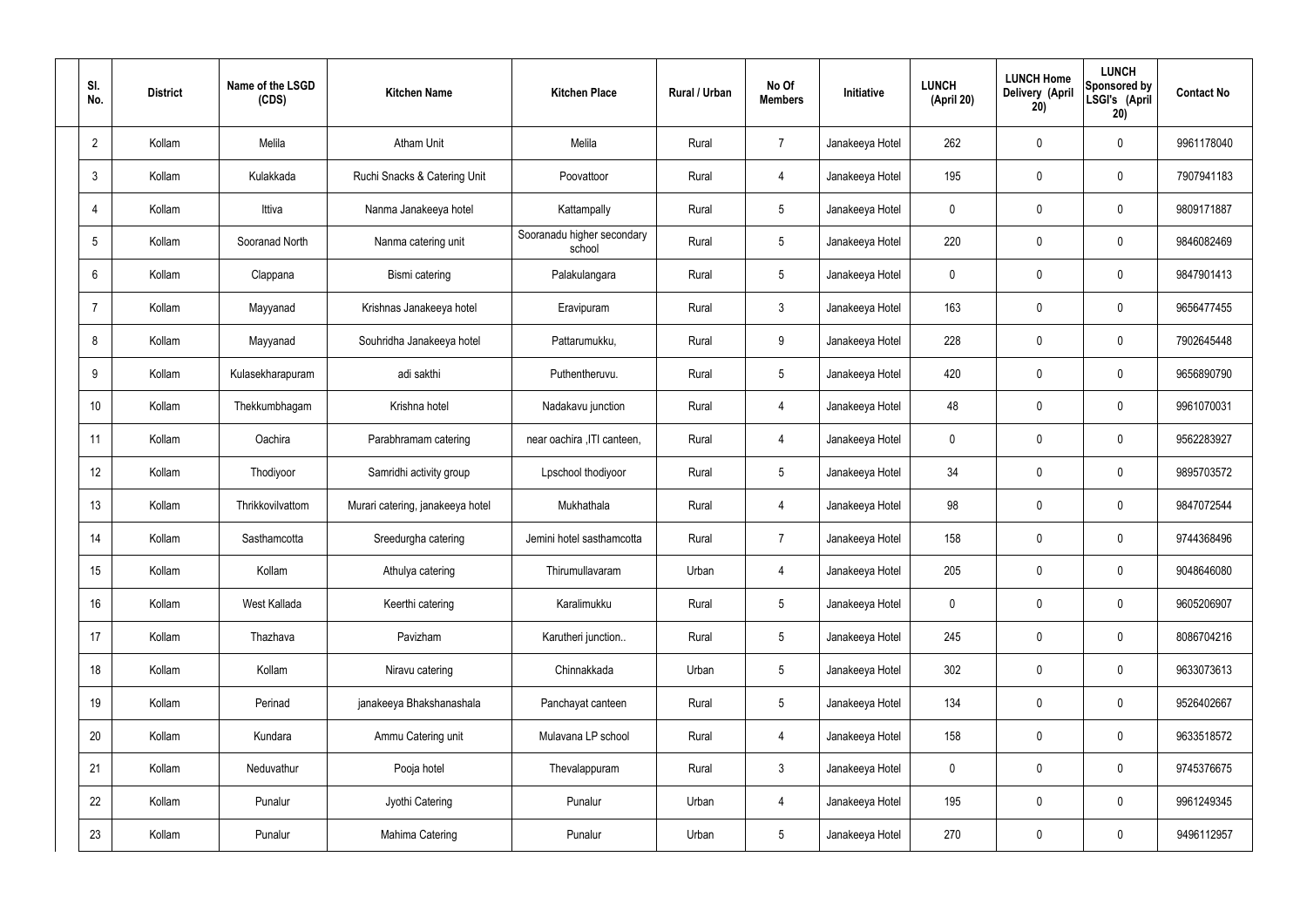|    | SI.<br>No. | <b>District</b> | Name of the LSGD<br>(CDS) | <b>Kitchen Name</b>      | <b>Kitchen Place</b>              | Rural / Urban | No Of<br><b>Members</b> | Initiative      | <b>LUNCH</b><br>(April 20) | <b>LUNCH Home</b><br>Delivery (April<br>20) | <b>LUNCH</b><br>Sponsored by<br>LSGI's (April<br>20) | <b>Contact No</b> |
|----|------------|-----------------|---------------------------|--------------------------|-----------------------------------|---------------|-------------------------|-----------------|----------------------------|---------------------------------------------|------------------------------------------------------|-------------------|
|    | 24         | Kollam          | Punalur                   | Safalyam Catering        | Punalur                           | Urban         | $5\phantom{.0}$         | Janakeeya Hotel | 357                        | $\mathbf 0$                                 | $\mathbf 0$                                          | 9495476197        |
|    | 25         | Kollam          | Thrikkaruva               | Janakeeya Bhakshanashala | Thinavila Junction Kanjaveli      | Rural         | 4                       | Janakeeya Hotel | 82                         | $\mathbf 0$                                 | $\mathbf 0$                                          | 9645069880        |
|    | 26         | Kollam          | Chithara                  | AKG Janakeeya Hotel      | Kizhakkumbagom                    | Rural         | $5\phantom{.0}$         | Janakeeya Hotel | $\mathbf 0$                | $\mathbf 0$                                 | $\mathbf 0$                                          | 9495701987        |
|    | 27         | Kollam          | South Paravur             | Kshree janakeeya hotel   | Busstand , paravur                | Urban         | $5\phantom{.0}$         | Janakeeya Hotel | 123                        | $\mathbf 0$                                 | $5\phantom{.0}$                                      | 8606179380        |
|    | 28         | Kollam          | Mynagappally              | Anugraha hotel           | Kadappa                           | Rural         | $5\overline{)}$         | Janakeeya Hotel | 232                        | $\mathbf 0$                                 | $\mathbf 0$                                          | 9995085705        |
|    | 29         | Kollam          | Mandrothuruthu            | Janakeeya Bhakshanashala | Thoombummukham                    | Rural         | 4                       | Janakeeya Hotel | 81                         | $\mathbf 0$                                 | $\mathbf 0$                                          | 9526648057        |
|    | 30         | Kollam          | Karungappally             | Bagya catering           | Muncipality                       | Urban         | 4                       | Janakeeya Hotel | $\mathbf 0$                | $\mathbf 0$                                 | $\mathbf 0$                                          | 9947702130        |
|    | 31         | Kollam          | Kollam East               | Bharathlekshmi           | Vadakkevila                       | Urban         | $\mathbf{3}$            | Janakeeya Hotel | 330                        | $\mathbf 0$                                 | $\mathbf 0$                                          | 9744300901        |
|    | 32         | Kollam          | Chavara                   | Harisree janakeya hotel  | Panchayath                        | Rural         | $\mathbf{3}$            | Janakeeya Hotel | 42                         | 0                                           | $\mathbf 0$                                          | 9995166343        |
|    | 33         | Kollam          | Pavithreswaram            | Kairali                  | Pavithreswaram                    | Rural         | 4                       | Janakeeya Hotel | 220                        | $\mathbf 0$                                 | $\mathbf 0$                                          | 9605836414        |
|    | 34         | Kollam          | Veliyam                   | Kantharees               | Panchayathu building              | Rural         | $5\phantom{.0}$         | Janakeeya Hotel | 199                        | 0                                           | $\mathbf 0$                                          | 9562111715        |
|    | 35         | Kollam          | Velinalloor               | Quality Janakeeya hotel  | Alummod, Velinalloor              | Rural         | 4                       | Janakeeya Hotel | 109                        | $\mathbf 0$                                 | $\mathbf 0$                                          | 9605896303        |
|    | 36         | Kollam          | Elamadu                   | Swaruma janakeeya hotel  | Near cooperative bank,<br>Elamadu | Rural         | $\mathbf{3}$            | Janakeeya Hotel | 157                        | $\mathbf 0$                                 |                                                      | 8129611321        |
|    | 37         | Kollam          | Kadakkal                  | Nanma janakeeya hotel    | Kadakkal                          | Rural         | $\overline{4}$          | Janakeeya Hotel | 260                        | $\pmb{0}$                                   | $\mathbf 0$                                          | 9847936390        |
|    | 38         | Kollam          | Perayam                   | Janakeeya hotel          | Onambalam                         | Rural         | $\overline{4}$          | Janakeeya Hotel | $\mathbf 0$                | $\pmb{0}$                                   | $\mathbf 0$                                          | 9446855866        |
| 80 | 39         | Kollam          | Ezhukone                  | Ezhukone janakeeya hotel | Near panchayathu office           | Rural         | $5\overline{)}$         | Janakeeya Hotel | 245                        | 0                                           | $\mathbf 0$                                          | 8086757275        |
|    | 40         | Kollam          | Adichanalloor             | Ruchikkoottu             | Mylakkaadu                        | Rural         | $\overline{4}$          | Janakeeya Hotel | 122                        | $\pmb{0}$                                   | $\mathbf 0$                                          | 8136954461        |
|    | 41         | Kollam          | Poruvazhi                 | Amma janakeeya hotel     | Poruvaxhy                         | Rural         | $5\overline{)}$         | Janakeeya Hotel | 238                        | 0                                           | $\mathbf 0$                                          | 9656421272        |
|    | 42         | Kollam          | Nilamel                   | Vanitha Janakeeya Hotel  | Nilamel                           | Rural         | $\overline{4}$          | Janakeeya Hotel | 105                        | $\pmb{0}$                                   | $\mathbf 0$                                          | 9447407264        |
|    | 43         | Kollam          | Panmana                   | SV janakeeya hotel       | Kollaka CN junction               | Rural         | 3 <sup>5</sup>          | Janakeeya Hotel | 140                        | 0                                           | $\mathbf 0$                                          | 8113020216        |
|    | 44         | Kollam          | Ummannoor                 | Thanal                   | Nellikunnam                       | Rural         | $\overline{4}$          | Janakeeya Hotel | 205                        | 0                                           | $\mathbf 0$                                          | 9656194614        |
|    | 45         | Kollam          | Kulathupuzha              | Karunya Janakeeya Hotel  | Thinkal karikkam                  | Rural         | $\overline{4}$          | Janakeeya Hotel | 167                        | $\pmb{0}$                                   | $\boldsymbol{0}$                                     | 9048034267        |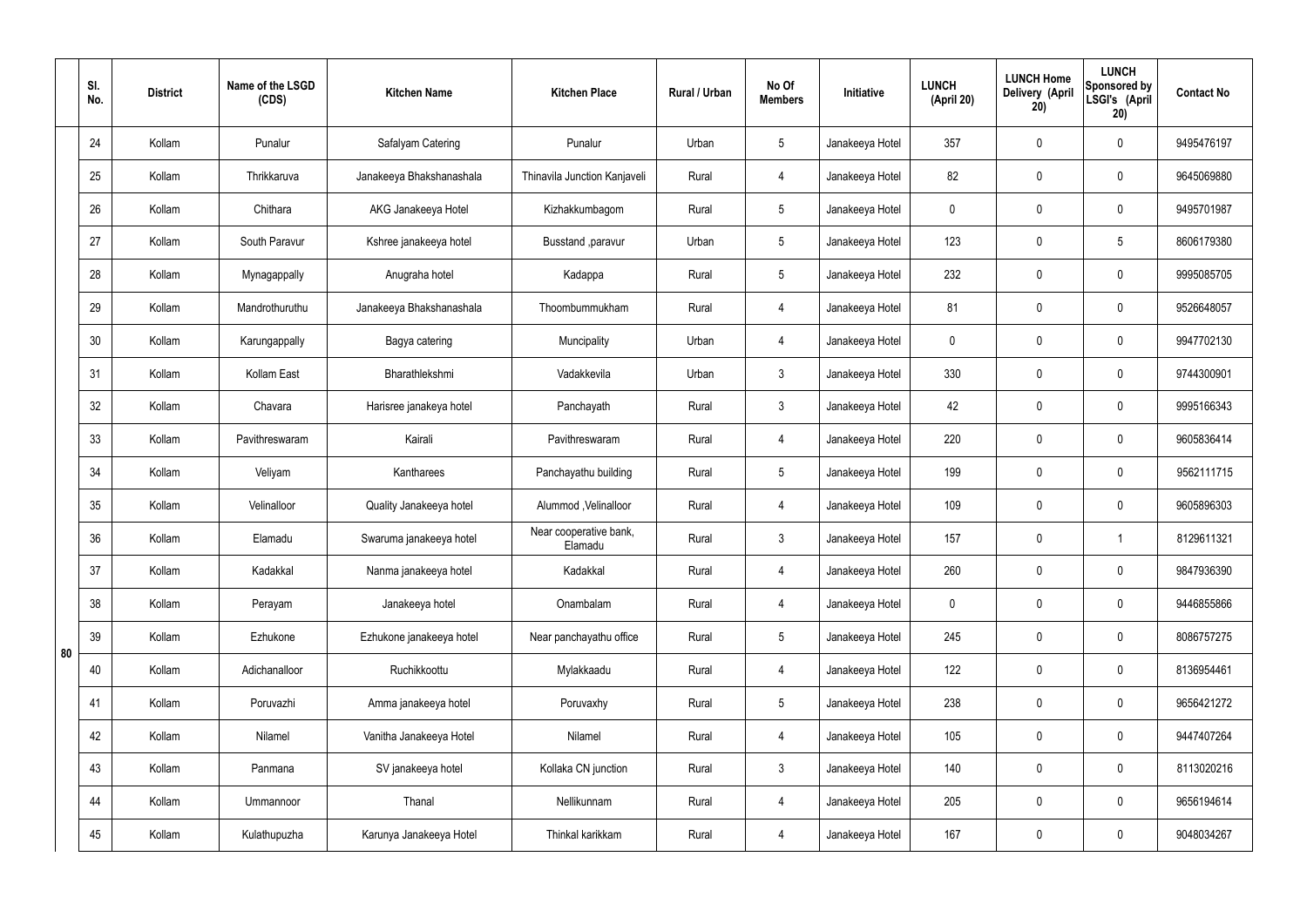| SI.<br>No. | <b>District</b> | Name of the LSGD<br>(CDS) | <b>Kitchen Name</b>                              | <b>Kitchen Place</b>                                 | Rural / Urban | No Of<br><b>Members</b> | Initiative      | <b>LUNCH</b><br>(April 20) | <b>LUNCH Home</b><br>Delivery (April<br>20) | <b>LUNCH</b><br>Sponsored by<br>LSGI's (April<br>20) | <b>Contact No</b> |
|------------|-----------------|---------------------------|--------------------------------------------------|------------------------------------------------------|---------------|-------------------------|-----------------|----------------------------|---------------------------------------------|------------------------------------------------------|-------------------|
| 46         | Kollam          | Kareepra                  | Kareepra janakeeya hotel                         | Panchayathu office junction                          | Rural         | $5\phantom{.0}$         | Janakeeya Hotel | 0                          | 0                                           | $\mathbf 0$                                          | 9656783244        |
| 47         | Kollam          | Piravanthur               | Thanima catering unit                            | Piravanthoor                                         | Rural         | $\sqrt{5}$              | Janakeeya Hotel | 149                        | 0                                           | $\mathbf 0$                                          | 9207907284        |
| 48         | Kollam          | Karavaloor                | Sreelekshmi Janakeeya Hotel                      | Karavalur                                            | Rural         | $5\phantom{.0}$         | Janakeeya Hotel | 203                        | 0                                           | $\mathbf 0$                                          | 9745719860        |
| 49         | Kollam          | Alayaman                  | Sreelakam Janakeeya Hotel                        | Karukone                                             | Rural         | $\overline{4}$          | Janakeeya Hotel | 217                        | 0                                           | $\mathbf 0$                                          | 8592858448        |
| 50         | Kollam          | Kottarakkara              | Ruchi                                            | Kottarakkara christuraj hospital<br>hospital canteen | Urban         | $5\phantom{.0}$         | Janakeeya Hotel | 198                        | 0                                           | $\mathbf 0$                                          | 9447997809        |
| 51         | Kollam          | Chirakkara                | Bhoomika Jh                                      | Bhajanamadam mukku                                   | Rural         | $\sqrt{5}$              | Janakeeya Hotel | 146                        | 0                                           | $\mathbf 0$                                          | 9567024263        |
| 52         | Kollam          | Kalluvathukkal            | Deepam Jh                                        | Parippally                                           | Rural         | $\overline{4}$          | Janakeeya Hotel | $\mathbf 0$                | 0                                           | $\mathbf 0$                                          | 8593984144        |
| 53         | Kollam          | Chirakkara                | Niram Jh                                         | Vadakkemukku ,chirakkara                             | Rural         | 4                       | Janakeeya Hotel | 185                        | 0                                           | $\mathbf 0$                                          | 9847286593        |
| 54         | Kollam          | Velinalloor               | Mathrika janakeeya hotel                         | Govt PHC canteen                                     | Rural         | 4                       | Janakeeya Hotel | 123                        | $\boldsymbol{0}$                            | $\mathbf 0$                                          | 7592859804        |
| 55         | Kollam          | East Kallada              | kudumbashree janakeeya hotel                     | marthandapuram                                       | Rural         | $5\phantom{.0}$         | Janakeeya Hotel | 242                        | 0                                           | $\mathbf 0$                                          | 9746964557        |
| 56         | Kollam          | Anchal                    | Malu janakeeya hotel                             | Anchal, Town ward                                    | Rural         | $\mathbf{3}$            | Janakeeya Hotel | 285                        | 0                                           | $\boldsymbol{0}$                                     | 9656920091        |
| 57         | Kollam          | Kummil                    | Sreebhadra janakeeya hotel                       | Thachonam                                            | Rural         | $\mathfrak{Z}$          | Janakeeya Hotel | $\mathbf 0$                | 0                                           | $\boldsymbol{0}$                                     | 9846327312        |
| 58         | Kollam          | Yeroor                    | Oottupura janakeeya hotel                        | yeroor                                               | Rural         | $6\phantom{.}$          | Janakeeya Hotel | 165                        | 0                                           | 0                                                    | 9526031467        |
| 59         | Kollam          | Nedumpana                 | Samthripthy janakeeya hotel                      | Pallimon                                             | Rural         | $\overline{4}$          | Janakeeya Hotel | $\mathbf 0$                | 0                                           | $\mathbf 0$                                          | 9539780119        |
| 60         | Kollam          | Kollam                    | Ishwarya janakeeya hotel                         | Near collectorate, Thevally<br>division              | Urban         | $\mathbf{3}$            | Janakeeya Hotel | 282                        | $\mathbf 0$                                 | $\mathbf 0$                                          | 8848893882        |
| 61         | Kollam          | Edamulakkal               | Sahya janakeeya hotel                            | Edamulackal                                          | Rural         | 4                       | Janakeeya Hotel | 152                        | $\mathbf 0$                                 | $\mathbf 0$                                          | 7025532998        |
| 62         | Kollam          | Mylom                     | Amrutha                                          | Inchakkadu                                           | Rural         | $5\phantom{.0}$         | Janakeeya Hotel | 140                        | $\mathbf 0$                                 | $\mathbf 0$                                          | 9539780965        |
| 63         | Kollam          | Thevalakkara              | Kerala Janakeeya Hotel                           | Thevalakkara                                         | Rural         | $\mathbf{3}$            | Janakeeya Hotel | $\mathbf 0$                | 0                                           | $\mathbf 0$                                          | 9847291089        |
| 64         | Kollam          | Thalavoor                 | Kudumbasheree Nadan<br>Bhakshanashala            | Pidavoor                                             | Rural         | 4                       | Janakeeya Hotel | 120                        | $\mathbf 0$                                 | $\mathbf 0$                                          | 9747324839        |
| 65         | Kollam          | Vilakkudy                 | vadhanam                                         | <b>KUNNICODU</b>                                     | Rural         | $\sqrt{5}$              | Janakeeya Hotel | 155                        | $\mathbf 0$                                 | $\mathbf 0$                                          | 9526354689        |
| 66         | Kollam          | Poothakkulam              | Avani catering                                   | Poothakkulam gp                                      | Rural         | 4                       | Janakeeya Hotel | 87                         | 0                                           | $\mathbf 0$                                          | 9562782082        |
| 67         | Kollam          | Pathanapuram              | Pathanapuram Grama Panchayath<br>Janakeeya Hotel | Pathanapuram                                         | Rural         | 4                       | Janakeeya Hotel | 92                         | 0                                           | $\boldsymbol{0}$                                     | 9061291033        |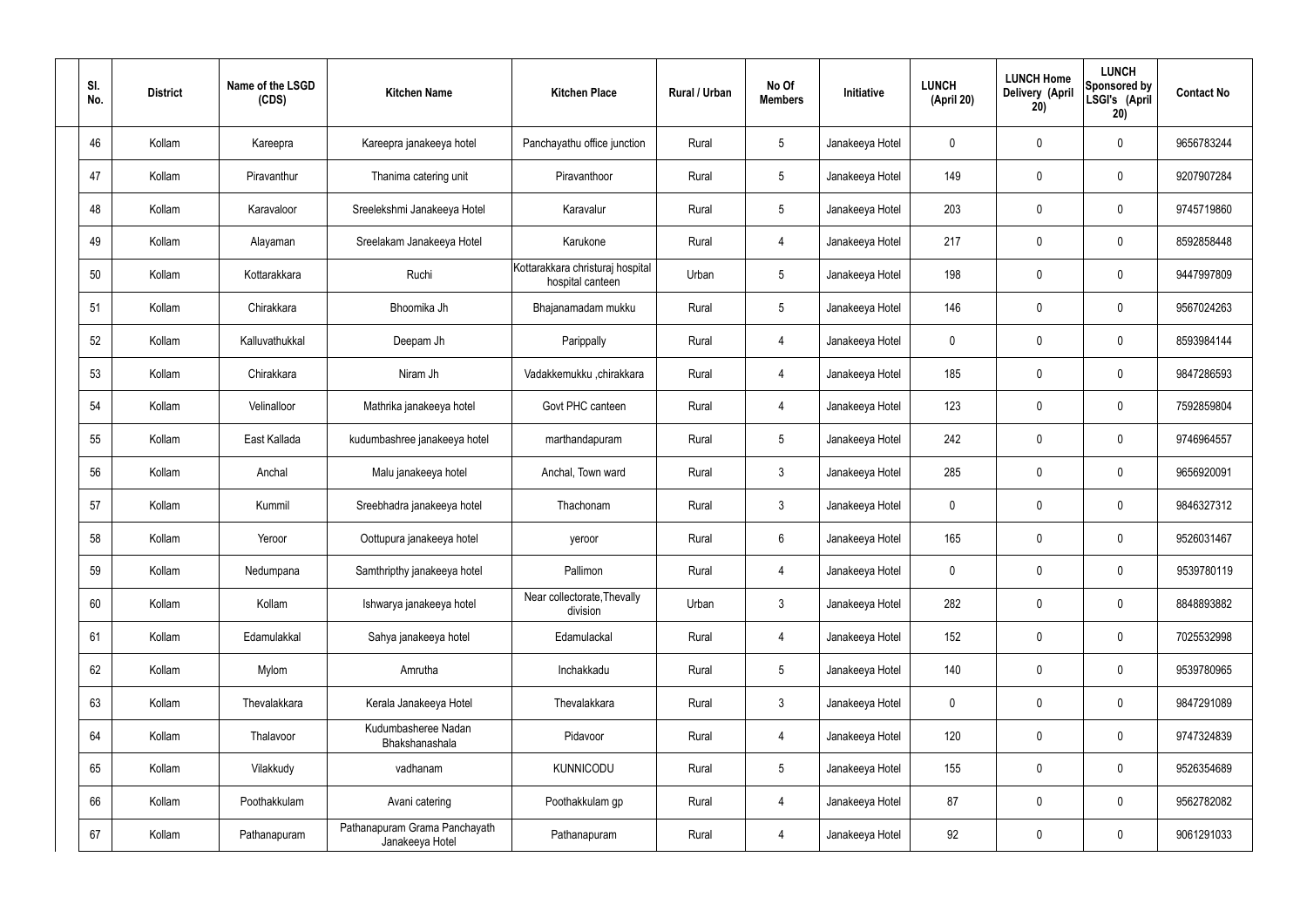|    | SI.<br>No.      | <b>District</b> | Name of the LSGD<br>(CDS) | <b>Kitchen Name</b>        | <b>Kitchen Place</b>      | Rural / Urban | No Of<br><b>Members</b> | Initiative      | <b>LUNCH</b><br>(April 20) | <b>LUNCH Home</b><br>Delivery (April<br>20) | <b>LUNCH</b><br>Sponsored by<br>LSGI's (April<br>20) | <b>Contact No</b> |
|----|-----------------|-----------------|---------------------------|----------------------------|---------------------------|---------------|-------------------------|-----------------|----------------------------|---------------------------------------------|------------------------------------------------------|-------------------|
|    | 68              | Kollam          | Chadayamangalam           | Real janakeeya hotel       | Chadayamangalam           | Rural         | $\mathbf{3}$            | Janakeeya Hotel | 60                         | $\mathbf 0$                                 | $\mathbf 0$                                          | 9562123039        |
|    | 69              | Kollam          | Elampalloor               | Kalavara janakeeya hotel   | Ashupathri mukku, Kundara | Rural         | $5\phantom{.0}$         | Janakeeya Hotel | 382                        | $\mathbf 0$                                 | $\mathbf 0$                                          | 8943182967        |
|    | 70              | Kollam          | Kottamkara                | Ishwarya janakeeya hotel   | Keralapuram               | Rural         | $5\phantom{.0}$         | Janakeeya Hotel | $\mathbf 0$                | $\mathbf 0$                                 | $\mathbf 0$                                          | 9747765979        |
|    | 71              | Kollam          | Vettikavala               | Nanma                      | Vettikkavala              | Rural         | $\mathbf{3}$            | Janakeeya Hotel | 196                        | $\mathbf 0$                                 | $\mathbf 0$                                          | 9645070430        |
|    | 72              | Kollam          | Pooyappally               | Anaswara janakeeya hotel   | Maruthamanpally           | Rural         | $5\phantom{.0}$         | Janakeeya Hotel | 186                        | $\mathbf 0$                                 | $\mathbf 0$                                          | 9947289476        |
|    | 73              | Kollam          | Thenmala                  | Nanma janakeeya hotel      | Thennala                  | Rural         | $\overline{4}$          | Janakeeya Hotel | 271                        | $\mathbf 0$                                 | $\mathbf 0$                                          | 9446274943        |
|    | 74              | Kollam          | Pattazhi                  | Suprabhatham Catering Unit | pattazhy                  | Rural         | $\overline{4}$          | Janakeeya Hotel | 64                         | $\mathbf 0$                                 | $\mathbf 0$                                          | 9495195796        |
|    | 75              | Kollam          | Neendakara                | Darshana Janakeeya Hotel   | Puthenthura Junction      | Rural         | $\mathbf{3}$            | Janakeeya Hotel | 218                        | $\mathbf 0$                                 | $\mathbf 0$                                          | 9633106463        |
|    | 76              | Kollam          | Clappana                  | Vijayasree                 | Near alumpeedika junction | Rural         | $5\phantom{.0}$         | Janakeeya Hotel | 118                        | $\mathbf 0$                                 | $\mathbf 0$                                          | 9567797660        |
|    | 77              | Kollam          | Sooranad South            | Akshaya janakeeya hotel    | Patharam                  | Rural         | $\overline{4}$          | Janakeeya Hotel | 278                        | $\mathbf 0$                                 | $\mathbf 0$                                          | 9746919825        |
|    | 78              | Kollam          | Edamulakkal               | Deepam janakeeya hotel     | Edamulackal               | Rural         | $\mathbf{3}$            | Janakeeya Hotel | 272                        | $\mathbf 0$                                 | $\mathbf 0$                                          | 9400684494        |
|    | 79              | Kollam          | Aryankavu                 | Sevana janakeeya hotel     | Kazhuthurutty             | Rural         | $\mathbf{3}$            | Janakeeya Hotel | 158                        | $\mathbf 0$                                 | $\mathbf 0$                                          | 8921381398        |
|    | 80              | Kollam          | Pattazhi Vadakkekara      | Annapoorna                 | Kaduvathode               | Rural         | 4                       | Janakeeya Hotel | 105                        | $\mathbf 0$                                 | $\mathbf 0$                                          | 7561013776        |
|    | 81              | Kollam          | Kulasekharapuram          | Vinayaka                   | Puthiyakav                | Rural         | 4                       | Janakeeya Hotel | 234                        | $\mathbf 0$                                 | $\mathbf 0$                                          | 9947499053        |
|    | 82              | Kollam          | Kunnathur                 | sudha's Janakeeya Hotel    | kunnathur                 | Rural         | $6\overline{6}$         | Janakeeya Hotel | 269                        | $\pmb{0}$                                   | $\mathbf 0$                                          | 9496270029        |
| 82 |                 |                 |                           |                            |                           |               | 358                     |                 | 12680                      | $\bullet$                                   | $6\overline{6}$                                      |                   |
|    |                 | Kottayam        | Akalakkunnam              | Navaruchi                  | Chengalam                 | Rural         | $5\phantom{.0}$         | Janakeeya Hotel | 117                        | $\pmb{0}$                                   | $\mathbf 0$                                          | 9188362235        |
|    | $\overline{2}$  | kottayam        | Akalakunnam               | Janakeeya Hotel            | Akalakunnam               | Rural         | $5\overline{)}$         | Janakeeya Hotel | 184                        | $\pmb{0}$                                   | $\mathbf 0$                                          | 8086245950        |
|    | $\mathfrak{Z}$  | Kottayam        | Arpookkara                | Niravu                     | <b>Medical College</b>    | Rural         | 8                       | Janakeeya Hotel | 150                        | $\pmb{0}$                                   | $\mathbf 0$                                          | 9744719092        |
|    | $\overline{4}$  | Kottayam        | Arpookkara                | Ruchi Janakeeya Hotel      | Kaippuzha mutt            | Rural         | $\overline{4}$          | Janakeeya Hotel | 120                        | $\pmb{0}$                                   | $\mathbf 0$                                          | 9847147156        |
|    | $5\phantom{.0}$ | Kottayam        | Athirampuzha              | Hannas                     | Mannanam                  | Rural         | $\overline{4}$          | Janakeeya Hotel | 74                         | $\pmb{0}$                                   | $\mathbf 0$                                          | 9496136682        |
|    | $6\phantom{.}$  | Kottayam        | Ayarkunnam                | Panchami Unit              | Near PHC Ayarkunnam       | Rural         | $5\phantom{.0}$         | Janakeeya Hotel | $\boldsymbol{0}$           | $\pmb{0}$                                   | $\mathbf 0$                                          | 9744560994        |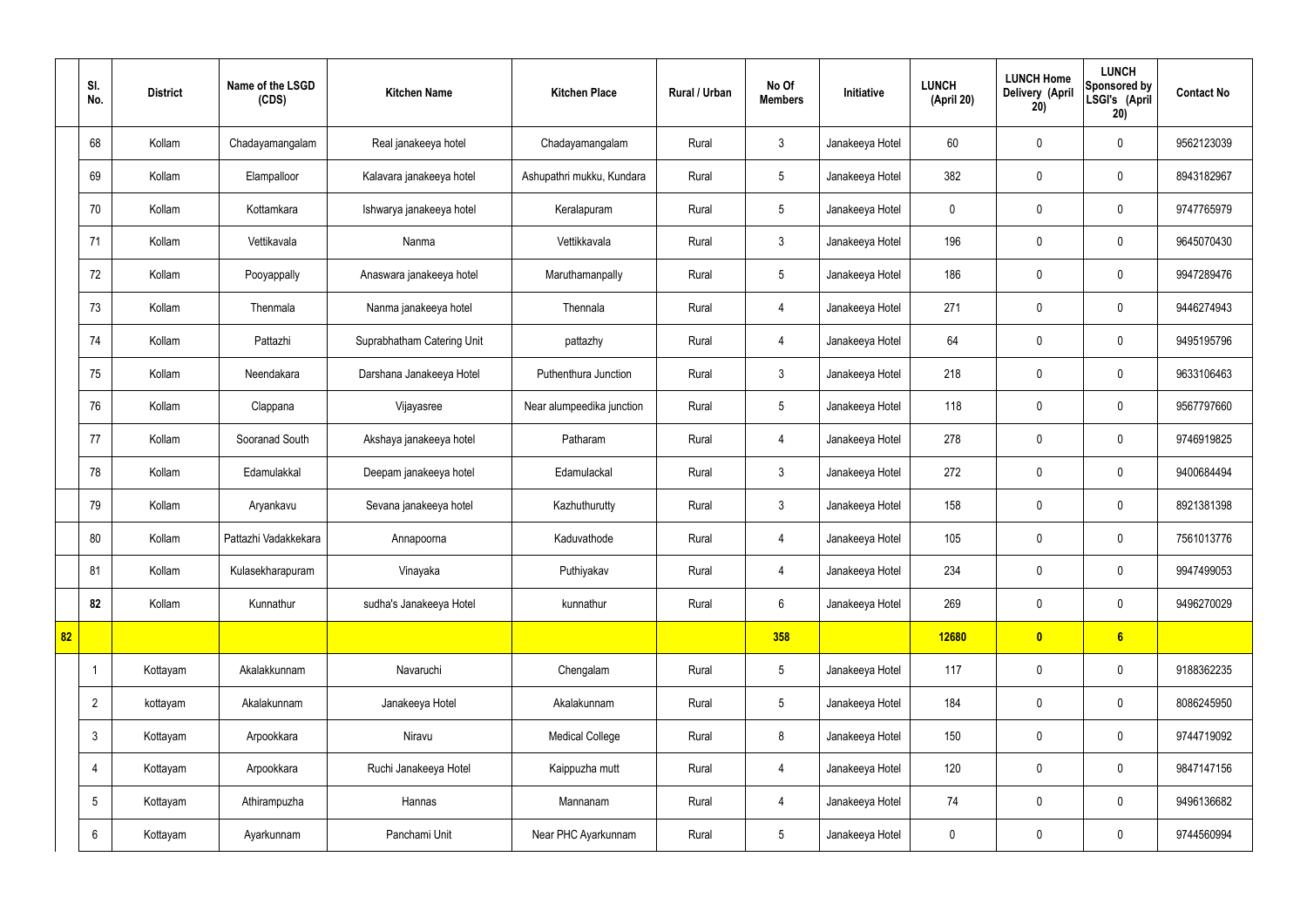| SI.<br>No.     | <b>District</b> | Name of the LSGD<br>(CDS) | <b>Kitchen Name</b>             | <b>Kitchen Place</b>                   | Rural / Urban | No Of<br><b>Members</b> | Initiative      | <b>LUNCH</b><br>(April 20) | <b>LUNCH Home</b><br>Delivery (April<br>20) | <b>LUNCH</b><br>Sponsored by<br>LSGI's (April<br>20) | <b>Contact No</b> |
|----------------|-----------------|---------------------------|---------------------------------|----------------------------------------|---------------|-------------------------|-----------------|----------------------------|---------------------------------------------|------------------------------------------------------|-------------------|
| $\overline{7}$ | Kottayam        | Aymanam                   | Bisiya                          | Aymanam panchayath hall                | Rural         | $\mathbf{3}$            | Janakeeya Hotel | 15                         | $\mathbf 0$                                 | $\mathbf 0$                                          | 9544560606        |
| 8              | Kottayam        | Bharananganam             | Kudumbshree nadan bhakshanasala | Bharananganam                          | Rural         | $\mathbf{3}$            | Janakeeya Hotel | 172                        | $\mathbf 0$                                 | $\mathbf 0$                                          | 8113827680        |
| 9              | Kottayam        | Changanassery             | Janakeeya Hotel                 | Near Railway station                   | Urban         | $\mathbf{3}$            | Janakeeya Hotel | 242                        | $\mathbf 0$                                 | $\mathbf 0$                                          | 7560866821        |
| 10             | Kottayam        | Chemp                     | Thanima                         | Chemp                                  | Rural         | $\overline{4}$          | Janakeeya Hotel | $\mathbf 0$                | 0                                           | $\mathbf 0$                                          | 9809940907        |
| 11             | Kottayam        | Chirakkadav               | <b>Udaya Catering Unit</b>      | Mahatma Gandhi Town Hall,<br>Ponkunnam | Rural         | $5\phantom{.0}$         | Janakeeya Hotel | 98                         | $\mathbf 0$                                 | $\mathbf 0$                                          | 6282479410        |
| 12             | Kottayam        | Chirakkadav               | Sargam                          | Thekkethu Kavala                       | Rural         | $\mathbf{3}$            | Janakeeya Hotel | 52                         | 0                                           | $\mathbf 0$                                          | 9656087110        |
| 13             | Kottayam        | Elikulam                  | Janakeeya Hotel Elikkulam       | Manchakuzhy                            | Rural         | $\mathbf{3}$            | Janakeeya Hotel | 132                        | $\mathbf 0$                                 | $\mathbf 0$                                          | 9074768314        |
| 14             | Kottayam        | Erumeli                   | Janakeeya Hotel Erumeli         | Erumeli                                | Rural         | $\overline{4}$          | Janakeeya Hotel | 107                        | 0                                           | $\mathbf 0$                                          | 8078201554        |
| 15             | Kottayam        | Ettumanoor                | Gramashree cafe kudumbasree     | Nandanam auditorium,<br>Ettumanoor     | Urban         | $5\phantom{.0}$         | Janakeeya Hotel | 169                        | $\mathbf 0$                                 | $\mathbf 0$                                          | 9847334071        |
| 16             | Kottayam        | Kadanad                   | Thanal catering                 | Kadanad                                | Rural         | $5\phantom{.0}$         | Janakeeya Hotel | 89                         | 0                                           | $\mathbf 0$                                          | 9048099040        |
| 17             | Kottayam        | Kadaplamattam             | Salt &pepper                    | Near Kadaplamattom CDS                 | Rural         | $\overline{4}$          | Janakeeya Hotel | 34                         | 0                                           | $\mathbf 0$                                          | 9645400860        |
| 18             | Kottayam        | Kadaplamattam             | Kadaplamattam Janakeeya Hotel   | Vayala                                 | Rural         | 4                       | Janakeeya Hotel | 65                         | 79                                          | $\mathbf 0$                                          | 9446804954        |
| 19             | Kottayam        | Kaduthuruthy              | Janakeeya Hotel                 | Panchayath premise                     | Rural         | $6\phantom{.}6$         | Janakeeya Hotel | 113                        | 0                                           | $\mathbf 0$                                          | 9847166464        |
| 20             | Kottayam        | Kallara                   | Vasuki Janakeeya hotel          | Kallara                                | Rural         | $\mathbf{3}$            | Janakeeya Hotel | 100                        | $\mathbf 0$                                 | $\mathbf 0$                                          | 9846103478        |
| 21             | Kottayam        | Kanakkari                 | Jesus                           | Pattithanam                            | Rural         | $5\overline{)}$         | Janakeeya Hotel | 162                        | 0                                           | $\mathbf 0$                                          | 9447192439        |
| 22             | Kottayam        | Kangazha                  | Sulabha                         | Pathanadu                              | Rural         | $5\overline{)}$         | Janakeeya Hotel | 79                         | 0                                           | $\mathbf 0$                                          | 9847438293        |
| 23             | Kottayam        | Kanjirapally              | Vanitha canteen                 | Panchayath premise                     | Rural         | $\mathfrak{Z}$          | Janakeeya Hotel | 123                        | 0                                           | $\mathbf 0$                                          | 9605391868        |
| 24             | Kottayam        | Karoor                    | Unarvu janakeeya hotel          | Valavoor                               | Rural         | $5\phantom{.0}$         | Janakeeya Hotel | 98                         | 0                                           | $\mathbf 0$                                          | 8304903250        |
| 25             | Kottayam        | Karukachal                | Sukrutham Catering Unit         | Karukachal                             | Rural         | $5\phantom{.0}$         | Janakeeya Hotel | 43                         | 0                                           | $\mathbf 0$                                          | 9847766843        |
| 26             | Kottayam        | Kidangoor                 | Janakeeya hotel                 | Kidangoor Panchayath                   | Rural         | $\mathfrak{Z}$          | Janakeeya Hotel | 146                        | 0                                           | $\mathbf 0$                                          | 9048080292        |
| 27             | Kottayam        | Kooroppada                | Achus Janakeeya Hotel           | Panchayath                             | Rural         | $\mathfrak{Z}$          | Janakeeya Hotel | 120                        | 0                                           | $\mathbf 0$                                          | 9778121989        |
| 28             | Kottayam        | Koottickal                | Janakeeya hotel                 | Koottickal                             | Rural         | $5\,$                   | Janakeeya Hotel | 105                        | 0                                           | $\mathbf 0$                                          | 9645219929        |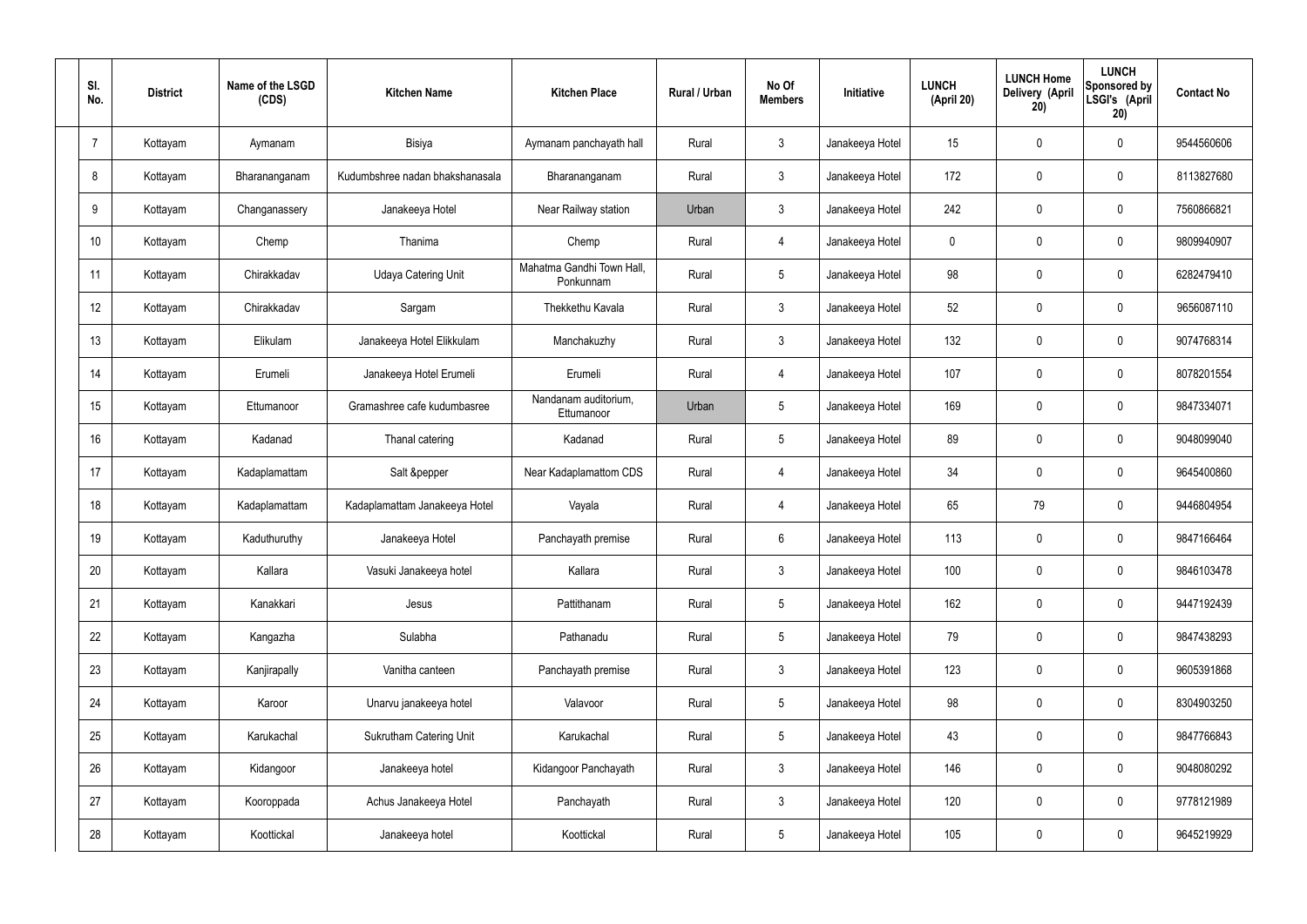|    | SI.<br>No. | <b>District</b> | Name of the LSGD<br>(CDS) | <b>Kitchen Name</b>             | <b>Kitchen Place</b>           | Rural / Urban | No Of<br><b>Members</b> | Initiative      | <b>LUNCH</b><br>(April 20) | <b>LUNCH Home</b><br>Delivery (April<br>20) | <b>LUNCH</b><br>Sponsored by<br>LSGI's (April<br>20) | <b>Contact No</b> |
|----|------------|-----------------|---------------------------|---------------------------------|--------------------------------|---------------|-------------------------|-----------------|----------------------------|---------------------------------------------|------------------------------------------------------|-------------------|
|    | 29         | Kottayam        | Koruthodu                 | Koruthodu Janakeeya Hotel       | Koruthodu                      | Rural         | $6\overline{6}$         | Janakeeya Hotel | 97                         | $\mathbf 0$                                 | $\mathbf 0$                                          | 7510770418        |
|    | 30         | Kottayam        | KottayamNorth             | Alfa Canteen                    | Municipality Kottayam          | Urban         | $5\overline{)}$         | Janakeeya Hotel | 140                        | $\mathbf 0$                                 | $\mathbf 0$                                          | 9846571923        |
|    | 31         | Kottayam        | KottayamNorth             | Kerala cafe janakeeya hotel     | Choottuveli                    | Urban         | $\mathbf{3}$            | Janakeeya Hotel | 98                         | $\mathbf 0$                                 | $\mathbf 0$                                          | 8129337294        |
|    | 32         | Kottayam        | KottayamNorth             | Maria Janakeeya Hotel           | Chungam                        | Urban         | $5\overline{)}$         | Janakeeya Hotel | 314                        | $\mathbf 0$                                 | $\mathbf 0$                                          | 9744843928        |
|    | 33         | Kottayam        | Kuravilangadu             | kudumbashree janakeeya hotel    | kuravilangady by pass junction | Rural         | $5\overline{)}$         | Janakeeya Hotel | 225                        | $\mathbf 0$                                 | $\mathbf 0$                                          | 7559022364        |
|    | 34         | Kottayam        | Kurichi                   | <b>Swad Catering</b>            | Cheruvelippadi                 | Rural         | 4                       | Janakeeya Hotel | 302                        | $\mathbf 0$                                 | $\mathbf 0$                                          | 9847891917        |
|    | 35         | Kottayam        | Madappally                | SR catering                     | Mammoodu                       | Rural         | 3 <sup>5</sup>          | Janakeeya Hotel | $\mathbf 0$                | $\mathbf 0$                                 | $\mathbf 0$                                          | 9747702203        |
|    | 36         | Kottayam        | Manimala                  | Vanitha canteen                 | Manimala                       | Rural         | 3                       | Janakeeya Hotel | 112                        | $\mathbf 0$                                 | $\mathbf 0$                                          | 9946318069        |
|    | 37         | Kottayam        | Manjoor                   | Oruma catering unit             | Kuruppanthara                  | Rural         | $5\overline{)}$         | Janakeeya Hotel | 79                         | 70                                          | $\mathbf 0$                                          | 9349189590        |
|    | 38         | Kottayam        | Marangattupilly           | Marangattupilly Janakeeya Hotel | Marangattupilly                | Rural         | 4                       | Janakeeya Hotel | 140                        | $\mathbf 0$                                 | $\mathbf 0$                                          | 9544416772        |
|    | 39         | Kottayam        | Maravanthuruth            | Changathi                       | Maravanthuruth                 | Rural         | 4                       | Janakeeya Hotel | 69                         | 0                                           | $\mathbf 0$                                          | 9744598169        |
|    | 40         | Kottayam        | Meenachil                 | Akshaya Janakeeya hotel         | Idamattam                      | Rural         | 4                       | Janakeeya Hotel | 130                        | $\mathbf 0$                                 | $\mathbf 0$                                          | 9747190979        |
|    | 41         | Kottayam        | Meenachil                 | Archana janakeeya Hotel         | Paika                          | Rural         | 5                       | Janakeeya Hotel | 189                        | $\mathbf 0$                                 | $\mathbf 0$                                          | 9048759539        |
| 82 | 42         | Kottayam        | Meenadom                  | Nainus                          | Meenadom                       | Rural         | 3 <sup>5</sup>          | Janakeeya Hotel | 87                         | $\pmb{0}$                                   | $\mathbf 0$                                          | 9539752801        |
|    | 43         | Kottayam        | Melukavu                  | Seenayi Cafe centre             | Melukavumattam                 | Rural         | $5\overline{)}$         | Janakeeya Hotel | $\mathbf 0$                | $\pmb{0}$                                   | $\mathbf 0$                                          | 9744546703        |
|    | 44         | Kottayam        | Moonnilav                 | Aiswarya                        | Moonnilav                      | Rural         | $3\phantom{a}$          | Janakeeya Hotel | 207                        | 0                                           | $\mathbf 0$                                          | 8281227689        |
|    | 45         | Kottayam        | Mulakkulam                | Janakeeya Hotel                 | Moorkkattilpadi                | Rural         | $\overline{4}$          | Janakeeya Hotel | 102                        | $\pmb{0}$                                   | $\mathbf 0$                                          | 9747856382        |
|    | 46         | Kottayam        | Mundakkayam               | Janakeeya Hotel Mundakkayam     | Mundakkayam                    | Rural         | $6\overline{6}$         | Janakeeya Hotel | 134                        | 0                                           | $\mathbf 0$                                          | 9495314979        |
|    | 47         | Kottayam        | Nedumkunnam               | Nanma Kudumbashree Unit         | Nedumkunnam                    | Rural         | 5 <sup>5</sup>          | Janakeeya Hotel | 35                         | $\pmb{0}$                                   | $\mathbf{1}$                                         | 7306791612        |
|    | 48         | Kottayam        | Neendoor                  | Gruhasree ME Unit               | Panchayath                     | Rural         | $3\phantom{a}$          | Janakeeya Hotel | 66                         | 0                                           | $\mathbf 0$                                          | 9847756958        |
|    | 49         | Kottayam        | Njeezhoor                 | Annapoorna Janakeeya Hotel      | Panchayath                     | Rural         | $\overline{4}$          | Janakeeya Hotel | 86                         | 0                                           | $\mathbf 0$                                          | 9745246839        |
|    | 50         | Kottayam        | Pala                      | Angel Janakeeya Hotel           | Pala Municipality              | Urban         | 4                       | Janakeeya Hotel | 232                        | 0                                           | $\boldsymbol{0}$                                     | 9745963125        |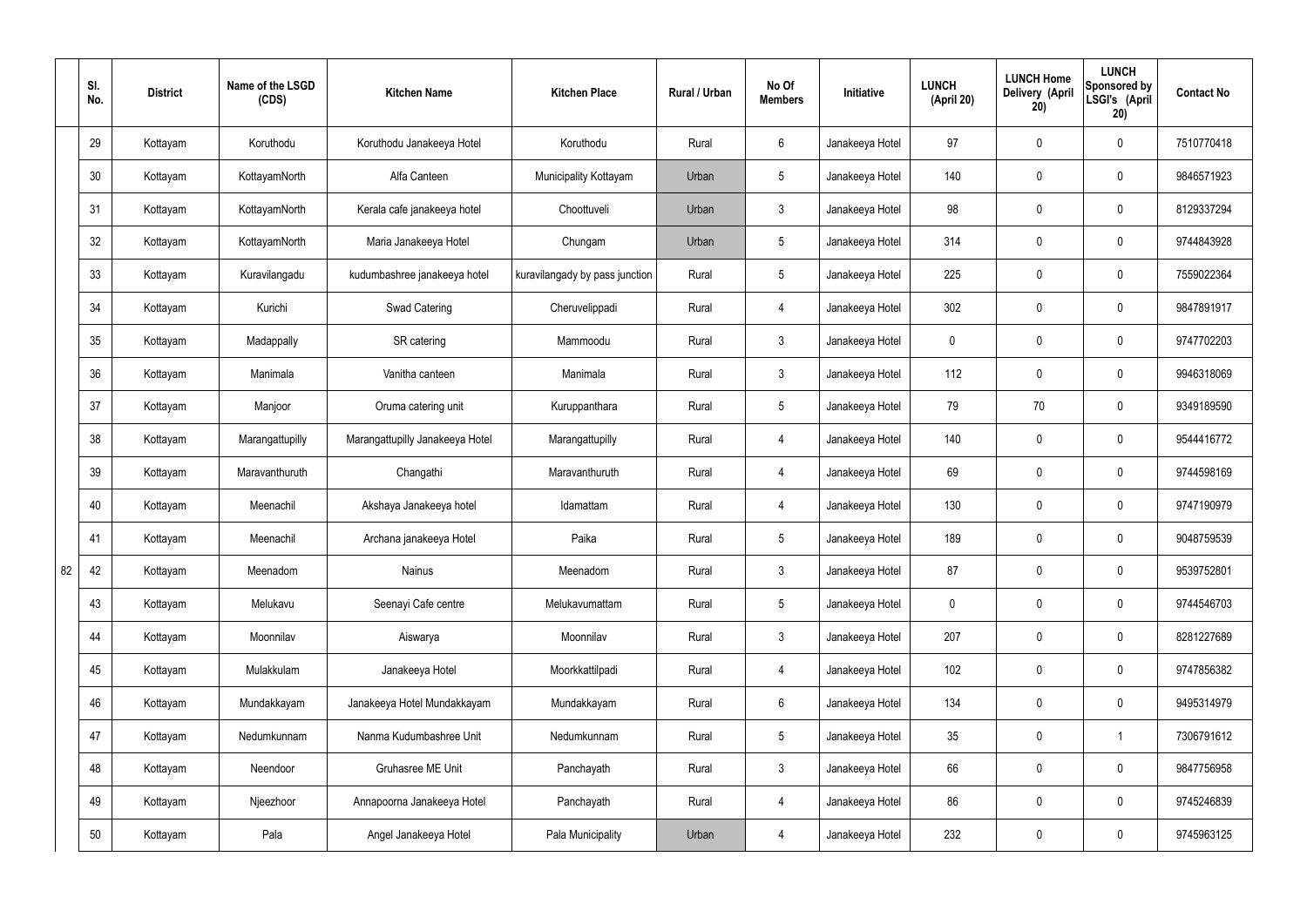| SI.<br>No. | <b>District</b> | Name of the LSGD<br>(CDS) | <b>Kitchen Name</b>          | <b>Kitchen Place</b>     | Rural / Urban | No Of<br><b>Members</b> | Initiative      | <b>LUNCH</b><br>(April 20) | <b>LUNCH Home</b><br><b>Delivery (April</b><br>20) | <b>LUNCH</b><br>Sponsored by<br>LSGI's (April<br>20) | <b>Contact No</b> |
|------------|-----------------|---------------------------|------------------------------|--------------------------|---------------|-------------------------|-----------------|----------------------------|----------------------------------------------------|------------------------------------------------------|-------------------|
| 51         | Kottayam        | Pala                      | Harithasree catering         | Chethimattam             | Urban         | $5\phantom{.0}$         | Janakeeya Hotel | 247                        | $\mathbf 0$                                        | $\mathbf 0$                                          | 9895154240        |
| 52         | Kottayam        | Pallickathodu             | Sangeetha                    | Pallickathodu Bus stand  | Rural         | $\mathbf{3}$            | Janakeeya Hotel | 90                         | $\mathbf 0$                                        | $\boldsymbol{0}$                                     | 9633814381        |
| 53         | Kottayam        | Pampady                   | Thrupthi                     | Pampady Town             | Rural         | $5\phantom{.0}$         | Janakeeya Hotel | $\mathbf 0$                | $\mathbf 0$                                        | $\mathbf 0$                                          | 9633013622        |
| 54         | Kottayam        | Panachikkadu              | Ruchi Canteen                | Paruthumpara             | Rural         | $5\phantom{.0}$         | Janakeeya Hotel | 125                        | $\mathbf 0$                                        | $\boldsymbol{0}$                                     | 9656411494        |
| 55         | Kottayam        | Parathodu                 | Janakeeya Hotel Parathodu    | Panchayath               | Rural         | 4                       | Janakeeya Hotel | 136                        | $\boldsymbol{0}$                                   | $\mathbf 0$                                          | 7907455541        |
| 56         | Kottayam        | Paippadu                  | Thejus                       | Paippadu                 | Rural         | $5\phantom{.0}$         | Janakeeya Hotel | 113                        | $\boldsymbol{0}$                                   | $\pmb{0}$                                            | 7034621426        |
| 57         | Kottayam        | Poonjar                   | Haritham                     | Poonjar                  | Rural         | $5\phantom{.0}$         | Janakeeya Hotel | 107                        | $\boldsymbol{0}$                                   | $\mathbf 0$                                          | 9495235348        |
| 58         | Kottayam        | poonjar south             | Sowbhagya Janakeeya Hotel    | poonjar south            | Rural         | $\overline{4}$          | Janakeeya Hotel | 149                        | $\mathbf 0$                                        | $\mathbf 0$                                          | 9495151799        |
| 59         | Kottayam        | Puthuppalli               | Ammaveedu                    | Puthuppally bus stand    | Rural         | $5\phantom{.0}$         | Janakeeya Hotel | 170                        | $\mathbf 0$                                        | $\mathbf 0$                                          | 9947156548        |
| 60         | Kottayam        | Ramapuram                 | Ruchi                        | Ramapuram                | Rural         | $\overline{4}$          | Janakeeya Hotel | 170                        | 29                                                 | $\boldsymbol{0}$                                     | 9495107277        |
| 61         | Kottayam        | T.V.Puram                 | Vijaya Janakeeya Hotel       | TV Puram                 | Rural         | $\mathbf{3}$            | Janakeeya Hotel | $\mathbf 0$                | $\boldsymbol{0}$                                   | $\mathbf 0$                                          | 9847614136        |
| 62         | Kottayam        | Teekkoy                   | Kairali                      | Vagamattom, Kallambhagam | Rural         | $\mathbf{3}$            | Janakeeya Hotel | 168                        | 0                                                  | $\boldsymbol{0}$                                     | 7025702768        |
| 63         | Kottayam        | Thalanad                  | Nanma                        | Muttambhagam Kavala      | Rural         | $\mathbf{3}$            | Janakeeya Hotel | $\mathbf 0$                | $\boldsymbol{0}$                                   | $\mathbf 0$                                          | 9961289547        |
| 64         | Kottayam        | Thalappalam               | Ameya                        | Thalappalam              | Rural         | $\overline{4}$          | Janakeeya Hotel | 207                        | $\mathbf 0$                                        | $\mathbf 0$                                          | 7025932626        |
| 65         | Kottayam        | Thalayolaparambu          | kudumbashree janakeeya hotel | Thalayolaparambu         | Rural         | $\mathbf{3}$            | Janakeeya Hotel | 107                        | $\mathbf 0$                                        | $\pmb{0}$                                            | 7994830570        |
| 66         | Kottayam        | Thidanadu                 | Janani                       | Chemmlamattam            | Rural         | $6\overline{6}$         | Janakeeya Hotel | 198                        | $\boldsymbol{0}$                                   | 0\$                                                  | 9562695545        |
| 67         | Kottayam        | Thidanadu                 | Krishna                      | Near Panchayath          | Rural         | $\overline{4}$          | Janakeeya Hotel | 202                        | $\pmb{0}$                                          | $\pmb{0}$                                            | 9605565960        |
| 68         | Kottayam        | Thiruvarppu               | Sreeparvathy food products   | Illickal                 | Rural         | $\mathbf{3}$            | Janakeeya Hotel | 163                        | $\boldsymbol{0}$                                   | $\mathbf 0$                                          | 9747289846        |
| 69         | Kottayam        | Thrikkodithanam           | Swanthanam                   | Thrikkodithanam          | Rural         | $5\phantom{.0}$         | Janakeeya Hotel | 84                         | $\mathbf 0$                                        | $\pmb{0}$                                            | 7902729237        |
| 70         | Kottayam        | Udayanapuram              | Uppum Mulakum                | Nerekadavu               | Rural         | $\mathbf{3}$            | Janakeeya Hotel | 69                         | $\mathbf 0$                                        | $\mathbf 0$                                          | 8111850728        |
| 71         | Kottayam        | Udayanapuram              | Aiswarya Activity Group      | Vaikom Block Panchayath  | Rural         | $5\phantom{.0}$         | Janakeeya Hotel | 129                        | $\mathbf 0$                                        | $\pmb{0}$                                            | 9847437286        |
| 72         | Kottayam        | Uzhavoor                  | Uzhavoor Janakeeya Hotel     | Uzhavoor Town            | Rural         | 8                       | Janakeeya Hotel | 279                        | $\boldsymbol{0}$                                   | $\pmb{0}$                                            | 9746074266        |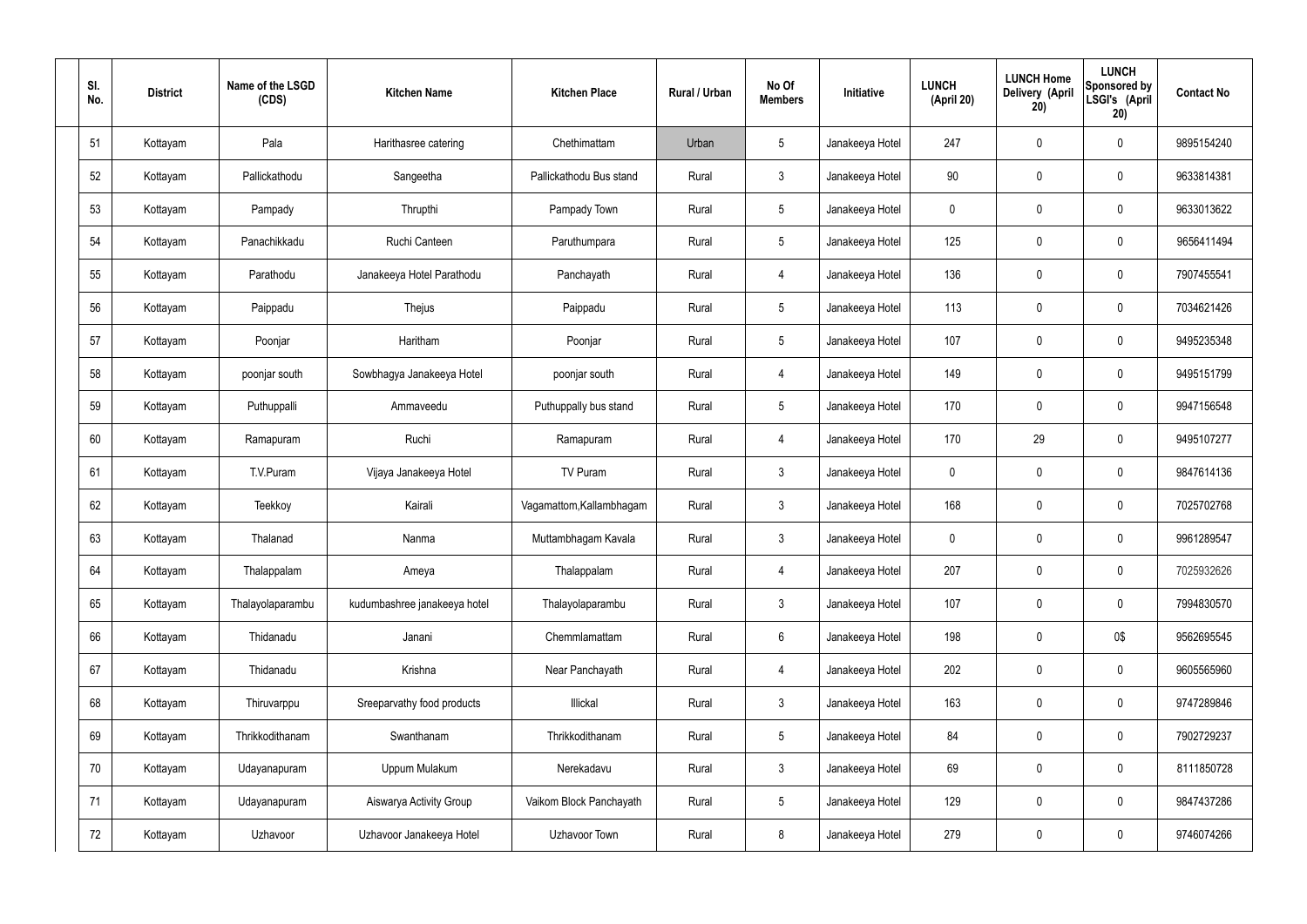|    | SI.<br>No.      | <b>District</b> | Name of the LSGD<br>(CDS) | <b>Kitchen Name</b>                                      | <b>Kitchen Place</b>                        | Rural / Urban | No Of<br><b>Members</b> | Initiative      | <b>LUNCH</b><br>(April 20) | <b>LUNCH Home</b><br><b>Delivery (April</b><br>20) | <b>LUNCH</b><br>Sponsored by<br>LSGI's (April<br>20) | <b>Contact No</b> |
|----|-----------------|-----------------|---------------------------|----------------------------------------------------------|---------------------------------------------|---------------|-------------------------|-----------------|----------------------------|----------------------------------------------------|------------------------------------------------------|-------------------|
|    | 73              | Kottayam        | Vaikom                    | <b>Chanees Eats</b>                                      | Chalapparambu                               | Urban         | 4                       | Janakeeya Hotel | 99                         | $\mathbf 0$                                        | $\mathbf 0$                                          | 9446467389        |
|    | 74              | Kottayam        | Vakathanam                | Padheyam                                                 | Njaliakuzhi                                 | Rural         | $6\overline{6}$         | Janakeeya Hotel | 270                        | $\mathbf 0$                                        | $\mathbf 0$                                          | 9495010073        |
|    | 75              | Kottayam        | Vazhappally               | Udayam                                                   | Vazhappally                                 | Rural         | $\overline{4}$          | Janakeeya Hotel | 97                         | $\mathbf 0$                                        | $\mathbf 0$                                          | 9562267564        |
|    | 76              | Kottayam        | Vazhoor                   | Kudumbashree Canteen Unit At<br>Vazhoor Grama Panchayath | Vazhoor Grama Panchayath<br><b>Building</b> | Rural         | $5\phantom{.0}$         | Janakeeya Hotel | 135                        | $\mathbf 0$                                        | $\mathbf 0$                                          | 9544717796        |
|    | 77              | Kottayam        | Vazhoor                   | New India                                                | Nedumavu                                    | Rural         | $\mathbf{3}$            | Janakeeya Hotel | $\mathbf 0$                | $\mathbf 0$                                        | $\mathbf 0$                                          | 9744581242        |
|    | 78              | Kottayam        | Vechoor                   | Treeland Annapoorna                                      | <b>Bund Road</b>                            | Rural         | $\mathbf{3}$            | Janakeeya Hotel | $\mathbf 0$                | $\mathbf 0$                                        | $\mathbf 0$                                          | 8606814487        |
|    | 79              | Kottayam        | Veliyannoor               | Thanima foods                                            | Veliyannoor                                 | Rural         | $\mathbf{3}$            | Janakeeya Hotel | 169                        | $\mathbf 0$                                        | $\mathbf 0$                                          | 9744392147        |
|    | 80              | Kottayam        | Vellavoor                 | Uppum Mulakum Janakeeya Hotel                            | Panchayath premise                          | Rural         | $5\phantom{.0}$         | Janakeeya Hotel | 89                         | $\mathbf 0$                                        | $\mathbf 0$                                          | 9188317288        |
|    | 81              | Kottayam        | Velloor                   | Puzhayoram catering                                      | Near Velloor cds office                     | Rural         | $\overline{4}$          | Janakeeya Hotel | 196                        | $\mathbf 0$                                        | $\mathbf 0$                                          | 9895522286        |
|    | 82              | Kottayam        | Vijayapuram               | Niravu                                                   | Iranjal                                     | Rural         | $\mathbf{3}$            | Janakeeya Hotel | 327                        | $\mathbf 0$                                        | $\mathbf 0$                                          | 9495245895        |
|    | 83              | Kottayam        | Vijayapuram               | Renown Janakeeya Hotel                                   | Vadavathoor                                 | Rural         | 5                       |                 | 210                        | $\pmb{0}$                                          | $\mathbf 0$                                          | 8606536302        |
| 82 |                 |                 |                           |                                                          |                                             |               | 336                     |                 | 90                         | $\mathbf 0$                                        | $\mathbf 0$                                          |                   |
|    |                 |                 |                           |                                                          |                                             |               |                         |                 | 10348                      | 178                                                |                                                      |                   |
|    |                 | Kozhikode       | Balussery                 | Unarvu Janakeeya Hotel                                   | Balussery                                   | Rural         | 5 <sub>5</sub>          | Janakeeya Hotel | 210                        | $\pmb{0}$                                          | $\mathbf 0$                                          | 95440 03929       |
|    | $\overline{2}$  | Kozhikode       | Panangad                  | Kairali Janakeeya Hotel                                  | Balussery mukku at KK<br>hospital           | Rural         | $\mathbf{3}$            | Janakeeya Hotel | 384                        | $\pmb{0}$                                          | $\mathbf 0$                                          | 97450 85782       |
|    | $\mathbf{3}$    | Kozhikode       | Koorachundu               | Swad Nirmmal Janakeeya hotel                             | Koorachundu                                 | Rural         | $\overline{4}$          | Janakeeya Hotel | 260                        | $\pmb{0}$                                          | $\mathbf 0$                                          | 94967 07886       |
|    | 4               | Kozhikode       | Koorachundu               | Koottayma Janakeeya Hotel                                | Kallanode                                   | Rural         | $5\phantom{.0}$         | Janakeeya Hotel | 336                        | $\pmb{0}$                                          | $\mathbf 0$                                          | 94967 26850       |
|    | $5\phantom{.0}$ | Kozhikode       | Kottur                    | Kudumbashree Janakeeya Hotel Kottur                      | Kottur                                      | Rural         | $10$                    | Janakeeya Hotel | 129                        | $\pmb{0}$                                          | $\mathbf 0$                                          | 97456 72101       |
|    | 6               | Kozhikode       | Naduvannur                | Naduvannur Janakeeya Hotel                               | Naduvannur                                  | Rural         | $5\phantom{.0}$         | Janakeeya Hotel | 332                        | $\pmb{0}$                                          | $\mathbf 0$                                          | 8592-031802       |
|    | $\overline{7}$  | Kozhikode       | Naduvannur                | FriendsJanakeeya Hotel                                   | Anjolimukku                                 | Rural         | $\mathbf{3}$            | Janakeeya Hotel | 340                        | $\pmb{0}$                                          | $\mathbf 0$                                          | 9995947043        |
|    | 8               | Kozhikode       | Ulliyeri                  | Ruchi Janakeeya Hotel                                    | Ulliyeri                                    | Rural         | 4                       | Janakeeya Hotel | 290                        | $\pmb{0}$                                          | $\mathbf 0$                                          | 89434 06681       |
|    | 9               | Kozhikode       | Unnikulam                 | Swad Janakeeya Hotel                                     | Ekarool Kaappil Road                        | Rural         | $\mathbf{3}$            | Janakeeya Hotel | 577                        | $\pmb{0}$                                          | $\boldsymbol{0}$                                     | 85475 75474       |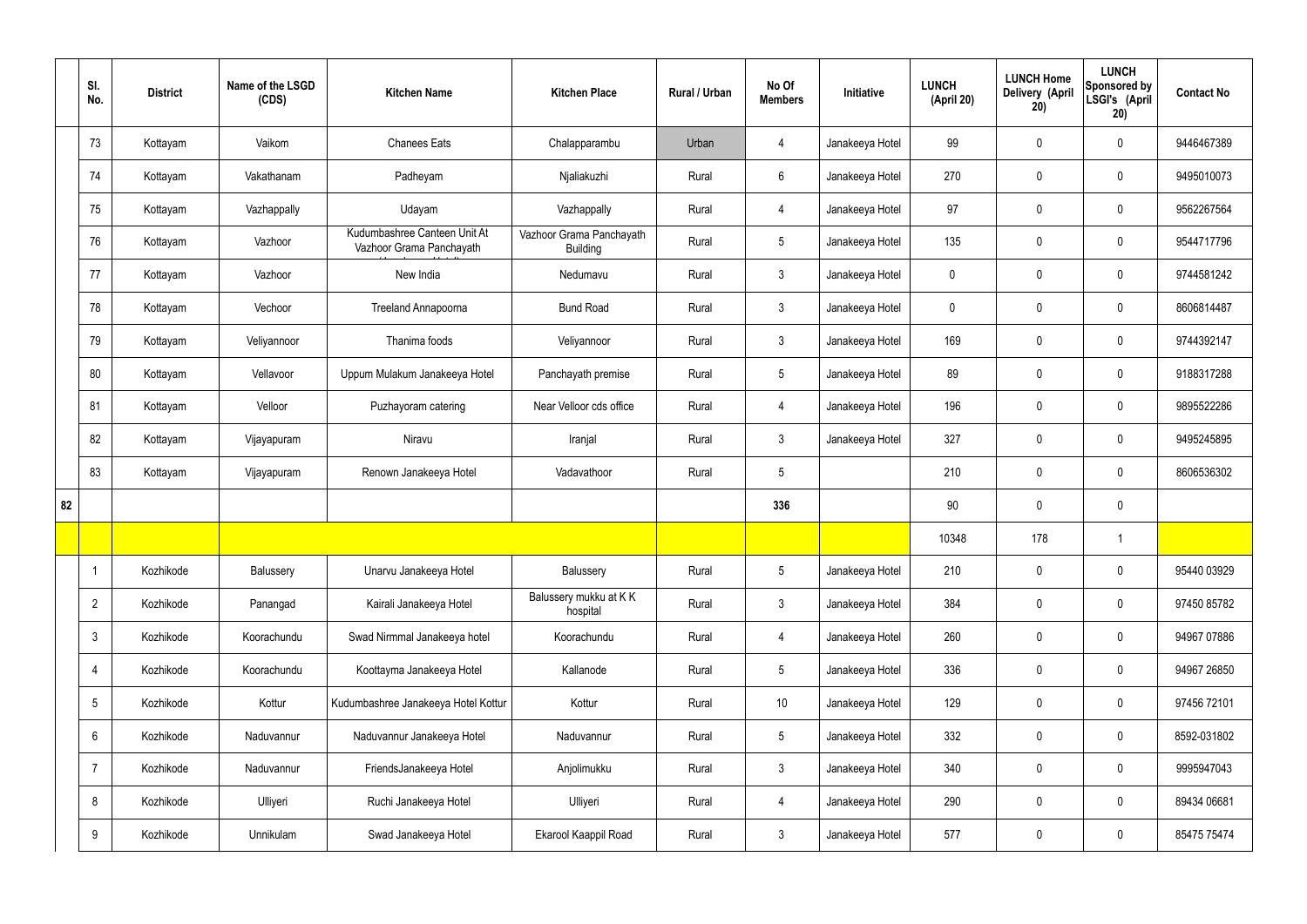| SI.<br>No. | <b>District</b> | Name of the LSGD<br>(CDS) | <b>Kitchen Name</b>            | <b>Kitchen Place</b>                  | Rural / Urban | No Of<br><b>Members</b> | <b>Initiative</b> | <b>LUNCH</b><br>(April 20) | <b>LUNCH Home</b><br>Delivery (April<br>20) | <b>LUNCH</b><br>Sponsored by<br>LSGI's (April<br>20) | <b>Contact No</b> |
|------------|-----------------|---------------------------|--------------------------------|---------------------------------------|---------------|-------------------------|-------------------|----------------------------|---------------------------------------------|------------------------------------------------------|-------------------|
| 10         | Kozhikode       | Unnikulam                 | Chaithanya Janakeeya Hotel     | Opposite unnikulam<br>gramapanchayath | Rural         | $\mathbf{3}$            | Janakeeya Hotel   | 612                        | $\mathbf 0$                                 | $\mathbf 0$                                          | 87141 31460       |
| 11         | Kozhikode       | Nanminda                  | Akshaya vanitha hotel          | Nanminda panchayath building          | Rural         | $5\phantom{.0}$         | Janakeeya Hotel   | 141                        | 0                                           | $\mathbf 0$                                          | 9961184212        |
| 12         | Kozhikode       | Thalakkulathur            | Thalakkulathur Janakeeya Hotel | Parambath                             | Rural         | $5\phantom{.0}$         | Janakeeya Hotel   | 200                        | 0                                           | $\mathbf 0$                                          | 7593067511        |
| 13         | Kozhikode       | Kakkodi                   | Kakkodi Janakeeya Hotel        | Kakkodi Bazar                         | Rural         | $\overline{7}$          | Janakeeya Hotel   | 260                        | 0                                           | $\mathbf 0$                                          | 8943123615        |
| 14         | Kozhikode       | Chelannur                 | Oottupura Janakeeya Hotel      | Ambalathukulangara                    | Rural         | $\overline{7}$          | Janakeeya Hotel   | 148                        | 0                                           | $\overline{2}$                                       | 9846010528        |
| 15         | Kozhikode       | Narikkuni                 | Amma Janakeeya Hotel           | Narikkuni                             | Rural         | $\overline{4}$          | Janakeeya Hotel   | 100                        | 0                                           | $\mathbf 0$                                          | 9645606562        |
| 16         | Kozhikode       | Kakkoor                   | Janakeeya Hotel Kakkoor        | Kakkoor                               | Rural         | $5\phantom{.0}$         | Janakeeya Hotel   | 144                        | $\mathbf 0$                                 | $\mathbf 0$                                          | 8592050112        |
| 17         | Kozhikode       | Koduvally                 | Sadhya Janakeeya Hotel         | G M L P School, Koduvally             | Urban         | $5\phantom{.0}$         | Janakeeya Hotel   | 348                        | 0                                           | $\mathbf 0$                                          | 8593898831        |
| 18         | Kozhikode       | Koduvally                 | KKN Janakeeya Hotel Koduvally  | Nellamkandi                           | Urban         | $\mathbf{3}$            | Janakeeya Hotel   | $\mathbf 0$                | 0                                           | $\mathbf 0$                                          | 9847650894        |
| 19         | Kozhikode       | Koduvally                 | Swad Janakeeya Hotel           | Manipuram                             | Urban         | $5\phantom{.0}$         | Janakeeya Hotel   | 313                        | 0                                           | $\mathbf 0$                                          | 9946991995        |
| 20         | Kozhikode       | Madavoor                  | Madavoor Janakeeya Hotel       | Near madavoor panchayath              | Rural         | $5\phantom{.0}$         | Janakeeya Hotel   | 83                         | 0                                           | $\mathbf 0$                                          | 8547590842        |
| 21         | Kozhikode       | Omasseri                  | Annapoornna Janakeeya Hotel    | Omasseri                              | Rural         | 4                       | Janakeeya Hotel   | $\mathbf 0$                | 0                                           | $\mathbf 0$                                          | 9605102599        |
| 22         | Kozhikode       | Puthuppadi                | Ruchi Janakeeya Hotel          | Puthupadi                             | Rural         | $5\phantom{.0}$         | Janakeeya Hotel   | 264                        | 0                                           | 0                                                    | 7909113114        |
| 23         | Kozhikode       | Kizhakkoth                | Swad Janakeeya Hotel           | Mariveettilthazham                    | Rural         | $\overline{4}$          | Janakeeya Hotel   | 100                        | $\mathbf 0$                                 | $\mathbf 0$                                          | 9847086665        |
| 24         | Kozhikode       | Thamarassery              | Pavithram Janakeeya hotel      | Thamarassery old stand                | Rural         | $6\overline{6}$         | Janakeeya Hotel   | 336                        | $\mathbf 0$                                 | $\mathbf 0$                                          | 9048389661        |
| 25         | Kozhikode       | Kodenchery                | Kairali Janakeeya Hotel        | Kodenchery                            | Rural         | $\overline{4}$          | Janakeeya Hotel   | 220                        | 0                                           | $\mathbf 0$                                          | 9446037829        |
| 26         | Kozhikode       | Koodaranji                | Ruchikkoot Janakeeya Hotel     | Koodaranji                            | Rural         | $6\overline{6}$         | Janakeeya Hotel   | 203                        | 0                                           | $\mathbf 0$                                          | 9496439278        |
| 27         | Kozhikode       | Thiruvambadi              | Pulari Janakeeya Hotel         | Thondimmal                            | Rural         | $5\phantom{.0}$         | Janakeeya Hotel   | 169                        | 0                                           | $\mathbf 0$                                          | 7034264232        |
| 28         | Kozhikode       | Kattippara                | Ruchi Janakeeya Hotel          | Chamal                                | Rural         | $6\,$                   | Janakeeya Hotel   | $\mathbf 0$                | 0                                           | $\mathbf 0$                                          | 7591974045        |
| 29         | Kozhikode       | Koyilandy North           | Naveena canteen                | Near new bus stand                    | Urban         | $\overline{7}$          | Janakeeya Hotel   | 617                        | 0                                           | $\overline{4}$                                       | 9544185262        |
| 30         | Kozhikode       | Koyilandy North           | Kulirma Janakeeya Hotel        | Near Kollamchira                      | Urban         | 10 <sup>°</sup>         | Janakeeya Hotel   | 343                        | 0                                           | $\mathbf 1$                                          | 8943191728        |
| 31         | Kozhikode       | Koyilandi South           | Snehadeepam Janakeeya Hotel    | Muthambi                              | Urban         | $6\,$                   | Janakeeya Hotel   | 146                        | 0                                           | $\mathbf 0$                                          | 9188198658        |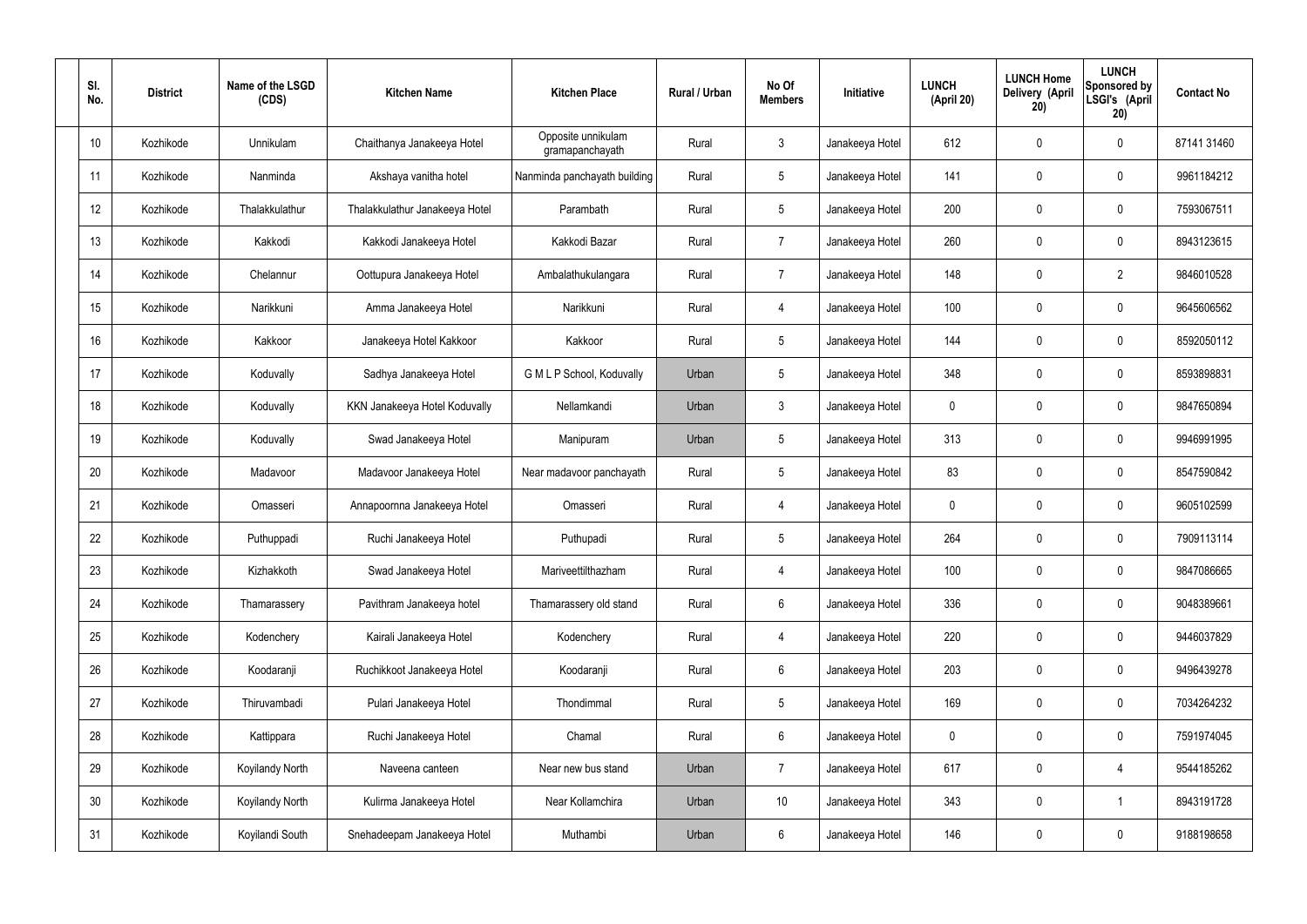| SI.<br>No. | <b>District</b> | Name of the LSGD<br>(CDS) | <b>Kitchen Name</b>         | <b>Kitchen Place</b>                        | <b>Rural / Urban</b> | No Of<br><b>Members</b> | Initiative      | <b>LUNCH</b><br>(April 20) | <b>LUNCH Home</b><br>Delivery (April<br>20) | <b>LUNCH</b><br>Sponsored by<br>LSGI's (April<br>20) | <b>Contact No</b> |
|------------|-----------------|---------------------------|-----------------------------|---------------------------------------------|----------------------|-------------------------|-----------------|----------------------------|---------------------------------------------|------------------------------------------------------|-------------------|
| 32         | Kozhikode       | Koyilandi South           | Sanam Janakeeya Hotel       | Koyilandi Market                            | Urban                | $\mathbf{3}$            | Janakeeya Hotel | 251                        | 0                                           | $\mathbf 0$                                          | 9544185262        |
| 33         | Kozhikode       | Chengottukavu             | Amma Janakeeya Hotel        | Edakkulam                                   | Rural                | $5\phantom{.0}$         | Janakeeya Hotel | 140                        | 0                                           | $\pmb{0}$                                            | 9048235785        |
| 34         | Kozhikode       | Atholi                    | Atholi Janakeeya Hotel      | Kodassery                                   | Rural                | $\overline{4}$          | Janakeeya Hotel | $\mathbf 0$                | 0                                           | $\mathbf 0$                                          | 9072499251        |
| 35         | Kozhikode       | Moodadi                   | Ruchi Janakeeya Hotel       | Moodadi                                     | Rural                | $5\phantom{.0}$         | Janakeeya Hotel | 280                        | 0                                           | -1                                                   | 8281226403        |
| 36         | Kozhikode       | Chemancheri               | Annapoornna Janakeeya Hotel | Pookkad                                     | Rural                | $5\phantom{.0}$         | Janakeeya Hotel | 255                        | $\boldsymbol{0}$                            | $\mathbf 0$                                          | 9048235785        |
| 37         | Kozhikode       | Arikkulam                 | Thanima Janakeeya Hotel     | Kurudimukku                                 | Rural                | $\overline{4}$          | Janakeeya Hotel | 165                        | 0                                           | $\pmb{0}$                                            | 9645137125        |
| 38         | Kozhikode       | Arikkulam                 | Ruchiyidam Janakeeya Hotel  | Arikkulam                                   | Rural                | $\overline{4}$          | Janakeeya Hotel | 65                         | $\boldsymbol{0}$                            | -1                                                   | 9048410803        |
| 39         | Kozhikode       | Kozhikode Central.        | Ruchikkoott                 | <b>District Veterinary Hospital</b>         | Urban                | $\mathbf{3}$            | Janakeeya Hotel | 786                        | 102                                         | $\mathbf 0$                                          | 7025774213        |
| 40         | Kozhikode       | Kozhikode Central         | Sneha Ruchikkoott           | Mankavu                                     | Urban                | $\overline{4}$          | Janakeeya Hotel | 280                        | 34                                          | $\mathbf 0$                                          | 8921995031        |
| 41         | Kozhikode       | Kozhikode Central         | Tripthi Janakeeya Hotel     | Near AMLP School,<br>Moozhikkal             | Urban                | $\mathbf{3}$            | Janakeeya Hotel | 571                        | 99                                          | $\boldsymbol{0}$                                     | 8129200288        |
| 42         | Kozhikode       | Kozhikode Central         | New Ganesh                  | Kovoor, near library                        | Urban                | $5\phantom{.0}$         | Janakeeya Hotel | 965                        | 0                                           | $\boldsymbol{0}$                                     | 9349123701        |
| 43         | Kozhikode       | Kozhikode Central         | Ruchippura Janakeeya Hotel  | Near Focus mall, New bus<br>stand Kozhikode | Urban                | $\mathbf{3}$            | Janakeeya Hotel | 978                        | 0                                           | $\boldsymbol{0}$                                     | 9605602806        |
| 44         | Kozhikode       | Kozhikode Central         | Souparnika Janakeeya Hotel  | Medical college near chest<br>hospital      | Urban                | $6\phantom{.}$          | Janakeeya Hotel | 421                        | 0                                           | 0                                                    | 8281709784        |
| 45         | Kozhikode       | Kozhikode North           | Udayam kudumbasree canteen  | Thadambattuthazham                          | Urban                | $5\phantom{.0}$         | Janakeeya Hotel | 600                        | 22                                          | $\mathbf 0$                                          | 7736850096        |
| 46         | Kozhikode       | Kozhikode North           | Ruchi                       | Elathoor, Chettikulam                       | Urban                | 4                       | Janakeeya Hotel | $\mathbf 0$                | $\mathbf 0$                                 | $\mathbf 0$                                          | 9947743713        |
| 47         | Kozhikode       | Kozhikode North           | Tasty Janakeeya Hotel       | Butt road                                   | Urban                | $5\phantom{.0}$         | Janakeeya Hotel | 625                        | 80                                          | $\mathbf 0$                                          | 9074462795        |
| 48         | Kozhikode       | Kozhikode North           | Oruma                       | Eranjikkal                                  | Urban                | 4                       | Janakeeya Hotel | 404                        | 18                                          | $\mathbf 0$                                          | 9497754632        |
| 49         | Kozhikode       | Feroke                    | Ruchi vanitha mess          | <b>Feroke Muncipality</b>                   | Urban                | $\overline{7}$          | Janakeeya Hotel | 252                        | 0                                           | $\mathbf 0$                                          | 9544468026        |
| 50         | Kozhikode       | Feroke                    | Mithra Janakeeya Hotel      | Ambalangadi                                 | Urban                | $5\phantom{.0}$         | Janakeeya Hotel | 314                        | 0                                           | $\mathbf 0$                                          | 9847657229        |
| 51         | Kozhikode       | Feroke                    | Chemmeen Janakeeya Hotel    | Karuvanthuruthi                             | Urban                | 4                       | Janakeeya Hotel | 302                        | 0                                           | $\mathbf 0$                                          | 9747265293        |
| 52         | Kozhikode       | Ramanattukara             | Tasty catering unit         | Ramanattukara                               | Urban                | $6\,$                   | Janakeeya Hotel | 605                        | 0                                           | $\mathbf 0$                                          | 9961004004        |
| 53         | Kozhikode       | KozhikodeSouth            | Ushass cattering            | Meenchantha school                          | Urban                | $5\,$                   | Janakeeya Hotel | 593                        | $\pmb{0}$                                   | $\boldsymbol{0}$                                     | 9645629224        |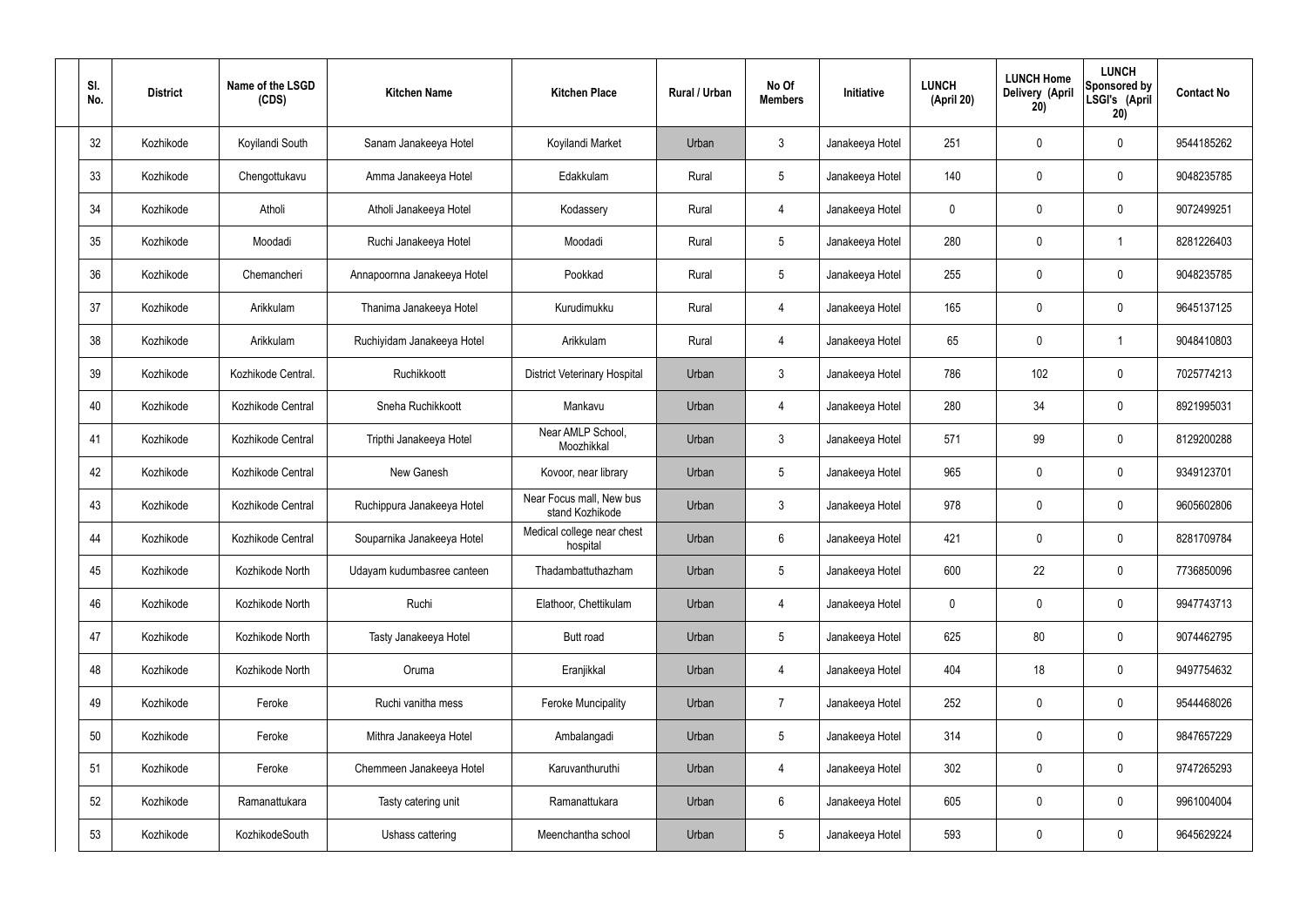|     | SI.<br>No. | <b>District</b> | Name of the LSGD<br>(CDS) | <b>Kitchen Name</b>                       | <b>Kitchen Place</b>               | <b>Rural / Urban</b> | No Of<br><b>Members</b> | Initiative      | <b>LUNCH</b><br>(April 20) | <b>LUNCH Home</b><br>Delivery (April<br>20) | <b>LUNCH</b><br>Sponsored by<br>LSGI's (April<br>20) | <b>Contact No</b> |
|-----|------------|-----------------|---------------------------|-------------------------------------------|------------------------------------|----------------------|-------------------------|-----------------|----------------------------|---------------------------------------------|------------------------------------------------------|-------------------|
| 107 | 54         | Kozhikode       | Kozhikode South           | Oruma                                     | Naduvattam                         | Urban                | 4                       | Janakeeya Hotel | 305                        | $\mathbf 0$                                 | $\mathbf 0$                                          | 9747405960        |
|     | 55         | Kozhikode       | Kozhikode South           | Ruchi Janakeeya Hotel                     | Kundayithode                       | Urban                | $5\phantom{.0}$         | Janakeeya Hotel | 553                        | $\mathbf 0$                                 | $\mathbf 0$                                          | 9526521036        |
|     | 56         | Kozhikode       | Kozhikode South           | Five star                                 | Palayam                            | Urban                | 4                       | Janakeeya Hotel | 456                        | $\mathbf 0$                                 | $\mathbf 0$                                          | 9744307041        |
|     | 57         | Kozhikode       | Olavanna                  | Kailamadam Janakeeya Hotel                | Pantheerankavu bypass              | Rural                | $6\phantom{.}6$         | Janakeeya Hotel | 303                        | 116                                         | $\mathbf 0$                                          | 9526123535        |
|     | 58         | Kozhikode       | Olavanna                  | Snehitha Janakeeya Hotel                  | Kunnathupalam                      | Rural                | $6\overline{6}$         | Janakeeya Hotel | 267                        | 141                                         | $\mathbf 0$                                          | 9072771905        |
|     | 59         | Kozhikode       | Kadalundi                 | Kadambhari Janakeeya Hotel                | Mannoor valavil                    | Rural                | $6\phantom{.}6$         | Janakeeya Hotel | 127                        | 63                                          | $\mathbf 0$                                          | 9349923675        |
|     | 60         | Kozhikode       | Mukkam                    | Mukkam Friends Janakeeya hotel            | Mukkam                             | Urban                | $\overline{4}$          | Janakeeya Hotel | 468                        | $\mathbf 0$                                 | $\mathbf 0$                                          | 9497215604        |
|     | 61         | Kozhikode       | Mukkam                    | Oottupura Janakeeya Hotel                 | Manassery                          | Urban                | 4                       | Janakeeya Hotel | 339                        | $\mathbf 0$                                 | $\mathbf 0$                                          | 9645563417        |
|     | 62         | Kozhikode       | Chathamangalam            | Prakruthi                                 | Chathamangalam vipanana<br>kendram | Rural                | $5\overline{)}$         | Janakeeya Hotel | 70                         | $\mathbf 0$                                 | $\mathbf 0$                                          | 9745828787        |
|     | 63         | Kozhikode       | Chathamangalam            | Oruma                                     | Milk society                       | Rural                | $5\phantom{.0}$         | Janakeeya Hotel | 74                         | 0                                           | $\mathbf 0$                                          | 9847872378        |
|     | 64         | Kozhikode       | Perumanna                 | Thushara Janakeeya Hotel                  | Vallikkunnu                        | Rural                | $5\phantom{.0}$         | Janakeeya Hotel | 127                        | 0                                           | $\mathbf 0$                                          | 8113873612        |
|     | 65         | Kozhikode       | Kodiyathur                | Kanivu                                    | Eranjimavu                         | Rural                | 4                       | Janakeeya Hotel | 0                          | 0                                           | $\mathbf 0$                                          | 9048094053        |
|     | 66         | Kozhikode       | Karassery                 | Karassery CDS Janakeeya Hotel             | Near karassery panchayath          | Rural                | 4                       | Janakeeya Hotel | 302                        | 0                                           | $\mathbf 0$                                          | 9645120636        |
|     | 67         | Kozhikode       | Kuruvattoor               | Nanma Janakeeya Hotel                     | Payambra                           | Rural                | $\overline{4}$          | Janakeeya Hotel | 186                        | $\mathbf 0$                                 | $\mathbf 0$                                          | 8547413299        |
|     | 68         | Kozhikode       | Mavoor                    | Koottayma Janakeeya Hotel                 | Mavoor                             | Rural                | $\overline{4}$          | Janakeeya Hotel | 280                        | $\mathbf 0$                                 | $\mathbf 0$                                          | 9961856227        |
|     | 69         | Kozhikode       | Peruvayal                 | Tripthi Janakeeya Hotel                   | Velliparambu                       | Rural                | $5\overline{)}$         | Janakeeya Hotel | 120                        | 0                                           | $\mathbf 0$                                          | 6238723687        |
|     | 70         | Kozhikode       | Kuttiadi                  | Janakeeya Hotel                           | Kuttiadi Town                      | Rural                | 9                       | Janakeeya Hotel | 241                        | 0                                           | $\mathbf 0$                                          | 8606099575        |
|     | 71         | Kozhikode       | Kavilumpara               | Kavilumpara panchayath Janakeeya<br>Hotel | Thottilpalam                       | Rural                | $\overline{4}$          | Janakeeya Hotel | 298                        | 0                                           | $\mathbf 0$                                          | 8157900256        |
|     | 72         | Kozhikode       | Maruthonkara              | Thanima Janakeeya Hotel                   | Adukkath                           | Rural                | $5\overline{)}$         | Janakeeya Hotel | 323                        | 0                                           | $\mathbf 0$                                          | 9846974198        |
|     | 73         | Kozhikode       | Velom                     | Samridhi                                  | Kallumpuram - Theekkuni            | Rural                | $5\overline{)}$         | Janakeeya Hotel | 121                        | 0                                           | $\mathbf 0$                                          | 9846813401        |
|     | 74         | Kozhikode       | Kunnummal                 | Ruchi Janakeeya Hotel                     | Kakkattil                          | Rural                | $5\phantom{.0}$         | Janakeeya Hotel | 267                        | 0                                           | $\mathbf 0$                                          | 9605800608        |
|     | 75         | Kozhikode       | Naripatta                 | Sthree sakthi Janakeeya Hotel             | Kaiveli                            | Rural                | $5\phantom{.0}$         | Janakeeya Hotel | 117                        | 0                                           | $\overline{0}$                                       | 9645339232        |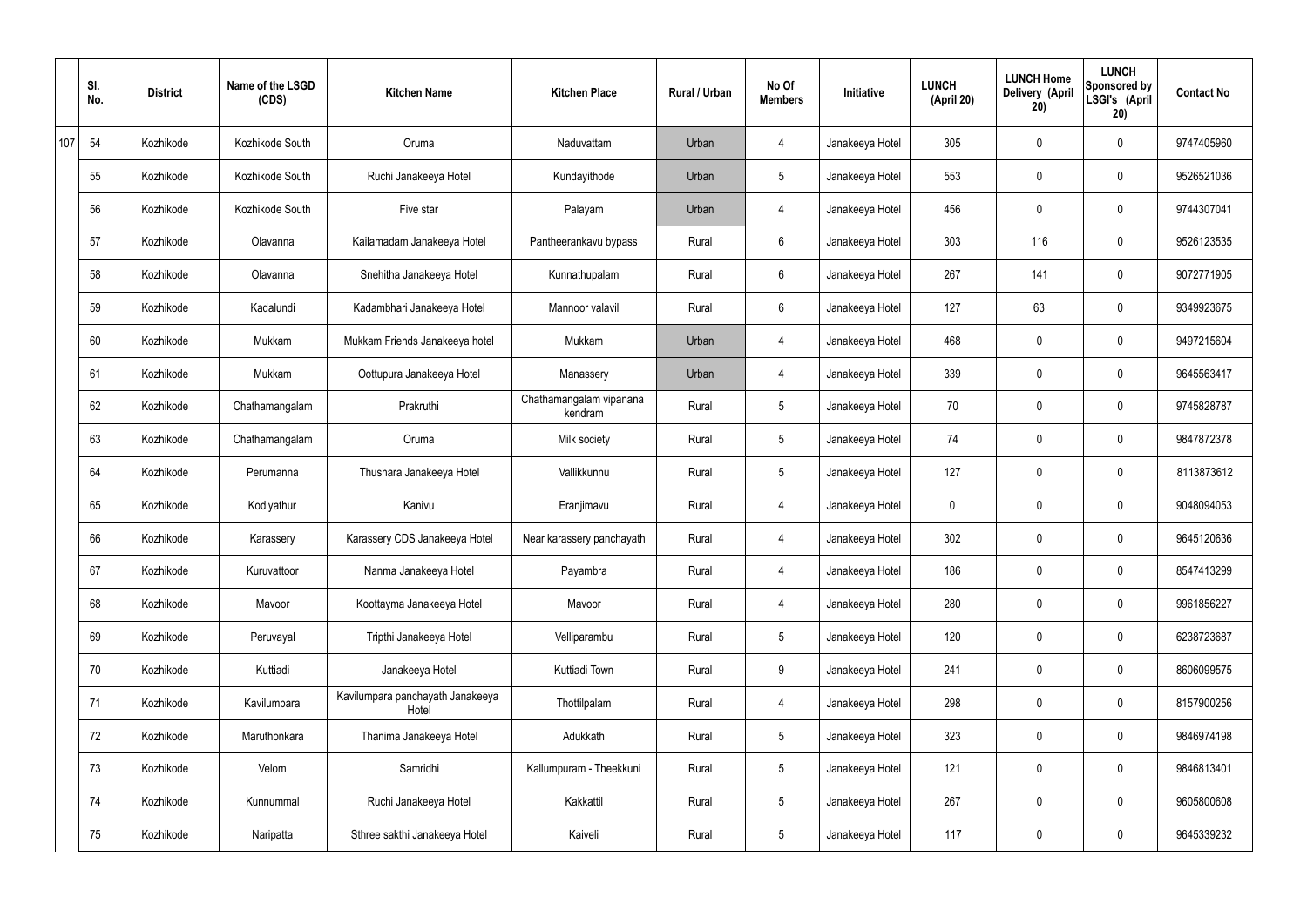| SI.<br>No. | <b>District</b> | Name of the LSGD<br>(CDS) | <b>Kitchen Name</b>                                  | <b>Kitchen Place</b>                               | Rural / Urban | No Of<br><b>Members</b> | <b>Initiative</b> | <b>LUNCH</b><br>(April 20) | <b>LUNCH Home</b><br>Delivery (April<br>20) | <b>LUNCH</b><br>Sponsored by<br>LSGI's (April<br>20) | <b>Contact No</b> |
|------------|-----------------|---------------------------|------------------------------------------------------|----------------------------------------------------|---------------|-------------------------|-------------------|----------------------------|---------------------------------------------|------------------------------------------------------|-------------------|
| 76         | Kozhikode       | Kayakkodi                 | Samridhi Janakeeya Hotel                             | Kayakkodi                                          | Rural         | $5\phantom{.0}$         | Janakeeya Hotel   | 209                        | $\mathbf 0$                                 | $\mathbf 0$                                          | 9495587551        |
| 77         | Kozhikode       | Thurayur                  | Cds coffee house                                     | Thurayur                                           | Rural         | $5\phantom{.0}$         | Janakeeya Hotel   | 145                        | $\mathbf 0$                                 | $\mathbf 0$                                          | 9048028293        |
| 78         | Kozhikode       | Payyoli                   | Lady fingers janakeeya hotel                         | Payyoli Municipality                               | Urban         | $\overline{4}$          | Janakeeya Hotel   | 200                        | $\mathbf 0$                                 | $\mathbf 0$                                          | 8606505900        |
| 79         | Kozhikode       | Meppayur                  | Ruchi canteen                                        | Meppayur                                           | Rural         | $5\phantom{.0}$         | Janakeeya Hotel   | 278                        | $\mathbf 0$                                 | $\mathbf 0$                                          | 9447469729        |
| 80         | Kozhikode       | Thikkodi                  | Kaippunnyam Janakeeya Hotel                          | Thikkodi                                           | Rural         | $5\phantom{.0}$         | Janakeeya Hotel   | 151                        | $\mathbf 0$                                 | $\mathbf 0$                                          | 9526071250        |
| 81         | Kozhikode       | Keezhariyur               | Tripthi Janakeeya Hotel                              | Arayanattu para                                    | Rural         | 8                       | Janakeeya Hotel   | 281                        | 0                                           | $\mathbf 0$                                          | 8592834034        |
| 82         | Kozhikode       | Chakkittappara            | Chakkittapara cds Hotel                              | Chakkittapara CDS                                  | Rural         | $\mathbf{3}$            | Janakeeya Hotel   | 198                        | $\mathbf 0$                                 | $\mathbf 0$                                          | 9526881089        |
| 83         | Kozhikode       | Cheruvannur               | Vanitha canteen                                      | near cheruvannur panchayath<br>office, Cheruvannur | Rural         | $5\phantom{.0}$         | Janakeeya Hotel   | 200                        | 0                                           | $\mathbf 0$                                          | 9400676505        |
| 84         | Kozhikode       | Koothali                  | Salkara stationary cum Coffee house<br>and photostat | Near Koothali panchayath<br>office                 | Rural         | $6\overline{6}$         | Janakeeya Hotel   | 190                        | $\mathbf 0$                                 | $\mathbf 0$                                          | 9847642496        |
| 85         | Kozhikode       | Changaroth                | Changorath Janakeeya Hotel                           | Near Vadakkumbad HSS                               | Rural         | $5\phantom{.0}$         | Janakeeya Hotel   | 91                         | 0                                           | $\mathbf 0$                                          | 9747353283        |
| 86         | Kozhikode       | Perambra                  | Perambra Janakeeya Hotel                             | Perambra                                           | Rural         | $\overline{4}$          | Janakeeya Hotel   | 292                        | $\mathbf 0$                                 | $\mathbf 0$                                          | 6238677483        |
| 87         | Kozhikode       | Kayanna                   | Kudumbashree Janakeeya Hotel<br>Kayanna              | Kayanna Bazar                                      | Rural         | $\mathbf{3}$            | Janakeeya Hotel   | 85                         | 0                                           | $\mathbf 0$                                          | 9496130121        |
| 88         | Kozhikode       | Kayanna                   | Soorya janakeeya Hotel                               | Para Muthu Kayanna                                 | Rural         | $\mathbf{3}$            | Janakeeya Hotel   | 105                        | 0                                           | 0                                                    | 95396 14209       |
| 89         | Kozhikode       | Nochad                    | Kudumbashree Janakeeya Hotel                         | Muliyangal                                         | Rural         | $5\phantom{.0}$         | Janakeeya Hotel   | 444                        | $\mathbf 0$                                 | $\mathbf 0$                                          | 7034944936        |
| 90         | Kozhikode       | Nochad                    | Ruchi Janakeeya Hotel                                | Kalpathur                                          | Rural         | $5\overline{)}$         | Janakeeya Hotel   | 140                        | $\mathbf 0$                                 | $\mathbf 0$                                          | 9946006742        |
| 91         | Kozhikode       | Ayenchery                 | Janakeeya Hotel Ayanchery                            | Ayanchery                                          | Rural         | $\overline{4}$          | Janakeeya Hotel   | 211                        | $\mathbf 0$                                 | $\mathbf 0$                                          | 8078369520        |
| 92         | Kozhikode       | Maniyur                   | Ruchikoott Vanitha Hotel                             | Near maniyur panchayath<br>office, Navodaya stop   | Rural         | $\overline{4}$          | Janakeeya Hotel   | 127                        | $\mathbf 0$                                 | $\mathbf 0$                                          | 9400097895        |
| 93         | Kozhikode       | Villiappally              | Janakeeya Hotel Villiappally                         | Keezhal Mukku                                      | Rural         | $\overline{4}$          | Janakeeya Hotel   | 212                        | 0                                           | $\mathbf 0$                                          | 8086472039        |
| 94         | Kozhikode       | Thiruvallur               | Ruchi Janakeeya Hotel                                | Thiruvallur                                        | Rural         | $5\phantom{.0}$         | Janakeeya Hotel   | 227                        | 0                                           | $\mathbf 0$                                          | 9400723619        |
| 95         | Kozhikode       | Edachery                  | Kudumbasree cafe and helpdesk                        | Edachery                                           | Rural         | $\overline{4}$          | Janakeeya Hotel   | 309                        | 0                                           | $\mathbf 0$                                          | 7736287974        |
| 96         | Kozhikode       | Nadapuram                 | Uttupura canteen and catering                        | Kallachi                                           | Rural         | $6\overline{6}$         | Janakeeya Hotel   | 382                        | 0                                           | $\mathbf 0$                                          | 9946448011        |
| 97         | Kozhikode       | Chekkyad                  | Ruchi vanitha hotel                                  | Puliyav                                            | Rural         | 4                       | Janakeeya Hotel   | 229                        | 0                                           | $\mathbf 0$                                          | 9048541152        |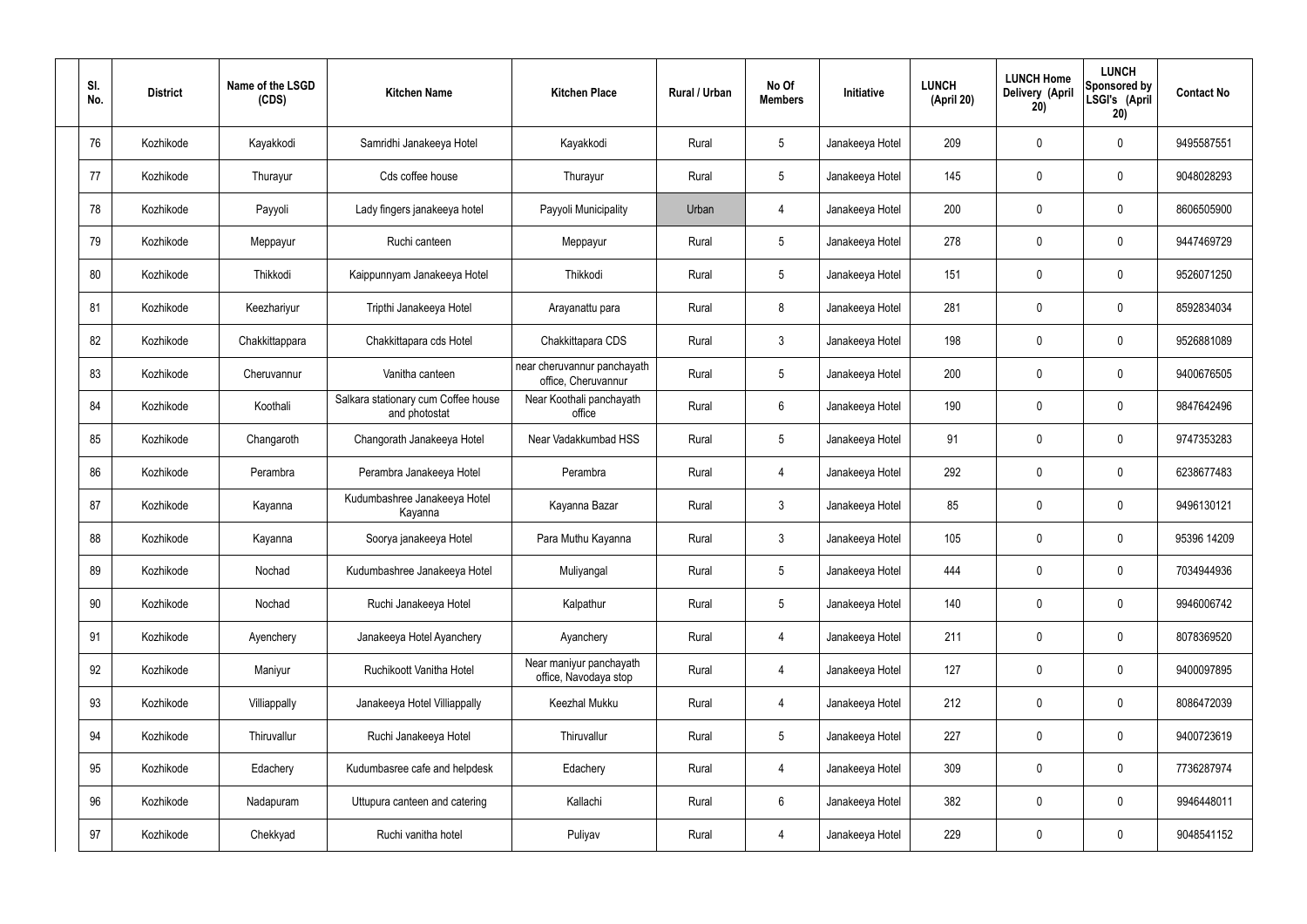|     | SI.<br>No.      | <b>District</b> | Name of the LSGD<br>(CDS) | <b>Kitchen Name</b>                   | <b>Kitchen Place</b>       | <b>Rural / Urban</b> | No Of<br><b>Members</b> | Initiative      | <b>LUNCH</b><br>(April 20) | <b>LUNCH Home</b><br><b>Delivery (April</b><br>20) | <b>LUNCH</b><br>Sponsored by<br>LSGI's (April<br>20) | <b>Contact No</b> |
|-----|-----------------|-----------------|---------------------------|---------------------------------------|----------------------------|----------------------|-------------------------|-----------------|----------------------------|----------------------------------------------------|------------------------------------------------------|-------------------|
|     | 98              | Kozhikode       | Valayam                   | Nanma Janakeeya Hotel                 | Valayam                    | Rural                | $5\phantom{.0}$         | Janakeeya Hotel | 139                        | $\mathbf 0$                                        | $\mathbf 0$                                          | 9207821783        |
|     | 99              | Kozhikode       | Purameri                  | Nanma Janakeeya Hotel                 | Purameri                   | Rural                | $6\phantom{.}6$         | Janakeeya Hotel | 201                        | $\mathbf 0$                                        | $\mathbf 0$                                          | 9745393164        |
|     | 100             | Kozhikode       | Vanimel                   | Vanimel Janakeeya Hotel               | Bhoomivathukkal            | Rural                | $5\phantom{.0}$         | Janakeeya Hotel | 100                        | $\mathbf 0$                                        | $\mathbf 0$                                          | 9048163049        |
|     | 101             | Kozhikode       | Tuneri                    | Menma Oottupura Janakeeya Hotel       | Tuneri                     | Rural                | $\mathbf{3}$            | Janakeeya Hotel | 175                        | $\mathbf 0$                                        | $\mathbf 0$                                          | 9745251928        |
|     | 102             | Kozhikode       | Onchiyam                  | Adukkala                              | Kannookkara                | Rural                | $\mathbf{3}$            | Janakeeya Hotel | 108                        | $\mathbf 0$                                        | $\mathbf 0$                                          | 8606115054        |
|     | 103             | Kozhikode       | Chorode                   | Janani Hotel and Catering Unit        | Chorode                    | Rural                | 4                       | Janakeeya Hotel | 264                        | $\mathbf 0$                                        | $\mathbf 0$                                          | 9645426343        |
|     | 104             | Kozhikode       | Eramala                   | Janakeeya Hotel - Eramala             | Orkkatteri                 | Rural                | 8                       | Janakeeya Hotel | 215                        | $\mathbf 0$                                        | $\mathbf 0$                                          | 9645239675        |
|     | 105             | Kozhikode       | Vadakara West             | Chithra Janakeeya Hotel               | Vadakara New bus stand     | Urban                | $\mathbf{3}$            | Janakeeya Hotel | 349                        | $\mathbf 0$                                        | $\mathbf 0$                                          | 9387762939        |
|     | 106             | Kozhikode       | Vadakara East             | Janakeeya Hotel Vadakara Municipality | Edodi                      | Urban                | $6\phantom{.}6$         | Janakeeya Hotel | 387                        | $\mathbf 0$                                        | $\mathbf 0$                                          | 9207604876        |
|     | 107             | Kozhikode       | Azhiyoor                  | Janakeeya Hotel Azhiyoor              | Chombala near Block Office | Rural                | 3                       | Janakeeya Hotel | 159                        | $\mathbf 0$                                        | $\mathbf 0$                                          | 8086159250        |
| 107 |                 |                 |                           |                                       |                            |                      | 514                     |                 | 28604                      | 675                                                | 9                                                    |                   |
|     | -1              | Malappuram      | Triprangode               | Vishista Vanitha Canteen              | Ottumpuram                 | Rural                | $5\phantom{.0}$         | Janakeeya Hotel | 195                        | 36                                                 | $\mathbf 0$                                          | 9526951352        |
|     | $\overline{2}$  | Malappuram      | Kondotty-2                | Amrutham Janakeeya Hotel              | Kondotty busstand          | Urban                | 4                       | Janakeeya Hotel | 496                        | $\mathbf 0$                                        | 4                                                    | 7356582539        |
|     | $3\phantom{.0}$ | Malappuram      | Ponmundam                 | Janakeeya hotel                       | Athanikkal                 | Rural                | $\overline{4}$          | Janakeeya Hotel | 258                        | $\pmb{0}$                                          | $\mathbf 0$                                          |                   |
|     | $\overline{4}$  | Malappuram      | Ponnani-1                 | Samridhi                              | Ponnani                    | Urban                | $5\phantom{.0}$         | Janakeeya Hotel | 65                         | $\pmb{0}$                                          | $\mathbf 0$                                          | 9526810552        |
|     | 5               | Malappuram      | Parappanangadi            | Dithoos janakeeya hotel               | Parappanangadi             | Urban                | 3 <sup>1</sup>          | Janakeeya Hotel | 212                        | 171                                                | $\mathbf 0$                                          | 9895376975        |
|     | 6               | Malappuram      | Edayur                    | mathuraka vanita hotel                | vattaparamb                | Rural                | $\mathbf{3}$            | Janakeeya Hotel | 127                        | $\pmb{0}$                                          | $\mathbf 0$                                          |                   |
|     | $\overline{7}$  | Malappuram      | Kaladi                    | Thripthi Janakeeya Hotel              | Naripparamb                | Rural                | $\overline{4}$          | Janakeeya Hotel | 134                        | $\pmb{0}$                                          | $\mathbf 0$                                          | 9048111134        |
|     | 8               | Malappuram      | Tavanur                   | Snehitha                              | Ayankalam                  | Rural                | $5\overline{)}$         | Janakeeya Hotel | 61                         | $\pmb{0}$                                          | $\mathbf 0$                                          | 9995887155        |
|     | 9               | Malappuram      | Karulai                   | Janakeeya Hotel                       | Karulayi Town              | Rural                | $\overline{4}$          | Janakeeya Hotel | 45                         | 44                                                 | $\mathbf 0$                                          | 9388070564        |
|     | 10              | Malappuram      | Melattur                  | Melattur Janakeeya Hotel              | Melattur                   | Rural                | 5 <sub>5</sub>          | Janakeeya Hotel | 305                        | $\pmb{0}$                                          | $\mathbf 0$                                          | 9497644650        |
|     | 11              | Malappuram      | Vallikkunnu               | Ruchikootu                            | Anangadi                   | Rural                | 4                       | Janakeeya Hotel | 196                        | 111                                                | $\boldsymbol{0}$                                     | 9846828029        |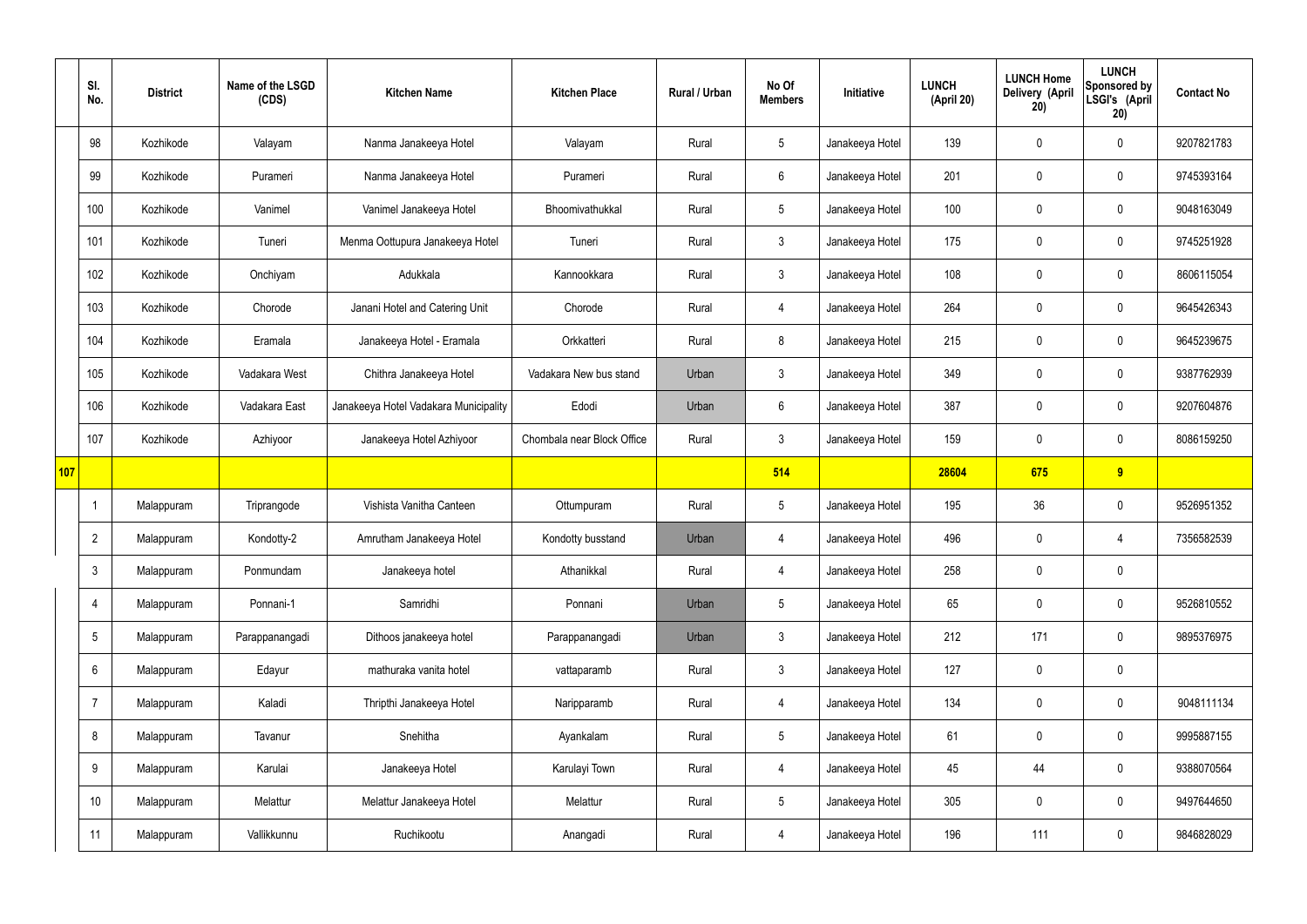| SI.<br>No.      | <b>District</b> | Name of the LSGD<br>(CDS) | <b>Kitchen Name</b>         | <b>Kitchen Place</b>                     | Rural / Urban | No Of<br><b>Members</b> | Initiative      | <b>LUNCH</b><br>(April 20) | <b>LUNCH Home</b><br>Delivery (April<br>20) | <b>LUNCH</b><br>Sponsored by<br>LSGI's (April<br>20) | <b>Contact No</b> |
|-----------------|-----------------|---------------------------|-----------------------------|------------------------------------------|---------------|-------------------------|-----------------|----------------------------|---------------------------------------------|------------------------------------------------------|-------------------|
| 12              | Malappuram      | Parappanangadi            | Sobhika Janakeeya hotel     | Parappanangadi                           | Urban         | $5\phantom{.0}$         | Janakeeya Hotel | 491                        | 180                                         | $\mathbf 0$                                          | 9048220552        |
| 13              | Malappuram      | Vazhakkad                 | Ruchi hotel vazhakkad       | Gup school vazhakkad                     | Rural         | $5\phantom{.0}$         | Janakeeya Hotel | 304                        | 185                                         | $3\phantom{.0}$                                      | 9656316072        |
| 14              | Malappuram      | Amarambalam               | Janakeeya Hotel             | Opposite Federal Bank<br>Pookkottumpadam | Rural         | $\overline{4}$          | Janakeeya Hotel | 89                         | $\overline{2}$                              | $\overline{2}$                                       | 8157060589        |
| 15              | Malappuram      | Marakkara                 | Famous Hotel                | marakkara                                | Rural         | $\mathbf{3}$            | Janakeeya Hotel | 98                         | 0                                           | $\mathbf 0$                                          | 6238909658        |
| 16              | Malappuram      | Ozhur                     | Archana Vanitha Canteen     | Pulparambu                               | Rural         | $2^{\circ}$             | Janakeeya Hotel | 125                        | 0                                           | $\mathbf 0$                                          | 9645906084        |
| 17              | Malappuram      | Keezhuparambu             | Sisiram hotel keezhuparambu | New bazar kuniyil                        | Rural         | $5\phantom{.0}$         | Janakeeya Hotel | 73                         | 48                                          | $\mathbf 0$                                          | 8086830582        |
| 18              | Malappuram      | Irimbiliyam               | nandanam vanita hotel       | kotappuram                               | Rural         | $5\phantom{.0}$         | janakeeya Hotel | 113                        | 0                                           | $\mathbf 0$                                          | 7306302029        |
| 19              | Malappuram      | Porur                     | Kudumbasree vanitha canteen | Cherukod                                 | Rural         | 4                       | Janakeeya Hotel | 238                        | 0                                           | $\mathbf 0$                                          | 9745425647        |
| 20              | Malappuram      | Tirunavaya                | Vibhava Cafesree            | Karathoor                                | Rural         | 4                       | Janakeeya Hotel | 120                        | 52                                          | $\mathbf 0$                                          | 9645414837        |
| 21              | Malappuram      | Moothedam                 | Moothedam janakeeya hotel   | Karappuram                               | Rural         | $\mathfrak{Z}$          | Janakeeya Hotel | 176                        | 0                                           | $\mathbf 0$                                          | 9447630154        |
| 22              | Malappuram      | Vazhayur                  | Three Star Janakeeya Hotel  | Karad                                    | Rural         | 4                       | Janakeeya Hotel | 302                        | 120                                         | $\mathbf 0$                                          | 9744305921        |
| 23              | Malappuram      | urngattiri                | Oottupura                   | Therattummal                             | Rural         | $5\phantom{.0}$         | Janakeeya Hotel | 132                        | 91                                          | $\boldsymbol{0}$                                     | 9562851125        |
| 24              | Malappuram      | Maranchery                | Janakeeya Hotel maranchey   | Panambad                                 | Rural         | $5\phantom{.0}$         | Janakeeya Hotel | 68                         | 94                                          | 0                                                    | 9048081621        |
| 25              | Malappuram      | Athavanad                 | Janakeeya Bhakshanasala     | Vettichira                               | Rural         | $5\phantom{.0}$         | Janakeeya Hotel | $\mathbf 0$                | $\mathsf{0}$                                | $\mathbf 0$                                          | 9495291580        |
| 26              | Malappuram      | Pothukal                  | Vanitha Canteen             | Nettikulam                               | Rural         | $6\,$                   | Janakeeya Hotel | 102                        | $\mathbf 0$                                 | $\mathbf 0$                                          | 9048501397        |
| 27              | Malappuram      | Mampad                    | Bismi Cafe                  | Mampad                                   | Rural         | $\mathbf{3}$            | Janakeeya Hotel | $\mathbf 0$                | $\mathbf 0$                                 | $\mathbf 0$                                          | 9961170251        |
| 28              | Malappuram      | Marakkara                 | Ruchikoottu                 | <b>AC Nirappu</b>                        | Rural         | $5\phantom{.0}$         | Janakeeya Hotel | 72                         | $\mathbf 0$                                 | $\mathbf 0$                                          | 9745625415        |
| 29              | Malappuram      | Alipparambu               | Oottupura                   | Alipparambu                              | Rural         | $5\phantom{.0}$         | Janakeeya Hotel | $\mathbf 0$                | $\mathbf 0$                                 | $\mathbf 0$                                          | 9847690941        |
| 30 <sup>°</sup> | Malappuram      | Valanchery                | Janakkeeya Hotel            | Valanchery                               | Urban         | $5\phantom{.0}$         | Janakeeya Hotel | 166                        | $\mathbf 0$                                 | $\mathbf 0$                                          | 8593812408        |
| 31              | Malappuram      | Chaliyar                  | Chaliyar Janakeeya Hotel    | Akambaadam                               | Rural         | $\mathbf{3}$            | Janakeeya Hotel | 192                        | 57                                          | $\mathbf 0$                                          | 9605274841        |
| 32              | Malappuram      | Kalikavu                  | Friends Janakeeya Hotel     | Kalikavu                                 | Rural         | 4                       | Janakeeya Hotel | 118                        | 13                                          | $\mathbf 0$                                          | 9745751684        |
| 33              | Malappuram      | Angadipuram               | Janakeeya Hotel             | Angadipuram                              | Rural         | 4                       | Janakeeya Hotel | 0                          | $\pmb{0}$                                   | $\boldsymbol{0}$                                     | 7902314724        |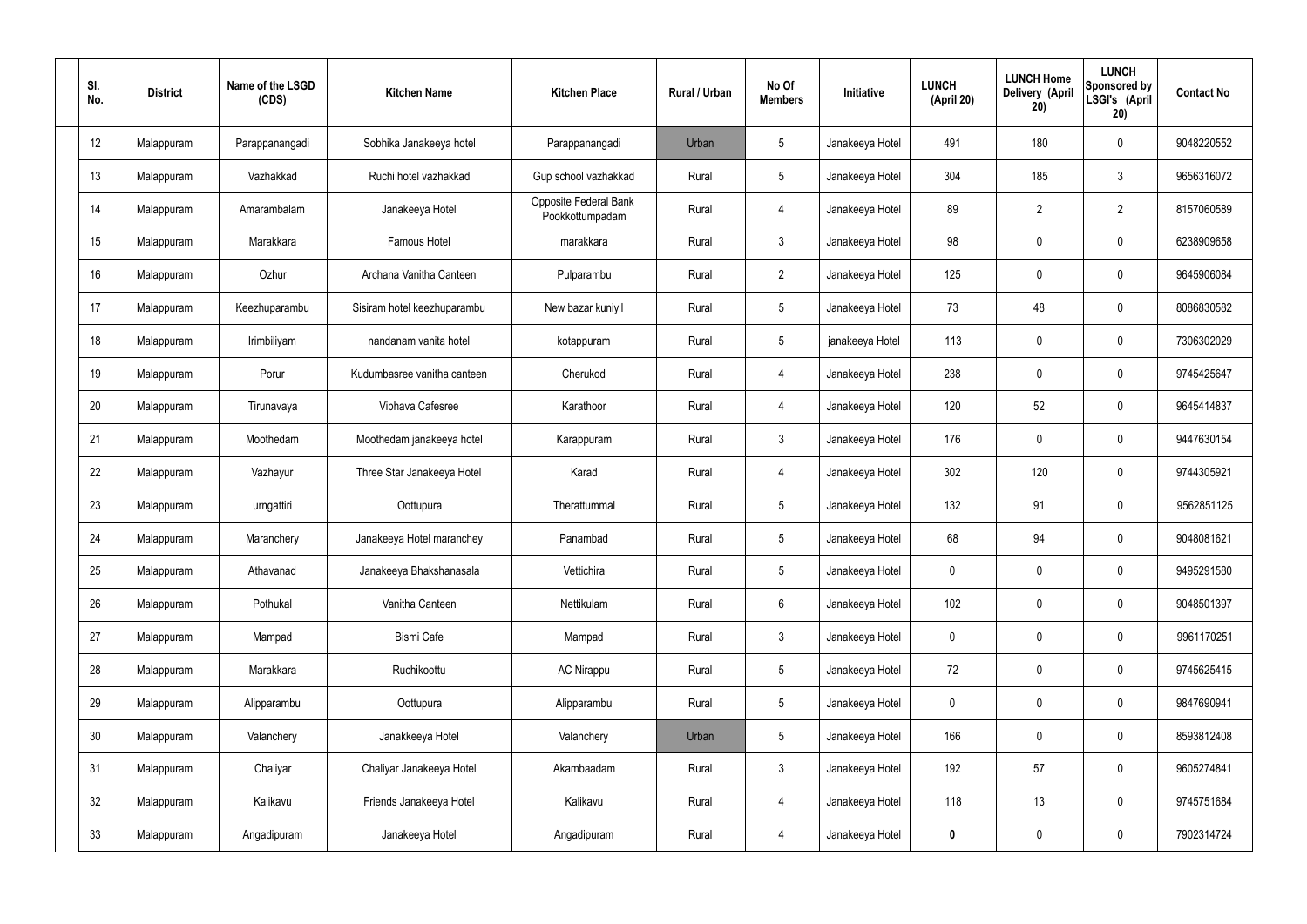| SI.<br>No. | <b>District</b> | Name of the LSGD<br>(CDS) | <b>Kitchen Name</b>                               | <b>Kitchen Place</b>   | Rural / Urban | No Of<br><b>Members</b> | Initiative      | <b>LUNCH</b><br>(April 20) | <b>LUNCH Home</b><br>Delivery (April<br>20) | <b>LUNCH</b><br>Sponsored by<br>LSGI's (April<br>20) | <b>Contact No</b> |
|------------|-----------------|---------------------------|---------------------------------------------------|------------------------|---------------|-------------------------|-----------------|----------------------------|---------------------------------------------|------------------------------------------------------|-------------------|
| 34         | Malappuram      | Puzhakkattri              | Jasmin                                            | Puzhakkattiri          | Rural         | $5\,$                   | Janakeeya Hotel | 91                         | 123                                         | $\mathbf 0$                                          | 9495497872        |
| 35         | Malappuram      | Nannamukku                | Tanima                                            | Nannamukku             | Rural         | $5\phantom{.0}$         | Janakeeya Hotel | 120                        | 73                                          | $\mathbf 0$                                          | 8943417885        |
| 36         | Malappuram      | Moorkkanad                | Oruma Janakeeya Hotel                             | Moorkkanad             | Rural         | $5\phantom{.0}$         | Janakeeya Hotel | 98                         | 87                                          | $\mathbf 0$                                          | 9605728248        |
| 37         | Malappuram      | Edavanna                  | Souhrtham Janakeeya Hotel                         | Edavanna               | Rural         | $5\phantom{.0}$         | Janakeeya Hotel | 345                        | 84                                          | $\mathbf 0$                                          | 9746986110        |
| 38         | Malappuram      | Tirur                     | Ruchi Janakeeya Hotel                             | Tirur                  | Urban         | 4                       | Janakeeya Hotel | 486                        | 58                                          | $\mathbf 0$                                          | 9895409528        |
| 39         | Malappuram      | Tirur                     | Amrutham Janakeeya Hotel                          | Tirur                  | Urban         | 4                       | Janakeeya Hotel | 290                        | $\mathbf 0$                                 | $\mathbf 0$                                          | 9745074259        |
| 40         | Malappuram      | Edappal                   | Daya Cafesree                                     | Edappal                | Rural         | $5\phantom{.0}$         | Janakeeya Hotel | 121                        | $\mathbf 0$                                 | $\mathbf 0$                                          | 9895439056        |
| 41         | Malappuram      | Koottilangadi             | Janakeeya Hotel                                   | Koottilangadi          | Rural         | $\overline{4}$          | Janakeeya Hotel | 51                         | 50                                          | $\overline{2}$                                       | 9539471939        |
| 42         | Malappuram      | Vattamkulam               | Vibhava Janakeeya Hotel                           | Edappal                | Rural         | $\overline{4}$          | Janakeeya Hotel | 172                        | $\mathbf 0$                                 | $\mathbf 0$                                          | 9744844512        |
| 43         | Malappuram      | Nilambur                  | Annapporna Janakeeya Hotel                        | Nilambur               | Urban         | 8                       | Janakeeya Hotel | 371                        | 112                                         | $\mathbf 0$                                          | 8547795364        |
| 44         | Malappuram      | Puzhakkattri              | PT Group                                          | Ramapuram              | Rural         | 4                       | Janakeeya Hotel | $\mathbf 0$                | 0                                           | $\mathbf 0$                                          | 9745108676        |
| 45         | Malappuram      | Vazhikkadavu              | Vanitha Janakeeya Hotel                           | Manimooli              | Rural         | 4                       | Janakeeya Hotel | 136                        | 65                                          | $\mathbf 0$                                          | 8943046755        |
| 46         | Malappuram      | Chungathara               | Chungathara Annapoorna Vanitha<br>Janakeeya Hotel | Chalikkulam            | Rural         | $\mathbf{3}$            | Janakeeya Hotel | 34                         | 0                                           | 0                                                    | 9745674102        |
| 47         | Malappuram      | Vallikunnu                | Punathil Janakeeya Hotel                          | Vallikunnu             | Rural         | $\overline{4}$          | Janakeeya Hotel | 138                        | 210                                         | $\mathbf 0$                                          | 9946051042        |
| 48         | Malappuram      | Tirurangadi               | Nirmalyam Janakeeya Hotel                         | Chanthappadi           | Urban         | $5\phantom{.0}$         | Janakeeya Hotel | 194                        | 203                                         | $\mathbf 0$                                          | 9895168511        |
| 49         | Malappuram      | Purathur                  | Purathur Janakeeya Hotel                          | Kavilakkad             | Rural         | $\mathbf{3}$            | Janakeeya Hotel | 118                        | 87                                          | $\mathbf 0$                                          | 9645170119        |
| 50         | Malappuram      | Kuruva                    | Swad                                              | Ambalaparamb           | Rural         | $\overline{4}$          | Janakeeya Hotel | 96                         | 97                                          | $\mathbf 0$                                          | 9495993543        |
| 51         | Malappuram      | Perumanna Klari           | Perumanna Klari Janakeeya Hotel                   | Near Panjayathu office | Rural         | $\mathfrak{Z}$          | Janakeeya Hotel | 107                        | 0                                           | $\mathbf 0$                                          | 7306197556        |
| 52         | Malappuram      | Kuttippuram               | Janakeeya Hotel Kuttippurram                      | Kuttipuram             | Rural         | $5\phantom{.0}$         | Janakeeya Hotel | 296                        | 0                                           | $\pmb{0}$                                            | 8921459017        |
| 53         | Malappuram      | Niramaruthur              | Annapporna Janakeeya Hotel                        | Mangad                 | Rural         | $\mathfrak{Z}$          | Janakeeya Hotel | 151                        | $\pmb{0}$                                   | $\mathbf 0$                                          | 9746334349        |
| 54         | Malappuram      | Veliyancode               | Cafe Kudumbashree                                 | Eramangalam            | Rural         | $\mathbf{3}$            | Janakeeya Hotel | 47                         | 73                                          | $\mathbf 0$                                          | 9567575145        |
| 55         | Malappuram      | Pulilkal                  | Ruchi Koottu Janakeeya Hotel                      | Pulikkal               | Rural         | $\overline{4}$          | Janakeeya Hotel | 95                         | 31                                          | $\boldsymbol{0}$                                     | 9947039208        |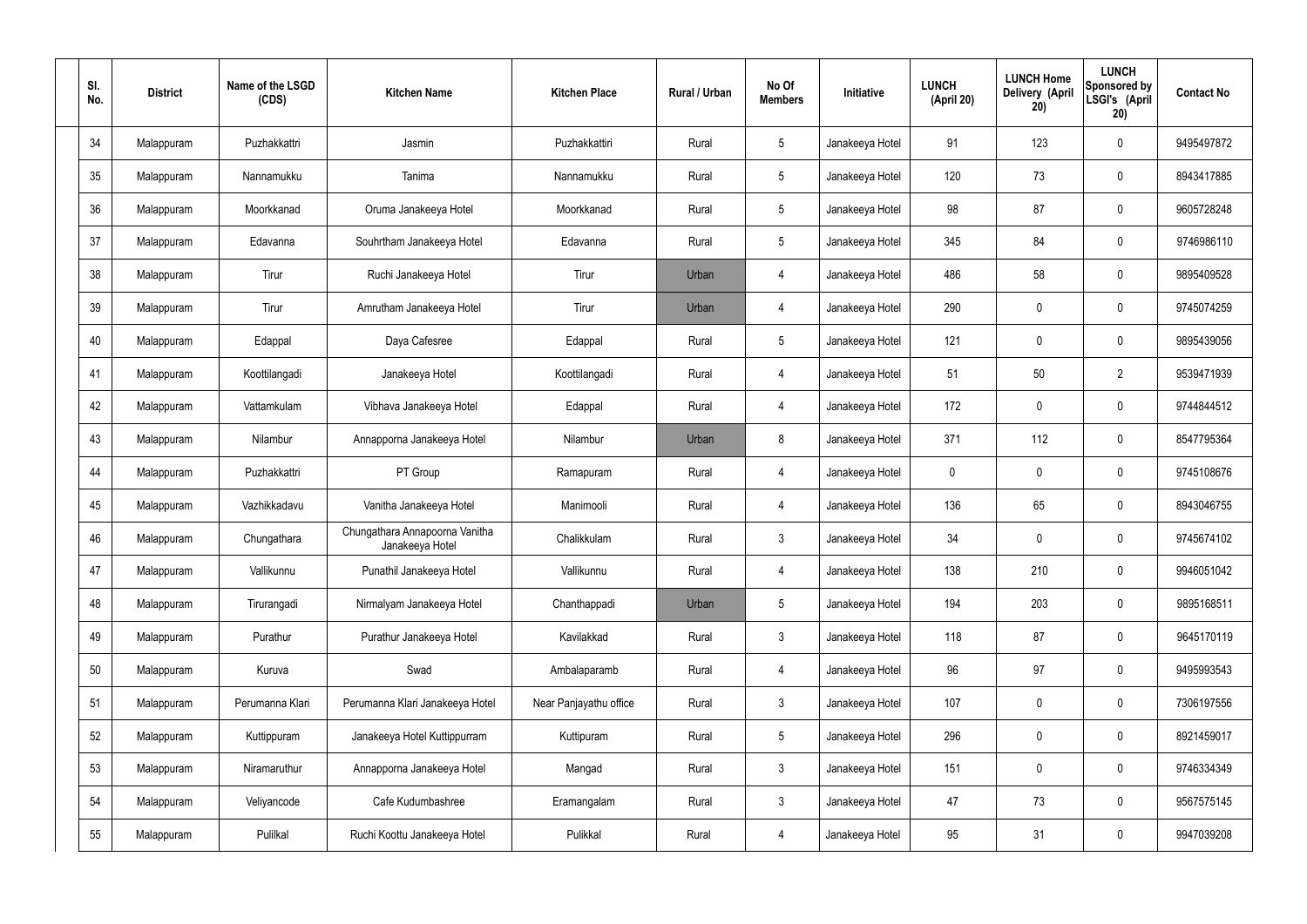| SI.<br>No. | <b>District</b> | Name of the LSGD<br>(CDS) | <b>Kitchen Name</b>          | <b>Kitchen Place</b> | Rural / Urban | No Of<br><b>Members</b> | Initiative      | <b>LUNCH</b><br>(April 20) | <b>LUNCH Home</b><br>Delivery (April<br>20) | <b>LUNCH</b><br>Sponsored by<br>LSGI's (April<br>20) | <b>Contact No</b> |
|------------|-----------------|---------------------------|------------------------------|----------------------|---------------|-------------------------|-----------------|----------------------------|---------------------------------------------|------------------------------------------------------|-------------------|
| 56         | Malappuram      | Karuvarakund              | Janakeeya Hotel              | Karuvarakund         | Rural         | 4                       | Janakeeya Hotel | 131                        | 15                                          | $\mathbf 0$                                          | 9562233316        |
| 57         | Malappuram      | Thuvvur                   | Janakeeya Hotel              | Thuvvur              | Rural         | $5\phantom{.0}$         | Janakeeya Hotel | $\mathbf 0$                | $\mathbf 0$                                 | $\mathbf 0$                                          | 8075365565        |
| 58         | Malappuram      | Kottakkal                 | Kottakkal Kitchen            | Kottakkal            | Urban         | $\mathbf{3}$            | Janakeeya Hotel | 230                        | 0                                           | $\mathbf 0$                                          | 9946216609        |
| 59         | Malappuram      | Kuzhimanna                | Mythri Janakkeeya Hotel      | Cheruparamb          | Rural         | $\overline{4}$          | Janakeeya Hotel | 24                         | 60                                          | $\mathbf 0$                                          | 9961738543        |
| 60         | Malappuram      | Talakkad                  | Talakkad Janakeeya Hotel     | <b>BP</b> Angadi     | Rural         | $\overline{4}$          | Janakeeya Hotel | $\mathbf 0$                | $\mathbf 0$                                 | $\mathbf 0$                                          | 9447824517        |
| 61         | Malappuram      | Areecode                  | Haritha sree Janakeeya Hotel | Pookottuchola        | Rural         | $\overline{4}$          | Janakeeya Hotel | 93                         | 27                                          | $\mathbf 0$                                          | 7025072558        |
| 62         | Malappuram      | Cherukkavu                | Kitchen Hut Janakeeya Hotel  | Chevayoor            | Rural         | $\overline{4}$          | Janakeeya Hoel  | 160                        | 90                                          | $\overline{2}$                                       | 9895195887        |
| 63         | Malappuram      | Thiruvali                 | Janakeeya hotel              | Thiruvali            | Rural         | $5\overline{)}$         | Janakeeya Hotel | 247                        | $\mathbf 0$                                 | $\mathbf 0$                                          | 9746385945        |
| 64         | Malappuram      | Alamcode                  | Janakeeya hotel              | Alamcode             | Rural         | $5\phantom{.0}$         | Janakeeya Hotel | 126                        | 81                                          | $\mathbf 0$                                          | 8129368109        |
| 65         | Malappuram      | Manjeri 1                 | Cafe Janakeeya hotel         | Manjeri              | Urban         | 6                       | Janakeeya Hotel | 186                        | 24                                          | $5\phantom{.0}$                                      | 7336671011        |
| 66         | Malappuram      | kalpakanchery             | Janakeeya HOTEL              | Kalpakanchery        | Rural         | $\overline{4}$          | Janakeeya Hotel | 120                        | 0                                           | $\mathbf 0$                                          | 9048929947        |
| 67         | Malappuram      | Kodur                     | Janakeeya hotel              | vadakkemanna         | Rural         | $\mathbf{3}$            | Janakeeya hotel | $\mathbf 0$                | 0                                           | $\mathbf 0$                                          | 9605430938        |
| 68         | Malappuram      | Anakayam                  | janakeeya hotel              | Anakayam             | Rural         | $5\phantom{.0}$         | Janakeeya hotel | 213                        | $\mathbf 0$                                 | $\boldsymbol{0}$                                     | 7025840671        |
| 69         | Malappuram      | Malappuram                | Janakeeya Hotel              | Malappuram           | Urban         | $\mathbf{3}$            | Janakeeya Hotel | 202                        | $\mathbf 0$                                 | $\mathbf 0$                                          | 8281125864        |
| 70         | Malappuram      | Tanur                     | Azhimukham Janakeeya hotel   | tanur                | Urba          | $3\phantom{a}$          | Janakeeya Hotel | 236                        | $\mathbf 0$                                 | $\mathbf 0$                                          | 7594914843        |
| 71         | Malappuram      | Elamkulam                 | Janapriya                    | Kunnakav             | Rural         | $\overline{\mathbf{4}}$ | Janakeeya Hotel | 207                        | 0                                           | $\mathbf 0$                                          | 9496725446        |
| 72         | Malappuram      | Wandoor                   | Janakeeya Hotel              | wandoor              | Rural         | 4                       | Janakeeya Hotel | 228                        | 0                                           | $\mathbf 0$                                          | 8086064498        |
| 73         | Malappuram      | Perinthalmanna            | samrthi janakeeya hotei      | Perinthalmanna       | Urban         | $5\phantom{.0}$         | Janakeeya hotel | 124                        | 0                                           | $\mathbf 0$                                          | 7994259773        |
| 74         | Malappuram      | Munniyur                  | Oottupura                    | Munniyur             | Rural         | $5\phantom{.0}$         | Janakeeya Hotel | 220                        | 160                                         | $\mathbf 0$                                          | 7025766318        |
| 75         | Malappuram      | AR Nagar                  | Aiswarya                     | AR Nagar             | Rural         | $3\phantom{a}$          | Janakeeya Hotel | 258                        | 0                                           | $\mathbf 0$                                          | 9745518722        |
| 76         | Malappuram      | Thenjippalam              | Nanma                        | Thenjippalam         | Rural         | $\overline{\mathbf{4}}$ | Janakeeya Hotel | 308                        | 86                                          | $\mathbf 0$                                          | 9645220615        |
| 77         | Malappuram      | Peruvallur                | Anugraha                     | Super bazar          | Rural         | $5\phantom{.0}$         | Jankeeya Hotel  | 54                         | 92                                          | $\overline{2}$                                       | 9747037665        |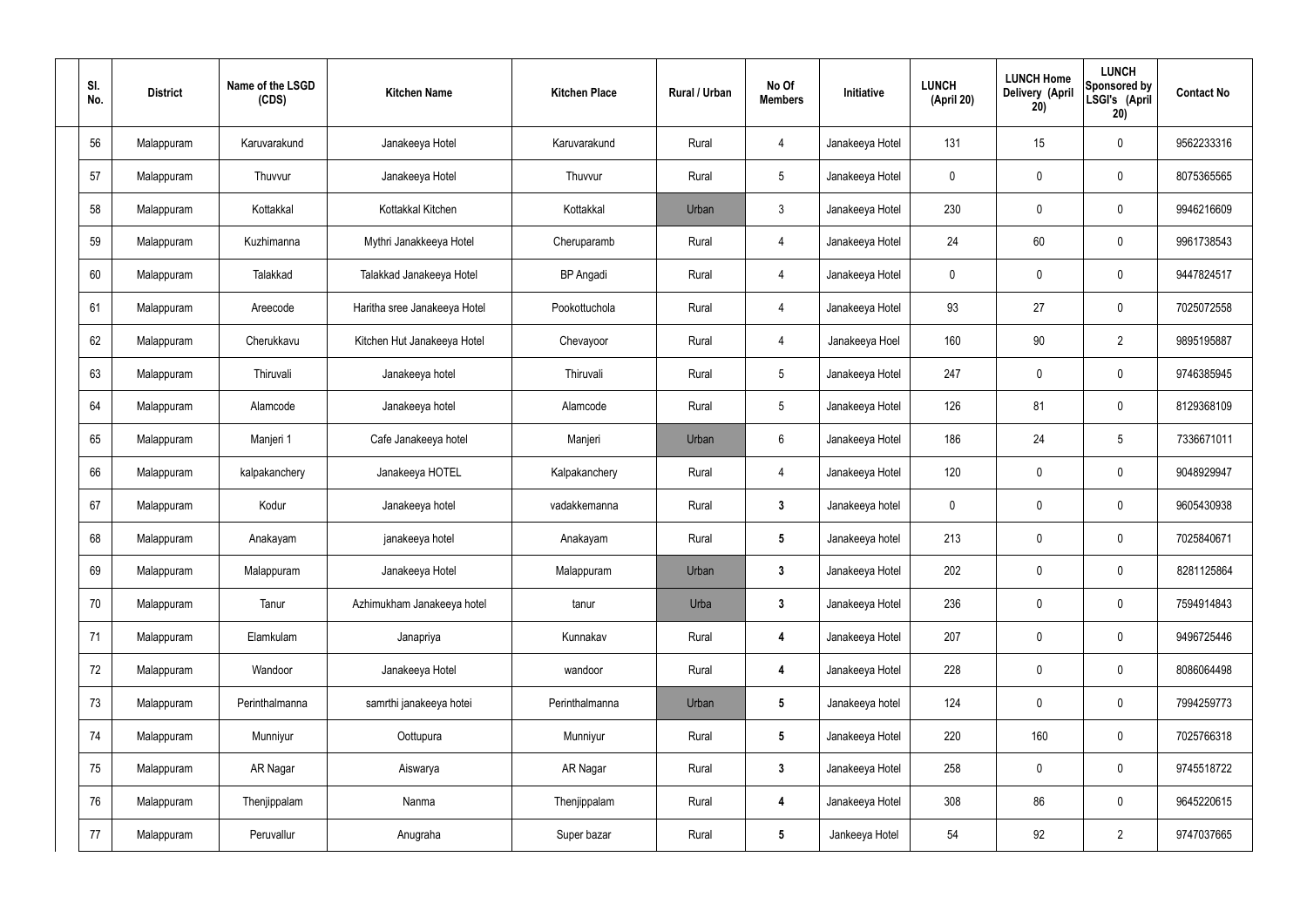| SI.<br>No. | <b>District</b> | Name of the LSGD<br>(CDS) | <b>Kitchen Name</b>        | <b>Kitchen Place</b> | Rural / Urban | No Of<br><b>Members</b> | Initiative      | <b>LUNCH</b><br>(April 20) | <b>LUNCH Home</b><br>Delivery (April<br>20) | <b>LUNCH</b><br>Sponsored by<br>LSGI's (April<br>20) | <b>Contact No</b> |
|------------|-----------------|---------------------------|----------------------------|----------------------|---------------|-------------------------|-----------------|----------------------------|---------------------------------------------|------------------------------------------------------|-------------------|
| 78         | Malappuram      | Muthuvallur               | Nanma janakeeya hotel      | Muthuparambu         | Rural         | $\mathbf{3}$            | Janakeeya hotel | 371                        | $\mathbf 0$                                 | $\pmb{0}$                                            | 9744406501        |
| 79         | Malappuram      | mankada                   | janakeeya hatel            | Aryiranazhipadi      | Rural         | $\mathbf{3}$            | janakeeya hotel | 0                          | $\mathbf 0$                                 | $\pmb{0}$                                            | 9539855520        |
| 80         | Malappuram      | Vengara                   | Ponnoos hotel              | Vengara              | Rural         | $\mathbf{3}$            | Janakeeya hotel | 315                        | $\mathbf 0$                                 | $\pmb{0}$                                            | 9947424618        |
| 81         | Malappuram      | Pulpatta                  | Santhwanam Janakeeya hotel | Padikkal parambil    | Rural         | $5\phantom{.0}$         | Janakeeya hotel | 131                        | 277                                         | $\mathbf 0$                                          | 9526367569        |
| 82         | Malappuram      | Keezhattur                | Keezhattur Janakeeya hotel | Keezhattur           | Rural         | $\overline{\mathbf{4}}$ | Janakeeya hotel | 0                          | $\mathbf 0$                                 | $\pmb{0}$                                            | 9539209640        |
| 83         | Malappuram      | Cheriyamundam             | Nanma janakeeya hotel      | Manchingapara        | Rural         | $\overline{4}$          | Janakeeya hotel | 80                         | $\mathbf 0$                                 | $\mathbf 0$                                          | 9496048689        |
| 84         | Malappuram      | Chelambre                 | Soorya Janakeeya hotel     | Pulluparamb          | Rural         | $\mathbf{3}$            | Janakeeya hotel | 98                         | 84                                          | $\pmb{0}$                                            | 7994179285        |
| 85         | Malappuram      | Ponmala                   | Janakeeya hotel            | Chappangadi          | Rural         | $\overline{\mathbf{4}}$ | Janakeeya hotel | 165                        | $\pmb{0}$                                   | $\mathbf 0$                                          | 9605811748        |
| 86         | Malappuram      | Thennala                  | <b>Bismi Hotel</b>         | Pookkiparamb         | Rural         | 4!                      | Jankeeya Hotel  | 127                        | $\mathbf 0$                                 | $\pmb{0}$                                            | 9995757092        |
| 87         | Malappuram      | Tanalur                   | Janakeeya Hotel            | Tanalur              | Rural         | $\mathbf{3}$            | Jankeeya Hotel  | 0                          | $\pmb{0}$                                   | $\pmb{0}$                                            |                   |
| 88         | Malappuram      | Parappur                  | Janakeeya Hotel            | Azad nagar           | Rural         | $5\phantom{.0}$         | Janakeeya Hotel | 217                        | $\pmb{0}$                                   | $\pmb{0}$                                            | 9961091317        |
| 89         | Malappuram      | Oorakam                   | Ammoos                     | Panchayath padi      | Rural         | $\mathbf{3}$            | Janakeeya Hotel | 269                        | $\mathbf 0$                                 | 0                                                    | 9526449294        |
| 90         | Malappuram      | Nannambra                 | Veeturuchi                 | Kundoor Athani       | Rural         | $\overline{4}$          | Janakeeya Hotel | 23                         | 176                                         | 5                                                    | 9400618659        |
| 91         | Malappuram      | Pandikkad                 | Janakeeya Hotel            | Pandikkad            | Rural         | $\overline{\mathbf{4}}$ | Janakeeya Hotel | 273                        | $\mathbf 0$                                 | $\pmb{0}$                                            | 9995504081        |
| 92         | Malappuram      | Chokkad                   | Natturuchi                 | Chokkad              | Rural         | $5\phantom{.0}$         | Janakeeya Hotel | $\mathbf 0$                | $\overline{0}$                              | $\mathbf 0$                                          |                   |
| 93         | Malappuram      | Cheekode                  | Cheekode Janakeeya Hotel   | Cheekode             | Rural         | $\overline{\mathbf{4}}$ | Janakeeya Hotel | 11                         | 40                                          | $\pmb{0}$                                            |                   |
| 94         | Malappuram      | Makkarapparamb            | Subiksha                   | Makkarapparamb       | Rural         | $\mathbf{3}$            | Janakeeya Hotel | 62                         | 15                                          | $\pmb{0}$                                            | 8089003770        |
| 95         | Malappuram      | Ponnani-1                 | Devi Janakeeya Hotel       | Ponnani              | Urban         | $5\phantom{.0}$         | Janakeeya Hotel | 346                        | $\mathbf 0$                                 | $\mathbf 0$                                          | 9961919097        |
| 96         | malappuram      | Mangalam                  | Soubagya                   | mangalam             | Rural         | $5\phantom{.0}$         | janakeeya hotel | 148                        | 38                                          | $\pmb{0}$                                            | 7510235855        |
| 97         | Malappuram      | Trikkalangode             | janakeeya hotel            | karakkunnu           | Rural         | $6\phantom{.}6$         | Janakeeya Hotel | 242                        | $\overline{0}$                              | $\mathbf 0$                                          | 7994885461        |
| 98         | Malppuram       | Morayur                   | Janakeeya hotel            | Valanchery           | Rural         | $\mathbf{3}$            | Janakeeya hotel | 110                        | $\mathbf 0$                                 | $\mathbf 0$                                          |                   |
| 99         | Malappuram      | Perumbadapp               | Janakeeya hotel            | Perumbadapp          | Rural         | $\overline{\mathbf{4}}$ | Janakeeya hotel | 112                        | 28                                          | $\pmb{0}$                                            |                   |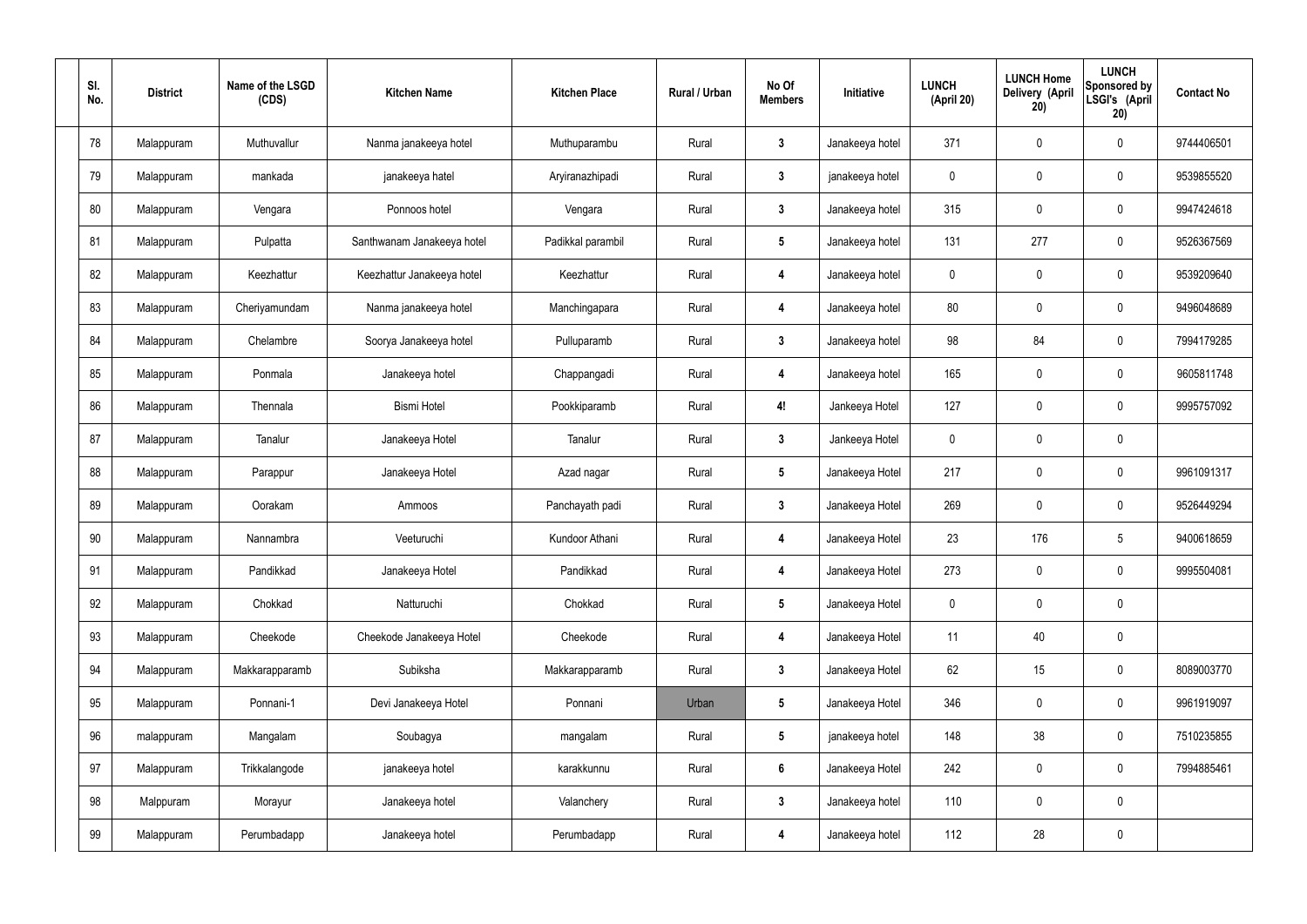| SI.<br>No. | <b>District</b> | Name of the LSGD<br>(CDS) | <b>Kitchen Name</b>        | <b>Kitchen Place</b> | Rural / Urban | No Of<br><b>Members</b> | Initiative      | <b>LUNCH</b><br>(April 20) | <b>LUNCH Home</b><br><b>Delivery (April</b><br>20) | <b>LUNCH</b><br><b>Sponsored by</b><br>LSGI's (April<br>20) | <b>Contact No</b> |
|------------|-----------------|---------------------------|----------------------------|----------------------|---------------|-------------------------|-----------------|----------------------------|----------------------------------------------------|-------------------------------------------------------------|-------------------|
| 100        | Malappuram      | Vettom                    | Samruthi Janakeeya Hotel   | Puthanpeedika        | Rural         | $\sqrt{5}$              | Janakeeya hotel | 175                        | 213                                                | 0                                                           | 9562419017        |
| 101        | Malappuram      | Kondotty                  | Janakeeya hotel            | vazhakad             | <b>RURAL</b>  | $\overline{4}$          | janakeeya hotel | 276                        | 227                                                | 0                                                           |                   |
| 102        | Malappuram      | Pulamanthol               | Janakeeya hotel            | pulamanthole         | <b>RURAL</b>  | $\overline{4}$          | Janakeeya hotel | 238                        | $\mathbf 0$                                        | 0                                                           |                   |
| 103        | Malappuram      | Valavannur                | Jankeeya hotel             | Valavannur           | <b>RURAL</b>  | $5\phantom{.0}$         | Janakeeya hotel | 100                        | $\mathbf 0$                                        | 0                                                           |                   |
| 104        | Malappuram      | kottakkal                 | Subhiksha Janakeeya hotel  | kotakkal             | <b>URBAN</b>  | 4                       | Janakeeya hotel | 287                        | $\mathbf 0$                                        | 0                                                           | 9495913491        |
| 105        | Malappuram      | Vettom                    | Thripthi Janakeeya Hotel   | Vadikkal             | <b>RURAL</b>  | $\overline{4}$          | Janakeeya hotel | 234                        | 78                                                 | 0                                                           | 8943612862        |
| 106        | Malappuram      | Nilambur                  | Ajva Janakeeya hotel       | Minarvapadi          | <b>URBAN</b>  | 5                       | Janakeeya hotel | 0                          | $\mathbf 0$                                        | 0                                                           | 8086868912        |
| 107        | Malappuram      | Nilambur                  | Unity Janakeeya hotel      | nilambur             | <b>URBAN</b>  | 4                       | Janakeeya hotel | 476                        | $\mathbf 0$                                        | 0                                                           | 7034758053        |
| 108        | Malappuram      | Vallikkunn                | Rasakkut                   | Vallikunnu           | Rural         | $\overline{4}$          | janakeeyahotel  | 160                        | 148                                                | 0                                                           | 7034945074        |
| 109        | Malappuram      | kuruva                    | Ruchi                      | Kurava               | Rural         | $5\phantom{.0}$         | Janakeeyahotel  | 146                        | 74                                                 | 0                                                           | 9745414800        |
| 110        | Malappuram      | Kannamangalam             | Ruchikoott                 | Cheroor              | Rural         | $\mathbf{3}$            | Janakeeya Hotel | 242                        | $\mathbf 0$                                        | 0                                                           | 9747812113        |
| 111        | Malappuram      | Othukkungal               | janakeeya hotel            | Othukkungal          | Rural         | $5\phantom{.0}$         | Janakeeya Hotel | 231                        | $\boldsymbol{0}$                                   | 0                                                           | 9656716066        |
| 112        | Malappuram      | Pookkottur                | janakeeya hotel            | valluvambram         | Rural         | $\overline{4}$          | Janakeeya Hotel | $\mathbf 0$                | $\mathbf 0$                                        | 0                                                           | 9447334084        |
| 113        | Malappuram      | Edakkara                  | Edakkara janakeeya hotel   | Edakkara             | Rural         | $\overline{4}$          | janakeeya hotel | 160                        | $\pmb{0}$                                          | 0                                                           | 9495232698        |
| 114        | Malappuram      | porur                     | Thanima Janakeeya Hotel    | Porur                | Rural         | $\mathbf{3}$            | janakeeya hotel | $\mathbf 0$                | $\pmb{0}$                                          | $\mathbf 0$                                                 | 9539928567        |
| 115        | Malappuram      | Pulikkal                  | al madeena Janakeeya Hotel | pulikkal             | Rural         | $\boldsymbol{4}$        | Janakeeya Hotel | 81                         | 33                                                 | 0                                                           |                   |
| 116        | malappuram      | Tanur                     | amma janakeeyahottel       | Tanur                | Urban         | $5\phantom{.0}$         | janakeeyahottel | 234                        | $\overline{0}$                                     | 0                                                           |                   |
| 117        | malappuram      | Pallikkal                 | padheyam janakeeyahottel   | Pallikkal            | Rural         | $5\phantom{.0}$         | janakeeyahotel  | 47                         | 78                                                 | 0                                                           |                   |
| 118        | Malappuram      | Chelembra                 | janakeeyahotel2            | Chelembra            | Rural         | $\boldsymbol{4}$        | janakeeyahotel  | 109                        | 162                                                | 0                                                           |                   |
| 119        | Malappuram      | Purathur                  | Safa Janakeeya Hotel       | Paravanna            | Rural         | $\boldsymbol{4}$        | Janakeeya Hotel | $\mathbf 0$                | $\pmb{0}$                                          | 0                                                           | 9544792994        |
| 120        | malappuram      | vazhayur                  | puthuma janakeeyahotel     | Vazhayur             | Rural         | $\boldsymbol{4}$        | janakeeyahotel  | 180                        | 28                                                 | $\overline{\phantom{a}}$                                    |                   |
| 121        | malappuram      | Mangalam                  | Swathistam                 | Vadikkal             | Rural         | $\boldsymbol{4}$        | janakeeyahotel  | 0                          | $\pmb{0}$                                          | 0                                                           | 9061799096        |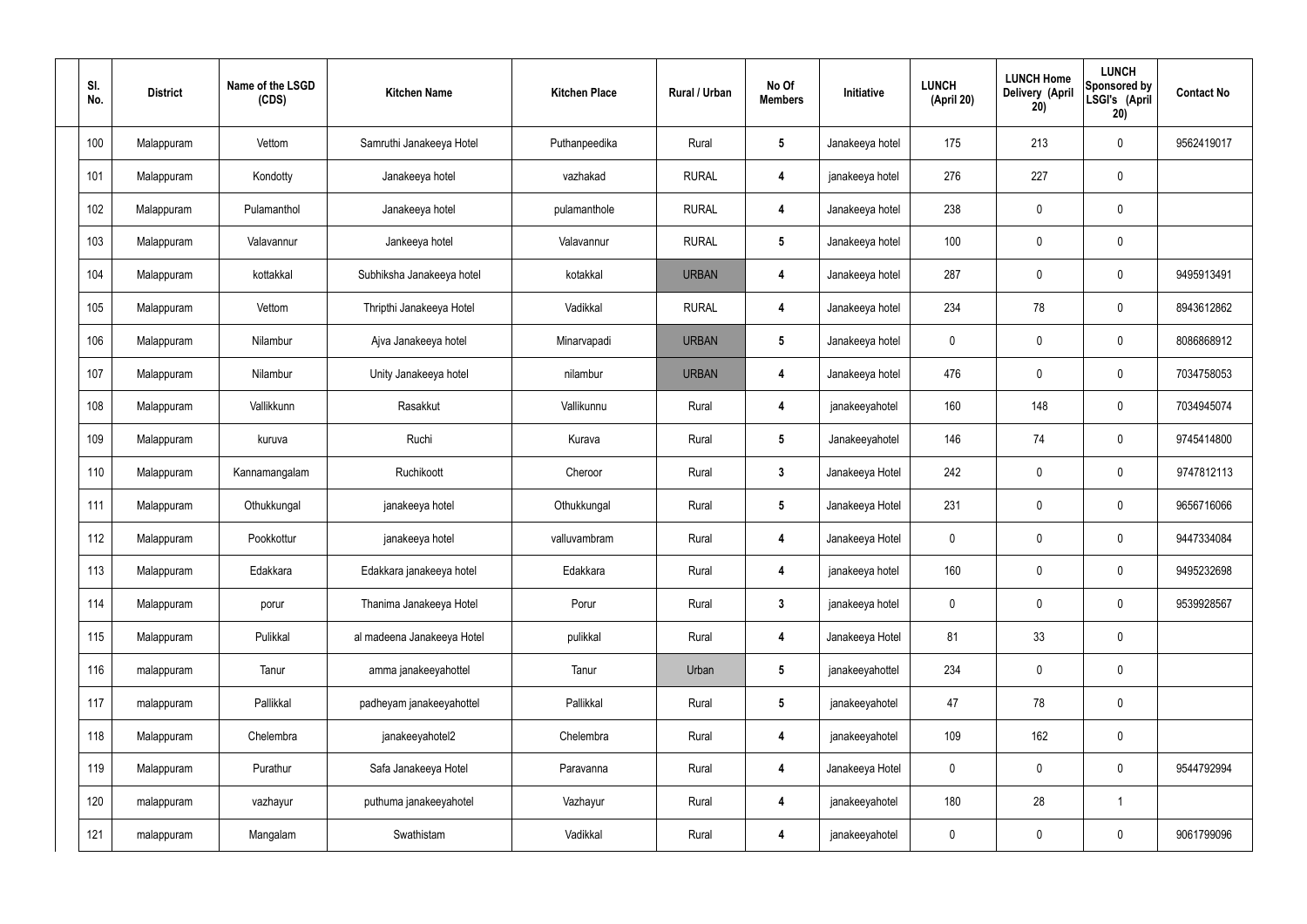|     | SI.<br>No.     | <b>District</b> | Name of the LSGD<br>(CDS) | <b>Kitchen Name</b>          | <b>Kitchen Place</b>                      | Rural / Urban | No Of<br><b>Members</b> | Initiative      | <b>LUNCH</b><br>(April 20) | <b>LUNCH Home</b><br>Delivery (April<br>20) | <b>LUNCH</b><br>Sponsored by<br>LSGI's (April<br>20) | <b>Contact No</b> |
|-----|----------------|-----------------|---------------------------|------------------------------|-------------------------------------------|---------------|-------------------------|-----------------|----------------------------|---------------------------------------------|------------------------------------------------------|-------------------|
|     | 122            | malappuram      | kuttippuram               | nilayoram janakeeya hotel    | Kuttipuram                                | Rural         | $\overline{\mathbf{4}}$ | janakeeyahotel  | 168                        | $\mathbf 0$                                 | $\mathbf 0$                                          |                   |
|     | 123            | malapluram      | thazhekode                | Thazhekode Janakeeya Hotel   | Thazhekode                                | Rural         | $\overline{\mathbf{4}}$ | Janakeeya Hotel | $\mathbf 0$                | $\mathbf 0$                                 | $\mathbf 0$                                          |                   |
|     | 124            | malappuram      | munniyur                  | my kitchen                   | Alinchuvad                                | Rural         | $5\phantom{.0}$         | janakeeya hotel | 26                         | 41                                          | $\mathbf 0$                                          | 8589809765        |
|     | 125            | Malappuram      | Mangalam                  | Ruchikkoottu                 | Mangalam                                  | Rural         | $\overline{\mathbf{4}}$ | Janakeeya hotel | 150                        | 56                                          | $\mathbf 0$                                          | 6235095207        |
|     | 126            | Malappuram      | Ponnani                   | Thripthi                     | Ponnani                                   | Urban         | $5\phantom{.0}$         | Janakeeya Hotel | 178                        | $\mathbf 0$                                 | $\mathbf 0$                                          | 7994839506        |
|     | 127            | Malappuram      | Tanur                     | Krishna                      | Tanur                                     | Urban         | $5\phantom{.0}$         | janakeeya hotel | $\mathbf 0$                | $\mathbf 0$                                 | $\mathbf 0$                                          |                   |
|     | 128            | Malappuram      | Thazhekode                | ashraya                      | Maatrakkal                                | <b>RURAL</b>  | $6\phantom{.}6$         | janakeeya hotel | 237                        | 0                                           | $\mathbf 0$                                          | 9656135078        |
| 128 |                |                 |                           |                              |                                           |               | 535                     |                 | 19232                      | 4988                                        | 26                                                   |                   |
|     |                | Palakkad        | Elapully                  | Nakshathra Vanitha canteen   | Canteen                                   | Rural         | 4                       | Janakeeya Hotel | 183                        | 0                                           | $\mathbf 0$                                          | 19232             |
|     | $\overline{2}$ | Palakkad        | Nalleppilly               | Vanitha Canteen              | Canteen                                   | Rural         | 4                       | Janakeeya Hotel | 164                        | $\mathbf 0$                                 | $\mathbf 0$                                          | 9656232569        |
|     | 3              | Palakkad        | Chittur                   | Thanal vanitha Canteen       | Thathamangalam, Mettuvalavu               | Urban         | $\mathbf{3}$            | Janakeeya Hotel | 220                        | 0                                           | $\mathbf 0$                                          | 9447105400        |
|     | 4              | Palakkad        | chittur                   | urapp janakeeya hotel        | Anicode junction                          | urban         | $5\overline{)}$         | Janakeeya hotel | 185                        | $\mathbf 0$                                 | $\mathbf 0$                                          | 9349930549        |
|     | 5              | Palakkad        | polpully                  | subiksha janakeeya hotel     | kallootiyal                               | Rural         | $5\overline{)}$         | Janakeeya hotel | 210                        | $\mathbf 0$                                 | $\mathbf 0$                                          | 9495197498        |
|     | 6              | Palakkad        | Eruthenpathy              | Nila janakeeya hotel         | Mooniilmada muniyappan<br>kshethram near  | Rural         | $5\overline{)}$         | Janakeeya hotel | 96                         | $\pmb{0}$                                   | $\mathbf 0$                                          | 9037290925        |
|     | 7              | Palakkad        | Perumatty                 | Nanam Janakeeya hotel        | kannimari                                 | Rural         | $3\phantom{a}$          | Janakeeya hotel | 93                         | $\pmb{0}$                                   | $\mathbf 0$                                          | 9605529657        |
|     | 8              | Palakkad        | Vadakarapathy             | soubhagya janakeeya hotel    | vadakarapathy panchayath                  | Rural         | $5\phantom{.0}$         | Janakeeya hotel | 126                        | 0                                           | $\mathbf 0$                                          | 9633578756        |
|     | 9              | Palakkad        | Kozhinjampara             | Sreesakthi Janakeeya hotel   | Kozhinjampara<br>gramapanchayth, near bus | Rural         | $5\phantom{.0}$         | Janakeeya hotel | 160                        | $\pmb{0}$                                   | $\mathbf 0$                                          | 9847121105        |
|     | 10             | Palakkad        | Vadakkenchery             | Oottupura Vanitha Canteen    | Panchayath building,<br>Vadakkenchery     | Rural         | $\overline{4}$          | Janakeeya Hotel | 214                        | 0                                           | $\bf{0}$                                             | 9656360141        |
|     | 11             | Palakkad        | PKD North                 | Cafesree                     | opp. ksrtc bus stand,<br>Manjakulam road  | Urban         | $5\overline{)}$         | Janakeeya Hotel | $\mathbf 0$                | $\pmb{0}$                                   | $\mathbf 0$                                          | 9037332005        |
|     | 12             | Palakkad        | Ongallur                  | Amma canteen                 | Ongallur vipanana kendram                 | Rural         | $\overline{4}$          | Janakeeya Hotel | 93                         | $\mathbf 0$                                 | $\mathbf 0$                                          | 7560924507        |
|     | 13             | Palakkad        | Muthuthala                | Sreelakshmi vanitha canteen  | Muthuthala panchayath                     | Rural         | $\overline{4}$          | Janakeeya Hotel | 104                        | 0                                           | $\mathbf 0$                                          | 7558865485        |
|     | 14             | Palakkad        | Koppam                    | Natturuchi kudumbashree cafe | Near koppam village                       | Rural         | $5\phantom{.0}$         | Janakeeya Hotel | 64                         | 0                                           | $\boldsymbol{0}$                                     | 8075779172        |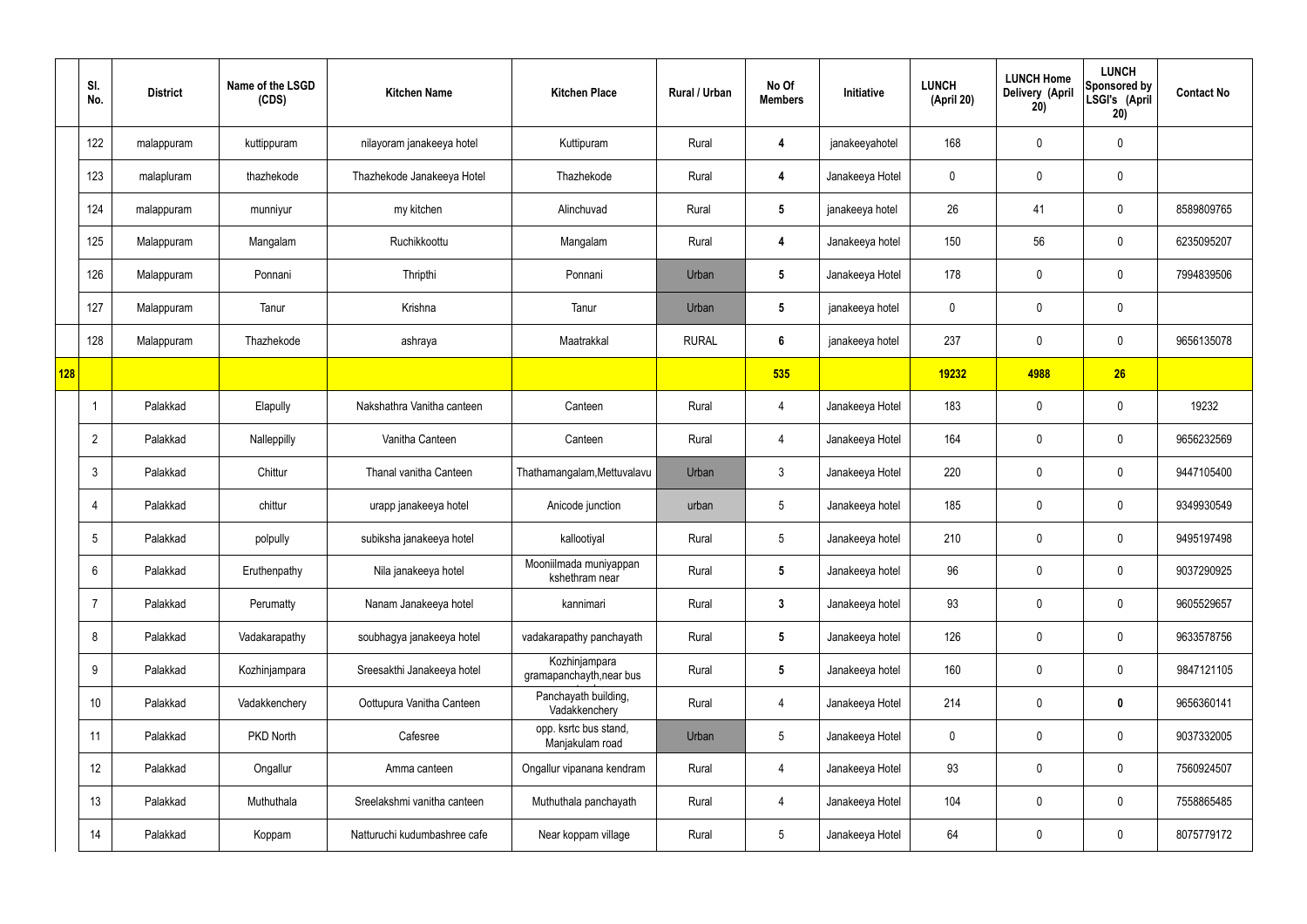| SI.<br>No.      | <b>District</b> | Name of the LSGD<br>(CDS) | <b>Kitchen Name</b>             | <b>Kitchen Place</b>                      | Rural / Urban | No Of<br><b>Members</b> | Initiative       | <b>LUNCH</b><br>(April 20) | <b>LUNCH Home</b><br>Delivery (April<br>20) | <b>LUNCH</b><br>Sponsored by<br>LSGI's (April<br>20) | <b>Contact No</b> |
|-----------------|-----------------|---------------------------|---------------------------------|-------------------------------------------|---------------|-------------------------|------------------|----------------------------|---------------------------------------------|------------------------------------------------------|-------------------|
| 15              | Palakkad        | Paruthur                  | Mamatty vanitha canteen         | Near panchayath                           | Rural         | $5\phantom{.0}$         | Janakeeya Hotel  | 83                         | 0                                           | $\mathbf 0$                                          | 9544847874        |
| 16              | Palakkad        | Vilayur                   | Souhritha caffesree (Ruchipura) | Near Vilayur Panchayath                   | Rural         | $6\phantom{.}$          | Janakeeya Hotel  | 236                        | 0                                           | $\mathbf 0$                                          | 9747342046        |
| 17              | palakkad        | Kulukkallur               | Snehitha Janakeeya hotel        | Kulukkallur panchayath                    | Rural         | $5\phantom{.0}$         | Janakeeya hotel  | 108                        | 0                                           | $\mathbf 0$                                          | 9746701454        |
| 18              | Palakkad        | Pattambi                  | Janakeeya hotel                 | near Govt samskritha college,<br>Pattambi | Urban         | 4                       | Janakeeya hotel  | $\mathbf 0$                | 0                                           | $\mathbf 0$                                          | 9562043428        |
| 19              | Palakkad        | Erimayur                  | Thanima Vanitha Canteen         | Panchayath building, Erimayur             | Rural         | $5\phantom{.0}$         | Janakeeya Hotel  | 60                         | 0                                           | $\overline{2}$                                       | 9746440633        |
| 20              | Palakkad        | Kizhekkencheri            | Vanitha Canteen                 | Panchayath Building,<br>Kizhakkenchery    | Rural         | $\overline{4}$          | Janakeeya Hotel  | 73                         | 0                                           | -1                                                   | 9747923418        |
| 21              | Palakkad        | Peringottukkurrissi       | Aiswarya Vanitha canteen        | Panchayth building                        | Rural         | $\mathbf{3}$            | Janakeeya Hotel  | 90                         | 0                                           | $\mathbf 0$                                          | 9048665884        |
| 22              | Palakkad        | Mundoor                   | Bharath vanitha canteen         | Panchayath building                       | Rural         | $\mathfrak{Z}$          | Janakeeya Hotel  | 139                        | 84                                          | $\mathbf 0$                                          | 8592830607        |
| 23              | Palakkad        | Kodumbu                   | kripa                           | kodumb panchayath                         | Rural         | $\overline{4}$          | Janakeeya HoteL  | 35                         | 0                                           | $\mathbf 0$                                          | 9048682860        |
| 24              | Palakkad        | Thirumittakode            | Thirumuttam Janakeeya Hotel     | Karukaputhur                              | Rural         | $6\phantom{.}$          | Janakeeya Hotel  | 117                        | 0                                           | $\boldsymbol{0}$                                     | 9072841599        |
| 25              | Palakkad        | Akathethara               | Nanma canteen                   | kalyanamandapam                           | Rural         | $\mathbf{3}$            | Janakeeya Hotel  | 60                         | 0                                           | $\boldsymbol{0}$                                     | 7025563510        |
| 26              | Palakkad        | Marutharoad               | flavours cantteen               | panchayath                                | Rural         | $5\phantom{.0}$         | Janakeeya Hotela | 123                        | 0                                           | $\boldsymbol{0}$                                     | 9746227966        |
| 27              | Palakkad        | Trithala                  | Kairali Vanitha Hotel           | Thirthala                                 | Rural         | $5\phantom{.0}$         | Janakeeya Hotel  | 98                         | 0                                           | 0                                                    | 9048710155        |
| 28              | Palakkad        | Kongad                    | Annapoorna vanitha canteen      | Near Kongad village office                | Rural         | $5\phantom{.0}$         | Janakeeya Hotel  | 83                         | 0                                           | $\mathbf 0$                                          | 9645425774        |
| 29              | Palakkad        | Sreekrishnapuram          | Subiksha canteen                | Near panchayath office                    | Rural         | $\mathbf{3}$            | Janakeeya Hotel  | 94                         | $\mathbf 0$                                 | $\mathbf 0$                                          | 8086697226        |
| 30 <sub>2</sub> | Palakkad        | Pallassana                | dhanalakshmi vanitha canteen    | pallassana panchayath<br>building         | Rural         | $5\phantom{.0}$         | Janakeeya Hotel  | 157                        | $\mathbf 0$                                 | $\mathbf 0$                                          | 8943225892        |
| 31              | Palakkad        | Nenmmara                  | Nemmara Janakeeya hotel         | Nemmara junction                          | Rural         | $\overline{4}$          | Janakeeya hotel  | 263                        | $\mathbf 0$                                 | $\mathbf 0$                                          | 8157850935        |
| 32              | Palakkad        | Ayilur                    | Janakeeya hotel                 | Thalavettanpara, Ayilur                   | Rural         | $\mathbf{3}$            | Janakeeya hotel  | 169                        | $\mathbf 0$                                 | $\mathbf 0$                                          | 9539517856        |
| 33              | Palakkad        | Melarkode                 | Janakeeya Hotel                 | near Melarkode panchayath                 | Rural         | $\overline{4}$          | Janakeeya hotel  | 167                        | $\mathbf 0$                                 | $\mathbf 0$                                          | 8606193918        |
| 34              | Palakkad        | Vandazhi                  | janakeeya hotel                 | Kaniyamangalam                            | Rural         | $\mathbf{3}$            | Janakeeya hotel  | 59                         | $\mathbf 0$                                 | $\mathbf 0$                                          | 9645919937        |
| 35              | Palakkad        | Nelliayampathy            | Janakeeya hotel                 | near Panchayat, kaikaty                   | Rural         | 4                       | Janakeeya hotel  | 79                         | 0                                           | $\mathbf 0$                                          | 9497123529        |
| 36              | Palakkad        | Elavanchery               | Snehatheeram                    | Near GUPS, Vattekkad                      | Rural         | $5\phantom{.0}$         | Janakeeya Hotel  | 245                        | $\pmb{0}$                                   | $\boldsymbol{0}$                                     | 9744195274        |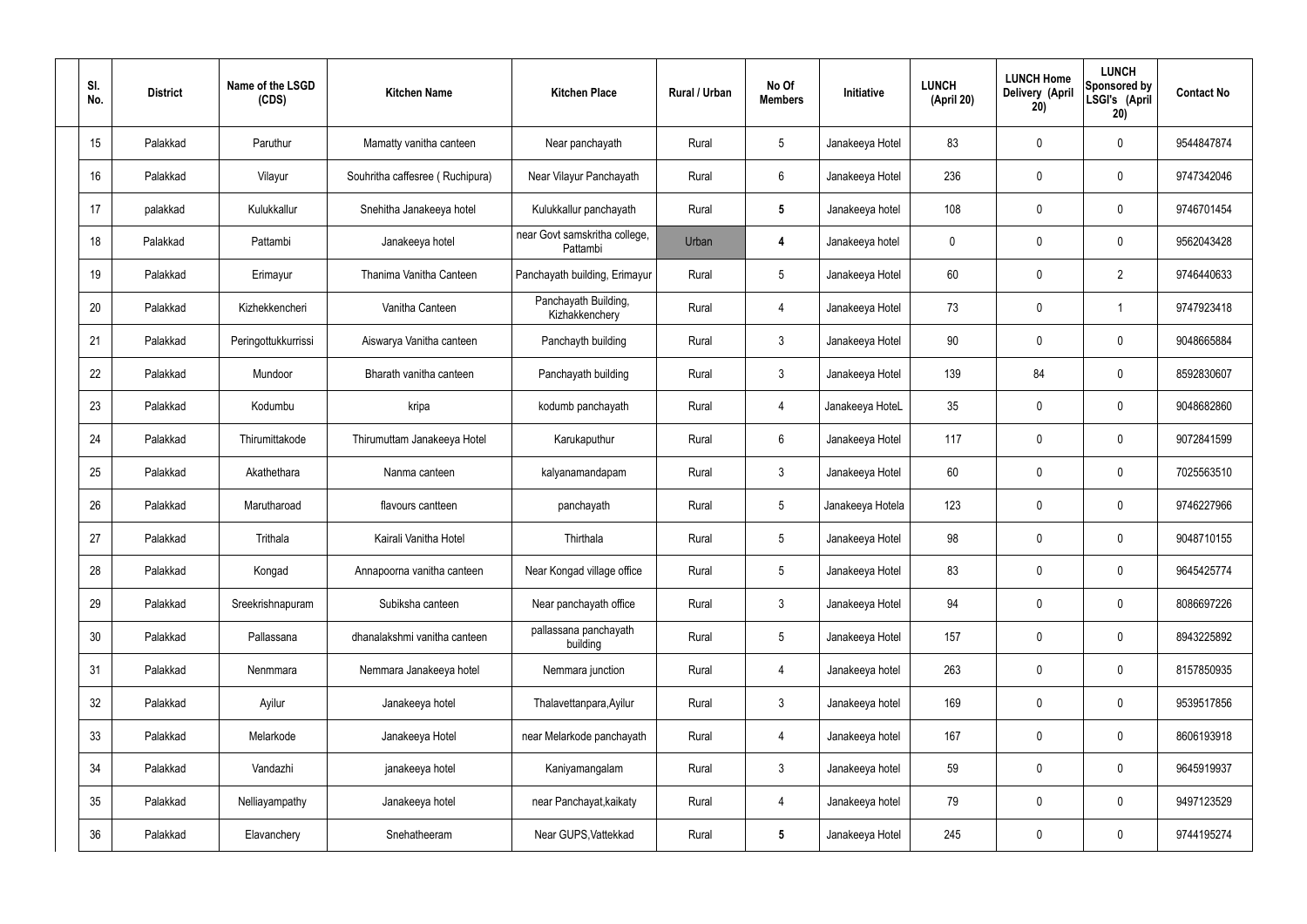|     | SI.<br>No. | <b>District</b> | Name of the LSGD<br>(CDS) | <b>Kitchen Name</b>                      | <b>Kitchen Place</b>                            | <b>Rural / Urban</b> | No Of<br><b>Members</b> | Initiative       | <b>LUNCH</b><br>(April 20) | <b>LUNCH Home</b><br>Delivery (April<br>20) | <b>LUNCH</b><br>Sponsored by<br>LSGI's (April<br>20) | <b>Contact No</b> |
|-----|------------|-----------------|---------------------------|------------------------------------------|-------------------------------------------------|----------------------|-------------------------|------------------|----------------------------|---------------------------------------------|------------------------------------------------------|-------------------|
|     | 37         | Palakkad        | Kollemkode                | Priya Vanitha Canteen                    | Block Panchayath Office,<br>Kollengode          | Rural                | 4                       | Janakeeya Hotel  | 270                        | $\mathbf 0$                                 | $\mathbf 0$                                          | 9745456764        |
|     | 38         | Palakkad        | Koduvayur                 | Samridhi Kudumbashree Vanitha<br>Canteen | Panchayath Building                             | Rural                | $5\overline{)}$         | Janakeeya Hotel  | 110                        | $\mathbf 0$                                 | $\mathbf 0$                                          | 8086263595        |
|     | 39         | Palakkad        | Pattanchery               | Sreelakshmi vanitha canteen              | Panchayath Building                             | Rural                | $\overline{4}$          | Janakeeya Hotel  | 28                         | $\mathbf 0$                                 | $\mathbf 0$                                          | 8086916932        |
|     | 40         | Palakkad        | Pudunagaram               | Janakeeya Hotel                          | Near KSEB, Pudunagaram                          | Rural                | $\overline{\mathbf{4}}$ | Janakeeya hotel  | 205                        | $\mathbf 0$                                 | $\mathbf 0$                                          | 9497241598        |
|     | 41         | Palakkad        | Vadavanoor                | Sree Muruka Janakeeya Hotel              | Vydhyasala, Vadavanoor                          | Rural                | $5\phantom{.0}$         | Janakeeya hotel  | 198                        | $\mathbf 0$                                 | $\mathbf 0$                                          | 9567011729        |
|     | 42         | Palakkad        | Peruvemba                 | Samridi Janakeeya Hotel                  | Peruvemba Junction                              | Rural                | $\boldsymbol{4}$        | Jankeeya hotel   | 185                        | $\mathbf 0$                                 | $\mathbf 0$                                          | 918089611261      |
|     | 43         | Palakkad        | Muthalamada               | Janakeeya Hotel                          | Chulliyarmedu                                   | Rural                | $\boldsymbol{4}$        | Jankeeya hotel   | 329                        | $\mathbf 0$                                 | $\mathbf 0$                                          | 9633730067        |
|     | 44         | Palakkad        | Cherppalasseri            | Swad Janakiyahotel, CPY                  | Scheduled caste coperative<br>society hall, cpy | Urban                | $5\overline{)}$         | Janakeeya Hotel  | 255                        | $\mathbf 0$                                 | $\mathbf 0$                                          | 9447746082        |
|     | 45         | Palakkad        | Vellinezhi                | Aiswarya kudumbashree                    | Adakkaputhur                                    | Rural                | $\mathbf{3}$            | Janakeeya Hotel  | 93                         | $\mathbf 0$                                 | $\mathbf 0$                                          | 9747730588        |
|     | 46         | Palakkad        | Keralasseri               | Bhagyasree janakeeya hotel               | Near village office                             | Rural                | $\mathbf{3}$            | Janakeeya Hotel  | 60                         | $\mathbf 0$                                 | $\mathbf 0$                                          | 8606125128        |
|     | 47         | Palakkad        | Kottayi                   | Kudumbashree Vanitha canteen             | Near Kottayi Panchayath                         | Rural                | $\overline{4}$          | Jankeeya hotel   | 85                         | $\mathbf 0$                                 | $\mathbf 0$                                          | 9605699847        |
|     | 48         | Palakkad        | anakkara                  | udayasurya vanitha canteen               | kumbidi                                         | rural                | $5\phantom{.0}$         | Janakeeya Hotel  | 220                        | $\mathbf 0$                                 | $\mathbf 0$                                          | 9895947614        |
|     | 49         | Palakkad        | kappur                    | jeevanam hotel                           | kumaranellur                                    | rural                | 6                       | Janakeeya Hotel  | 268                        | 0                                           | $\mathbf 0$                                          | 9605308385        |
| 102 | 50         | Palakkad        | Malampauzha               | Nandhanam canteen                        | near fantasy park                               | Rural                | $5\overline{)}$         | Janakeeya HotelT | 203                        | $\mathbf 0$                                 | $\mathbf 0$                                          | 807587062         |
|     | 51         | Palakkad        | Puduppariyaram            | Anaswara Canteen                         | Panchayath                                      | Rural                | $\overline{4}$          | Janakeeya Hotel  | 86                         | $\mathbf 0$                                 | $\mathbf 0$                                          | 9526677781        |
|     | 52         | Palakkad        | kadambazhipuram           | Reshmi janakeeya hotel                   | 16 mail                                         | Rural                | $5\phantom{.0}$         | Janakeeya Hotel  | $90\,$                     | $\mathbf 0$                                 | $\mathbf 0$                                          | 9048375891        |
|     | 53         | Palakkad        | Kadambazhipuram           | Ardhram Janakeeya hotel                  | Pulapatta                                       | Rural                | $\mathbf{3}$            | Janakeeya Hotel  | 54                         | $\mathbf 0$                                 | $\mathbf 0$                                          | 9495775246        |
|     | 54         | Palakkad        | Kannambra                 | Sree kurumba canteen                     | kannambra                                       | Rural                | $\overline{4}$          | Janakeeya Hotel  | 202                        | $\mathbf 0$                                 | $\mathbf 0$                                          | 8157815819        |
|     | 55         | Palakkad        | karakkurissi              | Janakiya hotel                           | Near ammus auditorium,<br>Ayappankavu           | Rural                | $\mathbf{3}$            | Janakeeya Hotel  | 145                        | $\mathbf 0$                                 | $\mathbf 0$                                          | 6238788932        |
|     | 56         | Palakkad        | Thenkara                  | Subiksham janakeeya hotel                | Ayurveda hospital compound<br>Then kara         | Rural                | 5 <sub>5</sub>          | Janakeeya Hotel  | 125                        | $\mathbf 0$                                 | $\mathbf 0$                                          | 9747557333        |
|     | 57         | Palakkad        | Alanallur                 | Keerthi vanitha canteen and catering     | Near panchayath Alanallur                       | Rural                | $5\phantom{.0}$         | Janakeeya hotel  | 237                        | $\mathbf 0$                                 | $\mathbf 0$                                          | 9495447569        |
|     | 58         | Palakkad        | Pudur                     | Asil canteen                             | Pudur panchayath                                | Rural                | $\overline{4}$          | Janakeeya hotel  | 94                         | $\pmb{0}$                                   | $\boldsymbol{0}$                                     | 8086968050        |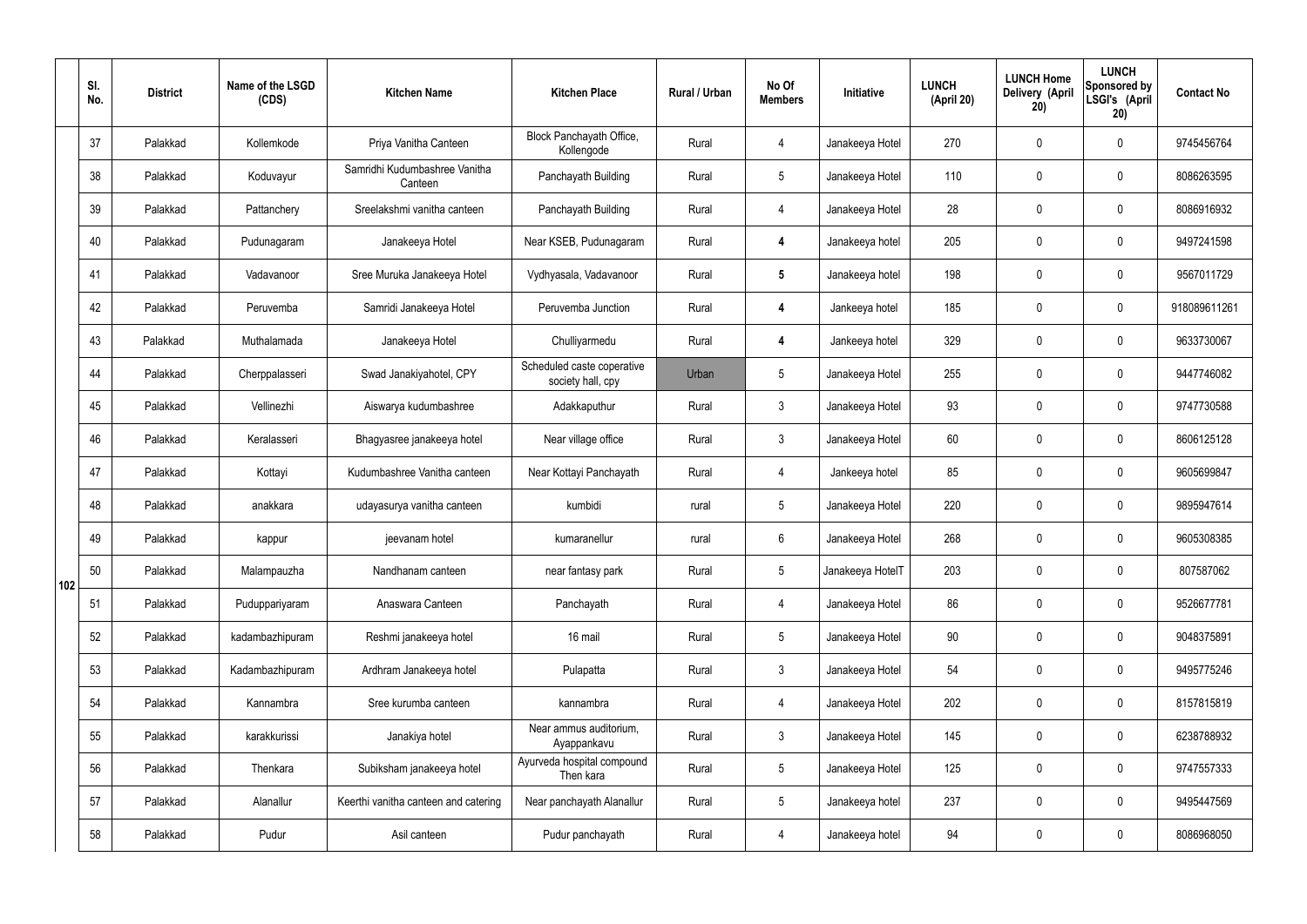| SI.<br>No. | <b>District</b> | Name of the LSGD<br>(CDS) | <b>Kitchen Name</b>                         | <b>Kitchen Place</b>                       | Rural / Urban | No Of<br><b>Members</b> | <b>Initiative</b> | <b>LUNCH</b><br>(April 20) | <b>LUNCH Home</b><br>Delivery (April<br>20) | <b>LUNCH</b><br>Sponsored by<br>LSGI's (April<br>20) | <b>Contact No</b> |
|------------|-----------------|---------------------------|---------------------------------------------|--------------------------------------------|---------------|-------------------------|-------------------|----------------------------|---------------------------------------------|------------------------------------------------------|-------------------|
| 59         | Palakkad        | Parali                    | Annasree Janakeeya hotel                    | Near parali panchayath                     | Rural         | 4                       | Janakeeya hotel   | 152                        | 0                                           | $\mathbf 0$                                          | 8281829238        |
| 60         | Palakkad        | Mannur                    | Kudumbasree janakeeya hotel                 | Mannur panchayath                          | Rural         | $5\phantom{.0}$         | Janakeeya hotel   | 65                         | 0                                           | $\mathbf 0$                                          | 9495771095        |
| 61         | Palakkad        | Kuzhalmannam              | Janasree jankeeya hotel                     | Kuzhalmannam block<br>panchayth            | Rural         | $\mathbf{3}$            | Jankeeya hotel    | 190                        | 0                                           | $\mathbf 0$                                          | 9847364980        |
| 62         | Palakkad        | Kavassery                 | samridhi Janakeeya Hotel                    | Alathur road, kavasheery                   | Rural         | $6\phantom{.}6$         | Janakeeya hotel   | 80                         | $\mathbf 0$                                 | $\mathbf 0$                                          | 9747570761        |
| 63         | palakkad        | chalissery                | Thanal janakeeya hotel                      | chalissery panchayath building             | Rural         | $\mathfrak{Z}$          | Janakeeya hotel   | 40                         | $\boldsymbol{0}$                            | $\boldsymbol{0}$                                     | 9562702284        |
| 64         | palakkad        | Kottopadam                | Iva canteen and catering janakeeya<br>hotel | Block building, Near<br>aryambavu junction | Rural         | 4                       | Janakeeya hotel   | 215                        | 0                                           | $\mathbf 0$                                          | 9074818126        |
| 65         | palakkad        | kumaramputhur             | Ruchi cafe janakeeya hotel                  | Panchayath kumaramputhur                   | Rural         | $\mathbf{3}$            | Janakeeya hotel   | 303                        | $\mathbf 0$                                 | $\mathbf 0$                                          | 8589968705        |
| 66         | palakkad        | Malampuzha                | Amma janakeeya hotel                        | kadukkamkunnu, Malampuzha                  | Rural         | $\mathbf{3}$            | Janakeeya hotel.  | 303                        | 0                                           | $\mathbf 0$                                          | 9446521664        |
| 67         | palakkad        | Alathur                   | Rich Janakeeya hotel                        | Near bus stand, Alathur                    | Rural         | 4                       | Janakeeya hotel   | 245                        | 0                                           | 11                                                   | 9947030779        |
| 68         | palakkad        | Karimpuzha                | Janakeeya hotel                             | Karimpuzha panchayath                      | Rural         | $\mathbf{3}$            | Janakeeya hotel   | 78                         | 0                                           | $\mathbf 0$                                          | 9961502739        |
| 69         | Palakkad        | Thenkurissi               | Eyeshee janakeeya hotel                     | Panchayth building,<br>Thenkurissi         | Rural         | 4                       | Jankeeya hotel    | 91                         | $\mathbf 0$                                 | $\mathbf 0$                                          | 9995662723        |
| 70         | Palakkad        | Agali                     | Janakeeya Hotel                             | Block Panchayath building,<br>Agali        | Rural         | $5\phantom{.0}$         | Jankeeya hotel    | 158                        | 0                                           | $\mathbf 0$                                          | 9037878897        |
| 71         | Palakkad        | Sholayur                  | Powrnami janakeeya hotel                    | anakkatty bus stand                        | Rural         | 4                       | Jankeeya hotel    | 113                        | 0                                           | $\mathbf{0}$                                         | 9159556404        |
| 72         | Palakkad        | Puthushery                | Janakeeya hotel                             | Puthushery panchayath                      | Rural         | $5\phantom{.0}$         | Janakeeya hotel   | 135                        | 0                                           | $\mathbf 0$                                          | 9562772723        |
| 73         | Palakkad        | Karimba                   | Janakeeya hotel                             | Panchayath premise                         | Rural         | $3\phantom{a}$          | Janakeeya Hotel   | 210                        | 0                                           | $\mathbf 0$                                          | 9562163979        |
| 74         | Palakkad        | Nagalasseri               | Janakeeya hotel                             | near koottanad bus stand                   | Rural         | $5\phantom{.0}$         | Janakeeya hotel   | 160                        | 0                                           | $\mathbf 0$                                          | 8921928291        |
| 75         | Palakkad        | Mathur                    | Nila janakeeya Hotel                        | Near Panchayth, Mathur                     | Rural         | 4                       | Jankeeya hotel    | 112                        | 0                                           | $\mathbf 0$                                          | 9562356483        |
| 76         | Palakkad        | Chalavara                 | Janakeeya hotel                             | Chalavara panchayath                       | Rural         | $5\phantom{.0}$         | Janakeeya hotel   | 104                        | 0                                           | $\boldsymbol{0}$                                     | 9544659942        |
| 77         | Palakkad        | Ananganadi                | vanitha cateen                              | near Ananganadi panchayath                 | Rural         | $\mathbf{3}$            | Janakeeya Hotel   | 96                         | 0                                           | $\boldsymbol{0}$                                     | 8921410495        |
| 78         | Palakkad        | Lakkidiperur              | Janakeeya hotel                             | Lekkidi perur panchayath                   | Rural         | $5\phantom{.0}$         | Jankeeya hotel    | 106                        | 0                                           | $\boldsymbol{0}$                                     | 6238921903        |
| 79         | Palakkad        | Nellaya                   | Janakeeya hotel                             | Nellaya panchayath                         | Rural         | 4                       | Janakeeya hotel   | 0                          | 0                                           | $\boldsymbol{0}$                                     | 9562432883        |
| 80         | Palakkad        | Shornur                   | Oottupura Janakeeya hotel                   | near bus stand, Shoranur                   | Urban         | $5\phantom{.0}$         | Janakeeya hotel   | 257                        | 0                                           | $\overline{0}$                                       | 9747102377        |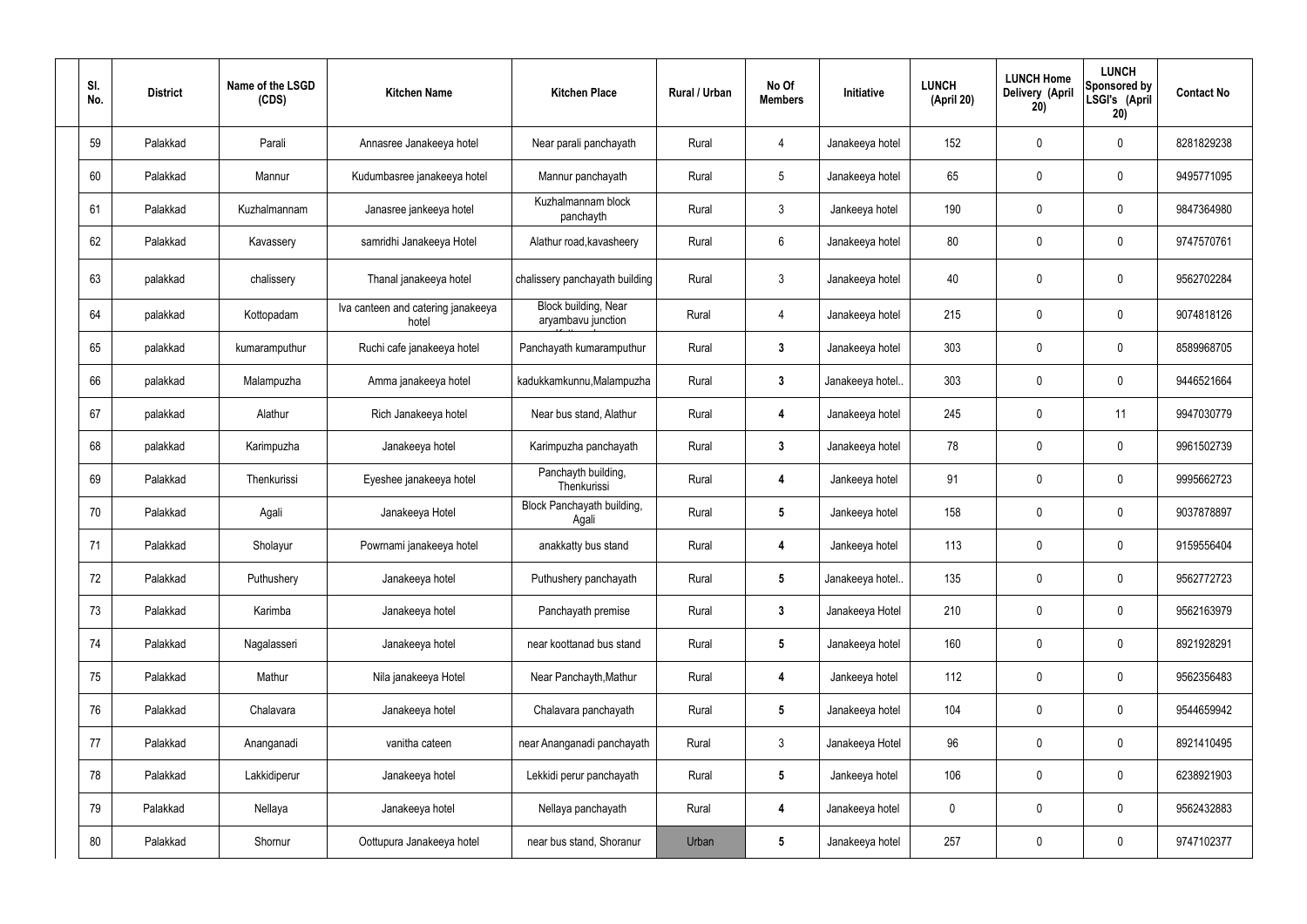| SI.<br>No. | <b>District</b> | Name of the LSGD<br>(CDS) | <b>Kitchen Name</b>             | <b>Kitchen Place</b>                       | Rural / Urban | No Of<br><b>Members</b> | Initiative      | <b>LUNCH</b><br>(April 20) | <b>LUNCH Home</b><br>Delivery (April<br>20) | <b>LUNCH</b><br>Sponsored by<br>LSGI's (April<br>20) | <b>Contact No</b> |
|------------|-----------------|---------------------------|---------------------------------|--------------------------------------------|---------------|-------------------------|-----------------|----------------------------|---------------------------------------------|------------------------------------------------------|-------------------|
| 81         | Palakkad        | Shornur                   | Snehadeepam Janakeeya hotel     | Shoranur municipality                      | Urban         | 4                       | Janakeeya hotel | 136                        | $\mathbf 0$                                 | $\mathbf 0$                                          | 6238755729        |
| 82         | Palakkad        | Thrikkadiri               | Janakeeya hotel                 | Samskarika nilayam                         | Rural         | 4                       | Janakeeya hotel | 47                         | $\mathbf 0$                                 | $\mathbf 0$                                          | 9544806032        |
| 83         | palakkad        | Vaniyamkulam              | Janakeeya hotel                 | near PK DAS hospital                       | Rural         | $3\phantom{a}$          | Janakeeya hotel | 275                        | 0                                           | $\mathfrak{Z}$                                       | 9947408415        |
| 84         | Palakkad        | Ambalappara               | Janakiya hotel                  | ambalappara<br>kalyanamandapam             | Rural         | $5\overline{)}$         | Janakeeya Hotel | $\mathbf 0$                | $\mathbf 0$                                 | $\mathbf 0$                                          | 8129562289        |
| 85         | Palakkad        | Vallappuzha               | Janakeeya hotel                 | Hayath Complex, Vallappuzha                | Rural         | $5\phantom{.0}$         | Janakeeya Hotel | 124                        | $\mathbf 0$                                 | $\mathbf 0$                                          | 8086406897        |
| 86         | Palakkad        | Shoranur                  | Ela janakeeya hotel             | Vpc market, kulappully                     | Urban         | $\mathbf{3}$            | Janakeeya hotel | 122                        | $\mathbf 0$                                 | $\mathbf 0$                                          | 8129769113        |
| 87         | Palakkad        | Mankara                   | Subiksha Janakeeya hotel        | Near Mankara Panchayath                    | Rural         | $5\phantom{.0}$         | Janakeeya hotel | 100                        | $\mathbf 0$                                 | $\mathbf 0$                                          | 8549045637        |
| 88         | Palakkad        | Kanjirapuzha              | Surya Janakeeya hotel,          | Kanjirapuzha, panchayath                   | Rural         | $5\phantom{.0}$         | Janakeeya hotel | 165                        | $\mathbf 0$                                 | $\mathbf 0$                                          | 9048698194        |
| 89         | Palakkad        | Thachanattukara           | Haritham janakeeya hotel        | 53 mile, Thachanattukara                   | Rural         | $3\phantom{a}$          | Janakeeya hotel | 230                        | 0                                           | $\mathbf 0$                                          | 9605097810        |
| 90         | Palakkad        | Puthukode                 | Puthuma jankeeya hotel          | Thachanadi junction                        | Rural         | $6\phantom{1}$          | Janakeeya hotel | 242                        | 0                                           | $\mathbf 0$                                          | 9744459080        |
| 91         | Palakkad        | Tarur                     | Jankeeya Hotel                  | Infront of vilage office, Tarurk           | Rural         | 4                       | Janakeeya hotel | 102                        | 0                                           | $\mathbf 0$                                          | 8606780959        |
| 92         | Palakkad        | Pirayiri                  | Janakeeya hotel                 | Near Panchayath office                     | Rural         | $5\phantom{.0}$         | Janakeeya hotel | 80                         | 0                                           | $\boldsymbol{0}$                                     | 9037495586        |
| 93         | Palakkad        | Palakkad ulb              | Ruchi                           | Near Balaji hospital, Fort<br>Maidan       | Urban         | 4                       | Janakeeya hotel | 245                        | $\pmb{0}$                                   | $\mathbf 0$                                          | 7994185687        |
| 94         | Palakkad        | Pookkottukavu             | Punya                           | Pookkottukavu Centre                       | Rural         | 4                       | Janakeeya Hotel | 93                         | $\pmb{0}$                                   | $\mathbf 0$                                          | 9745511432        |
| 95         | Palakkad        | Kuthanoor                 | Suryodayam jankeeya hotel       | Kalapara, kuthanoor                        | Rural         | $5\phantom{.0}$         | Jankeeya hotel  | $\pmb{0}$                  | $\pmb{0}$                                   | $\mathbf 0$                                          | 9995159738        |
| 96         | Palakkad        | Thiruvegappura            | Janakeeya Hotel                 | Kaippuram                                  | Rural         | $5\phantom{.0}$         | Jankeeya hotel  | 131                        | $\pmb{0}$                                   | $\mathbf 0$                                          | 8921882903        |
| 97         | Palakkad        | Thachampara               | Vanitha canteen Janakeeya Hotel | Thachampara town                           | Rural         | 4                       | Jankeeya hotel  | 137                        | $\pmb{0}$                                   | $\mathbf 0$                                          | 9497826216        |
| 98         | Palakkad        | Kannadi                   | Sweet jankeeya hotel            | Yakkara junction                           | Rural         | $\mathbf{3}$            | Jankeeya hotel  | 297                        | $\pmb{0}$                                   | $\mathbf 0$                                          | 9846918028        |
| 99         | Palakkad        | Pattithara                | Bavana janakeeya hotel          | kottappadam                                | Rural         | $5\phantom{.0}$         | Janakeeya hotel | $\boldsymbol{0}$           | $\pmb{0}$                                   | $\mathbf 0$                                          | 9074163402        |
| 100        | Palakkad        | Mannarkkad                | Janakeeya Hotel                 | muncipal building, busstand,<br>mannarkkad | Urban         | 4                       | Janakeeya hotel | 116                        | $\pmb{0}$                                   | $\mathbf 0$                                          |                   |
| 101        | Palakkad        | Pirayiri                  | Kudumbashree janakeeya hotel    | Kallekkad Block Panchayath                 | Rural         | $5\phantom{.0}$         | janakeeya hotel | 69                         | 0                                           | $\boldsymbol{0}$                                     | 8137940343        |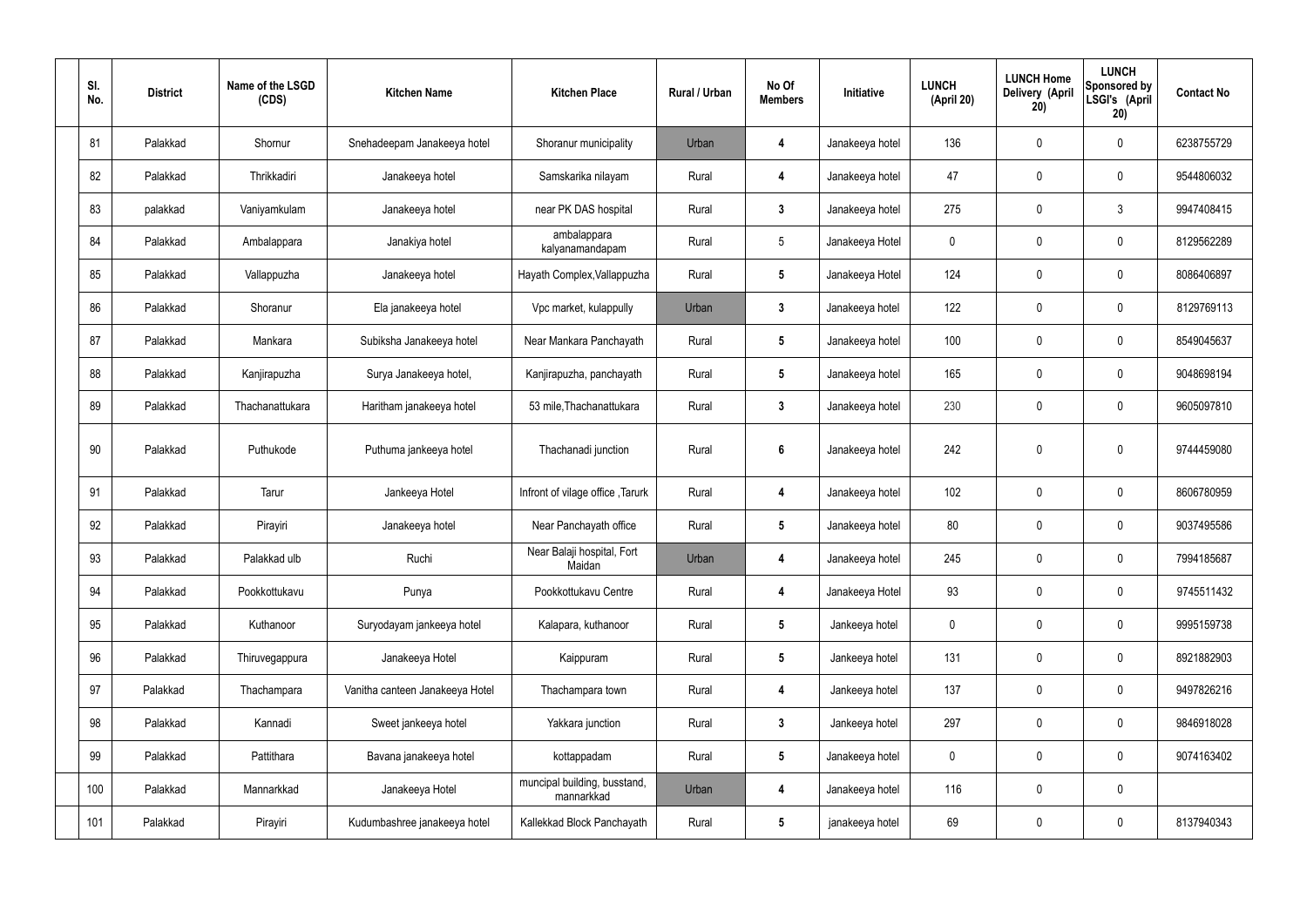|    | SI.<br>No.      | <b>District</b> | Name of the LSGD<br>(CDS) | <b>Kitchen Name</b>             | <b>Kitchen Place</b>  | Rural / Urban | No Of<br><b>Members</b> | Initiative      | <b>LUNCH</b><br>(April 20) | <b>LUNCH Home</b><br>Delivery (April<br>20) | <b>LUNCH</b><br>Sponsored by<br>LSGI's (April<br>20) | <b>Contact No</b> |
|----|-----------------|-----------------|---------------------------|---------------------------------|-----------------------|---------------|-------------------------|-----------------|----------------------------|---------------------------------------------|------------------------------------------------------|-------------------|
|    | 102             | Palakkad        | Marutharoad               | Sreelakshmi janakeeya hotel     | Pirivusala            | Rural         | 4                       | janakeeya hotel | 210                        | 0                                           | $\mathbf 0$                                          | 9048636162        |
|    | 103             | Palakkad        | Puthussery                | Ruchi janakeeya hotel           | puthussery junction   | Rural         | $5\phantom{.0}$         | janakeeya hotel | 85                         | $\mathbf 0$                                 | $\mathbf 0$                                          |                   |
| 99 |                 |                 |                           |                                 |                       |               | 439                     |                 | 14211                      | 84                                          | 17                                                   |                   |
|    |                 | Pathanamthitta  | Anicadu                   | Janatha janakeeya hotel         | Nooromave             | Rural         | $\mathbf{3}$            | Janakeeya Hotel | 103                        | $\mathbf 0$                                 | $\mathbf 0$                                          | 6282875679        |
|    | $\overline{2}$  | Pathanamthitta  | Kaviyoor                  | Janakeeya Hotel                 | Manakkachira          | Rural         | 4                       | Janakeeya Hotel | 157                        | 0                                           | $\mathbf 0$                                          | 9747886172        |
|    | $\mathbf{3}$    | Pathanamthitta  | Kottanadu                 | Janakeeya Hotel                 | Kottanadu             | Rural         | 4                       | Janakeeya Hotel | 69                         | 0                                           | $\overline{0}$                                       | 6282382608        |
|    | $\overline{4}$  | Pathanamthitta  | Kalloopara                | Janakeeya Hotel                 | Kalloopara            | Rural         | $5\overline{)}$         | Janakeeya Hotel | 105                        | 0                                           | $\mathbf 0$                                          | 9947471024        |
|    | $5\phantom{.0}$ | Pathanamthitta  | Kunnamthanam              | Thripthi Hotel                  | Kunnamthanam          | Rural         | $\mathbf{3}$            | Janakeeya Hotel | 68                         | $\mathbf 0$                                 | $\mathbf 0$                                          | 6235908328        |
|    | 6               | pathanamthitta  | mallappally               | janakeeya hotel                 | mallappally           | Rural         | $\mathbf{3}$            | janakeeya hotel | 118                        | 0                                           | $\mathbf 0$                                          | 9744194830        |
|    | 7               | Pathanamthitta  | kottangal                 | janakeeya hotel                 | kottangal             | Rural         | $\mathbf{3}$            | Janakeeya Hotel | 112                        | $\mathbf 0$                                 | $\mathbf 0$                                          | 9526690541        |
|    | 8               | Pathanamthitta  | Nedumpuram                | Nedumpram Janakeeya Hotel       | Podiyadi              | Rural         | $5\overline{)}$         | Janakeeya Hotel | 0                          | 0                                           | $\mathbf 0$                                          | 919188291409      |
|    | 9               | Pathanamthitta  | Niranam                   | Sakhi cafe                      | Niranam               | Rural         | $\mathbf{3}$            | Janakeeya Hotel | 56                         | 0                                           | $\mathbf 0$                                          | 919526423710      |
|    | 10              | Pathanamthitta  | Peringara                 | Haritha samrudhi Catering       | <b>PMVHS Pringara</b> | Rural         | 4                       | Janakeeya Hotel | 80                         | 0                                           | $\mathbf 0$                                          | 919961219550      |
|    | 11              | Pathanamthitta  | Peringara                 | Pulari janakeeya Hotel          | swamipalam            | Rural         | 4                       | Janakeeya hotel | 56                         | $\mathbf 0$                                 | $\mathbf 0$                                          | 919656132036      |
|    | 12              | Pathanamthitta  | Kuttor                    | Nanma Catering                  | <b>GHS Kuttoor</b>    | Rural         | 3 <sup>1</sup>          | Janakeeya Hotel | 130                        | 0                                           | $\mathbf 0$                                          | 919526323212      |
|    | 13              | Pathanamthitta  | Kadapra                   | Niradeepam janakeeya hotel      | Kadapra               | Rural         | 4                       | Janakeeya Hotel | 41                         | 0                                           | $\mathbf 0$                                          | 9656512066        |
|    | 14              | Pathanamthitta  | Eraviperoor               | Avi cafe                        | Avi cafe              | Rural         | $\mathbf{3}$            | Janakeeya Hotel | 134                        | 0                                           | $\mathbf 0$                                          | 6238013293        |
|    | 15              | Pathanamthitta  | Koipuram                  | Ammas kudumbashree cafe         | Muttamon              | Rural         | $5\overline{)}$         | Janakeeya Hotel | 68                         | 0                                           | $\mathbf 0$                                          | 9961485931        |
|    | 16              | Pathanamthitta  | Thottappuzhassery         | Thottapuzhassery Jankeeya Hotel | Thottapuzhassery      | Rural         | 4                       | Janakeeya Hotel | $\mathbf 0$                | 0                                           | $\mathbf 0$                                          | 9656403054        |
|    | 17              | Pathanamthitta  | Puramattom                | Top N Taste                     | Puramattom            | Rural         | $\mathbf{3}$            | Janakeeya Hotel | 30 <sub>o</sub>            | 0                                           | $\mathbf 0$                                          | 9526728230        |
|    | 18              | Pathanamthitta  | Ayroor                    | Janakeeya Hotel                 | Ayroor                | Rural         | $6\phantom{.}6$         | Janakeeya Hotel | 30 <sub>o</sub>            | 0                                           | $\mathbf 0$                                          | 8086653951        |
|    | 19              | Pathanamthitta  | Ezhumattor                | Swad Hotel                      | Thadiyoor             | Rural         | $\mathfrak{Z}$          | Janakeeya Hotel | 45                         | 0                                           | $\overline{0}$                                       | 9526857335        |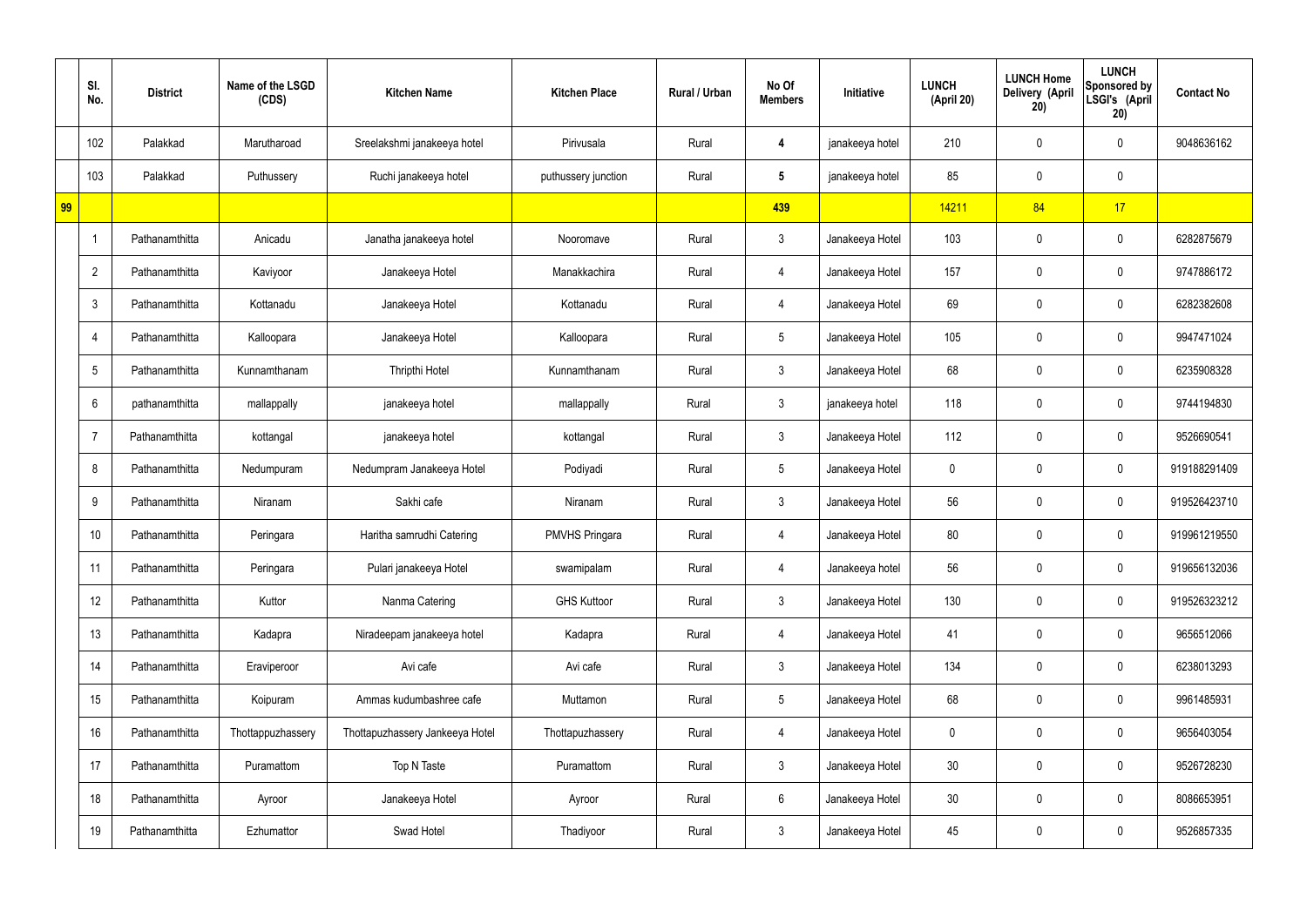|    | SI.<br>No. | <b>District</b> | Name of the LSGD<br>(CDS) | <b>Kitchen Name</b>       | <b>Kitchen Place</b>        | Rural / Urban | No Of<br><b>Members</b> | Initiative      | <b>LUNCH</b><br>(April 20) | <b>LUNCH Home</b><br>Delivery (April<br>20) | <b>LUNCH</b><br>Sponsored by<br>LSGI's (April<br>20) | <b>Contact No</b> |
|----|------------|-----------------|---------------------------|---------------------------|-----------------------------|---------------|-------------------------|-----------------|----------------------------|---------------------------------------------|------------------------------------------------------|-------------------|
|    | 20         | Pathanamthitta  | Kozhencherry              | Ruchi Janakeeya hotel     | Community hall, kozhenchery | Rural         | 4                       | Janakeeya Hotel | 61                         | 0                                           | $\mathbf 0$                                          | 9947387912        |
|    | 21         | Pathanamthitta  | Mallappuzhassery          | Snehadeepam               | Paramootil                  | Rural         | $6\phantom{.}$          | Janakeeya Hotel | $\mathbf 0$                | 0                                           | $\boldsymbol{0}$                                     | 9847170052        |
|    | 22         | Pathanamthitta  | Chennerkara               | Thanal Kudumbasree Cafe   | Nallanikunnu                | Rural         | $5\phantom{.0}$         | Janakeeya Hotel | 45                         | 0                                           | $\boldsymbol{0}$                                     | 9747469562        |
|    | 23         | Pathanamthitta  | Cherukole                 | Janakeeya Hotel           | Cherukole                   | Rural         | $\mathbf{3}$            | Janakeeya Hotel | 65                         | 0                                           | $\boldsymbol{0}$                                     | 7907811728        |
|    | 24         | Pathanamthitta  | Elanthoor                 | Janakeeya Hotel           | Vary                        | Rural         | 4                       | Janakeeya Hotel | 45                         | 0                                           | $\boldsymbol{0}$                                     | 9946047385        |
|    | 25         | Pathanamthitta  | naranganam                | janakeeya hotel           | kadammanitta                | Rural         | $\mathbf{3}$            | janakeeya hotel | 50                         | 0                                           | $\mathbf 0$                                          | 9744478962        |
|    | 26         | Pathanamthitta  | Omalloor                  | Janakeeya Hotel           | Omalloor                    | Rural         |                         | Janakeeya Hotel | 92                         | 0                                           | $\mathbf 0$                                          |                   |
|    | 27         | Pathanamthitta  | Chittar                   | Chittar janakiya hotel    | Koothattukulam              | Rural         | $\mathbf{3}$            | Janakeeya Hotel | 90                         | 95                                          | $\mathbf 0$                                          | 9072374618        |
|    | 28         | Pathanamthitta  | Naranammoozhi             | Thanima                   | Arakkamon                   | Rural         | $\mathbf{3}$            | Janakeeya Hotel | $\mathbf 0$                | $\boldsymbol{0}$                            | $\mathbf 0$                                          | 9605021278        |
|    | 29         | Pathanamthitta  | Perunadu                  | Perunadu Janakeeya Hotel  | Perunadu                    | Rural         | $5\phantom{.0}$         | Janakeeya Hotel | $\mathbf 0$                | 0                                           | $\mathbf 0$                                          |                   |
| 58 | 30         | Pathanamthitta  | Ranni-Angadi              | Angadi Janakeeya Hotel    | Thoodathil church hall      | Rural         | $5\phantom{.0}$         | Janakeeya Hotel | 16 <sup>°</sup>            | 112                                         | $\mathbf 0$                                          | 9961190622        |
|    | 31         | Pathanamthitta  | Ranni-Pazhavangadi        | Navami Hotel              | Makkappuzha                 | Rural         | 4                       | Janakeeya Hotel | $\mathbf 0$                | 0                                           | $\mathbf 0$                                          | 9562135824        |
|    | 32         | Pathanamthitta  | Seethathodu               | Thanima catering unit     | Seethathodu                 | Rural         | $5\phantom{.0}$         | Janakeeya Hotel | 80                         | 75                                          | 0                                                    | 9747622310        |
|    | 33         | Pathanamthitta  | Ranni                     | Janakeeya Hotel           | Ranni                       | Rural         | $\overline{4}$          | Janakeeya Hotel | 14                         | 64                                          | $\mathbf 0$                                          | 99462338752       |
|    | 34         | Pathanamthitta  | Vechhoochira              | Annapoorneswary hotel     | Venkurinji                  | Rural         | $\overline{4}$          | Janakeeya Hotel | 18                         | 180                                         | $\mathbf 0$                                          | 8547264134        |
|    | 35         | Pathanamthitta  | Vadasserikara             | Thannal Janakeeya Hotel   | Vadasserikara               | Rural         | $5\phantom{.0}$         | Janakeeya Hotel | 35                         | 95                                          | $\mathbf 0$                                          | 8590107684        |
|    | 36         | Pathanamthitta  | Vallickodu                | Janakeeya Hotel           | Vallicodu                   | Rural         | $5\phantom{.0}$         | Janakeeya Hotel | 104                        | 0                                           | $\mathbf 0$                                          | 8547121591        |
|    | 37         | Pathanamthitta  | Pramadom                  | Aishwarya Janakeeya Hotel | Pramadom                    | Rural         | $\mathbf{3}$            | Janakeeya Hotel | 50                         | 0                                           | $\mathbf 0$                                          | 9495312020        |
|    | 38         | Pathanamthitta  | Aruvappulam               | Janakeeya Hotel           | Kallely                     | Rural         | $\mathbf{3}$            | Janakeeya Hotel | 80                         | 0                                           | $\mathbf 0$                                          | 9656700499        |
|    | 39         | Pathanamthitta  | mylapra                   | Manna janakeeya hotel     | mylapra                     | Rural         | $\mathbf{3}$            | janakeeya hotel | $\mathbf 0$                | 0                                           | $\mathbf 0$                                          | 9961750470        |
|    | 40         | Pathanamthitta  | Thannithodu               | Flowers janakeeya hotel   | Thannithodu                 | Rural         | $\mathbf{3}$            | Janakeeya hotel | 157                        | 0                                           | $\mathbf 0$                                          | 9061295035        |
|    | 40         | Pathanamthitta  | Malayappuzha              | Janakeeya Hotel           | Malayappuzha                | Rural         | $\mathfrak{Z}$          | Janakeeya Hotel | 203                        | 0                                           | $\pmb{0}$                                            |                   |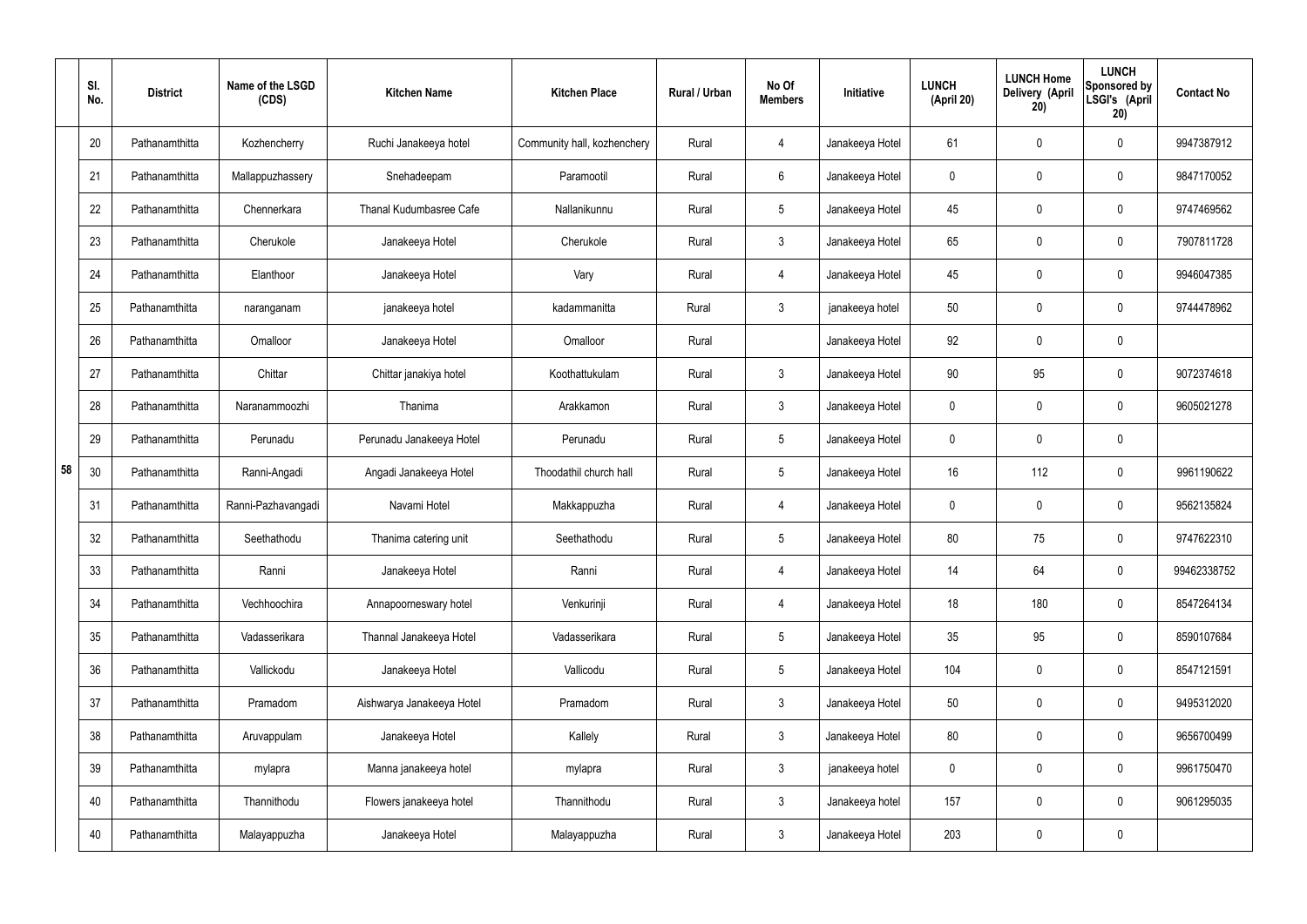|    | SI.<br>No.     | <b>District</b>    | Name of the LSGD<br>(CDS) | <b>Kitchen Name</b>           | <b>Kitchen Place</b>                 | Rural / Urban | No Of<br><b>Members</b> | Initiative      | <b>LUNCH</b><br>(April 20) | <b>LUNCH Home</b><br>Delivery (April<br>20) | <b>LUNCH</b><br>Sponsored by<br>LSGI's (April<br>20) | <b>Contact No</b> |
|----|----------------|--------------------|---------------------------|-------------------------------|--------------------------------------|---------------|-------------------------|-----------------|----------------------------|---------------------------------------------|------------------------------------------------------|-------------------|
|    | 41             | Pathanamthitta     | Konni                     | Janakeeya Hotel               | Konni                                | Rural         | 3                       | Janakeeya Hotel | $\mathbf 0$                | $\mathbf 0$                                 | $\mathbf 0$                                          |                   |
|    | 43             | Pathanamthitta     | Kalanjoor                 | Kalanjoor janakeeya Hotel     | Kalanjoor                            | Rural         | $\overline{4}$          | Janakeeya Hotel | 130                        | $\mathbf 0$                                 | $\mathbf 0$                                          | 6238045066        |
|    | 44             | Pathanamthitta     | Ezhamkulam                | Swad Catering Unit            | Enathu                               | Rural         | $5\overline{)}$         | Janakeeya Hotel | 200                        | $\mathbf 0$                                 | $\mathbf 0$                                          | 9747243317        |
|    | 45             | Pathanamthitta     | Kodumon                   | Ruchiyidam Janakeeya Hotel    | Kodumon                              | Rural         | $\overline{7}$          | Janakeeya Hotel | 65                         | $\mathbf 0$                                 | $\mathbf 0$                                          | 75611017112       |
|    | 46             | Pathanamthitta     | Erathu                    | Janakeeya Hotel               | Erathu                               | Rural         | 4                       | Janakeeya Hotel | 120                        | $\mathbf 0$                                 | $\mathbf 0$                                          | 9645102262        |
|    | 47             | Pathanamthitta     | Enadimangalam             | Janakeeya Hotel               | Elamannoor                           | Rural         | $\overline{4}$          | Janakeeya Hotel | 121                        | $\mathbf 0$                                 | $\mathbf 0$                                          |                   |
|    | 48             | Pathanamthitta     | Kadampanadu               | Janakeeya Hotel               | Mannady                              | Rural         | 3                       | Janakeeya Hotel | 82                         | $\pmb{0}$                                   | $\mathbf 0$                                          |                   |
|    | 49             | Pathanamthitta     | Pallickal                 |                               |                                      | Rural         |                         | Janakeeya Hotel | 173                        | $\mathbf 0$                                 | $\mathbf 0$                                          |                   |
|    | 50             | Pathanamthitta     | Thumpamon                 | Ruchi Cafe                    | Mampilali                            | Rural         | $5\phantom{.0}$         | Janakeeya Hotel | 147                        | $\mathbf 0$                                 | $\mathbf 0$                                          | 9188300026        |
|    | 51             | Pathanamthitta     | Kulanada                  | Bhagyalekshmi cafe unit       | Kaipuzha                             | Rural         | 3                       | Janakeeya Hotel | $\mathbf 0$                | $\mathbf 0$                                 | $\mathbf 0$                                          |                   |
|    | 52             | Pathanamthitta     | Pandalam Thekkekara       | Pandalam Thekkekara           | Thatta                               | Rural         | 3                       | Janakeeya Hotel | 129                        | $\mathbf 0$                                 | $\mathbf 0$                                          | 9526224922        |
|    | 53             | Pathanamthitta     | Aranmula                  | Janakeeya Hotel               | Aranmula                             | Rural         | 5 <sub>5</sub>          | Janakeeya Hotel | 12                         | $\pmb{0}$                                   | $\mathbf 0$                                          | 9656296503        |
|    | 54             | Pathanamthitta     | Mezhuveli                 | Thripthi Janakeeya Hotel      | Mezhuveli                            | Rural         | 3                       | Janakeeya Hotel | 38                         | $\mathbf 0$                                 | $\mathbf 0$                                          | 9495265971        |
|    | 55             | Pathanamthitta     | Adoor                     | Amma Catering Unit            | Adoor                                | Urban         | $5\phantom{.0}$         | Janakeeya Hotel | 125                        | $\pmb{0}$                                   | $\mathbf 0$                                          | 8606887490        |
|    | 56             | Pathanamthitta     | Pandalam                  | Ruchi catering                | Sivarenjini Auditorium               | Urban         | 5 <sub>5</sub>          | Janakeeya Hotel | $\pmb{0}$                  | $\pmb{0}$                                   | $\mathbf 0$                                          | 9846212739        |
|    | 57             | Pathanamthitta     | Thiruvalla East           | janakeeya hotel               | near private bus stand<br>thiruvalla | Urban         | $5\phantom{.0}$         | Janakeeya Hotel | 338                        | $\pmb{0}$                                   | $\pmb{0}$                                            | 919847729416      |
|    | 58             | Pathanamthitta     | <b>Thiruvalla West</b>    | janakeeya hotel               | kizhakkan muthoor                    | Urban         | $5\phantom{.0}$         | Janakeeya Hotel | 190                        | $\mathbf 0$                                 | $\mathbf 0$                                          | 919656132036      |
|    | 59             | Pathanamthitta     | Pathanamthitta            | Janakeeya Hotel               | Near Municipality Office             | Urban         | $5\phantom{.0}$         | Janakeeya Hotel | 130                        | $\mathbf 0$                                 | $\mathbf 0$                                          |                   |
| 58 |                |                    |                           |                               |                                      |               | 229                     |                 | 4607                       | 621                                         | $\bullet$                                            |                   |
|    |                | Thiruvananthapuram | Parassala                 | Bhagyalekshmi janakeeya hotel | Mundaplavila                         | Rural         | $5\phantom{.0}$         | Janakeeya Hotel | 400                        | $\bm{0}$                                    | $\bf{0}$                                             | 9895463718        |
|    | $\overline{2}$ | Thiruvananthapuram | Karode                    | Karode janakeeya hotel        | Paavaara,<br>pazhaya uchakkada       | Rural         | $5\phantom{.0}$         | Janakeeya Hotel | 405                        | $\bm{0}$                                    | $\bf{0}$                                             | 9605122139        |
|    | $\mathfrak{Z}$ | Thiruvananthapuram | Thirupuram                | Thirupuram janakeeya hotel    | Pazhayakada                          | Rural         | $5\phantom{.0}$         | Janakeeya Hotel | 229                        | $\pmb{0}$                                   | $\bf{0}$                                             | 7034723987        |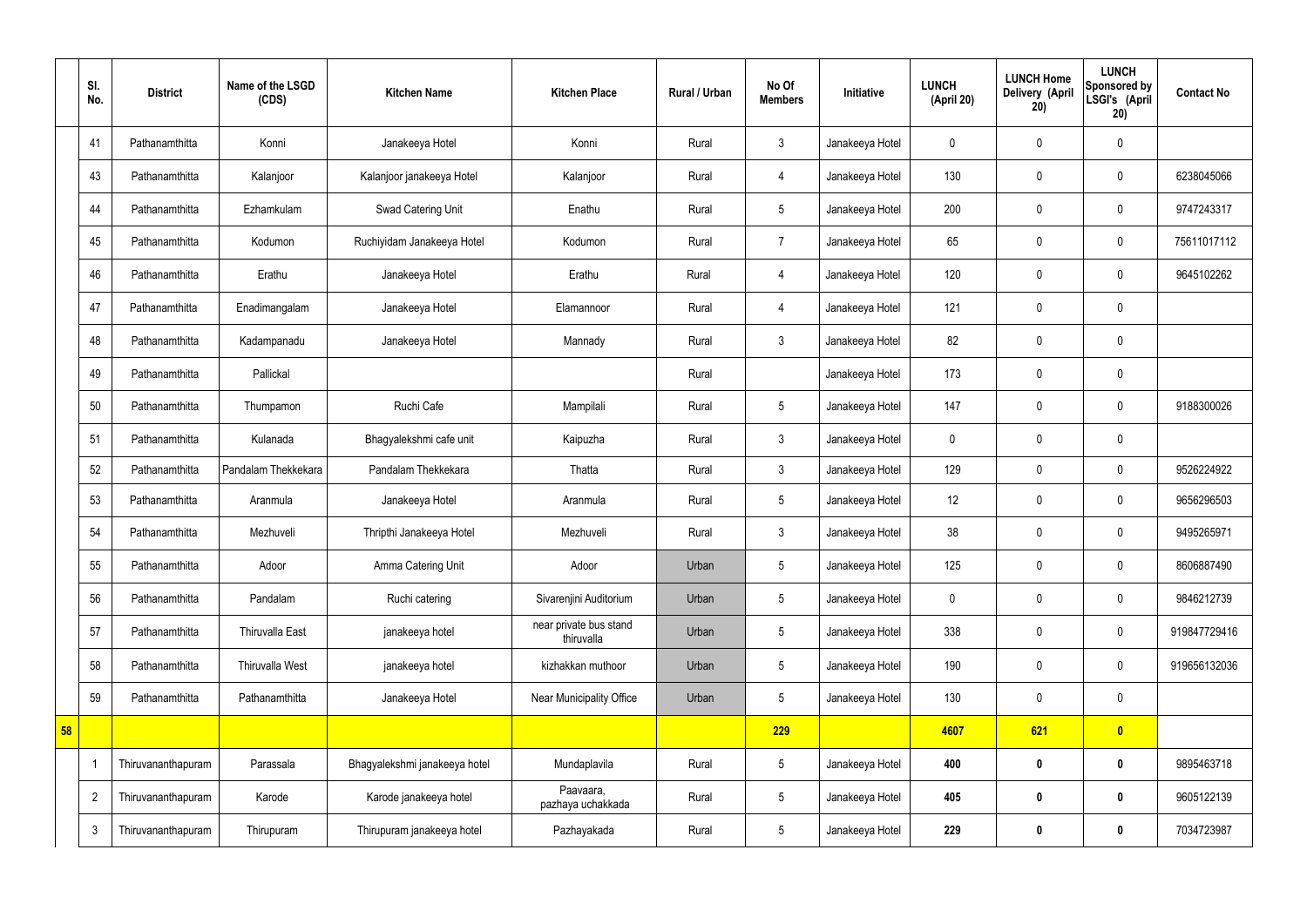| SI.<br>No. | <b>District</b>           | Name of the LSGD<br>(CDS) | <b>Kitchen Name</b>                       | <b>Kitchen Place</b>                       | Rural / Urban | No Of<br><b>Members</b> | Initiative      | <b>LUNCH</b><br>(April 20) | <b>LUNCH Home</b><br>Delivery (April<br>20) | <b>LUNCH</b><br>Sponsored by<br>LSGI's (April<br>20) | <b>Contact No</b> |
|------------|---------------------------|---------------------------|-------------------------------------------|--------------------------------------------|---------------|-------------------------|-----------------|----------------------------|---------------------------------------------|------------------------------------------------------|-------------------|
| 4          | Thiruvananthapuram        | Chenkal                   | Karuna janakeeya hotel                    | Udiyankulangara                            | Rural         | 5                       | Janakeeya Hotel | 250                        | 0                                           | $\bf{0}$                                             | 9746726109        |
| 5          | Thiruvananthapuram        | Kulathoor                 | Nakshatra janakeeya hotel                 | Attapuram                                  | Rural         | $5\phantom{.0}$         | Janakeeya Hotel | 258                        | 0                                           | $\bm{0}$                                             | 8301924221        |
| 6          | hiruvananthapuram         | Neyyattinkara 1           | Oottupura                                 | Neyyattinkara                              | Urban         | 5                       | Janakeeya Hotel | 390                        | 0                                           | $\bf{0}$                                             | 8129192485        |
| -7         | Thiruvananthapuram        | Neyyattinkara 1           | Cafesree Janakeeya Hotel                  | Vazhimukku                                 | Urban         | 5                       | Janakeeya Hotel | 436                        | 0                                           | $\bf{0}$                                             | 9995604997        |
| 8          | hiruvananthapuram         | Neyyattinkara 1           | Thripthi janakeeya Hotel                  | perumpazhuthoor                            | urban         | 4                       | janakeeya Hotel | 180                        | 0                                           | $\bf{0}$                                             | 6282944199        |
| 9          | Thiruvananthapuram        | Neyyattinkara 2           | Harsha catering unit                      | Neyyattinkara                              | Urban         | 5                       | Janakeeya Hotel | 290                        | 0                                           | $\bf{0}$                                             | 9048822770        |
| 10         | Thiruvananthapuram        | Neyyattinkara 2           | Devarose Janakeeya Hotel                  | Amaravila                                  | Urban         | $5\phantom{.0}$         | Janakeeya Hotel | 124                        | 0                                           | $\bf{0}$                                             | 9995028659        |
| 11         | Thiruvananthapuram        | Kollayil                  | ems janakeeya hotel                       | Dhanuvachapuram                            | Rural         | $5\phantom{.0}$         | Janakeeya Hotel | 495                        | 0                                           | $\bf{0}$                                             | 8157880624        |
| 12         | <b>Thiruvananthapuram</b> | Kunnathukal               | Aiswarya Janakeeya Hotel -<br>Kunnathukal | Kuruwad, paliyodu                          | Rural         | $\mathfrak{Z}$          | Janakeeya Hotel | 80                         | 0                                           | $\boldsymbol{0}$                                     | 9539549507        |
| 13         | Thiruvananthapuram        | Vellarada                 | Eden Janakeeya Hotel                      | Panachamoodu, Vellarada                    | Rural         | $5\phantom{.0}$         | Janakeeya Hotel | 117                        | 0                                           | $\mathbf 0$                                          | 8547973305        |
| 14         | Thiruvananthapuram        | Vellarada                 | Chandrika Janakeeya Hotel - Vellarada     | Vellarada                                  | Rural         | $6\phantom{.}6$         | Janakeeya Hotel | 670                        | $\boldsymbol{0}$                            | $\mathbf 0$                                          | 9539366295        |
| 15         | Thiruvananthapuram        | Aryankode                 | Aryan Janakeeya Hotel - Aryankode         | Aryankode                                  | Rural         | $5\phantom{.0}$         | Janakeeya Hotel | 319                        | 0                                           | $\boldsymbol{0}$                                     | 9746905408        |
| 16         | Thiruvananthapuram        | Aryankode                 | stree souhritha jh                        | chemboor                                   | Rural         | $5\phantom{.0}$         | Janakeeya Hotel | 178                        | 0                                           | $\mathbf 0$                                          |                   |
| 17         | Thiruvananthapuram        | Ottashekharamangala<br>m  | Minnaram Janakeeya Hotel                  | Kuravara, Near<br>Ottashekharamangalam UPS | Rural         | 4                       | Janakeeya Hotel | 367                        | 0                                           | $\mathbf 0$                                          | 9567553161        |
| 18         | Thiruvananthapuram        | Kollayil                  | Janakeeya Hotel                           | Mylakkara                                  | Rural         | $5\phantom{.0}$         | Janakeeya Hotel | 127                        | $\boldsymbol{0}$                            | $\mathbf 0$                                          | 9605076268        |
| 19         | Thiruvananthapuram        | perunkadavila             | shankholi janakeeya hotel                 | perunkadavila                              | rural         | $\mathbf{3}$            | Janakeeya Hotel | 187                        | $\boldsymbol{0}$                            | $\pmb{0}$                                            |                   |
| 20         | Thiruvananthapuram        | Amboori                   | Janakeeya Hotel                           | Amboori                                    | Rural         | $5\,$                   | Janakeeya Hotel | 112                        | $\boldsymbol{0}$                            | $\mathbf 0$                                          | 9747169098        |
| 21         | Thiruvananthapuram        | Athiyanoor                | Kudumbashree janakeeya hotel              | Venpakal                                   | Rural         | 4                       | Janakeeya Hotel | 328                        | 0                                           | $\mathbf 0$                                          | 919562752580      |
| 22         | Thiruvananthapuram        | Kottukal                  | Vismaya janakeeya hotel                   | Uchakkada                                  | Rural         | $5\,$                   | Janakeeya Hotel | 415                        | $\boldsymbol{0}$                            | $\mathbf 0$                                          | 6282447041        |
| 23         | Thiruvananthapuram        | Kottukal                  | Udaya janakeeya Hotel                     | Punnakkulam                                | Rural         | 4                       | Janakeeya Hotel | $\mathbf 0$                | 0                                           | $\pmb{0}$                                            |                   |
| 24         | Thiruvananthapuram        | Karumkulam                | Alil Janakeeya Hotel                      | Pallam                                     | Rural         | $5\,$                   | Janakeeya Hotel | 85                         | $\boldsymbol{0}$                            | $\mathbf 0$                                          | 917736513673      |
| 25         | Thiruvananthapuram        | Venganoor                 | Venganoor Ruchi janakeeya hotel           | Peringamala                                | Rural         | 10 <sup>°</sup>         | Janakeeya Hotel | 95                         | $\boldsymbol{0}$                            | $\pmb{0}$                                            | 9656309710        |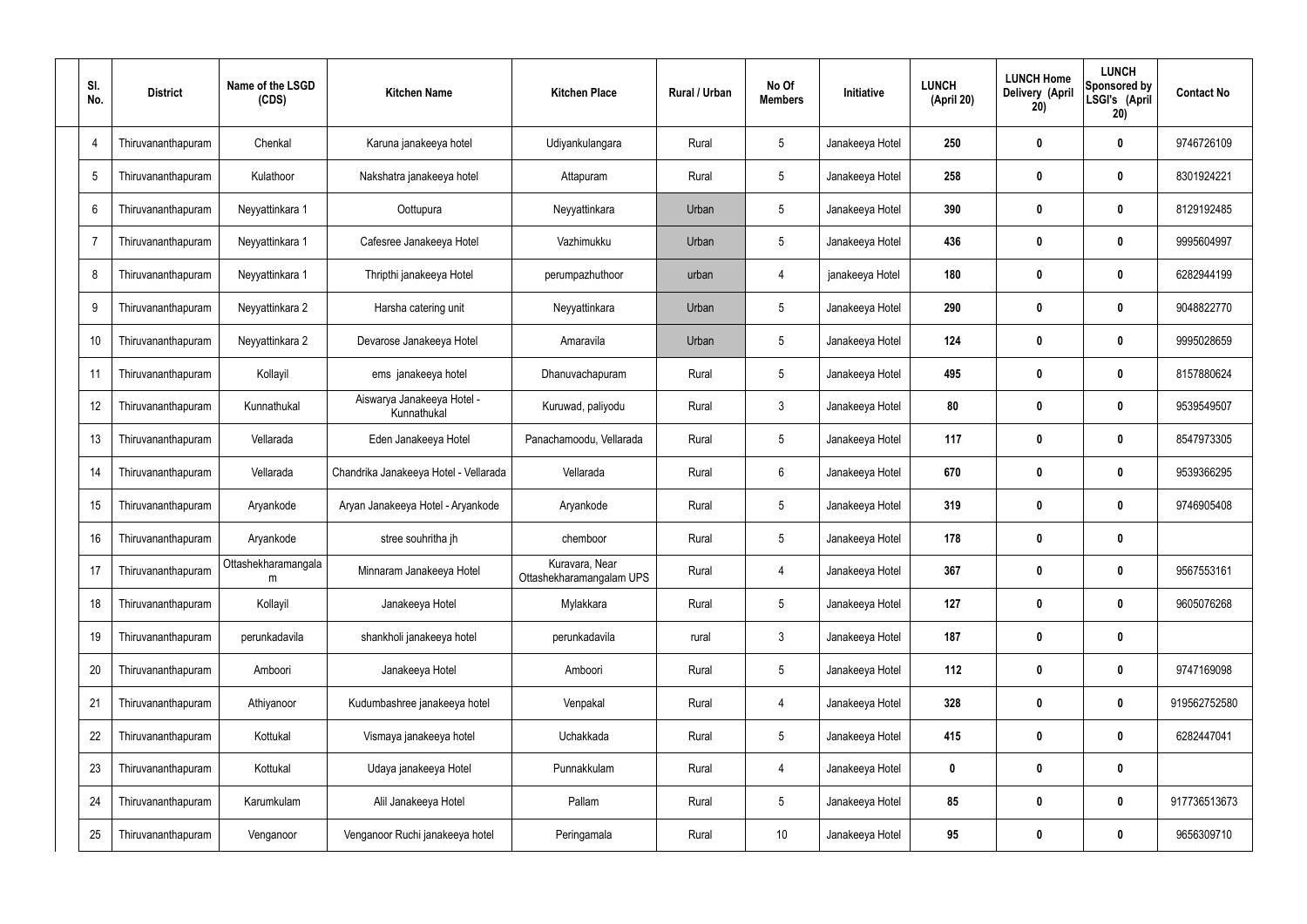| SI.<br>No. | <b>District</b>    | Name of the LSGD<br>(CDS)  | <b>Kitchen Name</b>                           | <b>Kitchen Place</b>                              | Rural / Urban | No Of<br><b>Members</b> | Initiative      | <b>LUNCH</b><br>(April 20) | <b>LUNCH Home</b><br>Delivery (April<br>20) | <b>LUNCH</b><br>Sponsored by<br>LSGI's (April<br>20) | <b>Contact No</b> |
|------------|--------------------|----------------------------|-----------------------------------------------|---------------------------------------------------|---------------|-------------------------|-----------------|----------------------------|---------------------------------------------|------------------------------------------------------|-------------------|
| 26         | Thiruvananthapuram | Vilavoorkkal               | Priyam Janakeeya Hotel                        | Chanthamukku, Peyadu Jn                           | Rural         | $\sqrt{5}$              | Janakeeya Hotel | 321                        | 0                                           | 0                                                    | 7902504494        |
| 27         | Thiruvananthapuram | Vilavoorkal                | Vilavoorkal janakeeya hotel                   | Pottayil                                          | Rural         | $5\phantom{.0}$         | Janakeeya Hotel | 298                        | 0                                           | $\boldsymbol{0}$                                     | 9497883130        |
| 28         | Thiruvananthapuram | Kalliyoor                  | Stree Shakthi Janakeeya Hotel                 | Kalliyoor                                         | Rural         | $5\,$                   | Janakeeya Hotel | 450                        | 0                                           | $\mathbf 0$                                          | 9074998782        |
| 29         | Thiruvananthapuram | Maranalloor                | Mayooram Janakeeya Hotel                      | Mannadikkonam                                     | Rural         | $\overline{4}$          | Janakeeya Hotel | 176                        | 0                                           | $\boldsymbol{0}$                                     | 9847371025        |
| 30         | Thiruvananthapuram | Pallichal                  | Vandhanam Janakeeya hotel                     | Naruvamoodu                                       | Rural         | $\overline{4}$          | Janakeeya Hotel | 179                        | 0                                           | $\boldsymbol{0}$                                     | 9562636222        |
| 31         | Thiruvananthapuram | Vilappil                   | Sreebhadra janakeey a hotel                   | peyad                                             | Rural         | $\sqrt{5}$              | Janakeeya Hotel | 235                        | 0                                           | $\boldsymbol{0}$                                     | 919496194745      |
| 32         | Thiruvananthapuram | Malayinkeezhu              | Thapasya janakeeya hotel                      | Aruvacode                                         | Rural         | $\sqrt{5}$              | Janakeeya Hotel | 224                        | 0                                           | $\boldsymbol{0}$                                     | 9074329707        |
| 3,3        | Thiruvananthapuram | balaramapuram              | Karunya                                       | balaramapuram                                     | Rural         | $\sqrt{5}$              | Janakeeya Hotel | 142                        | 0                                           | $\boldsymbol{0}$                                     |                   |
| 34         | Thiruvananthapuram | Andoorkonam                | Thiruvathira janakeeya hotel                  | Kaniyapuram                                       | Rural         | $\mathbf{3}$            | Janakeeya Hotel | $\mathbf 0$                | 0                                           | $\boldsymbol{0}$                                     | 8921698989        |
| 35         | Thiruvananthapuram | Kadinamkulam               | Sabarmathi janakeeya hotel                    | Chitattumukku                                     | Rural         | $\overline{4}$          | Janakeeya Hotel | 90                         | 0                                           | $\mathbf 0$                                          |                   |
| 36         | Thiruvananthapuram | Azhoor                     | Kudumbadsree janakeeya hotel                  | Azhoor                                            | Rural         | $\overline{4}$          | Janakeeya Hotel | 60                         | 0                                           | 0                                                    | 8129060294        |
| 37         | Thiruvanathapuram  | Pothencode                 | Pothencode Kudumbashree Janakeeya<br>hotel    | Pothencode ayiroorppara<br>Farmers centre         | Rural         | $\sqrt{5}$              | Janakeeya Hotel | 150                        | 0                                           | 0                                                    | 9037832338        |
| 38         | Thiruvananthapuram | Mangalapuram               | Mangalapuram Kudumbashree<br>Janakeeya Hotel  | Managalapuram Junction,<br>Near Panchayath Office | Rural         | 5                       | Janakeeya Hotel | 110                        | 0                                           | 0                                                    | 9995459534        |
| 39         | Thiruvananthapuram | Mangalapuram               | Swad Kudumbashree Janakeeya hotel             | Murukkumpuzha                                     | Rural         | $\mathfrak{Z}$          | Janakeeya Hotel | 120                        | 0                                           | $\pmb{0}$                                            | 8281624670        |
| 40         | Thiruvananthapuram | Mangalapuram               | Ruchisagaram Kudumbashree<br>Janakeeya Hotel  | Chembakamangalam                                  | Rural         | $5\,$                   | Janakeeya Hotel | 110                        | $\boldsymbol{0}$                            | $\mathbf 0$                                          | 8139079929        |
| 41         | Thiruvanathapuram  | <b>TVM Corporation CDS</b> | Krishnakripa Janakeeya hotel                  | Anayara                                           | Urban         | $\sqrt{5}$              | Janakeeya Hotel | 455                        | $\boldsymbol{0}$                            | $\mathbf 0$                                          | 9745823832        |
| 42         | Thiruvanathapuram  | <b>TVM Corporation CDS</b> | Vanitha Janakeeya Hotel                       | Manvila                                           | Urban         | $\overline{4}$          | Janakeeya Hotel | 350                        | $\boldsymbol{0}$                            | $\mathbf 0$                                          | 8129412369        |
| 43         | Thiruvanathapuram  | <b>TVM Corporation CDS</b> | Bhagyalekshmi Kudumbashree<br>Janakeeya Hotel | EK Nayanar Trust, Medical<br>College              | Urban         | $6\,$                   | Janakeeya Hotel | 250                        | $\boldsymbol{0}$                            | $\pmb{0}$                                            |                   |
| 44         | Thiruvanathapuram  | <b>TVM Corporation CDS</b> | Tripthi Janakeeya Hotel                       | Pallithura                                        | Urban         | $\mathfrak{Z}$          | Janakeeya Hotel | 310                        | $\boldsymbol{0}$                            | $\mathbf 0$                                          | 9387738568        |
| 45         | Thiruvanathapuram  | <b>TVM Corporation CDS</b> | soubhagya janakeeya Hotel                     | kazhakoottam                                      | Urban         | $\mathbf{3}$            | janakeeya Hotel | 420                        | $\boldsymbol{0}$                            | $\pmb{0}$                                            | 8921555192        |
| 46         | Thiruvanathapuram  | <b>TVM Corporation CDS</b> | Uthradam Janakeeya Hotel                      | Pattom                                            | Urban         | $\mathfrak{Z}$          | janakeeya Hotel | 793                        | $\boldsymbol{0}$                            | $\mathbf 0$                                          | 8281062575        |
| 47         | Thiruvananthapuram | <b>TVM Corporation CDS</b> | Kismath Janakeeya Hotel                       | Pottakuzhi                                        | Urban         | $\mathfrak{Z}$          | Janakeeya Hotel | 450                        | 0                                           | $\boldsymbol{0}$                                     | 8281088923        |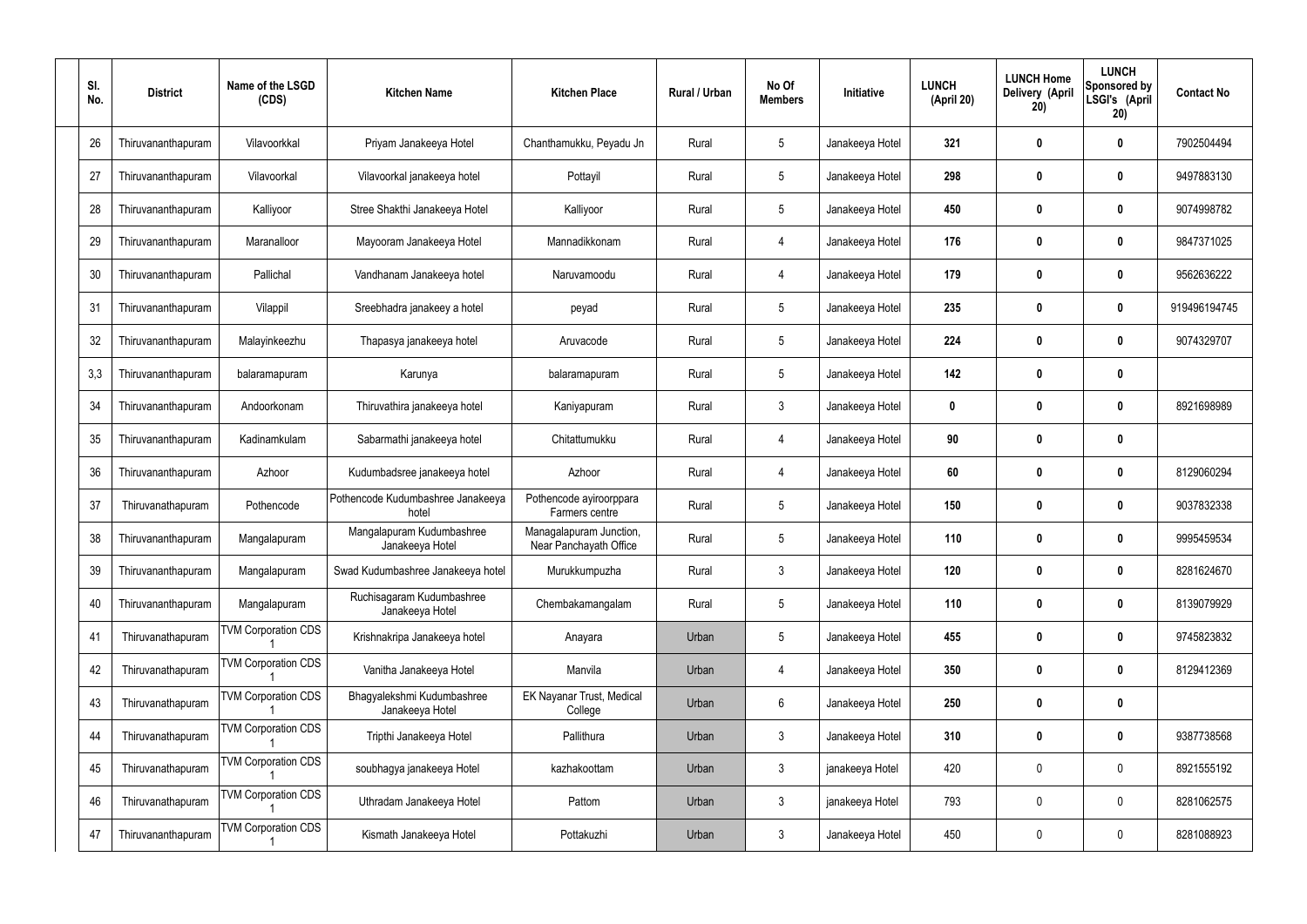|     | SI.<br>No. | <b>District</b>    | Name of the LSGD<br>(CDS)                    | <b>Kitchen Name</b>                  | <b>Kitchen Place</b>                              | Rural / Urban | No Of<br><b>Members</b> | Initiative      | <b>LUNCH</b><br>(April 20) | <b>LUNCH Home</b><br>Delivery (April<br>20) | <b>LUNCH</b><br>Sponsored by<br>LSGI's (April<br>20) | <b>Contact No</b> |
|-----|------------|--------------------|----------------------------------------------|--------------------------------------|---------------------------------------------------|---------------|-------------------------|-----------------|----------------------------|---------------------------------------------|------------------------------------------------------|-------------------|
|     | 48         | Thiruvananthapuram | <b>TVM Corporation CDS</b>                   | Anugraha janakeeya Hotel             | sreekaryam                                        | Urban         | 4                       | Janakeeya Hotel | 310                        | 0                                           | $\mathbf 0$                                          |                   |
|     | 49         | Thiruvananthapuram | <b>TVM Corporation CDS</b>                   | janakeeya hotel                      | mannarakkonam                                     | Urban         | $\mathbf{3}$            | Janakeeya Hotel | 115                        | 0                                           | $\pmb{0}$                                            | 8129179622        |
|     | 50         | Thiruvananthapuram | <b>TVM Corporation CDS</b>                   | Salt and Pepper                      | Poomalliyoorkkonam                                | Urban         | $\mathbf{3}$            | Janakeeya Hotel | 146                        | 0                                           | $\mathbf 0$                                          | 8593986935        |
|     | 51         | Thiruvananthapuram | <b>TVM Corporation CDS</b>                   | Sreebhadra Janakeeya Hotel           | Pettah                                            | Urban         | 4                       | Janakeeya Hotel | 133                        | 0                                           | $\pmb{0}$                                            | 9847227647        |
|     | 52         | Thiruvananthapuram | <b>TVM Corporation CDS</b>                   | kalavara Janakeeya Hotel             | vattiyoorkavu                                     | Urban         | $\mathbf{3}$            | Janakeeya Hotel | 189                        | 0                                           | $\mathbf 0$                                          | 9847655426        |
|     | 53         | Thiruvananthapuram | <b>TVM Corporation CDS</b>                   | punartham kudumbashree               | kudappanakunnu                                    | Urban         | $\mathfrak{Z}$          | Janakeeya Hotel | 154                        | 0                                           | $\pmb{0}$                                            | 9747115789        |
|     | 54         | Thiruvananthapuram | <b>TVM Corporation CDS</b><br>$\overline{2}$ | peroor JH                            | Palayam                                           | Urban         | $\mathbf{3}$            | Janakeeya Hotel | 125                        | 0                                           | 0                                                    | 8086119633        |
| 110 | 55         | Thiruvananthapuram | Aryanadu                                     | Aryanad Janakeeya Hotel              | Aryanad                                           | Rural         | 6                       | Janakeeya Hotel | 218                        | 0                                           | $\pmb{0}$                                            | 9207447839        |
|     | 56         | Thiruvananthapuram | Kuttichal                                    | Kutichal Janakeeya Hotel             | Kuttichal                                         | Rural         | $5\phantom{.0}$         | Janakeeya Hotel | 167                        | 0                                           | $\mathbf 0$                                          | 9446331479        |
|     | 57         | Thiruvananthapuram | Poovachal                                    | Poovachal Janakeeya Hotel            | Poovachal Panchayath                              | Rural         | $5\phantom{.0}$         | Janakeeya Hotel | 138                        | 0                                           | $\boldsymbol{0}$                                     | 9495225046        |
|     | 58         | Thiruvananthapuram | Vithura                                      | Navodaya Janakeeya hotel             | Koppam, Vithura                                   | Rural         | 4                       | Janakeeya Hotel | 0                          | 0                                           | $\mathbf 0$                                          | 9946837014        |
|     | 59         | Thiruvananthapuram | Tholicode                                    | Tholicode Janakeeya Hotel            | Pulimoodu, Near Bharath<br>Petrol Pump, Tholicode | Rural         | 4                       | Janakeeya Hotel | 145                        | 0                                           | $\mathbf 0$                                          | 9539995862        |
|     | 60         | Thiruvananthapuram | uzhamalackal                                 | mazhavil jh                          | Puthukulangara                                    | Rural         | $5\overline{)}$         | Janakeeya Hotel | 267                        | 0                                           | $\mathbf 0$                                          | 96457 54988       |
|     | 61         | Thiruvananthapuram | <b>TVPM Corpn CDS 4</b>                      | Maithri Janakeeya Hotel              | Poozhyakkunnu, Nemom, TVM                         | Urban         | 5                       | Janakeeya Hotel | 0                          | 0                                           | $\mathbf 0$                                          | 9846905594        |
|     | 62         | Thiruvananthapuram | TVPM. Corpn. CDS III                         | Janatha hotel                        | Over bridge                                       | Urban         | 9                       | Janakeeya Hotel | 0                          | 0                                           | $\pmb{0}$                                            | 919746149160      |
|     | 63         | Thiruvananthapuram | TVPM. Corpn. CDS III                         | Asraya Janakeeya Hotel               | <b>DPI</b>                                        | Urban         | 4                       | Janakeeya Hotel | 0                          | 0                                           | $\pmb{0}$                                            | 918113008306      |
|     | 64         | Thiruvananthapuram | TVPM. Corpn. CDS III                         | Ruchikkoott                          | Mudavanmukal                                      | Urban         | 4                       | Janakeeya Hotel | 0                          | 0                                           | $\pmb{0}$                                            | 917907579424      |
|     | 65         | Thiruvananthapuram | TVPM. Corpn. CDS IV                          | Janakeeya hotel tvm corporation cds4 | Vallakkadavu                                      | Urban         | 5                       | Janakeeya Hotel | 0                          | 0                                           | $\pmb{0}$                                            | 8129795072        |
|     | 66         | Thiruvananthapuram | TVPM. Corpn. CDS IV                          | Karuna Janakeeya Hotel               | Avaduthura                                        | Urban         | 5                       | Janakeeya Hotel | 216                        | 0                                           | $\mathfrak{Z}$                                       | 9567523799        |
|     | 67         | Thiruvananthapuram | Anadu                                        | Nanma anad                           | Govt LPS Anad                                     | Rural         | 4                       | Janakeeya Hotel | 0                          | 0                                           | $\pmb{0}$                                            | 9645709754        |
|     | 68         | Thiruvananthapuram | Vembayam                                     | Liya canteen                         | Perumboor near panchayath<br>office               | Rural         | 5                       | Janakeeya Hotel | 200                        | 0                                           | $\pmb{0}$                                            | 9544337362        |
|     | 69         | Thiruvananthapuram | Vembayam                                     | Four's Janakeeya Hotel               | Naduveli Konchira                                 | Rural         | 4                       | Janakeeya Hotel | 220                        | 0                                           | $\pmb{0}$                                            | 9526253578        |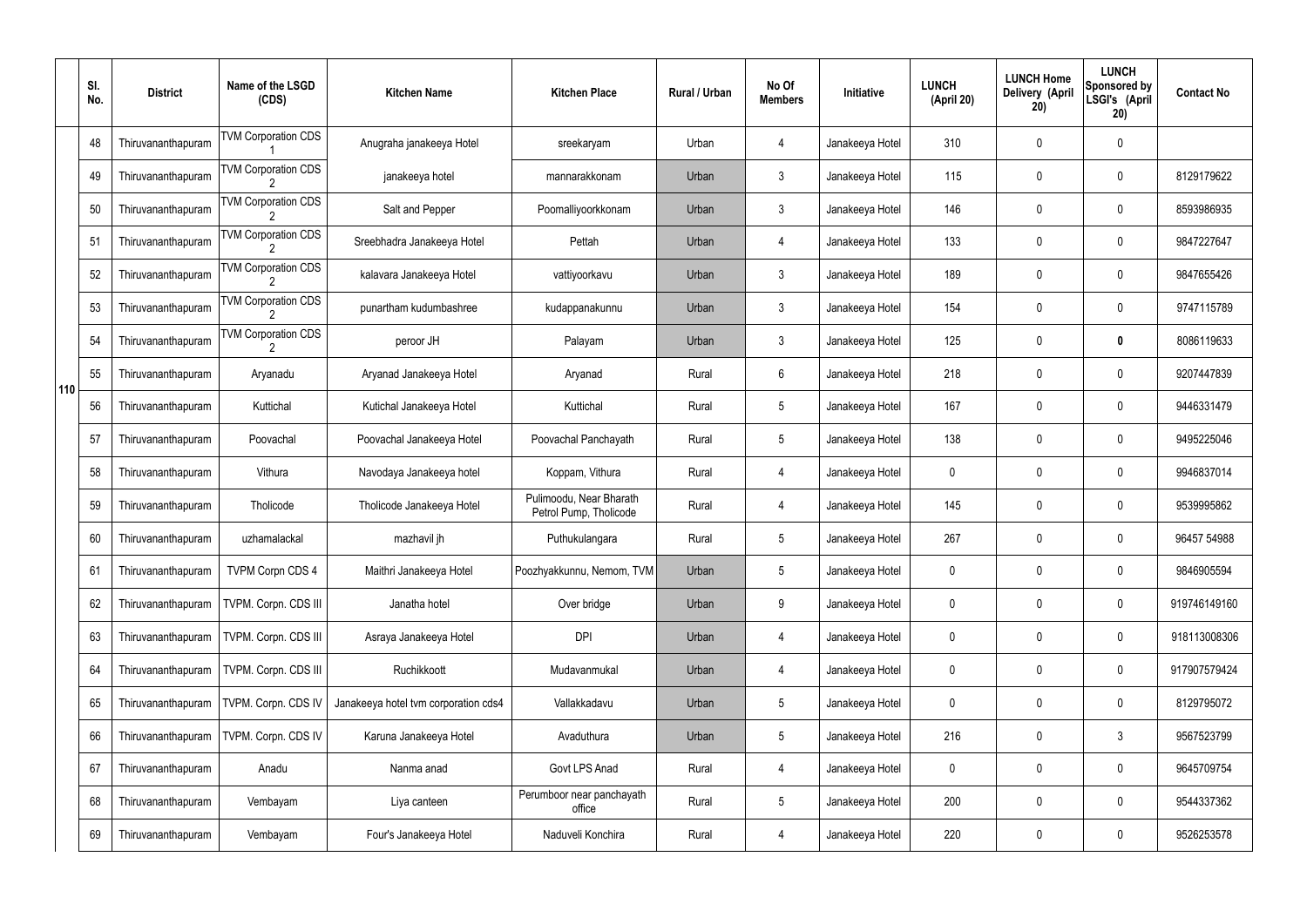| SI.<br>No. | <b>District</b>    | Name of the LSGD<br>(CDS) | <b>Kitchen Name</b>                 | <b>Kitchen Place</b>                      | Rural / Urban | No Of<br><b>Members</b> | Initiative      | <b>LUNCH</b><br>(April 20) | <b>LUNCH Home</b><br>Delivery (April<br>20) | <b>LUNCH</b><br>Sponsored by<br>LSGI's (April<br>20) | <b>Contact No</b> |
|------------|--------------------|---------------------------|-------------------------------------|-------------------------------------------|---------------|-------------------------|-----------------|----------------------------|---------------------------------------------|------------------------------------------------------|-------------------|
| 70         | Thiruvananthapuram | Nedumangad 1              | Subhiksham                          | Irinjayam                                 | Urban         | 4                       | Janakeeya Hotel | 454                        | 0                                           | 0                                                    | 9745606588        |
| 71         | Thiruvananthapuram | Nedumangad 1              | Ootupura                            | Pazhakutty                                | Urban         | 6                       | Janakeeya Hotel | 684                        | 0                                           | $\mathbf 0$                                          | 7510910614        |
| 72         | Thiruvananthapuram | Nedumangad 2              | Niravu                              | Near ksrtc bus stand                      | Urban         | $\overline{4}$          | Janakeeya Hotel | 437                        | 0                                           | $\mathbf 0$                                          | 9645958207        |
| 73         | Thiruvananthapuram | Nedumangad 2              | Ruchiyidam                          | Near Municipality                         | Urban         | $\mathbf 0$             | Janakeeya Hotel | 408                        | 0                                           | $\mathbf 0$                                          | 9846371353        |
| 74         | Thiruvananthapuram | Karakulam                 | Karakulam Vanitha hotel             | Karakulam Junction                        | Rural         | $\overline{4}$          | Janakeeya Hotel | 337                        | 0                                           | $\mathbf 0$                                          | 9747176668        |
| 75         | Thiruvananthapuram | Panavoor                  | Kudumbashree vanitha hotel          | HI auditorium near panavoor<br>panchayath | Rural         | $6\phantom{.}$          | Janakeeya Hotel | 316                        | 0                                           | 12                                                   | 9526740817        |
| 76         | Thiruvananthapuram | Aruvikara                 | Nanma                               | Aruvikara junction                        | Rural         | $\mathbf{3}$            | Janakeeya hotel | 0                          | 0                                           | $\mathbf 0$                                          | 8606524464        |
| 77         | Thiruvananthapuram | Pullampara                | Janakeeya Hotel                     | Kalumkinmukham                            | Rural         | $5\phantom{.0}$         | Janakeeya Hotel | 679                        | 0                                           | $\mathbf 0$                                          |                   |
| 78         | Thiruvananthapuram | Pangode                   | Bhagyalekshmi janakeeya hotel       | Pangodu Panchayath Hall                   | Rural         | $5\phantom{.0}$         | Janakeeya Hotel | 325                        | 0                                           | $\mathbf 0$                                          |                   |
| 79         | Thiruvananthapuram | Manickal                  | Janakeeya hotel                     | Pirappancode                              | Rural         | $6\phantom{.}$          | Janakeeya Hotel | 210\$                      | 0                                           | $\boldsymbol{0}$                                     | 9745874522        |
| 80         | Thiruvananthapuram | Vamanapuram               | Pournami Kalamachal                 | Kalamachal                                | Rural         | $5\phantom{.0}$         | Janakeeya Hotel | 232                        | 0                                           | $\boldsymbol{0}$                                     | 9846825964        |
| 81         | Thiruvananthapuram | kallara                   | Amma janakeeya hotel                | kallara                                   | rural         | 4                       | Janakeeya Hotel | 373                        | 0                                           | $\boldsymbol{0}$                                     | 8111891405        |
| 82         | Thiruvananthapuram | nellanad                  | Nellanad janakeeya hotel            | keezhayikkonam                            | rural         | 6                       | Janakeeya Hotel | 291                        | 0                                           | 0                                                    | 9946994811        |
| 83         | Thiruvananthapuram | Pazhayakunnummel          | Chaitanya janakeeya hotel           | Pazhayakunnumel                           | Rural         | $5\phantom{.0}$         | Janakeeya Hotel | 0                          | 0                                           | $\mathbf 0$                                          | 9496997201        |
| 84         | Thiruvananthapuram | Karavaram                 | Takkolam, Karavaram janakeeya hotel | Pullurmukk, kallambalam                   | Rural         | $5\phantom{.0}$         | Janakeeya Hotel | 162                        | $\mathbf 0$                                 | $\mathbf 0$                                          | 9539723288        |
| 85         | Thiruvananthapuram | Kilimanoor                | Tanima vanitha canteen              | Kilimanoor                                | Rural         | $\overline{4}$          | Janakeeya Hotel | 183                        | 0                                           | $\mathbf 0$                                          | 9846657166        |
| 86         | Thiruvananthapuram | Pulimath                  | Iswarya catering unit               | Pulimath, Karet                           | Rural         | $\overline{4}$          | Janakeeya Hotel | 50                         | 0                                           | $\mathbf 0$                                          | 9645514593        |
| 87         | Thiruvananthapuram | Navaikkulam               | Kudumbashree janakeeya hotel        | Kadambaattukonam                          | Rural         | $5\phantom{.0}$         | Janakeeya Hotel | $\mathbf 0$                | 0                                           | $\boldsymbol{0}$                                     | 9400619476        |
| 88         | Thiruvananthapuram | Nagaroor                  | Janakeeya Hotel                     | Altharamoodu                              | Rural         | $5\phantom{.0}$         | Janakeeya Hotel | $\mathbf 0$                | 0                                           | $\mathbf 0$                                          | 7034964806        |
| 89         | Thiruvananthapuram | Pallikal                  | pallikkal janakeeya hotel           | pakalkkuri                                | rural         | 4                       | Janakeeya Hotel | 121                        | 0                                           | $\mathbf 0$                                          | 9447886364        |
| 90         | Thiruvananthapuram | Madavoor                  | Madavoor janakeeya hotel            | madavoor                                  | rural         | $5\phantom{.0}$         | Janakeeya Hotel | 141                        | $\boldsymbol{0}$                            | $\pmb{0}$                                            | 9526206002        |
| 91         | Thiruvananthapuram | Chirayinkeezh             | Sevenstar Janakeeya Hotel           | Sarkkara                                  | Rural         | $5\,$                   | Janakeeya Hotel | 98                         | 0                                           | $\boldsymbol{0}$                                     | 8921556636        |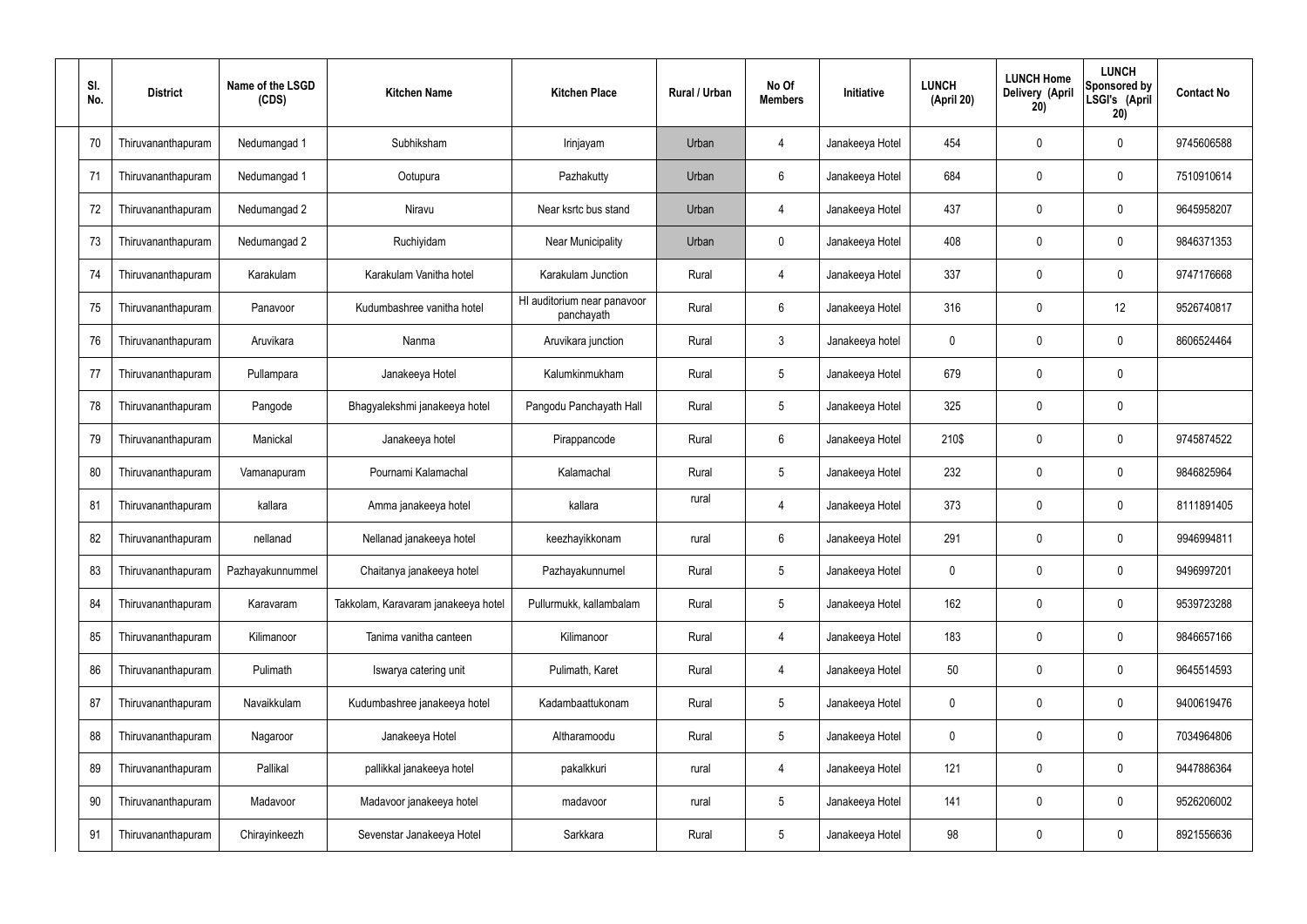|     | SI.<br>No.     | <b>District</b>    | Name of the LSGD<br>(CDS) | <b>Kitchen Name</b>                | <b>Kitchen Place</b>     | Rural / Urban | No Of<br><b>Members</b> | Initiative      | <b>LUNCH</b><br>(April 20) | <b>LUNCH Home</b><br>Delivery (April<br>20) | <b>LUNCH</b><br>Sponsored by<br>LSGI's (April<br>20) | <b>Contact No</b> |
|-----|----------------|--------------------|---------------------------|------------------------------------|--------------------------|---------------|-------------------------|-----------------|----------------------------|---------------------------------------------|------------------------------------------------------|-------------------|
|     | 92             | Thiruvananthapuram | Kadaykkavoor              | Karmalamatha Janakeeya Hotel       | Kadakkavoor              | Rural         | 5                       | Janakeeya Hotel | 115                        | 0                                           | $\mathbf 0$                                          | 9645405591        |
|     | 93             | Thiruvananthapuram | Mudakkal                  | Sarovaram Janakeeya Hotel          | Valakkadu                | Rural         | $\mathbf{3}$            | Janakeeya Hotel | 123                        | $\mathbf 0$                                 | $\mathbf 0$                                          | 8086240900        |
|     | 94             | Thiruvananthapuram | Vakkom                    | Jananai Janakeeya Hotel            | SN Junction, Jeeva Dhara | Rural         | $5\overline{)}$         | Janakeeya Hotel | 108                        | $\mathbf 0$                                 | $\mathbf 0$                                          | 8137014724        |
|     | 95             | Thiruvananthapuram | Vakkom                    | Diya Janakeeya Hotel               | Panayile Kadavu          | Rural         | $5\overline{)}$         | Janakeeya Hotel | 145                        | $\mathbf 0$                                 | $\mathbf 0$                                          | 8590439391        |
|     | 96             | Thiruvananthapuram | Kizhuvilam                | Kudumbashree vanitha canteen       | Kizhuvillam              | Rural         | $\overline{4}$          | Janakeeya Hotel | 117                        | $\mathbf 0$                                 | $\mathbf 0$                                          | 9747361312        |
|     | 97             | Thiruvananthapuram | Anchuthengu               | Swad Janakeeya Hotel               | Anchuthengu              | Rural         | $5\phantom{.0}$         | Janakeeya Hotel | 112                        | $\mathbf 0$                                 | $\mathbf 0$                                          |                   |
|     | 98             | Thiruvananthapuram | Attingal                  | Bhagyashree janakeeya hotel        | Attingal                 | Urban         | $5\phantom{.0}$         | Janakeeya Hotel | 98                         | $\mathbf 0$                                 | $\mathbf 0$                                          | 9539968503        |
|     | 99             | Thiruvananthapuram | Cherunniyoor              | Lekshmi janakeeya hotel            | Dhalavapuram             | Rural         | $\mathbf{3}$            | Janakeeya Hotel | 89                         | $\mathbf 0$                                 | $\mathbf 0$                                          | 9995391999        |
|     | 100            | Thiruvananthapuram | Chemmaruthi               | Dreams janakeeya hotel             | Mavinmoodu, muthana      | Rural         | 5                       | Janakeeya Hotel | $\mathbf 0$                | $\mathbf 0$                                 | $\mathbf 0$                                          | 8129240185        |
|     | 101            | Thiruvananthapuram | Chemmaruthi               | Natturuchi janakeeya hotel         | Panayara&sivapuram       | Rural         | $5\phantom{.0}$         | Janakeeya Hotel | 132                        | $\mathbf 0$                                 | $\mathbf 0$                                          | 8129240185        |
|     | 102            | Thiruvananthapuram | Chemmaruthi               | Bhanusree                          | Chavadimukku             | Rural         | 4                       | Janakeeya Hotel | 208                        | $\mathbf 0$                                 | $\mathbf 0$                                          | 8129240185        |
|     | 103            | Thiruvananthapuram | Chemmaruthi               | saphalyam janakeeya Hotel          | chemmaruthi              | Rural         | 5                       | Janakeeya hotel | 15                         | $\mathbf 0$                                 | $\mathbf 0$                                          | 9539925641        |
|     | 104            | Thiruvananthapuram | Manamboor                 | Manamboor janakeeya hotel          | Kavalayoor               | Rural         | 4                       | Janakeeya Hotel | 136                        | 0                                           | 0\$                                                  | 9074388684        |
|     | 105            | Thiruvananthapuram | Edava                     | Sreenandha janakeeyahotel          | Kaappil                  | Rural         | $5\phantom{.0}$         | Janakeeya Hotel | 145                        | $\mathbf 0$                                 | $\mathbf 0$                                          | 9895337334        |
|     | 106            | Thiruvananthapuram | Elakamon                  | Sreenarayana janakeeya hotel       | Elakamon                 | Rural         | $\overline{7}$          | Janakeeya Hotel | $\pmb{0}$                  | $\mathbf 0$                                 | $\mathbf 0$                                          | 8086637798        |
|     | 107            | Thiruvananthapuram | Elakamon                  | kudumbashree janakeeya hotel       | Elakamon                 | Rural         | $5\phantom{.0}$         | janakeeya hotel | 69                         | $\mathbf 0$                                 | $\mathbf 0$                                          | 8590725126        |
|     | 108            | Thiruvananthapuram | Vettoor                   | Kashi janakeeya hotel              | Vettoor                  | Rural         | $\overline{4}$          | Janakeeya Hotel | 52                         | $\mathbf 0$                                 | $\mathbf 0$                                          | 9061547396        |
|     | 109            | Thiruvananthapuram | Ottoor                    | Kudumbashree Janakeeya hotel       | ottoor                   | rural         | $\mathbf{3}$            | Janakeeya Hotel | 48                         | $\pmb{0}$                                   | $\mathbf 0$                                          | 8590570561        |
|     | 110            | Thiruvanathapuram  | Varkala                   | Janakeeya hotel                    | Varkala municipality     | Urban         | $5\phantom{.0}$         | Janakeeya Hotel | 29                         | $\pmb{0}$                                   | $\mathbf 0$                                          | 8943261611        |
| 110 |                |                    |                           |                                    |                          |               | 501                     |                 | 22215                      | $\mathbf{0}$                                | $\overline{7}$                                       |                   |
|     | -1             | Thrissur           | Kadangodu                 | Janakeeya Hotel Kadangod           | Kadangod                 | Rural         | 4                       | Janakeeya Hotel | 62                         | 22                                          | $\overline{7}$                                       |                   |
|     | $\overline{2}$ | Thrissur           | Chalakudy                 | Thripthy Janakeeya Hotel Chalakudy | North Busstand Chalakudy | Urban         | 4                       | Janakeeya Hotel | 260                        | 155                                         | $\mathbf 0$                                          | 9544048190        |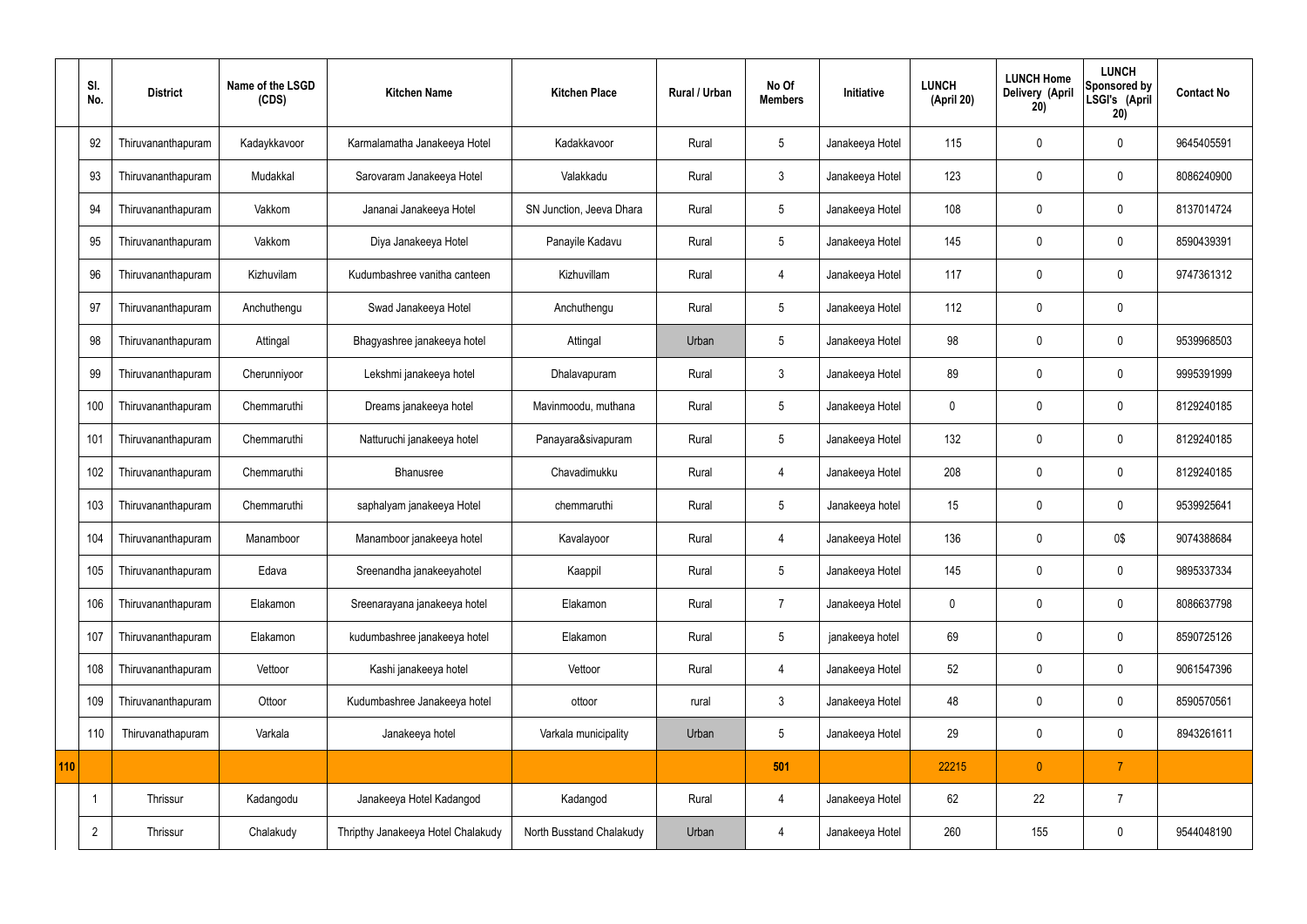| SI.<br>No.     | <b>District</b> | Name of the LSGD<br>(CDS) | <b>Kitchen Name</b>                             | <b>Kitchen Place</b>                       | <b>Rural / Urban</b> | No Of<br><b>Members</b> | Initiative      | <b>LUNCH</b><br>(April 20) | <b>LUNCH Home</b><br>Delivery (April<br>20) | <b>LUNCH</b><br>Sponsored by<br>LSGI's (April<br>20) | <b>Contact No</b> |
|----------------|-----------------|---------------------------|-------------------------------------------------|--------------------------------------------|----------------------|-------------------------|-----------------|----------------------------|---------------------------------------------|------------------------------------------------------|-------------------|
| 3              | Thrissur        | Pananchery                | Pananchery Janakeeya Hotel                      | Pattikkad                                  | Rural                | $5\phantom{.0}$         | Janakeeya Hotel | 157                        | 68                                          | $\mathbf 0$                                          | 9746354118        |
| 4              | Thrissur        | Kadavallur                | Janakeeya Hotel Kadavalloor                     | Panjayath Compound                         | Rural                | $\overline{4}$          | Janakeeya Hotel | 78                         | 59                                          | $\mathbf 0$                                          |                   |
| 5              | Thrissur        | Kattoor                   | Janakeeya Hotel Kattoor                         | Near pompay school, Kattoor                | Rural                | $5\overline{)}$         | Janakeeya Hotel | 97                         | 58                                          | $\mathbf 0$                                          | 9605263717        |
| 6              | Thrissur        | Elavally                  | Janakeeya Hotel Elavally                        | Elavally Panchayath<br>Compound            | Rural                | $\overline{4}$          | Janakeeya Hotel | 171                        | $\mathbf 0$                                 | $\mathbf 0$                                          | 9744738247        |
| $\overline{7}$ | Thrissur        | Paralam                   | Paralam Janakeeya Hotel                         | Nanma Kudumbashree<br>canteen              | Rural                | $\mathbf{3}$            | Janakeeya Hotel | 0                          | 62                                          | $\mathbf 0$                                          | 9744441594        |
| 8              | Thrissur        | Kadukutty                 | Uppum Mulakum Janakeeya Hotel<br>Kadukutty      | Kottamuri Junction                         | Rural                | $5\overline{)}$         | Janakeeya Hotel | 42                         | 37                                          | $\mathbf 0$                                          | 9846634710        |
| 9              | Thrissur        | Thrissur 2                | Kuttanellur Janakeeya Hotel                     | Kuttanellur                                | Urban                | $5\overline{)}$         | Janakeeya Hotel | 68                         | $\mathbf 0$                                 | $\mathbf 0$                                          | 8330800498        |
| 10             | Thrissur        | Pazhayannur               | Janakeeya Hotel, Pazhayanoor                    | Pazhayannur Panchayath                     | Rural                | $\overline{4}$          | Janakeeya Hotel | 250                        | $\mathbf 0$                                 | $\mathbf 0$                                          | 9400257329        |
| 11             | Thrissur        | Aloor                     | Aloor Janakeeya Hotel                           | Aloor                                      | Rural                | $5\overline{)}$         | Janakeeya Hotel | 86                         | 28                                          | $\mathbf 0$                                          | 9946922936        |
| 12             | Thrissur        | Muriyad                   | Jankeeya Hotel, Muriyad                         | Karuna Canteen, Muriyad                    | Rural                | $5\phantom{.0}$         | Janakeeya Hotel | 83                         | $\mathbf 0$                                 | $\mathbf 0$                                          | 9961920358        |
| 13             | Thrissur        | Valapad                   | Janakeeya Hotel Valapad                         | Valapad Chanthapadi                        | Rural                | $6\overline{6}$         | Janakeeya Hotel | 112                        | $\boldsymbol{0}$                            | 12                                                   | 9846972134        |
| 14             | Thrissur        | Kaipamangalam             | Kaipamngalam Janakeeya Hotel                    | Kaipamangalam Panchayath                   | Rural                | $\mathbf{3}$            | Janakeeya Hotel | 198                        | $\mathbf 0$                                 | $\overline{2}$                                       |                   |
| 15             | Thrissur        | Annamanada                | Snehitha Catering                               | Annamanada                                 | Rural                | $5\phantom{.0}$         | Janakeeya Hotel | 33                         | 12                                          | $\mathbf 0$                                          | 9747712615        |
| 16             | Thrissur        | Vellangallur              | Janakeeya Hotel Vellangallur                    | Panchayath Community Hall                  | Rural                | $6\phantom{.}6$         | Janakeeya Hotel | 48                         | 20                                          | $\mathbf 0$                                          | 9947462258        |
| 17             | Thrissur        | Pavaratty                 | Janakeeya Hotel Pavaratty                       | Akashaya Vanitha Canteen                   | Rural                | $\mathbf{3}$            | Janakeeya Hotel | 110                        | $\mathbf 0$                                 | $\mathbf 0$                                          |                   |
| 18             | Thrissur        | Edathiruthy               | Janakeeya Hotel Edathuruthi (Nalinam<br>Stores) | Opposite of GLPS,<br>Chenthrappinni Centre | Rural                | $\overline{4}$          | Janakeeya Hotel | 106                        | $\mathbf 0$                                 | $\mathbf 0$                                          |                   |
| 19             | Thrissur        | Adatt                     | Janakeeya Hotel Adat                            | Muthuvara                                  | Rural                | $\overline{7}$          | Janakeeya Hotel | 105                        | 64                                          | $\mathbf 0$                                          | 6235203703        |
| 20             | Thrissur        | Irinjalakuda 1            | Janakeeya Hotel Irinjalakuda Cds1               | Irinjalakuda Muncipality                   | Urban                | $\overline{4}$          | Janakeeya Hotel | 73                         | 0                                           | $\mathbf 0$                                          | 9526912506        |
| 21             | Thrissur        | Parapookkara              | Janakeeya Hotel, Parapookkara                   | Panchayath Canteen                         | Rural                | $5\phantom{.0}$         | Janakeeya Hotel | 50                         | 0                                           | $\mathbf 0$                                          | 9605428611        |
| 22             | Thrissur        | Puthanchira               | Annapoorna Janakeeya Hotel<br>Puthenchira       | Panchayath Community Hall                  | Rural                | $5\overline{)}$         | Janakeeya Hotel | 52                         | 38                                          | $\mathbf 0$                                          | 919539164678      |
| 23             | Thrissur        | SreeNarayanapuram         | Sree Narayana Puram Janakeeya<br>Hotel          | Sreenarayanapuram<br>Panchayath            | Rural                | $5\phantom{.0}$         | Janakeeya Hotel | 219                        | 0                                           | $\overline{1}$                                       |                   |
| 24             | Thrissur        | Nadathara                 | Nadathara Janakeeya Hotel                       | Moorkanikkara                              | Rural                | $5\phantom{.0}$         | Janakeeya Hotel | 32                         | 46                                          | $\overline{0}$                                       | 9744611176        |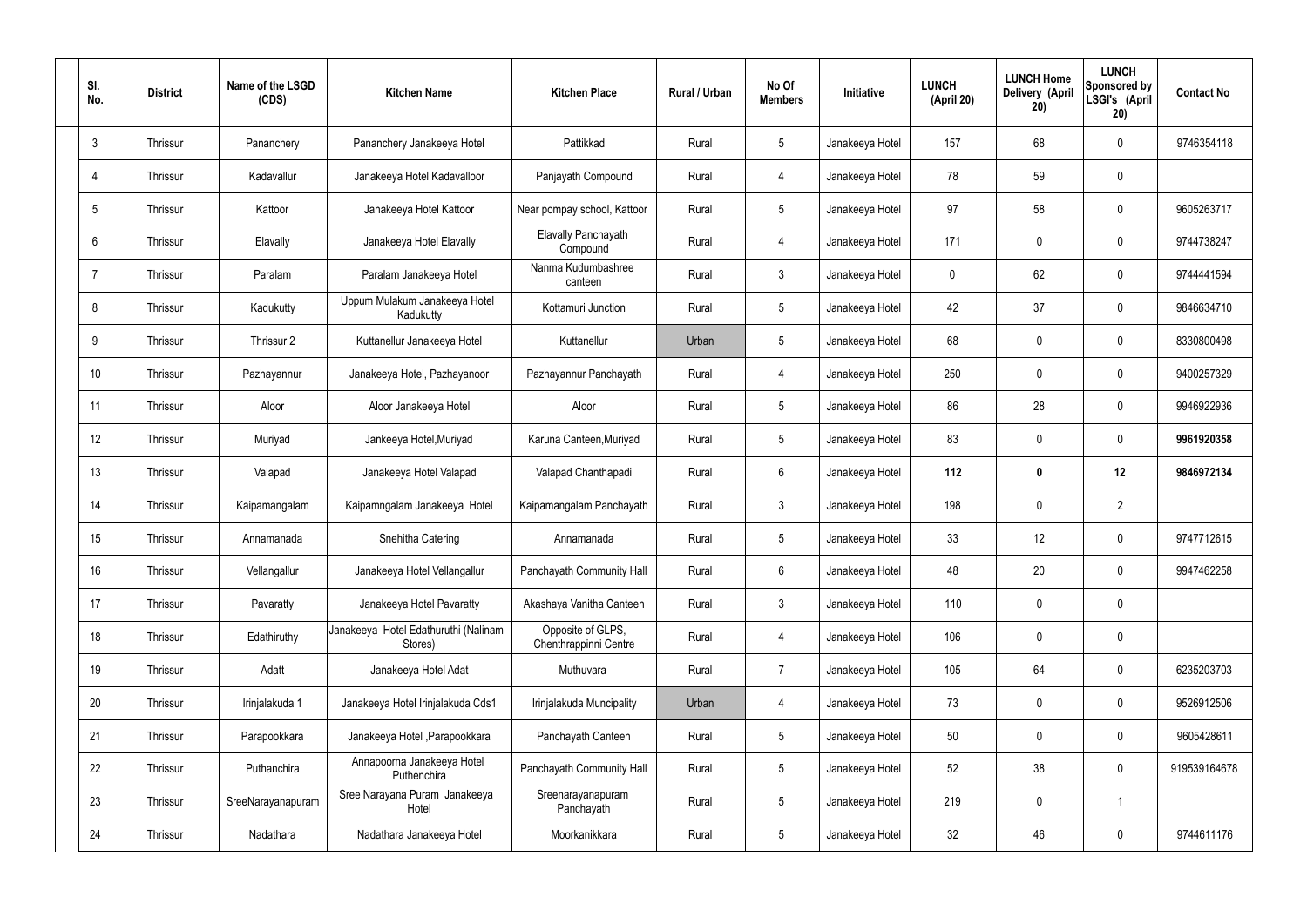| SI.<br>No. | <b>District</b> | Name of the LSGD<br>(CDS) | <b>Kitchen Name</b>                        | <b>Kitchen Place</b>                         | Rural / Urban | No Of<br><b>Members</b> | Initiative      | <b>LUNCH</b><br>(April 20) | <b>LUNCH Home</b><br>Delivery (April<br>20) | <b>LUNCH</b><br>Sponsored by<br>LSGI's (April<br>20) | <b>Contact No</b> |
|------------|-----------------|---------------------------|--------------------------------------------|----------------------------------------------|---------------|-------------------------|-----------------|----------------------------|---------------------------------------------|------------------------------------------------------|-------------------|
| 25         | Thrissur        | Vallachira                | Vallachira Janakeeya Hotel                 | Vallachira Gramapanchayath                   | Rural         | $\overline{4}$          | Janakeeya Hotel | $\mathbf 0$                | 43                                          | $\mathbf 0$                                          | 9744804256        |
| 26         | Thrissur        | Poyya                     | Janakeeya Hotel , Poyya                    | Poyya Junction                               | Rural         | $5\phantom{.0}$         | Janakeeya Hotel | 19                         | 11                                          | $\mathbf 0$                                          | 7902318250        |
| 27         | Thrissur        | Wadakanchery 1            | Vrindavan Janakeeya Hotel                  | Ottupara                                     | Urban         | $5\phantom{.0}$         | Janakeeya Hotel | 185                        | 145                                         | $\mathbf 0$                                          |                   |
| 28         | Thrissur        | Varandarappilly           | Janakeeya Hotel                            | Varandarappilly Panchayath                   | Rural         | $5\phantom{.0}$         | Janakeeya Hotel | 76                         | 37                                          | $\mathbf 0$                                          | 9048283463        |
| 29         | Thrissur        | Nenmanikkara              | Vanitha Janakeeya Hotel                    | Paliyekkara, Nenmanikkara<br>Gramapanchayath | Rural         | $5\phantom{.0}$         | Janakeeya Hotel | 63                         | 23                                          | $\mathbf 0$                                          | 9747494386        |
| 30         | Thrissur        | Kodakara                  | Nanma Janakeeya Hotel                      | Kodakara Bus Stand                           | Rural         | $5\phantom{.0}$         | Janakeeya Hotel | 228                        | 219                                         | $\mathbf 0$                                          | 9946283762        |
| 31         | Thrissur        | Thekkumkkara              | Janakeeya Hotel Thekkumkara                | Vanitha Canteen, Thekkumkara                 | Rural         | 4                       | Janakeeya Hotel | 43                         | 0                                           | $\mathbf 0$                                          |                   |
| 32         | Thrissur        | Alagappa Ngar             | Janakeeya Hotel                            | Amballur                                     | Rural         | $5\phantom{.0}$         | Janakeeya Hotel | 180                        | 38                                          | $\pmb{0}$                                            | 8606553521        |
| 33         | Thrissur        | Kolazhy                   | Janakeeya Hotel Kolazhy                    | <b>ZMLP School</b>                           | Rural         | $\overline{4}$          | Janakeeya Hotel | $\mathbf{0}$               | 78                                          | $\overline{0}$                                       | 9645535725        |
| 34         | Thrissur        | Manalur                   | Janakeeya Hotel Manalur                    | Govt High School, Manaloor                   | Rural         | $6\phantom{.}6$         | Janakeeya Hotel | 63                         | 14                                          | $\mathbf 0$                                          | 9446619441        |
| 35         | Thrissur        | Arimpur                   | Janakeeya Hotel Arimbur                    | Kudumbashree Vanitha<br>Canteen , Arimbur    | Rural         | $5\phantom{.0}$         | Janakeeya Hotel | 193                        | 82                                          | $\mathbf 0$                                          | 9946789338        |
| 36         | Thrissur        | Thanniyam                 | Thannyam Janakeeya Hotel                   | Peringottukara                               | Rural         | 4                       | Janakeeya Hotel | 42                         | 16                                          | $\mathbf 0$                                          | 9048570194        |
| 37         | Thrissur        | Madakkathara              | Madakkathara Annapoorna Janakeeya<br>Hotel | Madakkathara                                 | Rural         | $6\phantom{.}6$         | Janakeeya Hotel | 87                         | 39                                          | $\overline{2}$                                       | 9388431507        |
| 38         | Thrissur        | Athirappilly              | Panchayath Kudumbashree Canteen            | Athirappilly                                 | Rural         | $\mathbf{3}$            | Janakeeya Hotel | $\mathbf 0$                | $\mathsf{0}$                                | $\mathbf 0$                                          | 9496151187        |
| 39         | Thrissur        | Kodassery                 | Five Star Janakeeya Hotel                  | Kodassery                                    | Rural         | $\overline{4}$          | Janakeeya Hotel | 167                        | 54                                          | $\mathbf 0$                                          | 9846464927        |
| 40         | Thrissur        | Mattathur                 | Karunya<br>kudumbShree                     | Vellikkulangara                              | Rural         | $\overline{4}$          | Janakeeya Hotel | 213                        | 159                                         | $\mathbf{1}$                                         | 8086449102        |
| 41         | Thrissur        | Koratty                   | Ruchi Janakeeya Hotel                      | Koratty                                      | Rural         | $\overline{4}$          | Janakeeya Hotel | 92                         | 114                                         | 0.00\$                                               | 9496527583        |
| 42         | Thrissur        | Thrikkoor                 | Susthira Janakeeya Hotel                   | Alengaad                                     | Rural         | $\mathbf{3}$            | Janakeeya Hotel | 148                        | 44                                          | $\overline{4}$                                       | 8111847055        |
| 43         | Thrissur        | Venkitangu                | Ottupura<br>Janakeeya Hotel Vengidangu     | Vengidangu Panchayath                        | Rural         | $\mathfrak{Z}$          | Janakeeya Hotel | 176                        | 67                                          | $\mathbf 0$                                          | 8156981840        |
| 44         | Thrissur        | Padiyoor                  | Padiyoor<br>Janakeya Hotel                 | HDC School, Kakkathuruthy                    | Rural         | $5\phantom{.0}$         | Janakeeya Hotel | 80                         | 27                                          | $\mathbf 0$                                          | 9048341118        |
| 45         | Thrissur        | Pariyaram                 | Samridhi Janakeeya Hotel                   | Pariyaram                                    | Rural         | $5\phantom{.0}$         | Janakeeya Hotel | 109                        | 93                                          | $\mathbf 0$                                          | 7025950795        |
| 46         | Thrissur        | Wadakanchery cds2         | Janakeeya Hotel, Wadakanchery cds2         | Minaloor                                     | Urban         | $\mathfrak{Z}$          | Janakeeya Hotel | 128                        | 0                                           | $\mathbf 0$                                          |                   |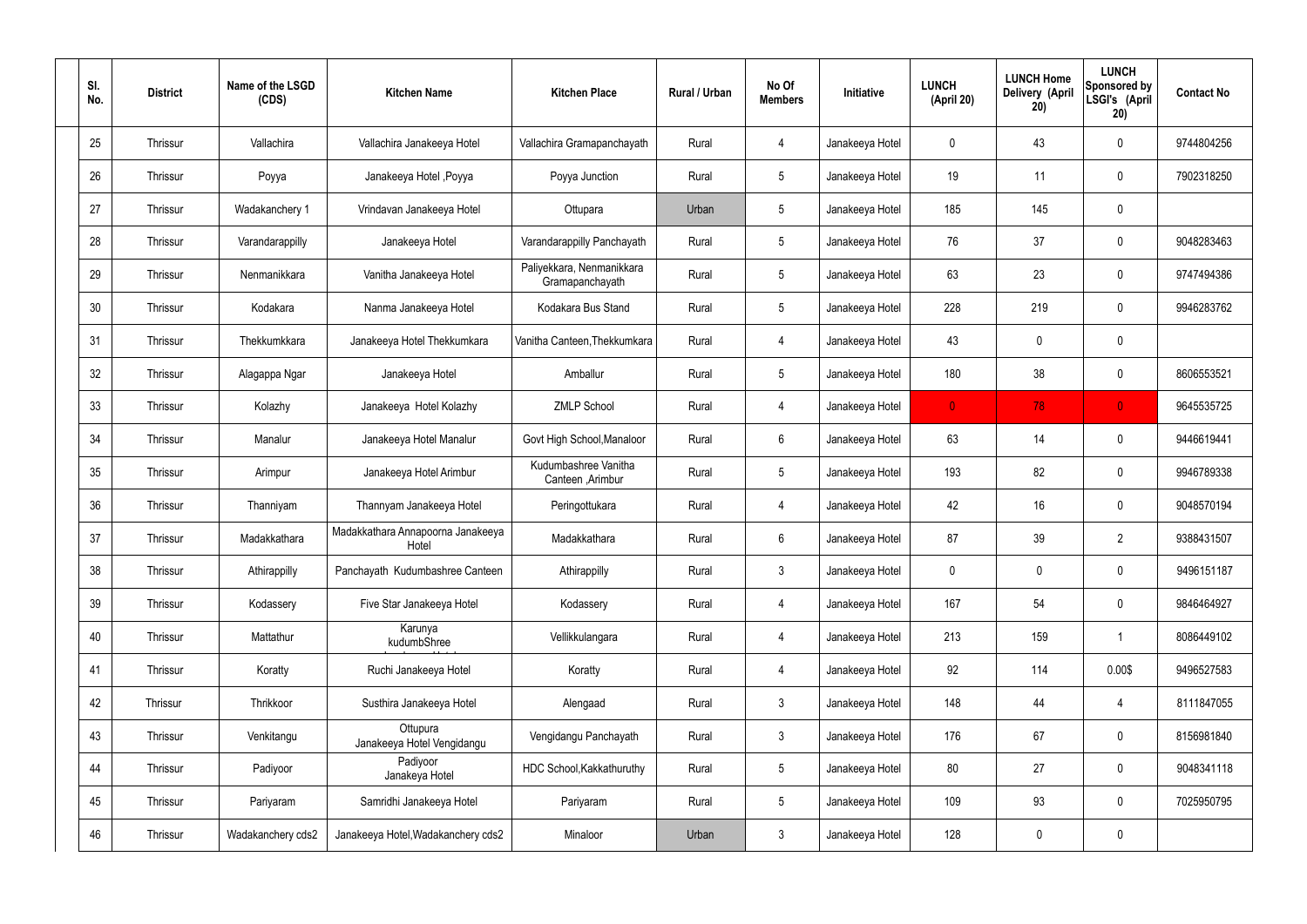|    | SI.<br>No. | <b>District</b> | Name of the LSGD<br>(CDS) | <b>Kitchen Name</b>               | <b>Kitchen Place</b>               | Rural / Urban | No Of<br><b>Members</b> | Initiative      | <b>LUNCH</b><br>(April 20) | <b>LUNCH Home</b><br>Delivery (April<br>20) | <b>LUNCH</b><br>Sponsored by<br>LSGI's (April<br>20) | <b>Contact No</b> |
|----|------------|-----------------|---------------------------|-----------------------------------|------------------------------------|---------------|-------------------------|-----------------|----------------------------|---------------------------------------------|------------------------------------------------------|-------------------|
|    | 47         | <b>Thrissur</b> | Kodungaloor cds2          | Jathikka Janakeeya Hotel          | Arakkulam                          | Urban         | 4                       | Janakeeya Hotel | 90                         | $\mathbf 0$                                 | $\mathbf 0$                                          | 9745397171        |
|    | 48         | <b>Thrissur</b> | Punnayur                  | Kaipunnyam Janakeeya Hotel        | Edakazhiyur                        | Rural         | $5\overline{)}$         | Janakeeya Hotel | $\mathbf 0$                | $\mathbf 0$                                 | $\mathbf 0$                                          | 9744680885        |
| 98 | 49         | <b>Thrissur</b> | Velookkara                | Velookkara Janakeeya Hotel        | Panchayath shopping complex        | Rural         | $\mathbf{3}$            | Janakeeya Hotel | $\mathbf 0$                | $\mathbf 0$                                 | $\mathbf 0$                                          | 9048756685        |
|    | 50         | <b>Thrissur</b> | Meloor                    | Thanima Janakeeya Hotel Meloor    | Meloor centre                      | Rural         | 4                       | Janakeeya Hotel | 120                        | 76                                          | $\mathbf 0$                                          | 7902354039        |
|    | 51         | <b>Thrissur</b> | Vallathol Nagar           | Janakeeya Hotel, Vallathol Nagar  | near youth welfare center          | rural         | $5\overline{)}$         | Janakeeya Hotel | 169                        | $\mathbf 0$                                 | $\mathbf 0$                                          | 9961296574        |
|    | 52         | <b>Thrissur</b> | Eriyad                    | janakeeya Hotel, eriyad           | community hall                     | Rural         | 4                       | Janakeeya Hotel | 82                         | $\mathbf 0$                                 | $\mathbf 0$                                          |                   |
|    | 53         | <b>Thrissur</b> | Edavilangu                | Janakeeya Hotel, Edavilangu       | Edavilangu Center                  | Rural         | $\overline{4}$          | Janakeeya Hotel | 201                        | 0                                           | $\mathbf 0$                                          |                   |
|    | 54         | <b>Thrissur</b> | Avanoor                   | Janakeeya Hotel, Avanoor          | near panchayath office,<br>Avanoor | Rural         | $5\overline{)}$         | Janakeeya Hotel | $\mathbf{0}$               | $\mathbf{0}$                                | $\overline{0}$                                       | 9447343516        |
|    | 55         | <b>Thrissur</b> | Mala                      | Janakeeya hotel Mala              | Near panchayath office, Mala       | Rural         | $\overline{4}$          | Janakeeya Hotel | 133                        | 33                                          | $\mathbf 0$                                          | 9946442260        |
|    | 56         | Thrissur        | Guruvayur1                | Guruvayur Janakeeya Hotel         | Guruvayur                          | Urban         | $\mathbf{3}$            | Janakeeya Hotel | 444                        | 240                                         | $\mathbf 0$                                          | 9961227858        |
|    | 57         | Thrissur        | Vadakkekad                | Kudumbasree janakeeya hotel       | Nalam kallu                        | Rural         | 4                       | Janakeeya Hotel | 80                         | 45                                          | $\mathbf 0$                                          | 9645190166        |
|    | 58         | Thrissur        | Kadappuram                | Kadappuram janakeeya hotel        | Kadappuram panchayath<br>building  | Rural         | 4                       | Janakeeya Hotel | 26                         | 9                                           | $\mathbf 0$                                          | 8156984319        |
|    | 59         | <b>Thrissur</b> | Chavakkad                 | Chavakkad Janakeeya hotel         | Chavakkad, near bus stand          | Urban         | 5 <sup>5</sup>          | Janakeeya Hotel | 207                        | 61                                          | $\mathbf 0$                                          | 7560874804        |
|    | 60         | Thrissur        | Engadiyoor                | pavithra janikeeya hotel          | Pokulangara                        | Rural         | $5\overline{)}$         | Janakeeya Hotel | 80                         | $\pmb{0}$                                   | $\mathbf 0$                                          | 9562239618        |
|    | 61         | Thrissur        | Varavoor                  | Friends janakeeya hotel, Varavoor | Thichur                            | Rural         | $\mathbf{3}$            | Janakeeya Hotel | 77                         | $\pmb{0}$                                   | $\mathbf 0$                                          |                   |
|    | 62         | Thrisssur       | Punnayurkulam             | Punnayurkkulam janakeeya hotel    | Althara centre                     | Rural         | $5\overline{)}$         | Janakeeya Hotel | 130                        | 35                                          | $\mathbf 0$                                          | 8086093454        |
|    | 63         | Thrissur        | Thiruwilamala             | Villuadry Janakeeya hotel         | Thiruwilamala                      | Rural         | $5\overline{)}$         | Janakeeya Hotel | 214                        | $\pmb{0}$                                   | $\mathbf 0$                                          | 9846174729        |
|    | 64         | Thrissur        | Kattakampal               | Janakeeya Hotel Kattakampal       | Chirakkal                          | Rural         | $\overline{4}$          | Janakeeya Hotel | 32                         | 57                                          | $\mathbf 0$                                          |                   |
|    | 65         | Thrissur        | Kandanassery              | kandanassery janakeeya hotel      | kandanassery                       | Rural         | $5\overline{)}$         | Janakeeya Hotel | 50                         | 16                                          | $\overline{2}$                                       |                   |
|    | 66         | Thrissur        | Kaiparambu                | Janakeeya Hotel Kaiparambu        | Near mundoor health center         | Rural         | $5\overline{)}$         | janakeeya hotel | 53                         | 42                                          | $\mathbf 0$                                          | 9645828069        |
|    | 67         | Thrissur        | Thrissur 2(new)           | kitchen girls janakeeya hotel     | Olari                              | urban         | 4                       | janakeeya hotel | 125                        | 136                                         | $\mathbf 0$                                          | 9388828112        |
|    | 68         | Thrissur        | Kuzhur                    |                                   | kuzhur                             | Rural         | $\overline{4}$          | janakeeya hotel | $\pmb{0}$                  | $\pmb{0}$                                   | $\boldsymbol{0}$                                     | 9526566073        |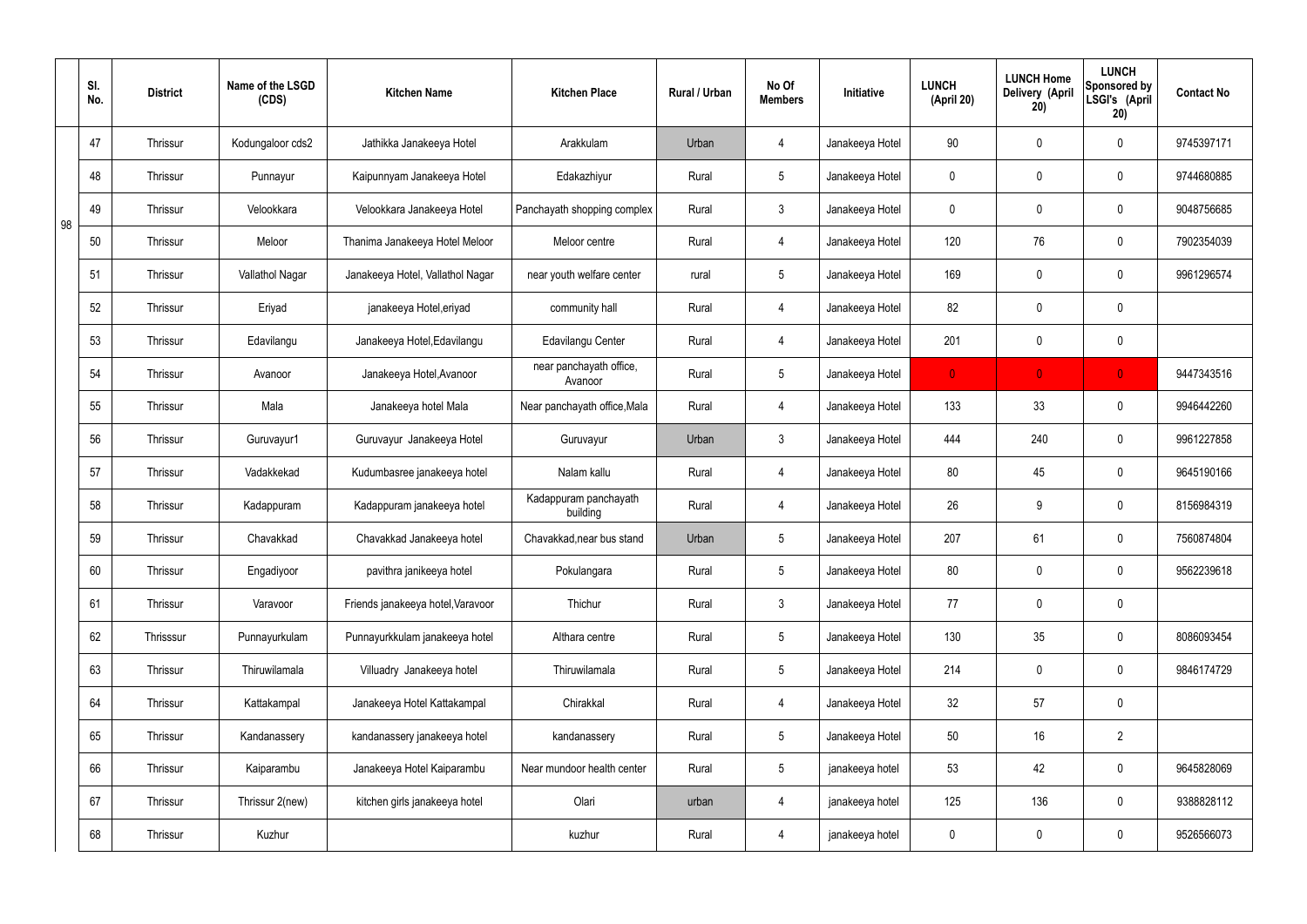| SI.<br>No. | <b>District</b> | Name of the LSGD<br>(CDS) | <b>Kitchen Name</b>          | <b>Kitchen Place</b>                   | Rural / Urban | No Of<br><b>Members</b> | Initiative      | <b>LUNCH</b><br>(April 20) | <b>LUNCH Home</b><br>Delivery (April<br>20) | <b>LUNCH</b><br>Sponsored by<br>LSGI's (April<br>20) | <b>Contact No</b> |
|------------|-----------------|---------------------------|------------------------------|----------------------------------------|---------------|-------------------------|-----------------|----------------------------|---------------------------------------------|------------------------------------------------------|-------------------|
| 69         | Thrissur        | Chazhur                   | Chazur Janakeeya Hotel       | Pazhuvil Center                        | Rural         | 4                       | janakeeya hotel | 90                         | $\mathbf 0$                                 | $\mathbf 0$                                          | 9061946216        |
| 70         | Thrissur        | Nattika                   | uttupura                     | Thriprayar                             | Rural         | $5\phantom{.0}$         | janakeeya hotel | 135                        | $\mathbf 0$                                 | $\mathbf 0$                                          | 9544055637        |
| 71         | Thrissur        | Thalikulam                | Nidhi janakeeya hotel        | Puthenthodu                            | Rural         | $5\phantom{.0}$         |                 | 208                        | $\mathbf 0$                                 | $\mathbf 0$                                          | 8606213960        |
| 72         | Thrissur        | Vadanapilly               | vadanappilly janakeeya hotel | vadanapilly                            | Rural         | $5\phantom{.0}$         | janakeeya hotel | $\mathbf 0$                | $\mathbf 0$                                 | $\mathbf 0$                                          | 9947728948        |
| 73         | Thrissur        | orumanayur                | orumanayur janakeeya hotel   | orumanayur                             | rural         | $5\phantom{.0}$         | janakeeya hotel | 86                         | 43                                          | $\mathbf 0$                                          | 9995588758        |
| 74         | Thrissur        | Panjal                    | Five-star Janakeeya hotel    | Panjal                                 | Rural         | $5\overline{)}$         | janakeeya hotel | 182                        | $\mathbf 0$                                 | $\mathbf 0$                                          | 9746847353        |
| 75         | Thrissur        | veloor                    | Veloor Janakeeya hotel       | veloor                                 | Rural         | $5\overline{)}$         | janakeeya hotel | 83                         | 48                                          | $\mathbf 0$                                          | 9447724685        |
| 76         | Thrissur        | Chowanoor                 |                              | Chowanoor                              | Rural         | $\mathbf{3}$            | janakeeya hotel | 53                         | 37                                          | $\mathbf 0$                                          | 9,526,340,307     |
| 77         | Thrissur        | Puthur                    | Puthur janakeeyahotel        | puthur                                 | Rural         | $5\overline{)}$         | janakeeya hotel | 58                         | 53                                          | $\mathbf 0$                                          | 6238101595        |
| 78         | Thrissur        | Erumapetty                | subhiksha janakeeya hotel    | Erumapetty                             | Rural         | $5\phantom{.0}$         | janakeeya hotel | 119                        | 40                                          | $\mathbf 0$                                          | 9207201880        |
| 79         | Thrissur        | Kondazhy                  | Santhwanam Janakeeya Hotel   | Kondazhy                               | Rural         | 4                       | janakeeya hotel | 14                         | $\mathbf 0$                                 | $\mathbf 0$                                          | 9526401759        |
| 80         | Thrissur        | Mullurkkara               | Kaniv Janakeeya Hotel        | Atoor                                  | Rural         | 4                       | janakeeya hotel | $\mathbf 0$                | $\mathbf 0$                                 | $\mathbf 0$                                          |                   |
| 81         | Thrissur        | Porkkulam                 | Porkulam janakeeya hotel     | Parempadam                             | Rural         | 5                       | Janakeeya hotel | $\mathbf 0$                | $\mathbf 0$                                 | $\mathbf 0$                                          | 8129017841        |
| 82         | Thrissur        | Puthukkad                 | Puthukkad Janakeeya Hotel    | Puthukkad                              | Rural         | 5 <sup>5</sup>          | Janakeeya hotel | 58                         | 20                                          | $\mathbf 0$                                          | 7356668644        |
| 83         | Thrissur        | Choondal                  | Choondal Janakeeya Hotel     | <b>Kechery Centre</b>                  | Rural         | 8                       | Janakeeya Hotel | 70                         | 40                                          | $\mathbf 0$                                          |                   |
| 84         | Thrissur        | Cherpu                    | Cherpu Janakeeya Hotel       | Cherpu                                 | Rural         | $\mathbf{3}$            | Janakeeya Hotel | $\mathbf 0$                | 62                                          | $\mathbf 0$                                          | 9605375648        |
| 85         | Thrissur        | Mathilakam                | Mathilakam Janakeeya hotel   | Mathilakam gramapanchayath<br>compound | Rural         | $\mathbf{3}$            | Janakeeya hotel | 100                        | $\pmb{0}$                                   | $\mathbf{1}$                                         | 9995986808        |
| 86         | Thrissur        | Anthikad                  | Anthikad Janakeeya hotel     | Anthikad                               | Rural         | $\overline{4}$          | Janakeeya hotel | $\mathbf 0$                | $\pmb{0}$                                   | $\mathbf 0$                                          |                   |
| 87         | Thrissur        | Mullassery                | Mullassery Janakeeya Hotel   | Mullassery centre                      | Rural         | $5\overline{)}$         | Janakeeya hotel | 95                         | 112                                         | $\mathbf 0$                                          |                   |
| 88         | Thrissur        | Karalam                   | Karalam Janakeeya Hotel      | Chemmada, Karalam                      | Rural         | $\overline{4}$          | Janakeeya hotel | 85                         | $\pmb{0}$                                   | $\mathbf 0$                                          | 6282924636        |
| 89         | Thrissur        | Poomangalam               | Poomangalam Janakeeya Hotel  | Edakkulam                              | Rural         | $\mathbf{3}$            | Janakeeya hotel | 66                         | 22                                          | $\mathbf 0$                                          | 919947255537      |
| 90         | Thrissur        | MG Kavu                   | Annapoorna Janakeeya Hotel   | MG Kavu                                | Rural         | 4                       | Janakeeya hotel | 109                        | 119                                         | $\mathbf 0$                                          | 7558080131        |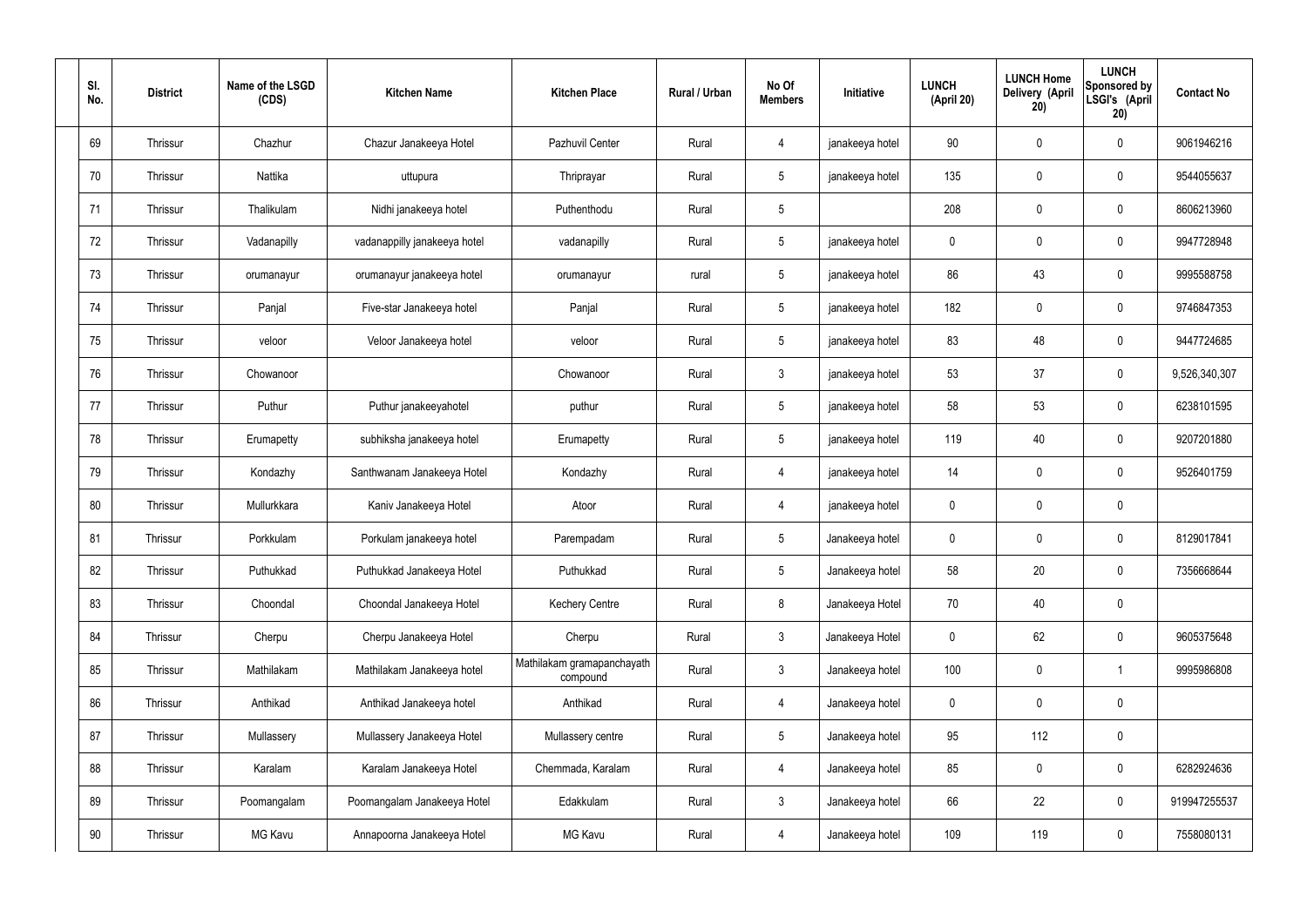| SI.<br>No.      | <b>District</b> | Name of the LSGD<br>(CDS) | <b>Kitchen Name</b>              | <b>Kitchen Place</b>                   | Rural / Urban | No Of<br><b>Members</b> | Initiative      | <b>LUNCH</b><br>(April 20) | <b>LUNCH Home</b><br>Delivery (April<br>20) | <b>LUNCH</b><br>Sponsored by<br>LSGI's (April<br>20) | <b>Contact No</b> |
|-----------------|-----------------|---------------------------|----------------------------------|----------------------------------------|---------------|-------------------------|-----------------|----------------------------|---------------------------------------------|------------------------------------------------------|-------------------|
| 91              | Thrissur        | chelakkara                | Nila janakeeya hotel             | chelakkara                             | rural         | $5\overline{)}$         | janakeeya hotel | 107                        | 0                                           | $\mathbf 0$                                          | 9747856037        |
| 92              | Thrissur        | Avinissery                | Avinissery Janakeeya Hotel       | Palakkal                               | Rural         | $\overline{4}$          | janakeeya hotel | $\mathbf 0$                | 81                                          | $\mathbf 0$                                          |                   |
| 93              | Thrissur        | Nadathara 2               | Grandmaas Janakeeya hotel        | Nadathara                              | Rural         | $5\overline{)}$         | Janakeeya Hotel | 108                        | 205                                         | 4                                                    | 7034752180        |
| 94              | Thrissur        | Chavakkad                 | Janakeeya hotel                  | Chavakkad                              | Urban         | $5\overline{)}$         | Janakeeya hotel | 146                        | 38                                          | $\mathbf 0$                                          | 9048965884        |
| 95              | <b>Thrissur</b> | Mala 2                    | Janakeeya hotel                  |                                        | Rural         | $5\overline{)}$         | janakeeya hotel | 163                        | 55                                          | $\mathbf 0$                                          | 9567844586        |
| 96              | Thrissur        | Thrissur1                 | Janakeeya hotel                  | Mannuthy                               | Urban         | $5\overline{)}$         | janakeeya hotel | 100                        | 16                                          | $\mathbf 0$                                          | 9746287281        |
| 97              | <b>Thrissur</b> | Vadanappilly2             | Janakeeya hotel                  | Vadanappilly                           | Rural         | $3\phantom{a}$          | janakeeya hotel | 225                        | $\mathbf 0$                                 | $\mathbf 0$                                          | 9947728948        |
| 98              | Thrissur        | Engandiyoor 2             | Ammayoon Janakeeya Hotel         | Engandiyoor                            | Rural         | 4                       | janakeeya hotel | 40                         | 30                                          | $\mathbf 0$                                          | 7025375178        |
|                 |                 |                           |                                  |                                        |               | 437                     |                 | 9597                       | 3743                                        | 36                                                   |                   |
| -1              | Wayanad         | Vellamunda                | Thanima mess                     | 8/4 vellamuda                          | Rural         | 4                       | janakeeya Hotel | 199                        | $\mathbf 0$                                 | $\mathbf 0$                                          | 7025659685        |
| $\overline{2}$  | Wayanad         | Thavinjal                 | Sobhagya Vanitha mess            | Thalappuzha<br>chungam                 | Rural         | $\overline{4}$          | janakeeya Hotel | 230                        | 45                                          | $\mathbf 0$                                          | 9497247541        |
| $\mathbf{3}$    | Wayanad         | Vythiri                   | Dharshana catering               | Vythiri                                | Rural         | $\overline{4}$          | janakeeya Hotel | 215                        | $\mathbf 0$                                 | $\mathbf 0$                                          | 9074598184        |
| $\overline{4}$  | Wayanad         | Mullankolly               | Kairali catering group           | Mullankolli                            | Rural         | $\mathbf{3}$            | janakeeya Hotel | 175                        | $\mathbf 0$                                 | $\mathbf 0$                                          | 9526706627        |
| $5\overline{)}$ | Wayanad         | Poothadi                  | Mary matha mess                  | Kenichira                              | Rural         | $5\phantom{.0}$         | janakeeya Hotel | 217                        | $\pmb{0}$                                   | $\mathbf 0$                                          | 9526376970        |
| 6               | Wayanad         | Meppadi                   | Cafe Kudumbashree                | Meppadi                                | Rural         | $5\overline{)}$         | janakeeya Hotel | 203                        | $\pmb{0}$                                   | $\mathbf 0$                                          | 9207935764        |
| $\overline{7}$  | Wayanad         | Pozhuthana                | Dhanya mess                      | Pozhuthana                             | Rural         | $\mathbf{3}$            | janakeeya Hotel | 186                        | $\mathbf 0$                                 | $\mathbf 0$                                          | 8111838165        |
| 8               | Wayanad         | Thondernad                | Thanima canteen                  | Korom                                  | Rural         | $\mathbf{3}$            | janakeeya Hotel | 121                        | $\pmb{0}$                                   | $\mathbf 0$                                          | 8943476943        |
| 9               | Wayanad         | Meenangady                | Haritham Janakeeya Hotel         | Opposite police station,<br>Meenangadi | Rural         | $6\overline{6}$         | janakeeya Hotel | 237                        | 0                                           | $\mathbf 0$                                          | 9526895975        |
| 10              | Wayanad         | Nenmeni                   | Minnaram Mess and Chappathi Unit | Cheeral                                | Rural         | $5\overline{)}$         | janakeeya Hotel | 156                        | $\pmb{0}$                                   | $\mathbf 0$                                          | 8086835886        |
| 11              | Wayanad         | Thirunelli                | Adigamanai Mess and Catering     | Kartikulam                             | Rural         | $5\overline{)}$         | janakeeya Hotel | 119                        | 0                                           | $\mathbf 0$                                          | 9207406211        |
| 12              | Wayanad         | Mananthavady              | Dhanasree canteen                | Mananthavadi                           | Urban         | $5\phantom{.0}$         | janakeeya Hotel | 308                        | 0                                           | $\mathbf 0$                                          | 9496997382        |
| 13              | Wayanad         | Ambalavayal               | <b>Ruchi Catering</b>            | kalathuvayal                           | Rural         | $5\overline{)}$         | janakeeya Hotel | 298                        | 0                                           | $\boldsymbol{0}$                                     | 9495084437        |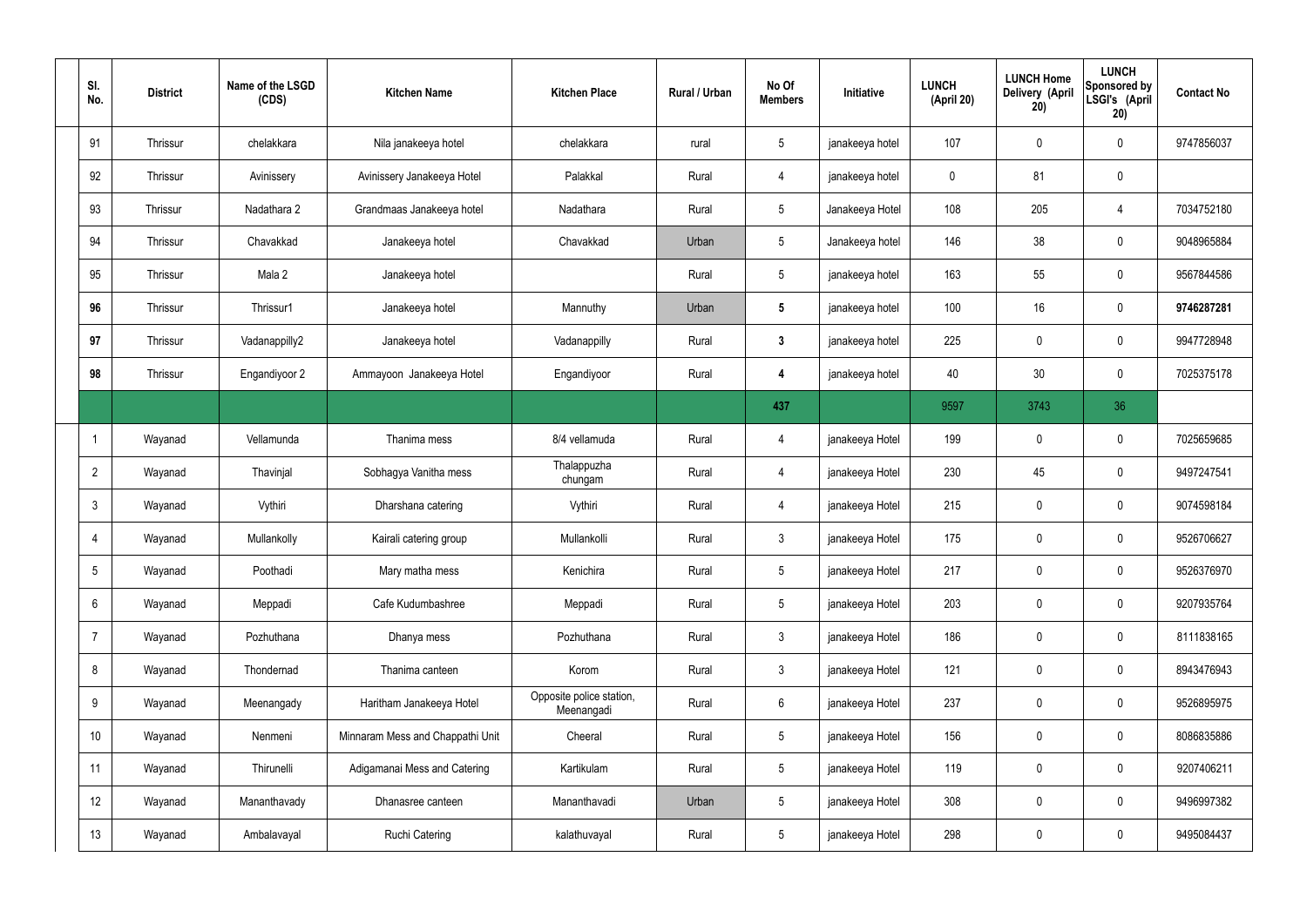|    | SI.<br>No. | <b>District</b> | Name of the LSGD<br>(CDS) | <b>Kitchen Name</b> | <b>Kitchen Place</b>           | Rural / Urban | No Of<br><b>Members</b> | Initiative      | <b>LUNCH</b><br>(April 20) | <b>LUNCH Home</b><br>Delivery (April<br>20) | <b>LUNCH</b><br>Sponsored by<br>LSGI's (April<br>20) | <b>Contact No</b> |
|----|------------|-----------------|---------------------------|---------------------|--------------------------------|---------------|-------------------------|-----------------|----------------------------|---------------------------------------------|------------------------------------------------------|-------------------|
| 28 | 14         | Wayanad         | Kaniyambetta              | sree Vinayaka       | millumukk                      | rural         | $5\overline{)}$         | janakeeya Hotel | 208                        | $\mathbf 0$                                 | $\mathbf 0$                                          | 9061486938        |
|    | 15         | Wayanad         | Pulpally                  | Vinayaka catering   | Pulpally                       | Rural         | $5\overline{)}$         | janakeeya Hotel | 210                        | $\mathbf 0$                                 | $\mathbf 0$                                          | 9947319307        |
|    | 16         | Wayanad         | Noolpuzha                 | Friends catering    | Naikketty                      | Rural         | $5\overline{)}$         | janakeeya Hotel | 238                        | $\pmb{0}$                                   | $\mathbf 0$                                          | 7558019388        |
|    | 17         | Wayanad         | Panamaram                 | Testy mess          | Panamaram                      | Rural         | $\overline{4}$          | janakeeya Hotel | 185                        | $\pmb{0}$                                   | $\mathbf 0$                                          | 9605814620        |
|    | 18         | wayanad         | Moopainad                 | vanitha mess        | vaduvanchal                    | Rural         | $5\phantom{.0}$         | janakeeya Hotel | 180                        | $\mathbf 0$                                 | $\mathbf 0$                                          | 974596708         |
|    | 19         | wayanad         | Edavaka                   | <b>Teasty Mess</b>  | Irumbupalam                    | Rural         | $\overline{4}$          | janakeeya Hotel | 188                        | $\pmb{0}$                                   | $\mathbf 0$                                          | 9847842390        |
|    | 20         | wayanad         | kalpetta                  | shiya catering      | pallithazhe, kalpetta town     | urban         | $\mathbf{3}$            | janakeeya Hotel | 369                        | $\mathbf 0$                                 | $\mathbf 0$                                          | 6282822890        |
|    | 21         | wayanad         | sulthan bathery           | preethis            | near telephone exchange        | urban         | $5\phantom{.0}$         | janakeeya Hotel | 369                        | $\mathbf 0$                                 | $\mathbf 0$                                          | 9961088393        |
|    | 22         | wayanad         | Muttil                    | swad cattering      | Muttil bus stand               | Rural         | $5\overline{)}$         | janakeeya Hotel | 205                        | $\mathbf 0$                                 | $\mathbf 0$                                          | 9074461322        |
|    | 23         | wayanad         | padinjarathara            | oruma               | padinjarathara town            | Rural         | $5\phantom{.0}$         | janakeeya Hotel | 339                        | $\pmb{0}$                                   | $\mathbf 0$                                          | 9495814542        |
|    | 24         | wayanad         | kalpetta                  | Anjuse cattering    | kalpetta town                  | Urban         | $5\phantom{.0}$         | janakeeya Hotel | 272                        | $\pmb{0}$                                   | $\mathbf 0$                                          | 9745883809        |
|    | 25         | wayanad         | Thariyode                 | Haritham            | kavumadham town                | Rural         | $\mathbf{3}$            | janakeeya Hotel | 131                        | $\pmb{0}$                                   | $\mathbf 0$                                          | 9074095457        |
|    | 26         | wayanad         | Mananthavady              | chothis mess        | Kozhikode road<br>Mananthavady | Urban         | $\mathbf{3}$            | janakeeya Hotel | 238                        | $\pmb{0}$                                   | $\mathbf 0$                                          | 9947376596        |
|    | 27         | wayanad         | vengapalli                | Annapoorna          | vengapalli town                | Rural         | $5\phantom{.0}$         | janakeeya Hotel | 298                        | $\pmb{0}$                                   | $\mathbf 0$                                          | 7592831851        |
|    | 28         | Wayanad         | Kottathara                | Jyothi vanitha mess | Venniyod                       | Rural         | $\mathbf{3}$            | janakeeya Hotel | 230                        | $\mathbf 0$                                 | $\mathbf 0$                                          | 9961844026        |
|    | 29         | Wayanad         | <b>Sulthan Bathery</b>    | Elite               | Mysore road, Bathery           | Urban         | $\mathbf{3}$            | janakeeya Hotel | 375                        | $\mathbf 0$                                 | $\mathbf 0$                                          | 9778180571        |
|    |            |                 |                           | 793                 |                                |               | 122                     |                 | 6699                       | 45                                          | $\mathbf{0}$                                         |                   |
|    | 29         |                 |                           |                     |                                | <b>TOTAL</b>  | 4638                    |                 | 13199                      | 11289                                       | 276                                                  |                   |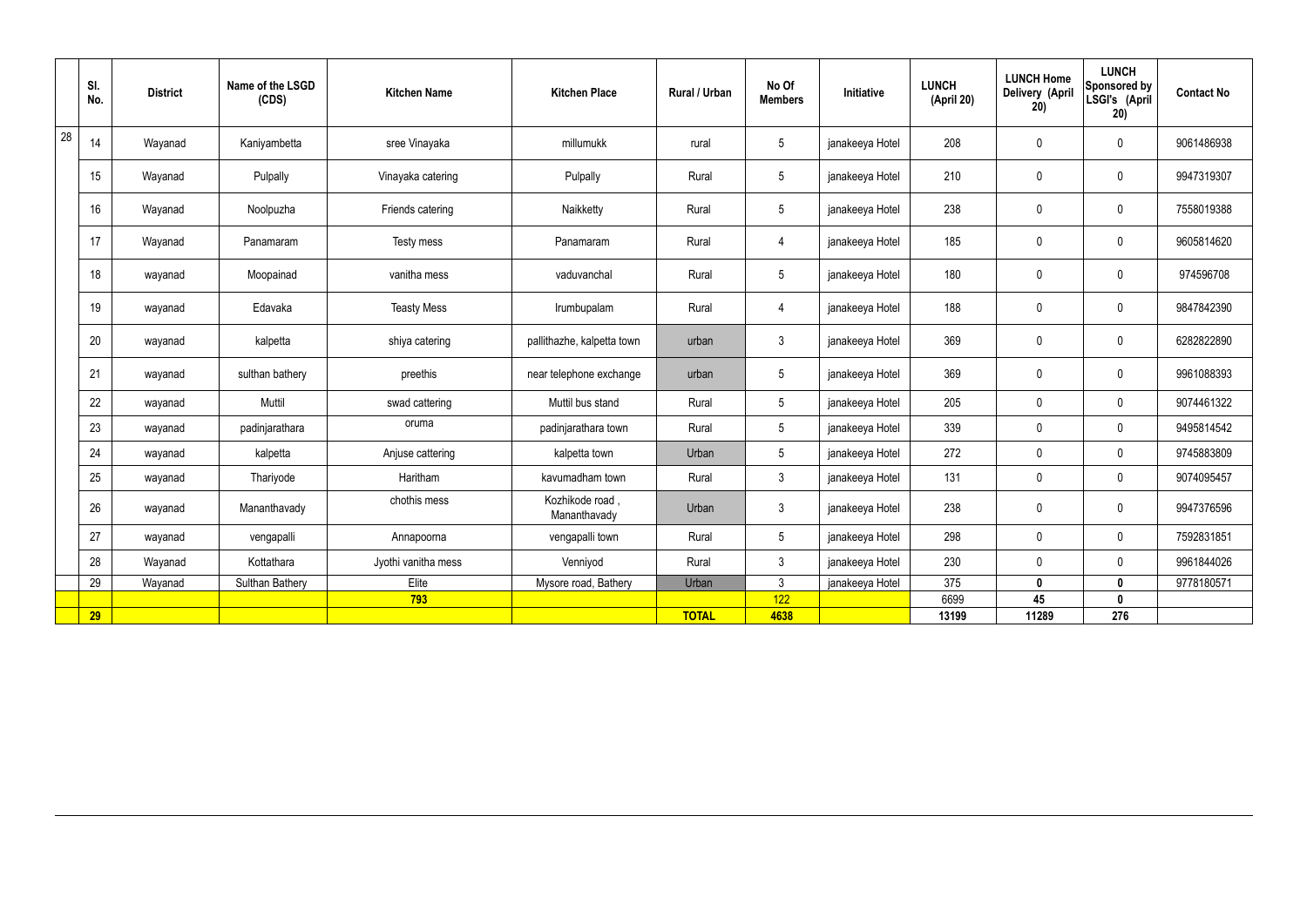| SI.<br>No. | <b>District</b> | Name of the LSGD<br>(CDS)                                                                        | <b>Kitchen Name</b>                                | <b>Kitchen Place</b>  | Rural / Urban                   | No Of<br><b>Members</b> | Initiative                                                           | <b>LUNCH</b><br>(April 20) | <b>LUNCH Home</b><br><b>Delivery (April</b><br>20) | <b>LUNCH</b><br>Sponsored by<br>LSGI's (April<br>20) | <b>Contact No</b> |
|------------|-----------------|--------------------------------------------------------------------------------------------------|----------------------------------------------------|-----------------------|---------------------------------|-------------------------|----------------------------------------------------------------------|----------------------------|----------------------------------------------------|------------------------------------------------------|-------------------|
|            |                 |                                                                                                  | STATUS OF JANAKEEYA HOTELS FUNCTIONING IN DISTRICT |                       |                                 |                         | STATUS OF FOOD DISTRIBUTED THROUGH JANAKEEYA HOTELS AS ON 20.04.2022 |                            |                                                    |                                                      |                   |
|            | <b>District</b> | <b>Total</b><br><b>Janakeeya Hotels</b>                                                          | <b>Rural Units</b>                                 | <b>Urban</b><br>units | <b>STATUS OF</b><br><b>FOOD</b> | Home<br><b>Delivery</b> | Food Sponsored<br>by LSGIs                                           |                            | <b>TOTAL Meals</b><br><b>Distributed</b>           |                                                      |                   |
|            | <b>TVM</b>      | 110                                                                                              | 79                                                 | 31                    | 22,215                          | $\overline{0}$          | $\overline{7}$                                                       |                            | 22,222                                             |                                                      |                   |
|            | <b>KLM</b>      | 82                                                                                               | 72                                                 | 10 <sup>°</sup>       | 12680                           | $\overline{0}$          | $6^{\circ}$                                                          |                            | 12,686                                             |                                                      |                   |
|            | PTA             | 59                                                                                               | 54                                                 | $\sqrt{5}$            | 4485                            | 621                     | $\overline{0}$                                                       |                            | 5,106                                              |                                                      |                   |
|            | <b>ALP</b>      | 89                                                                                               | 80                                                 | $\overline{9}$        | 6344                            | 3962                    | 194                                                                  |                            | 10,500                                             |                                                      |                   |
|            | <b>KTM</b>      | 82                                                                                               | 74                                                 | 8 <sup>°</sup>        | 90                              | $\overline{0}$          | $\overline{0}$                                                       |                            | 90                                                 |                                                      |                   |
|            | <b>IDK</b>      | 50                                                                                               | 49                                                 | $\blacktriangleleft$  | 7041                            | $\overline{0}$          | 5 <sub>5</sub>                                                       |                            | 7,046                                              |                                                      |                   |
|            | <b>EKM</b>      | 115                                                                                              | 81                                                 | 34                    | 18271                           | 914                     | $\overline{0}$                                                       |                            | 19,185                                             |                                                      |                   |
|            | <b>TSR</b>      | 98                                                                                               | 87                                                 | 11                    | 9,597                           | 3,743                   | 36                                                                   |                            | 13,376                                             |                                                      |                   |
|            | PGT             | $102$                                                                                            | 92                                                 | 10 <sup>°</sup>       | 14,211                          | 84                      | 17                                                                   |                            | 14,312                                             |                                                      |                   |
|            | <b>MLP</b>      | 128                                                                                              | 107                                                | 21                    | 19,232                          | 4988                    | 26                                                                   |                            | 24,246                                             |                                                      |                   |
|            | <b>WYD</b>      | 29                                                                                               | 24                                                 | 5 <sub>1</sub>        | 6699                            | 45                      | $\overline{0}$                                                       |                            | 6,744                                              |                                                      |                   |
|            | <b>KKD</b>      | 107                                                                                              | 77 <sub>1</sub>                                    | 30                    | 28,604                          | 675                     | 9                                                                    |                            | 29,288                                             |                                                      |                   |
|            | <b>KNR</b>      | 91                                                                                               | 76                                                 | 15 <sub>1</sub>       | 17,176                          | $\overline{0}$          | 12 <sup>°</sup>                                                      |                            | 17,188                                             |                                                      |                   |
|            | <b>KSG</b>      | 44                                                                                               | 38                                                 | 6 <sup>1</sup>        | 6602                            | $\overline{0}$          | $\pmb{0}$                                                            |                            | 6,602                                              |                                                      |                   |
|            | <b>Total</b>    | 1186                                                                                             | 990                                                | 196                   | 173,247                         | 15,032                  | 312                                                                  |                            | 188,591                                            |                                                      |                   |
|            |                 |                                                                                                  | 2262                                               |                       |                                 | 188,591                 |                                                                      |                            |                                                    |                                                      |                   |
|            | <b>Date</b>     | <b>Grand Total of meals</b><br><b>Distributed through</b><br>Janakeeya hotel as<br>on 20.04.2022 | Urban<br>units                                     | <b>Total</b><br>units | Rs. 20 /Lunch<br><b>Parcel</b>  | Home<br><b>Delivery</b> | <b>LUNCH</b><br>sponsored by<br><b>LSGIs</b>                         |                            | <b>Total Meals</b>                                 |                                                      |                   |
|            |                 | 990                                                                                              | 196                                                | 1186                  | 173,247                         | 15,032                  | 312                                                                  |                            | 188,591                                            |                                                      |                   |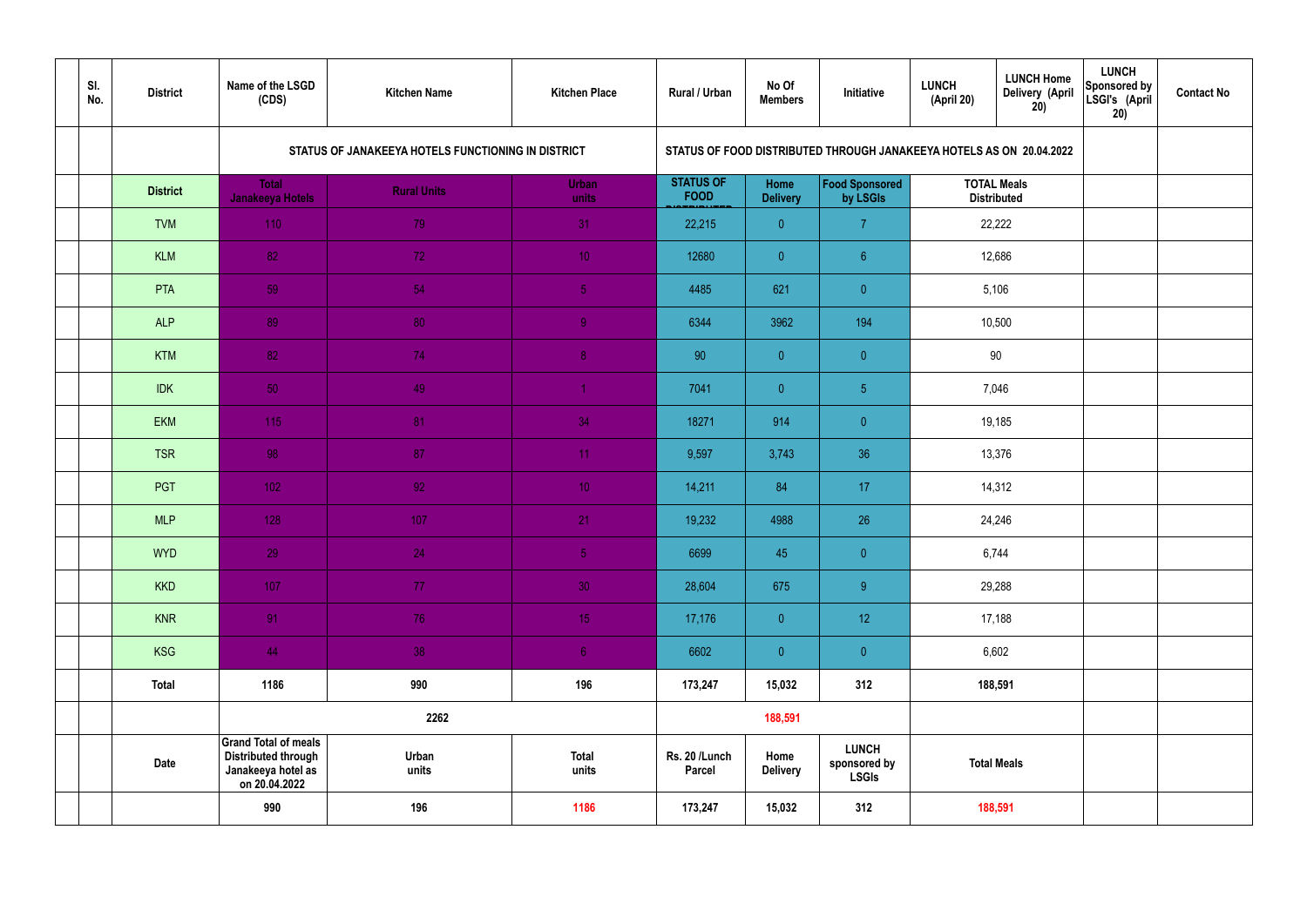| SI.<br>No. | Name of the LSGD<br><b>District</b><br>(CDS) | <b>Kitchen Name</b> | <b>Kitchen Place</b> | Rural / Urban | No Of<br><b>Members</b> | Initiative | <b>LUNCH</b><br>(April 20) | <b>LUNCH Home</b><br>Delivery (April<br>20) | LUNCH<br>Sponsored by<br><b>LSGI's</b><br>(April<br>20) | <b>Contact No</b> |
|------------|----------------------------------------------|---------------------|----------------------|---------------|-------------------------|------------|----------------------------|---------------------------------------------|---------------------------------------------------------|-------------------|
|------------|----------------------------------------------|---------------------|----------------------|---------------|-------------------------|------------|----------------------------|---------------------------------------------|---------------------------------------------------------|-------------------|

| Districts with same number of hotels<br>(Each district use seperate cell for filling the | tvm                                                                                                                                                                                                                                                                                                                                                                                                                                                                                                                                                                                                                                                                                                                                                                     | Wayanad        | Alappuzha      | Malappuram     | Kozhikode      | Thrissur       | Kollam      |               |  |  |  |
|------------------------------------------------------------------------------------------|-------------------------------------------------------------------------------------------------------------------------------------------------------------------------------------------------------------------------------------------------------------------------------------------------------------------------------------------------------------------------------------------------------------------------------------------------------------------------------------------------------------------------------------------------------------------------------------------------------------------------------------------------------------------------------------------------------------------------------------------------------------------------|----------------|----------------|----------------|----------------|----------------|-------------|---------------|--|--|--|
| details)                                                                                 | Ernakulam                                                                                                                                                                                                                                                                                                                                                                                                                                                                                                                                                                                                                                                                                                                                                               | Kasaragod      | Kottayam       | Palakkad       | Pathanamthitta | Ernakulam      | Kasaragod   |               |  |  |  |
| Districts with number of hotels increased                                                |                                                                                                                                                                                                                                                                                                                                                                                                                                                                                                                                                                                                                                                                                                                                                                         |                |                |                |                |                |             |               |  |  |  |
| (Each district use seperate cell for filling the<br>details)                             |                                                                                                                                                                                                                                                                                                                                                                                                                                                                                                                                                                                                                                                                                                                                                                         |                |                |                |                |                |             |               |  |  |  |
| Districts with number of hotels with zero entry of<br>meals                              | Thrissur(12)                                                                                                                                                                                                                                                                                                                                                                                                                                                                                                                                                                                                                                                                                                                                                            | Kasargod (34   | Kottayam(7)    | Alappuzha (59) | Malappuram(20) | Kozhikode (07) | Kannur- (4) | Ernakulam(26) |  |  |  |
| (Each district use seperate cell for filling the<br>details)                             | pathanamthitta(10)                                                                                                                                                                                                                                                                                                                                                                                                                                                                                                                                                                                                                                                                                                                                                      | Trivandum (15) | ERNAKULAM (99) | Palakkad(6)    | Wayanad -nill  | Idukki(39)     | Kollam (11  |               |  |  |  |
| New hotels started (numbers)                                                             |                                                                                                                                                                                                                                                                                                                                                                                                                                                                                                                                                                                                                                                                                                                                                                         |                |                |                |                |                |             |               |  |  |  |
| New hotels started at (location)                                                         |                                                                                                                                                                                                                                                                                                                                                                                                                                                                                                                                                                                                                                                                                                                                                                         |                |                |                |                |                |             |               |  |  |  |
|                                                                                          | andoorkonam Chemmaruthi - Dreams<br>TVM-vithura, tvmcds 4I, II<br>janatha ruchikkoott asrayaElakamon - Achoos<br>Aruvikkara, anad                                                                                                                                                                                                                                                                                                                                                                                                                                                                                                                                                                                                                                       |                |                |                |                |                |             |               |  |  |  |
|                                                                                          | kottayam - Ayarkunnam,chemp, Madapally,melukavu,t v puram, Thalanadu, pampady,vechoor vechoor                                                                                                                                                                                                                                                                                                                                                                                                                                                                                                                                                                                                                                                                           |                |                |                |                |                |             |               |  |  |  |
|                                                                                          | Alappuzha - Ala Alappuzha North Alappuzha South Alappuzha South Alappuzha South Ambalappuzha North Ambalappuzha South Arattupuzha Arookutty Aroor Aryad Budhanoor<br>Chambakulam Chenganoor Chennam Pallippuram Cheriyanad Cherthala Municipality Cherthala Municipality Cherthala South Chingoli Chunakkara Devikulangara Edathua Ezhupunna Harippad<br>Kadakkarappally Kandalloor Kanjikuzhy Karthikappally Kavalam Kodamthurath Krishnapuram Kuthiyathode Mannar Mavelikkara Thamarakulam Mavelikkara Thekkekara Mulakkuzha Muttar Nedumudy<br>Neelamperoor Panavally Pandanad Pattanakkad Pulincunnu Puliyoor Punnapra North Punnapra South Purakad Purakad Ramankary Thaicattussery Thakazhy Thannermukkom Thiruvanvandoor Thuravoor<br>Vayalar Veliyanad Venmoney |                |                |                |                |                |             |               |  |  |  |
|                                                                                          | Assamannoor,Chendamangalam,cheranelloor,Edakkattuvayal,Edavanakkad,Keezhmad,Kochi East,Kochi South,kochiwest,kuzhuppilly,Kunnukara,manjalloor,Maradu,Paingottoor,Pootrikka, thrikkakkara west,<br>Thrikkakkara east,                                                                                                                                                                                                                                                                                                                                                                                                                                                                                                                                                    |                |                |                |                |                |             |               |  |  |  |
|                                                                                          | Kozhikode-Koduvally, Omasery, Kattippara, Atholi, Kkd North, Kodiyathur (today off)                                                                                                                                                                                                                                                                                                                                                                                                                                                                                                                                                                                                                                                                                     |                |                |                |                |                |             |               |  |  |  |
|                                                                                          | Idukki - Edavetty, konnathadi, Mankulam, Senapathy, vannapuram                                                                                                                                                                                                                                                                                                                                                                                                                                                                                                                                                                                                                                                                                                          |                |                |                |                |                |             |               |  |  |  |
| <b>Remarks</b>                                                                           | "Kollam:- Ittiva, Oachira, , West Kalllada,, Karunagapally, Perayam, Kareepra, Kalluvathukkal, Kummil,Nedumpana, Kottamkara, JHs not opened today."                                                                                                                                                                                                                                                                                                                                                                                                                                                                                                                                                                                                                     |                |                |                |                |                |             |               |  |  |  |